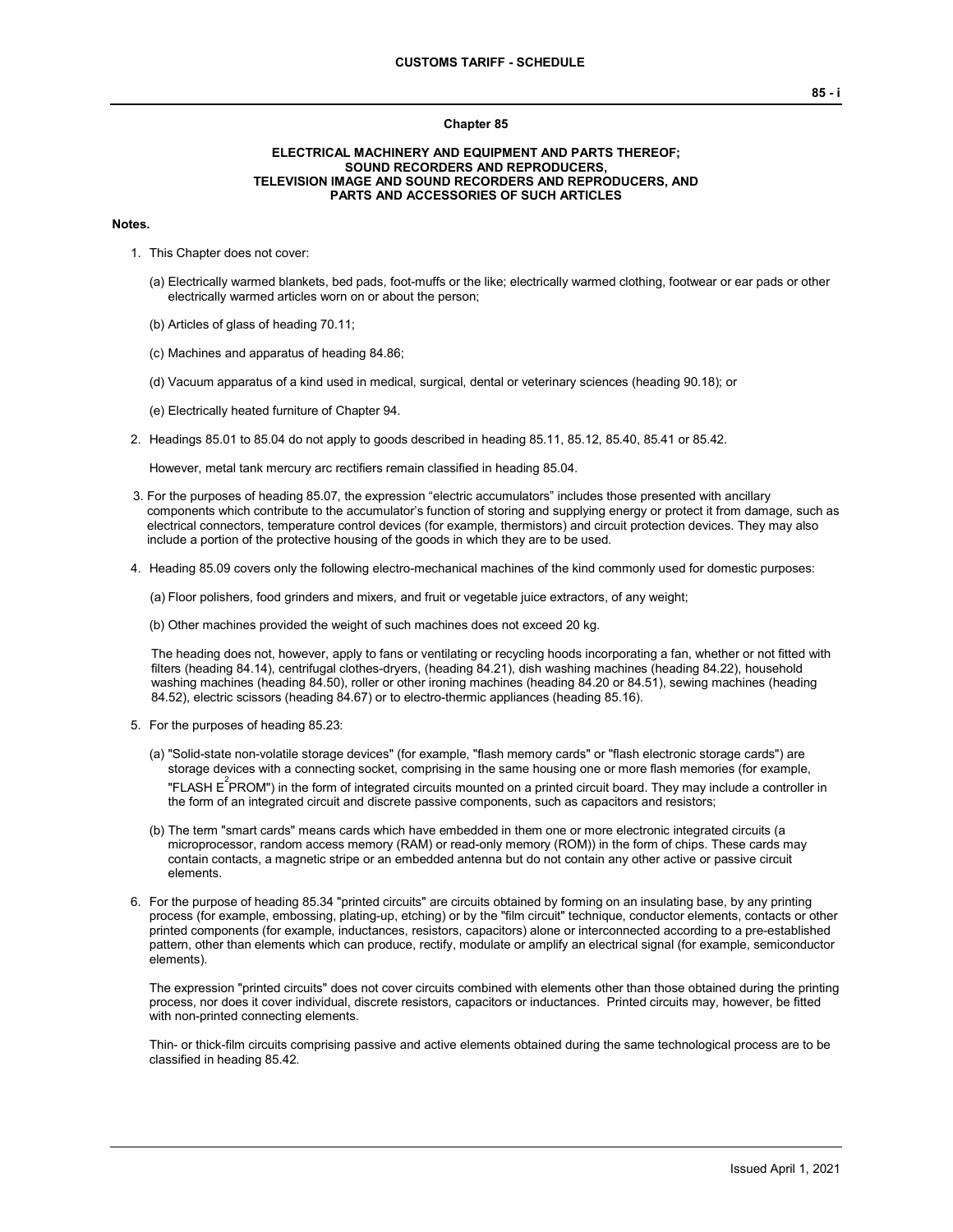- 7. For the purpose of heading 85.36, "connectors for optical fibres, optical fibre bundles or cables" means connectors that simply mechanically align optical fibres end to end in a digital line system. They perform no other function, such as the amplification, regeneration or modification of a signal.
- 8. Heading 85.37 does not include cordless infrared devices for the remote control of television receivers or other electrical equipment (heading 85.43).
- 9. For the purpose of headings 85.41 and 85.42:
	- (a) "Diodes, transistors and similar semiconductor devices" are semiconductor devices the operation of which depends on variations in resistivity on the application of an electric field;
	- (b) "Electronic integrated circuits" are:
		- (i) Monolithic integrated circuits in which the circuit elements (diodes, transistors, resistors, capacitors, inductances, etc.) are created in the mass (essentially) and on the surface of a semiconductor or compound semiconductor material (for example, doped silicon, gallium arsenide, silicon germanium, indium phosphide) and are inseparably associated;
		- (ii) Hybrid integrated circuits in which passive elements (resistors, capacitors, inductances, etc.), obtained by thin- or thick-film technology, and active elements (diodes, transistors, monolithic integrated circuits, etc.), obtained by semiconductor technology, are combined to all intents and purposes indivisibly, by interconnections or interconnecting cables, on a single insulating substrate (glass, ceramic, etc.). These circuits may also include discrete components;
		- (iii) Multichip integrated circuits consisting of two or more interconnected monolithic integrated circuits combined to all intents and purposes indivisibly, whether or not on one or more insulating substrates, with or without leadframes, but with no other active or passive circuit elements.
		- (iv) Multi-component integrated circuits (MCOs): a combination of one or more monolithic, hybrid, or multi-chip integrated circuits with at least one of the following components: silicon-based sensors, actuators, oscillators, resonators or combinations thereof, or components performing the functions of articles classifiable under heading 85.32, 85.33, 85.41, or inductors classifiable under heading 85.04, formed to all intents and purposes indivisibly into a single body like an integrated circuit, as a component of a kind used for assembly onto a printed circuit board (PCB) or other carrier, through the connecting of pins, leads, balls, lands, bumps, or pads.

For the purpose of this definition :

- 1. "Components" may be discrete, manufactured independently then assembled onto the rest of the MCO, or integrated into other components.
- 2. "Silicon based" means built on a silicon substrate, or made of silicon materials, or manufactured onto integrated circuit die.
- 3. (a) "Silicon based sensors" consist of microelectronic or mechanical structures that are created in the mass or on the surface of a semiconductor and that have the function of detecting physical or chemical quantities and transducing these into electric signals, caused by resulting variations in electric properties or displacement of a mechanical structure. "Physical or chemical quantities" relates to real world phenomena, such as pressure, acoustic waves, acceleration, vibration, movement, orientation, strain, magnetic field strength, electric field strength, light, radioactivity, humidity, flow, chemicals concentration, etc.
- (b) "Silicon based actuators" consist of microelectronic and mechanical structures that are created in the mass or on the surface of a semiconductor and that have the function of converting electrical signals into physical movement.
- (c) "Silicon based resonators" are components that consist of microelectronic or mechanical structures that are created in the mass or on the surface of a semiconductor and have the function of generating a mechanical or electrical oscillation of a predefined frequency that depends on the physical geometry of these structures in response to an external input.
- (d) "Silicon based oscillators" are active components that consist of microelectronic or mechanical structures that are created in the mass or on the surface of a semiconductor and that have the function of generating a mechanical or electrical oscillation of a predefined frequency that depends on the physical geometry of these structures.

For the classification of the articles defined in this Note, headings 85.41 and 85.42 shall take precedence over any other heading in the Nomenclature, except in the case of heading 85.23, which might cover them by reference to, in particular, their function.

10.For the purposes of heading 85.48, "spent primary cells, spent primary batteries and spent electric accumulators" are those which are neither usable as such because of breakage, cutting-up, wear or other reasons, nor capable of being recharged.

#### **85 - ii**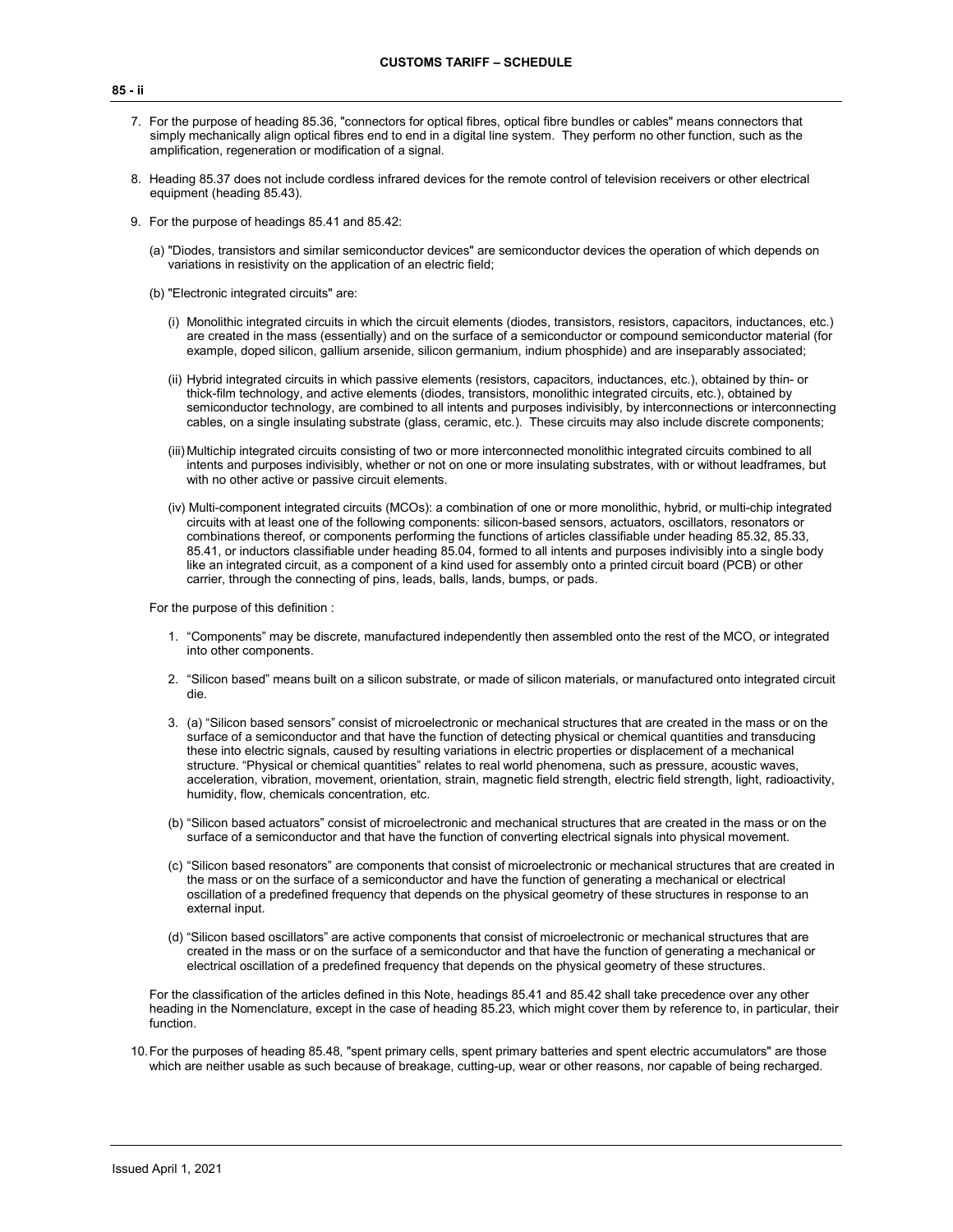#### **Subheading Note.**

1. Subheadings 8527.12 covers only cassette-players with built-in amplifier, without built-in loudspeaker, capable of operating without an external source of electric power and the dimensions of which do not exceed 170 mm x 100 mm x 45 mm.

#### **Supplementary Notes.**

- 1. For purposes of this Chapter, "printed circuit assembly" means a good consisting of one or more printed circuits of heading 85.34 with one or more active elements assembled on it, with or without passive elements. For purposes of this Note, "active elements" means diodes, transistors and similar semiconductor devices, whether or not photosensitive, of heading 85.41, and integrated circuits of heading 85.42.
- 2. For purposes of this Chapter:
	- (a) references to "high definition" as it applies to television receivers and cathode-ray tubes refers to goods having
		- (i) an aspect ratio of the screen equal to or greater than 16:9, and
		- (ii) a viewing screen capable of displaying more than 700 scanning lines; and
	- (b) the video display diagonal is determined by measuring the maximum straight line dimension across the visible portion of the face plate used for displaying video.
- 3. For the purposes of heading 85.23, "software" means programs that are recorded on diskettes, compact discs, magnetic tape or any other suitable storage medium and that are designed to be executed by a computer or similar programmable, microprocessor-controlled device or apparatus but does not mean audio or video recordings of a type used with sound recording or reproducing apparatus of heading 85.19 or with video recording or reproducing apparatus of heading 85.21.

**Statistical Notes**. (NB These notes do not form part of the *Customs Tariff* legislation.)

- 1. For the statistical purposes of subheading 8539.10, the size of a sealed beam lamp unit is determined by measuring the largest diagonal dimension across the face-plate for rectangular lamp units and the diameter for circular lamp units.
- 2. For the statistical purposes of subheadings 8525.50 and 8525.60, the lowest operating frequency will determine the classification.
- 3. For the statistical purposes of subheading 8544.70 having a unit of measure "metre", the intention is to capture the total number of metres obtained by multiplying the number of individual fibres by the length.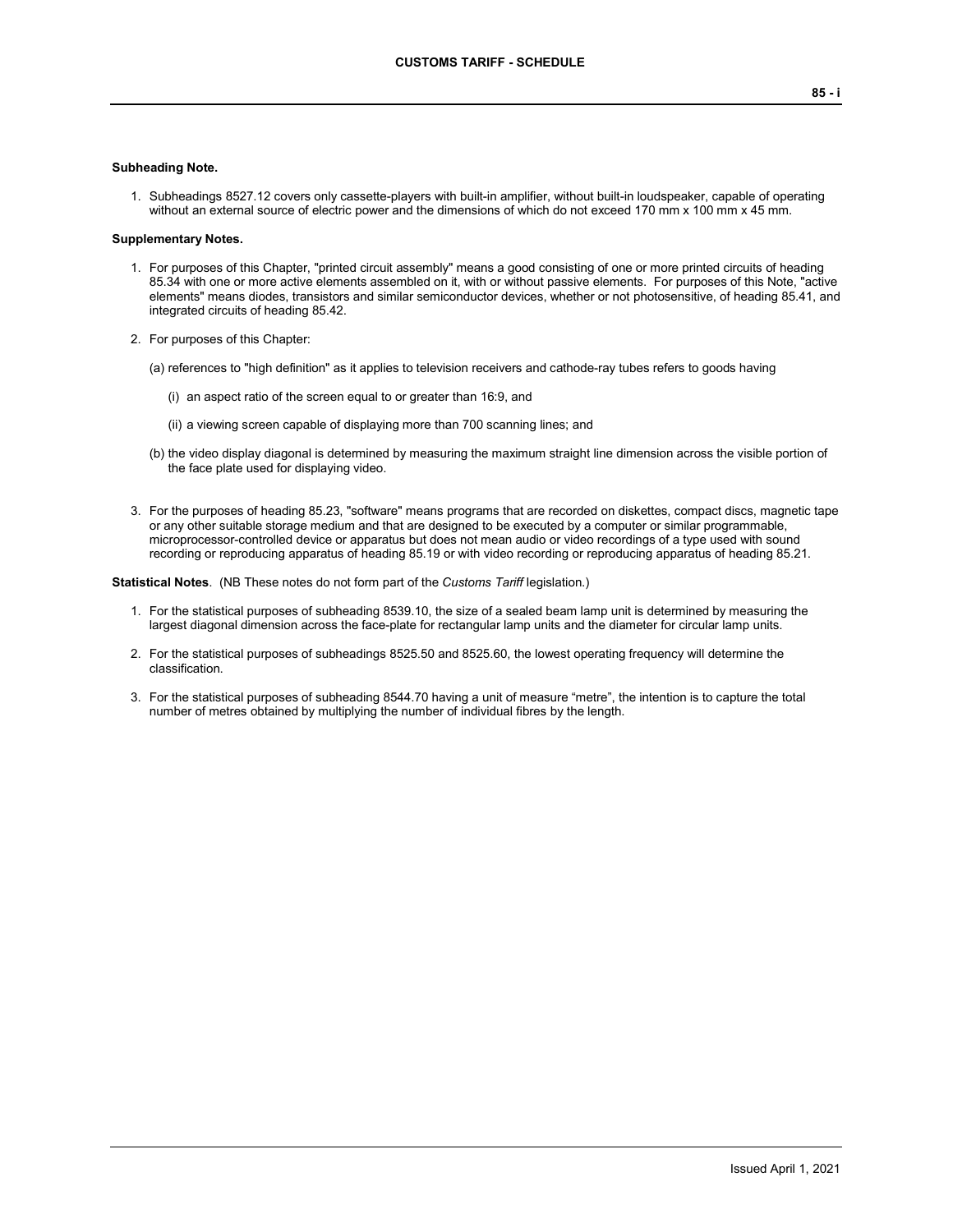| <b>Tariff</b><br>Item | SS | <b>Description of Goods</b>                                                                                                                            | Unit of<br>Meas.                                            | <b>MFN</b><br>Tariff | <b>Applicable</b><br><b>Preferential Tariffs</b>                                                                               |
|-----------------------|----|--------------------------------------------------------------------------------------------------------------------------------------------------------|-------------------------------------------------------------|----------------------|--------------------------------------------------------------------------------------------------------------------------------|
| 85.01                 |    | Electric motors and generators (excluding generating sets).                                                                                            |                                                             |                      |                                                                                                                                |
| 8501.10.00            |    | -Motors of an output not exceeding 37.5 W                                                                                                              |                                                             | Free                 | CCCT, LDCT, GPT,<br>UST, MXT, CIAT, CT,<br>CRT, IT, NT, SLT, PT,<br>COLT, JT, PAT, HNT,<br>KRT, CEUT, UAT,<br>CPTPT, UKT: Free |
|                       |    | $---Of$ an output of less than 18.65 W:<br>-----Of an output of 18.65 W or more but not exceeding 37.5 W:                                              | <b>NMB</b><br><b>NMB</b><br><b>NMB</b><br>NMB<br><b>NMB</b> |                      |                                                                                                                                |
|                       |    | 8501.20.00 00 -Universal AC/DC motors of an output exceeding 37.5 W                                                                                    | <b>NMB</b><br><b>NMB</b>                                    | Free                 | CCCT, LDCT, GPT,<br>UST, MXT, CIAT, CT,<br>CRT, IT, NT, SLT, PT,<br>COLT, JT, PAT, HNT,<br>KRT, CEUT, UAT,<br>CPTPT, UKT: Free |
|                       |    | -Other DC motors; DC generators:                                                                                                                       |                                                             |                      |                                                                                                                                |
| 8501.31.00            |    | - - Of an output not exceeding 750 W                                                                                                                   |                                                             | Free                 | CCCT, LDCT, GPT,<br>UST, MXT, CIAT, CT,<br>CRT, IT, NT, SLT, PT,<br>COLT, JT, PAT, HNT,<br>KRT, CEUT, UAT,<br>CPTPT, UKT: Free |
|                       |    | 10 - - - - -DC motors, of an output exceeding 37.5 W but not exceeding 75 W<br>20 - - - - - DC motors, of an output exceeding 75 W but less than 750 W | NMB<br><b>NMB</b><br><b>NMB</b>                             |                      |                                                                                                                                |
| 8501.32               |    | - - Of an output exceeding 750 W but not exceeding 75 kW                                                                                               |                                                             |                      |                                                                                                                                |
|                       |    | 8501.32.20 00 - - - Motors for use as the primary source of mechanical power for electric<br>powered vehicles of subheading 8703.80 or 8703.90         | NMB                                                         | Free                 | CCCT, LDCT, GPT,<br>UST, MXT, CIAT, CT,<br>CRT, IT, NT, SLT, PT,<br>COLT, JT, PAT, HNT,<br>KRT, CEUT, UAT,<br>CPTPT, UKT: Free |
| 8501.32.90            |    | ---Other                                                                                                                                               |                                                             | Free                 | CCCT, LDCT, GPT,<br>UST, MXT, CIAT, CT,<br>CRT, IT, NT, SLT, PT,<br>COLT, JT, PAT, HNT,<br>KRT, CEUT, UAT,<br>CPTPT, UKT: Free |
|                       |    |                                                                                                                                                        | NMB<br>NMB                                                  |                      |                                                                                                                                |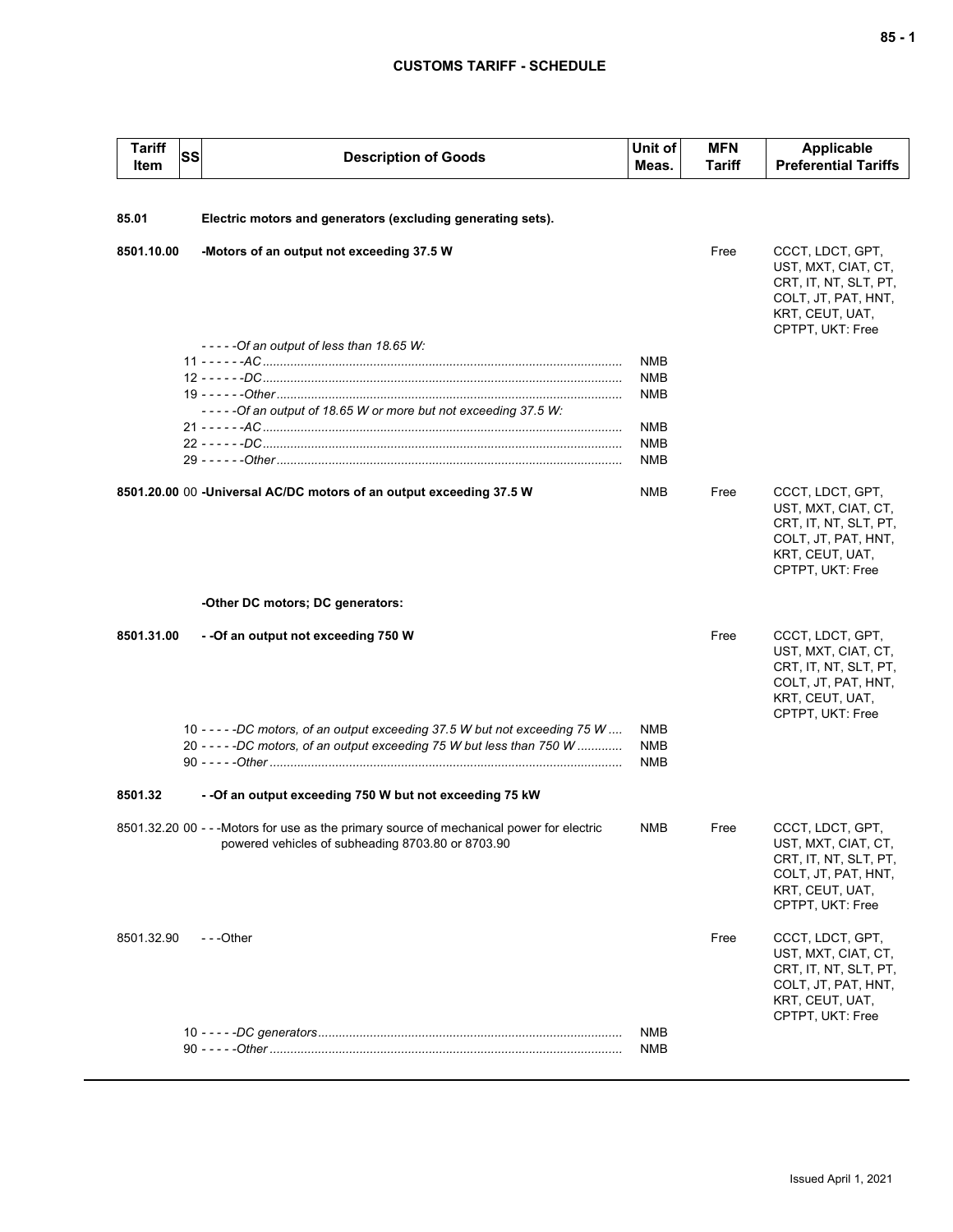| <b>Tariff</b><br>SS | <b>Description of Goods</b>                                                                                                                                                                                                                                                                                                                                            | Unit of                  | <b>MFN</b> | <b>Applicable</b>                                                                                                              |
|---------------------|------------------------------------------------------------------------------------------------------------------------------------------------------------------------------------------------------------------------------------------------------------------------------------------------------------------------------------------------------------------------|--------------------------|------------|--------------------------------------------------------------------------------------------------------------------------------|
| Item                |                                                                                                                                                                                                                                                                                                                                                                        | Meas.                    | Tariff     | <b>Preferential Tariffs</b>                                                                                                    |
|                     | 8501.33.00 00 - - Of an output exceeding 75 kW but not exceeding 375 kW                                                                                                                                                                                                                                                                                                | <b>NMB</b>               | Free       | CCCT, LDCT, GPT,<br>UST, MXT, CIAT, CT,<br>CRT, IT, NT, SLT, PT,<br>COLT, JT, PAT, HNT,<br>KRT, CEUT, UAT,<br>CPTPT, UKT: Free |
| 8501.34.00          | -- Of an output exceeding 375 kW                                                                                                                                                                                                                                                                                                                                       |                          | Free       | CCCT, LDCT, GPT,<br>UST, MXT, CIAT, CT,<br>CRT, IT, NT, SLT, PT,<br>COLT, JT, PAT, HNT,<br>KRT, CEUT, UAT,<br>CPTPT, UKT: Free |
|                     |                                                                                                                                                                                                                                                                                                                                                                        | <b>NMB</b>               |            |                                                                                                                                |
|                     |                                                                                                                                                                                                                                                                                                                                                                        | <b>NMB</b>               |            |                                                                                                                                |
| 8501.40.00          | -Other AC motors, single-phase                                                                                                                                                                                                                                                                                                                                         |                          | Free       | CCCT, LDCT, GPT,<br>UST, MXT, CIAT, CT,<br>CRT, IT, NT, SLT, PT,<br>COLT, JT, PAT, HNT,<br>KRT, CEUT, UAT,<br>CPTPT, UKT: Free |
|                     | 10 - - - - - External rotor permanent split capacitor motors, of a power exceeding<br>30 W or more but not exceeding 120 W, for use in the manufacture of<br>cooker (range) hoods; Gear motors, for use in the manufacture of<br>machinery or equipment; Other motors, for use in the manufacture of<br>submersible water pump systems, with a pump diameter exceeding |                          |            |                                                                                                                                |
|                     |                                                                                                                                                                                                                                                                                                                                                                        | NMB                      |            |                                                                                                                                |
|                     | 20 - - - - - Of an output exceeding 37.5 W but not exceeding 75 W<br>30 - - - - - Of an output exceeding 75 W but not exceeding 750 W                                                                                                                                                                                                                                  | <b>NMB</b><br><b>NMB</b> |            |                                                                                                                                |
|                     | 40 - - - - - Of an output exceeding 750 W but not exceeding 3,730 W                                                                                                                                                                                                                                                                                                    | <b>NMB</b><br><b>NMB</b> |            |                                                                                                                                |
|                     | -Other AC motors, multi-phase:                                                                                                                                                                                                                                                                                                                                         |                          |            |                                                                                                                                |
| 8501.51.00          | --Of an output not exceeding 750 W                                                                                                                                                                                                                                                                                                                                     |                          | Free       | CCCT, LDCT, GPT,<br>UST, MXT, CIAT, CT,<br>CRT, IT, NT, SLT, PT,<br>COLT, JT, PAT, HNT,<br>KRT, CEUT, UAT,<br>CPTPT, UKT: Free |
|                     |                                                                                                                                                                                                                                                                                                                                                                        | NMB                      |            |                                                                                                                                |
|                     |                                                                                                                                                                                                                                                                                                                                                                        | NMB                      |            |                                                                                                                                |
| 8501.52.00          | - - Of an output exceeding 750 W but not exceeding 75 kW                                                                                                                                                                                                                                                                                                               |                          | Free       | CCCT, LDCT, GPT,<br>UST, MXT, CIAT, CT,<br>CRT, IT, NT, SLT, PT,<br>COLT, JT, PAT, HNT,<br>KRT, CEUT, UAT,<br>CPTPT, UKT: Free |
|                     | 10 ---- - - Of an output exceeding 750 W but not exceeding 14.92 kW                                                                                                                                                                                                                                                                                                    | NMB                      |            |                                                                                                                                |
|                     | 20 - - - - - Of an output exceeding 14.92 kW but not exceeding 75 kW                                                                                                                                                                                                                                                                                                   | NMB                      |            |                                                                                                                                |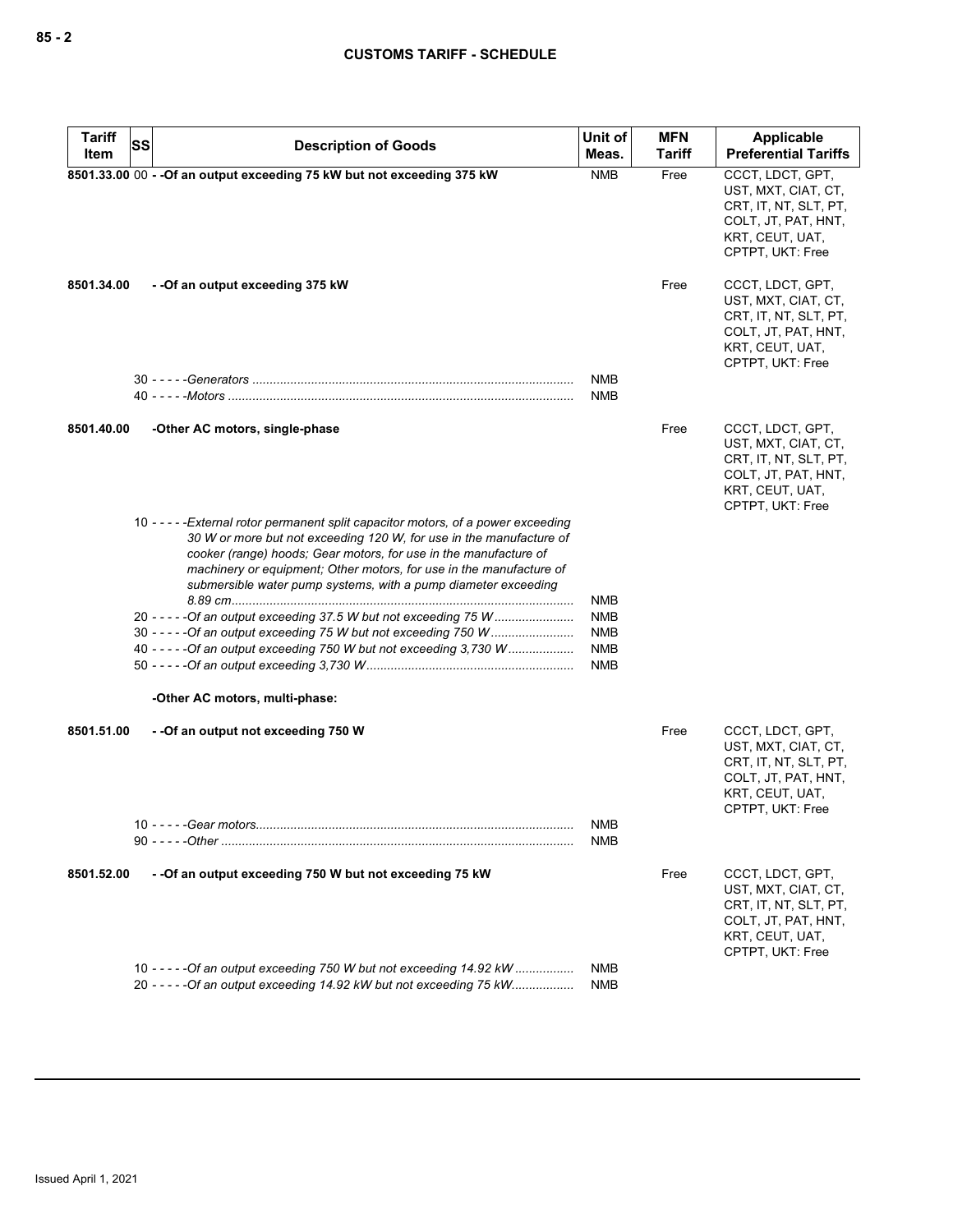| <b>Tariff</b> | <b>SS</b><br><b>Description of Goods</b>                                                                                                   | Unit of           | <b>MFN</b>    | Applicable                                                                                                                     |
|---------------|--------------------------------------------------------------------------------------------------------------------------------------------|-------------------|---------------|--------------------------------------------------------------------------------------------------------------------------------|
| Item          |                                                                                                                                            | Meas.             | <b>Tariff</b> | <b>Preferential Tariffs</b>                                                                                                    |
| 8501.53.00    | - - Of an output exceeding 75 kW                                                                                                           |                   | Free          | CCCT, LDCT, GPT,<br>UST, MXT, CIAT, CT,<br>CRT, IT, NT, SLT, PT,<br>COLT, JT, PAT, HNT,<br>KRT, CEUT, UAT,<br>CPTPT, UKT: Free |
|               | 10 - - - - - For operating mud (slush) pumps, winches (draw works) or rotary                                                               |                   |               |                                                                                                                                |
|               |                                                                                                                                            | NMB               |               |                                                                                                                                |
|               |                                                                                                                                            | <b>NMB</b>        |               |                                                                                                                                |
|               | 30 - - - - - Of an output exceeding 149 kW but not exceeding 375 kW<br>40 - - - - - Of an output exceeding 375 kW but not exceeding 750 kW | <b>NMB</b><br>NMB |               |                                                                                                                                |
|               | 50 - - - - - Of an output exceeding 750 kW but not exceeding 1,875 kW                                                                      | NMB               |               |                                                                                                                                |
|               |                                                                                                                                            | <b>NMB</b>        |               |                                                                                                                                |
|               | -AC generators (alternators):                                                                                                              |                   |               |                                                                                                                                |
|               | 8501.61.00 00 - - Of an output not exceeding 75 kVA                                                                                        | <b>NMB</b>        | Free          | CCCT, LDCT, GPT,<br>UST, MXT, CIAT, CT,<br>CRT, IT, NT, SLT, PT,<br>COLT, JT, PAT, HNT,<br>KRT, CEUT, UAT,<br>CPTPT, UKT: Free |
|               | 8501.62.00 00 - - Of an output exceeding 75 kVA but not exceeding 375 kVA                                                                  | <b>NMB</b>        | Free          | CCCT, LDCT, GPT,<br>UST, MXT, CIAT, CT,<br>CRT, IT, NT, SLT, PT,<br>COLT, JT, PAT, HNT,<br>KRT, CEUT, UAT,<br>CPTPT, UKT: Free |
|               | 8501.63.00 00 - - Of an output exceeding 375 kVA but not exceeding 750 kVA                                                                 | NMB               | Free          | CCCT, LDCT, GPT,<br>UST, MXT, CIAT, CT,<br>CRT, IT, NT, SLT, PT,<br>COLT, JT, PAT, HNT,<br>KRT, CEUT, UAT,<br>CPTPT, UKT: Free |
| 8501.64.00    | - - Of an output exceeding 750 kVA                                                                                                         | NMB               | Free          | CCCT, LDCT, GPT,<br>UST, MXT, CIAT, CT,<br>CRT, IT, NT, SLT, PT,<br>COLT, JT, PAT, HNT,<br>KRT, CEUT, UAT,<br>CPTPT, UKT: Free |
|               |                                                                                                                                            | NMB               |               |                                                                                                                                |
| 85.02         | Electric generating sets and rotary converters.                                                                                            |                   |               |                                                                                                                                |
|               | -Generating sets with compression-ignition internal combustion piston<br>engines (diesel or semi-diesel engines):                          |                   |               |                                                                                                                                |
| 8502.11.00    | - - Of an output not exceeding 75 kVA                                                                                                      |                   | Free          | CCCT, LDCT, GPT,<br>UST, MXT, CIAT, CT,<br>CRT, IT, NT, SLT, PT,<br>COLT, JT, PAT, HNT,<br>KRT, CEUT, UAT,<br>CPTPT, UKT: Free |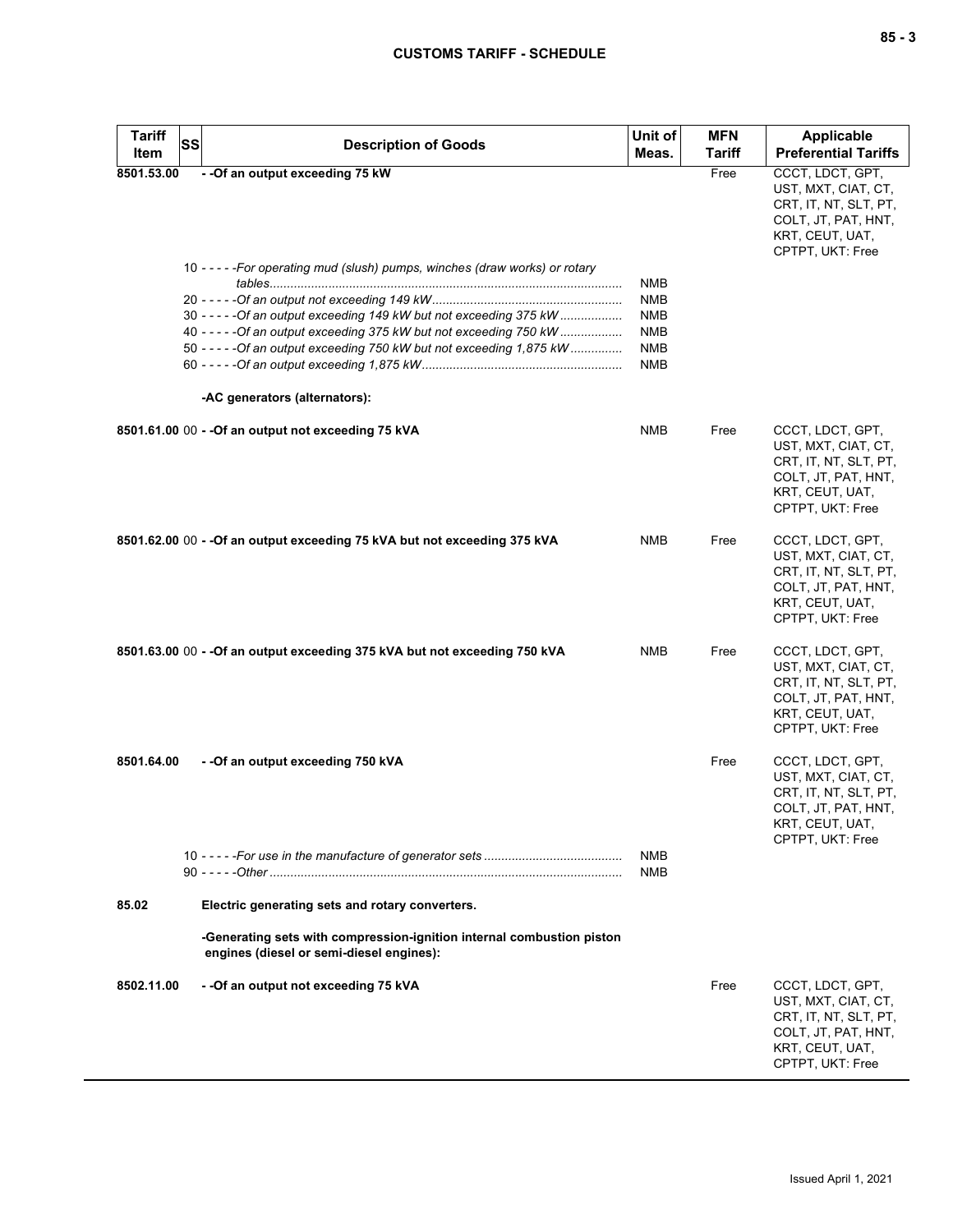| <b>Tariff</b><br>Item   | <b>SS</b> | <b>Description of Goods</b>                                                                                                                                | Unit of<br>Meas.         | <b>MFN</b><br><b>Tariff</b> | Applicable<br><b>Preferential Tariffs</b>                                                                                      |
|-------------------------|-----------|------------------------------------------------------------------------------------------------------------------------------------------------------------|--------------------------|-----------------------------|--------------------------------------------------------------------------------------------------------------------------------|
|                         |           |                                                                                                                                                            | <b>NMB</b><br><b>NMB</b> |                             |                                                                                                                                |
|                         |           | 8502.12.00 00 - - Of an output exceeding 75 kVA but not exceeding 375 kVA                                                                                  | NMB                      | Free                        | CCCT, LDCT, GPT,<br>UST, MXT, CIAT, CT,<br>CRT, IT, NT, SLT, PT,<br>COLT, JT, PAT, HNT,<br>KRT, CEUT, UAT,<br>CPTPT, UKT: Free |
|                         |           | 8502.13.00 00 - - Of an output exceeding 375 kVA                                                                                                           | <b>NMB</b>               | Free                        | CCCT, LDCT, GPT,<br>UST, MXT, CIAT, CT,<br>CRT, IT, NT, SLT, PT,<br>COLT, JT, PAT, HNT,<br>KRT, CEUT, UAT,<br>CPTPT, UKT: Free |
| 8502.20.00              |           | -Generating sets with spark-ignition internal combustion piston engines                                                                                    |                          | Free                        | CCCT, LDCT, GPT,<br>UST, MXT, CIAT, CT,<br>CRT, IT, NT, SLT, PT,<br>COLT, JT, PAT, HNT,<br>KRT, CEUT, UAT,<br>CPTPT, UKT: Free |
|                         |           | 10 ----- For use on the farm, for farm purposes only; Ground power units, for<br>providing electrical power for aircraft; Of an output not exceeding 35 kW | NMB<br>NMB               |                             |                                                                                                                                |
|                         |           | -Other generating sets:                                                                                                                                    |                          |                             |                                                                                                                                |
|                         |           | 8502.31.00 00 - - Wind-powered                                                                                                                             | <b>NMB</b>               | Free                        | CCCT, LDCT, GPT,<br>UST, MXT, CIAT, CT,<br>CRT, IT, NT, SLT, PT,<br>COLT, JT, PAT, HNT,<br>KRT, CEUT, UAT,<br>CPTPT, UKT: Free |
| 8502.39.00 00 - - Other |           |                                                                                                                                                            | <b>NMB</b>               | Free                        | CCCT, LDCT, GPT,<br>UST, MXT, CIAT, CT,<br>CRT, IT, NT, SLT, PT,<br>COLT, JT, PAT, HNT,<br>KRT, CEUT, UAT,<br>CPTPT, UKT: Free |
|                         |           | 8502.40.00 00 - Electric rotary converters                                                                                                                 | <b>NMB</b>               | Free                        | CCCT, LDCT, GPT,<br>UST, MXT, CIAT, CT,<br>CRT, IT, NT, SLT, PT,<br>COLT, JT, PAT, HNT,<br>KRT, CEUT, UAT,<br>CPTPT, UKT: Free |
| 8503.00                 |           | Parts suitable for use solely or principally with the machines of                                                                                          |                          |                             |                                                                                                                                |

**heading 85.01 or 85.02.**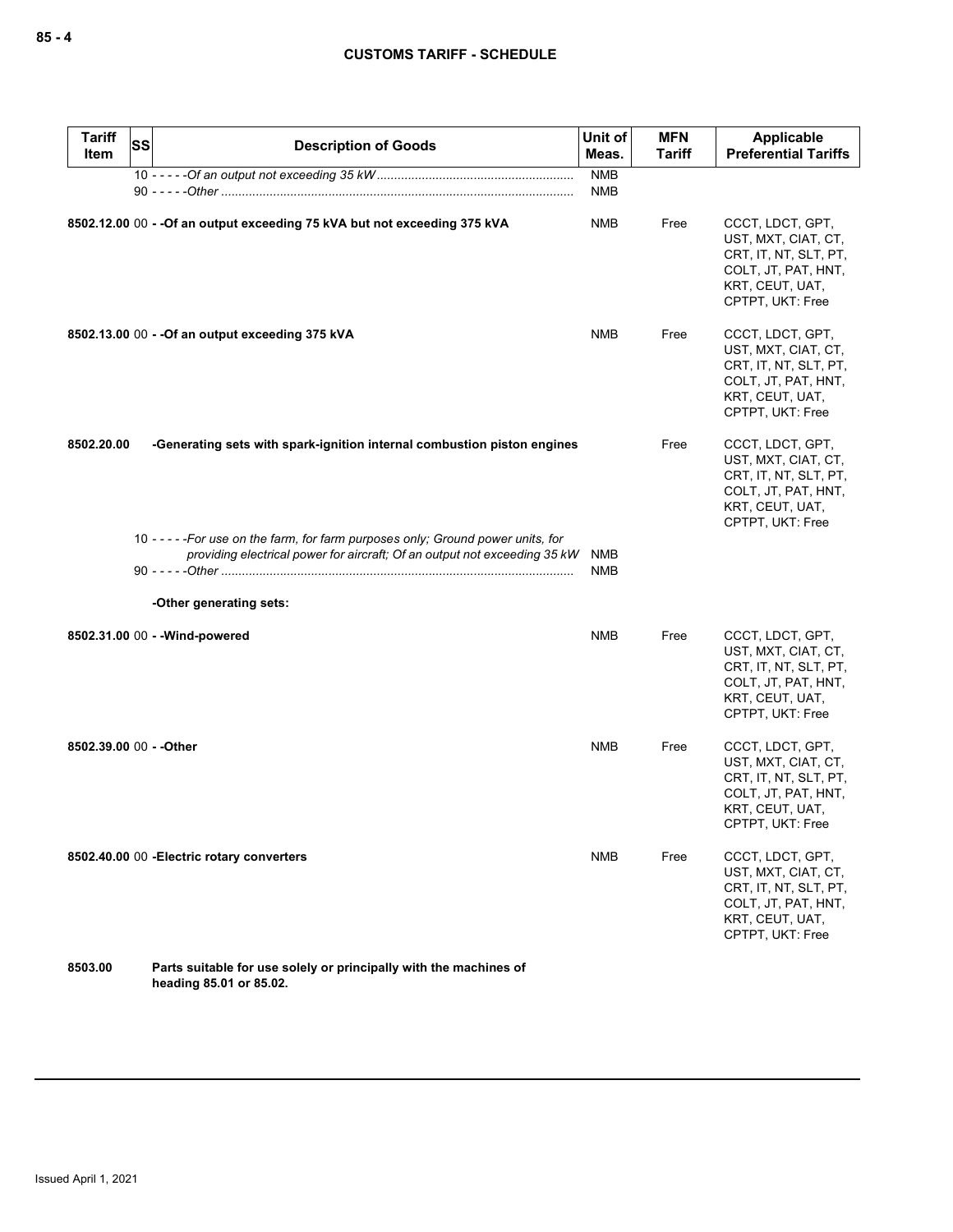| <b>Tariff</b> | lssl                                                                                   | Unit of | <b>MFN</b>    | Applicable                                                                                                                     |
|---------------|----------------------------------------------------------------------------------------|---------|---------------|--------------------------------------------------------------------------------------------------------------------------------|
| Item          | <b>Description of Goods</b>                                                            | Meas.   | <b>Tariff</b> | <b>Preferential Tariffs</b>                                                                                                    |
| 8503.00.10    | ---Stators and rotors of the machines of heading 85.01                                 |         | Free          | CCCT, LDCT, GPT,<br>UST, MXT, CIAT, CT,<br>CRT, IT, NT, SLT, PT,<br>COLT, JT, PAT, HNT,<br>KRT, CEUT, UAT,<br>CPTPT, UKT: Free |
|               |                                                                                        |         |               |                                                                                                                                |
|               |                                                                                        |         |               |                                                                                                                                |
|               |                                                                                        |         |               |                                                                                                                                |
|               |                                                                                        |         |               |                                                                                                                                |
| 8503.00.90    | ---Other                                                                               |         | Free          | CCCT, LDCT, GPT,<br>UST, MXT, CIAT, CT,<br>CRT, IT, NT, SLT, PT,<br>COLT, JT, PAT, HNT,<br>KRT, CEUT, UAT,<br>CPTPT, UKT: Free |
|               |                                                                                        |         |               |                                                                                                                                |
|               |                                                                                        |         |               |                                                                                                                                |
|               |                                                                                        |         |               |                                                                                                                                |
|               |                                                                                        |         |               |                                                                                                                                |
| 85.04         | Electrical transformers, static converters (for example, rectifiers) and<br>inductors. |         |               |                                                                                                                                |
|               | 8504.10.00 00 -Ballasts for discharge lamps or tubes                                   | NMB     | Free          | CCCT, LDCT, GPT,<br>UST, MXT, CIAT, CT,<br>CRT, IT, NT, SLT, PT,<br>COLT, JT, PAT, HNT,<br>KRT, CEUT, UAT,<br>CPTPT, UKT: Free |
|               | -Liquid dielectric transformers:                                                       |         |               |                                                                                                                                |
| 8504.21.00    | - -Having a power handling capacity not exceeding 650 kVA                              |         | Free          | CCCT, LDCT, GPT,<br>UST, MXT, CIAT, CT,<br>CRT, IT, NT, SLT, PT,<br>COLT, JT, PAT, HNT,<br>KRT, CEUT, UAT,<br>CPTPT, UKT: Free |
|               | 10 - - - - - Having a power handling capacity of less than 500 kVA                     | NMB     |               |                                                                                                                                |
|               | 20 - - - - - Having a power handling capacity of 500 kVA or more but not               | NMB     |               |                                                                                                                                |
|               |                                                                                        |         |               |                                                                                                                                |
| 8504.22.00    | - -Having a power handling capacity exceeding 650 kVA but not<br>exceeding 10,000 kVA  |         | Free          | CCCT, LDCT, GPT,<br>UST, MXT, CIAT, CT,<br>CRT, IT, NT, SLT, PT,<br>COLT, JT, PAT, HNT,<br>KRT, CEUT, UAT,<br>CPTPT, UKT: Free |
|               | 10 - - - - - Having a power handling capacity exceeding 650 kVA but not                |         |               |                                                                                                                                |
|               | 20 - - - - - Having a power handling capacity exceeding 2,500 kVA but not              | NMB     |               |                                                                                                                                |
|               |                                                                                        | NMB     |               |                                                                                                                                |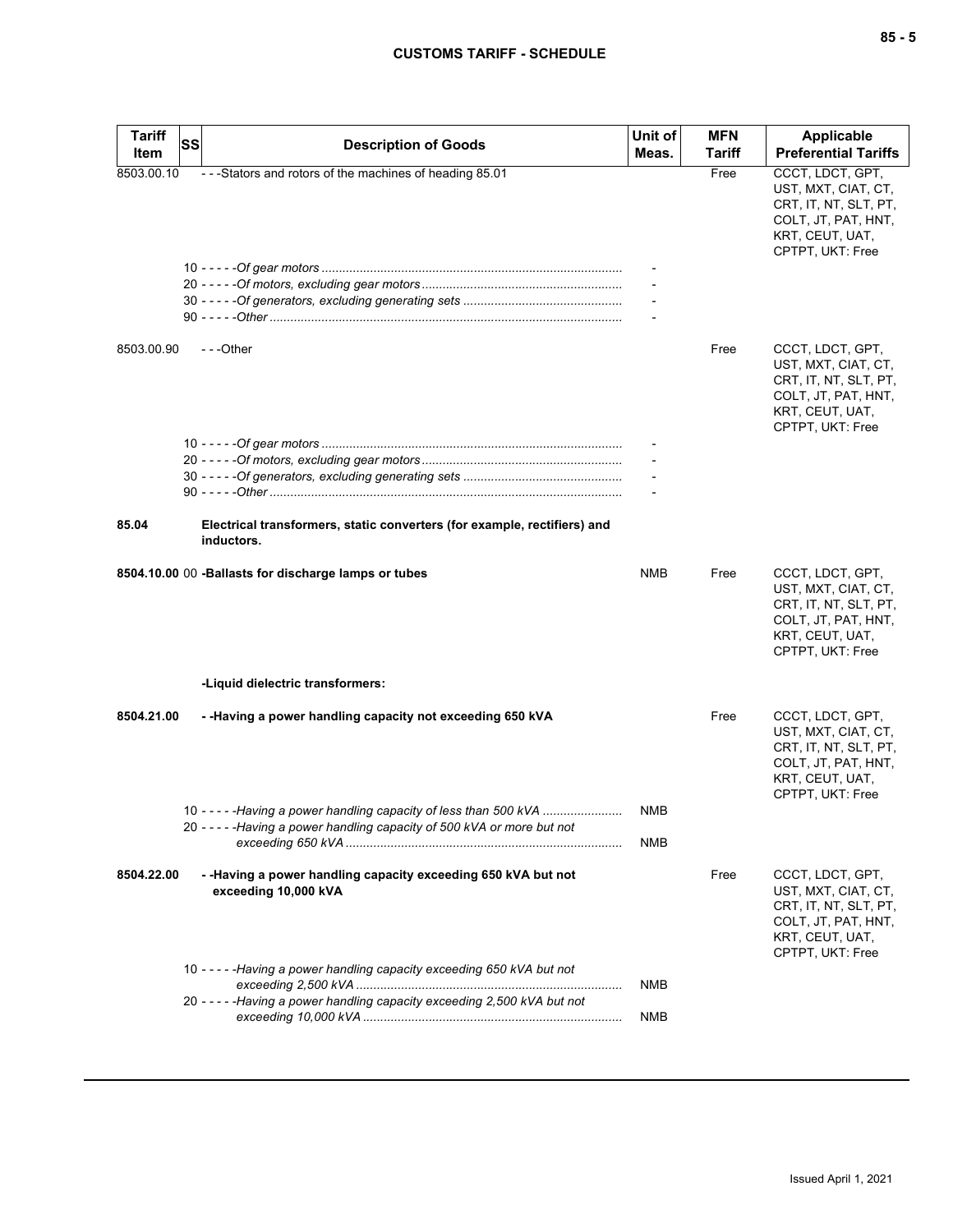| <b>Tariff</b><br><b>SS</b> | <b>Description of Goods</b>                                                                          | Unit of                                | <b>MFN</b>            | Applicable                                                                                                                     |
|----------------------------|------------------------------------------------------------------------------------------------------|----------------------------------------|-----------------------|--------------------------------------------------------------------------------------------------------------------------------|
| Item<br>8504.23.00         | - - Having a power handling capacity exceeding 10,000 kVA                                            | Meas.                                  | <b>Tariff</b><br>Free | <b>Preferential Tariffs</b><br>CCCT, LDCT, GPT,                                                                                |
|                            |                                                                                                      |                                        |                       | UST, MXT, CIAT, CT,<br>CRT, IT, NT, SLT, PT,<br>COLT, JT, PAT, HNT,<br>KRT, CEUT, UAT,<br>CPTPT, UKT: Free                     |
|                            | 10 - - - - - Having a power handling capacity exceeding 10,000 kVA but not                           | <b>NMB</b>                             |                       |                                                                                                                                |
|                            | 20 - - - - - Having a power handling capacity exceeding 59,000 kVA but not                           | <b>NMB</b>                             |                       |                                                                                                                                |
|                            | 30 -----Having a power handling capacity exceeding 100,000 kVA                                       | <b>NMB</b>                             |                       |                                                                                                                                |
|                            | -Other transformers:                                                                                 |                                        |                       |                                                                                                                                |
| 8504.31.00                 | - - Having a power handling capacity not exceeding 1 kVA                                             |                                        | Free                  | CCCT, LDCT, GPT,<br>UST, MXT, CIAT, CT,<br>CRT, IT, NT, SLT, PT,<br>COLT, JT, PAT, HNT,<br>KRT, CEUT, UAT,<br>CPTPT, UKT: Free |
|                            | 30 - - - - - Having a power handling capacity of 40 VA or more but less than 1 kVA                   | <b>NMB</b><br><b>NMB</b><br><b>NMB</b> |                       |                                                                                                                                |
|                            | 8504.32.00 00 - -Having a power handling capacity exceeding 1 kVA but not exceeding<br><b>16 kVA</b> | NMB                                    | Free                  | CCCT, LDCT, GPT,<br>UST, MXT, CIAT, CT,<br>CRT, IT, NT, SLT, PT,<br>COLT, JT, PAT, HNT,<br>KRT, CEUT, UAT,<br>CPTPT, UKT: Free |
| 8504.33.00                 | - -Having a power handling capacity exceeding 16 kVA but not<br>exceeding 500 kVA                    |                                        | Free                  | CCCT, LDCT, GPT,<br>UST, MXT, CIAT, CT,<br>CRT, IT, NT, SLT, PT,<br>COLT, JT, PAT, HNT,<br>KRT, CEUT, UAT,<br>CPTPT, UKT: Free |
|                            | 10 - - - - - Having a power handling capacity exceeding 16 kVA but not exceeding                     | <b>NMB</b>                             |                       |                                                                                                                                |
|                            | 20 - - - - - Having a power handling capacity exceeding 50 kVA but not exceeding                     | <b>NMB</b>                             |                       |                                                                                                                                |
|                            | 8504.34.00 00 - - Having a power handling capacity exceeding 500 kVA                                 | NMB                                    | Free                  | CCCT, LDCT, GPT,<br>UST, MXT, CIAT, CT,<br>CRT, IT, NT, SLT, PT,<br>COLT, JT, PAT, HNT,<br>KRT, CEUT, UAT,<br>CPTPT, UKT: Free |
| 8504.40                    | -Static converters                                                                                   |                                        |                       |                                                                                                                                |
|                            | 8504.40.30 00 - - - Power supplies for the automatic data processing machines of<br>heading 84.71    |                                        | Free                  | CCCT, LDCT, GPT,<br>UST, MXT, CIAT, CT,<br>CRT, IT, NT, SLT, PT,<br>COLT, JT, PAT, HNT,<br>KRT, CEUT, UAT,<br>CPTPT, UKT: Free |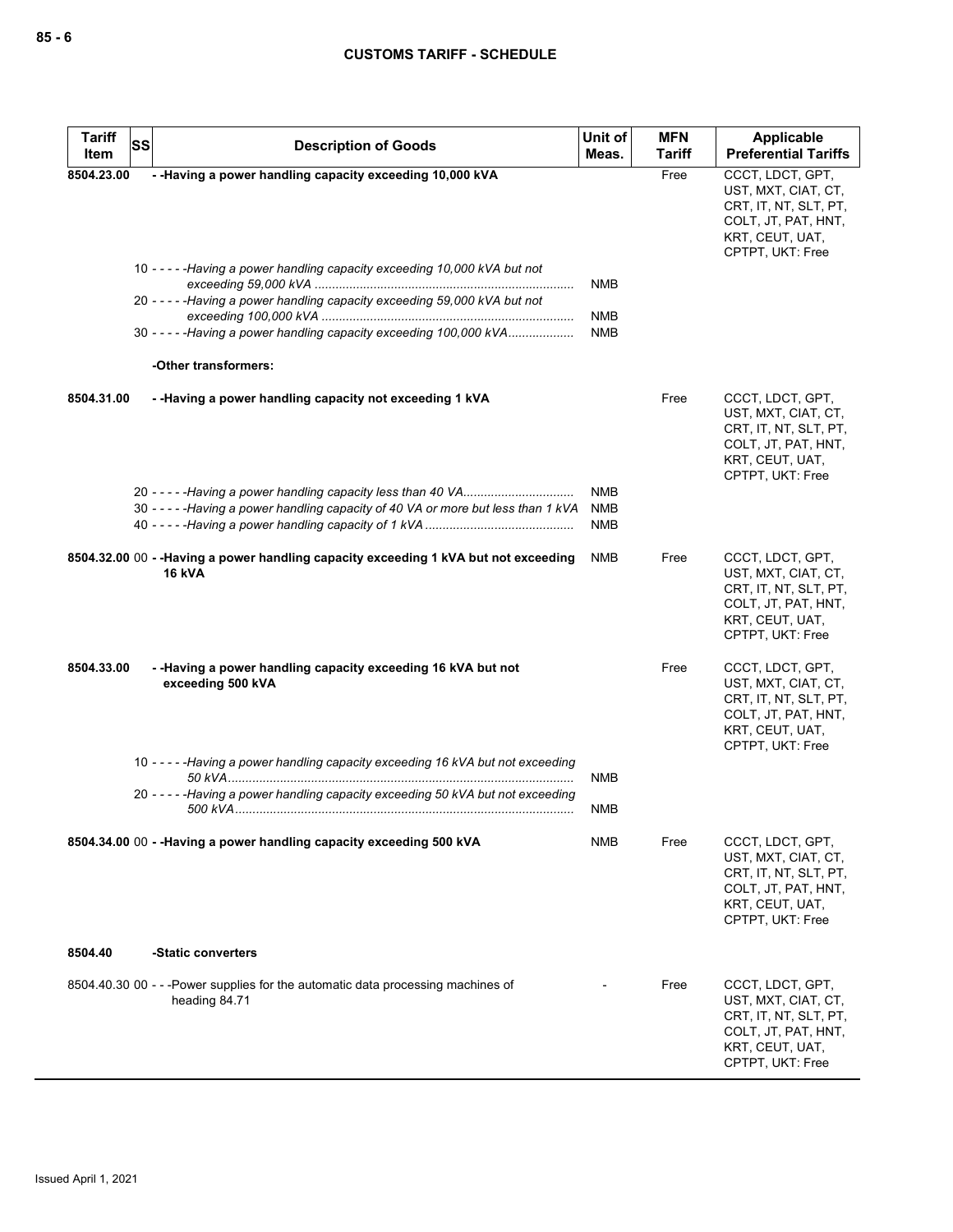| $-$<br>$\overline{\phantom{a}}$ |  |  |
|---------------------------------|--|--|
|---------------------------------|--|--|

| <b>Tariff</b><br>Item | SS | <b>Description of Goods</b>                                                                                                                                                                                                 | Unit of<br>Meas. | <b>MFN</b><br>Tariff | <b>Applicable</b><br><b>Preferential Tariffs</b>                                                                               |
|-----------------------|----|-----------------------------------------------------------------------------------------------------------------------------------------------------------------------------------------------------------------------------|------------------|----------------------|--------------------------------------------------------------------------------------------------------------------------------|
|                       |    | 8504.40.40 00 - - - Speed drive controllers for electric motors                                                                                                                                                             |                  | Free                 | CCCT, LDCT, GPT,<br>UST, MXT, CIAT, CT,<br>CRT, IT, NT, SLT, PT,<br>COLT, JT, PAT, HNT,<br>KRT, CEUT, UAT,<br>CPTPT, UKT: Free |
| 8504.40.90            |    | $-$ - -Other                                                                                                                                                                                                                |                  | Free                 | CCCT, LDCT, GPT,<br>UST, MXT, CIAT, CT,<br>CRT, IT, NT, SLT, PT,<br>COLT, JT, PAT, HNT,<br>KRT, CEUT, UAT,<br>CPTPT, UKT: Free |
|                       |    | -----Semiconductor converters wherein the devices employed in the<br>converting element have a current rating exceeding 100 A average:<br>33 - - - - - - Alternating current converters and cycle converters<br>$---Other:$ |                  |                      |                                                                                                                                |
|                       |    | 8504.50.00 00 - Other inductors                                                                                                                                                                                             |                  | Free                 | CCCT, LDCT, GPT,<br>UST, MXT, CIAT, CT,<br>CRT, IT, NT, SLT, PT,<br>COLT, JT, PAT, HNT,<br>KRT, CEUT, UAT,<br>CPTPT, UKT: Free |
| 8504.90               |    | -Parts                                                                                                                                                                                                                      |                  |                      |                                                                                                                                |
|                       |    | 8504.90.10 00 - - -Printed circuit assemblies for the goods of subheadings 8504.40 and<br>8504.90                                                                                                                           |                  | Free                 | CCCT, LDCT, GPT,<br>UST, MXT, CIAT, CT,<br>CRT, IT, NT, SLT, PT,<br>COLT, JT, PAT, HNT,<br>KRT, CEUT, UAT,<br>CPTPT, UKT: Free |
|                       |    | 8504.90.20 00 - - -Other parts of power supplies for automatic data processing machines of<br>heading 84.71                                                                                                                 |                  | Free                 | CCCT, LDCT, GPT,<br>UST, MXT, CIAT, CT,<br>CRT, IT, NT, SLT, PT,<br>COLT, JT, PAT, HNT,<br>KRT, CEUT, UAT,<br>CPTPT, UKT: Free |
| 8504.90.90            |    | ---Other                                                                                                                                                                                                                    |                  | Free                 | CCCT, LDCT, GPT,<br>UST, MXT, CIAT, CT,<br>CRT, IT, NT, SLT, PT,<br>COLT, JT, PAT, HNT,<br>KRT, CEUT, UAT,<br>CPTPT, UKT: Free |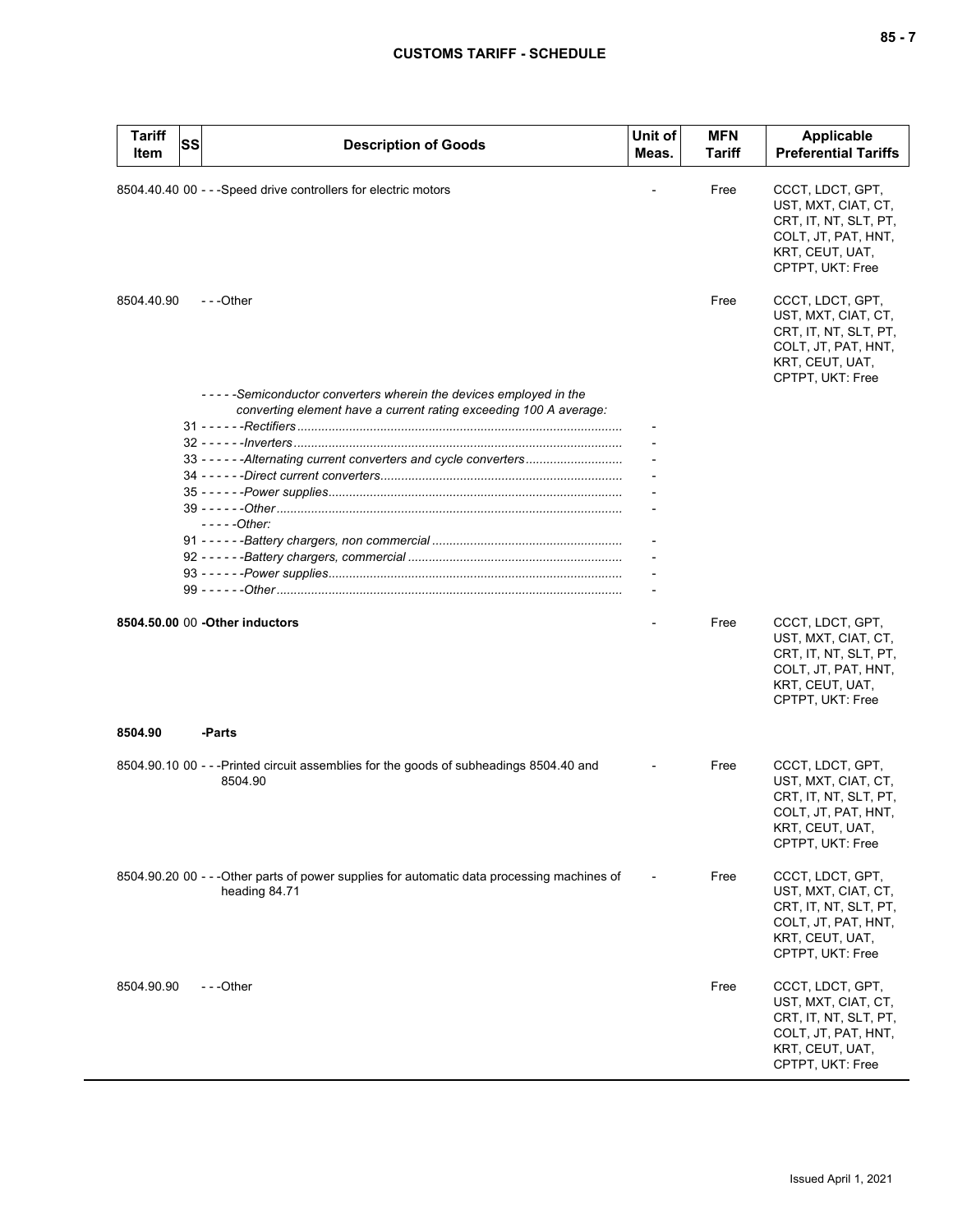| <b>Tariff</b><br>Item   | SS | <b>Description of Goods</b>                                                                                                                                                                                                                                                                                                                                                                                                                                                                                                                                                                                                          | Unit of<br>Meas. | <b>MFN</b><br>Tariff | <b>Applicable</b><br><b>Preferential Tariffs</b>                                                                               |
|-------------------------|----|--------------------------------------------------------------------------------------------------------------------------------------------------------------------------------------------------------------------------------------------------------------------------------------------------------------------------------------------------------------------------------------------------------------------------------------------------------------------------------------------------------------------------------------------------------------------------------------------------------------------------------------|------------------|----------------------|--------------------------------------------------------------------------------------------------------------------------------|
| 85.05                   |    | 10 - - - - - Printed circuit assemblies, of electric transformers and other inductors<br>-----Other, of electric transformers:<br>81 - - - - - - Having a power handling capacity of less than 500 kVA<br>82 - - - - - - Having a power handling capacity of 500 kVA or more<br>Electro-magnets; permanent magnets and articles intended to become<br>permanent magnets after magnetization; electro-magnetic or permanent<br>magnet chucks, clamps and similar holding devices; electro-magnetic<br>couplings, clutches and brakes; electro-magnetic lifting heads.<br>-Permanent magnets and articles intended to become permanent |                  |                      |                                                                                                                                |
|                         |    | magnets after magnetization:<br>8505.11.00 00 - - Of metal                                                                                                                                                                                                                                                                                                                                                                                                                                                                                                                                                                           |                  | Free                 | CCCT, LDCT, GPT,<br>UST, MXT, CIAT, CT,<br>CRT, IT, NT, SLT, PT,<br>COLT, JT, PAT, HNT,<br>KRT, CEUT, UAT,<br>CPTPT, UKT: Free |
| 8505.19.00 00 - - Other |    |                                                                                                                                                                                                                                                                                                                                                                                                                                                                                                                                                                                                                                      |                  | Free                 | CCCT, LDCT, GPT,<br>UST, MXT, CIAT, CT,<br>CRT, IT, NT, SLT, PT,<br>COLT, JT, PAT, HNT,<br>KRT, CEUT, UAT,<br>CPTPT, UKT: Free |
|                         |    | 8505.20.00 00 - Electro-magnetic couplings, clutches and brakes                                                                                                                                                                                                                                                                                                                                                                                                                                                                                                                                                                      |                  | Free                 | CCCT, LDCT, GPT,<br>UST, MXT, CIAT, CT,<br>CRT, IT, NT, SLT, PT,<br>COLT, JT, PAT, HNT,<br>KRT, CEUT, UAT,<br>CPTPT, UKT: Free |
|                         |    | 8505.90.00 00 - Other, including parts                                                                                                                                                                                                                                                                                                                                                                                                                                                                                                                                                                                               |                  | Free                 | CCCT, LDCT, GPT,<br>UST, MXT, CIAT, CT,<br>CRT, IT, NT, SLT, PT,<br>COLT, JT, PAT, HNT,<br>KRT, CEUT, UAT,<br>CPTPT, UKT: Free |
| 85.06                   |    | Primary cells and primary batteries.                                                                                                                                                                                                                                                                                                                                                                                                                                                                                                                                                                                                 |                  |                      |                                                                                                                                |
| 8506.10                 |    | -Manganese dioxide                                                                                                                                                                                                                                                                                                                                                                                                                                                                                                                                                                                                                   |                  |                      |                                                                                                                                |
|                         |    | 8506.10.10 00 - - - Alkaline cells having welded connectors or designed to receive welded<br>connectors, for use in electronic lock systems or in components thereof;<br>Primary batteries, 9 V, for use in the manufacture of smoke detectors                                                                                                                                                                                                                                                                                                                                                                                       | NMB              | Free                 | CCCT, LDCT, GPT,<br>UST, MXT, CIAT, CT,<br>CRT, IT, NT, SLT, PT,<br>COLT, JT, PAT, HNT,<br>KRT, CEUT, UAT,<br>CPTPT, UKT: Free |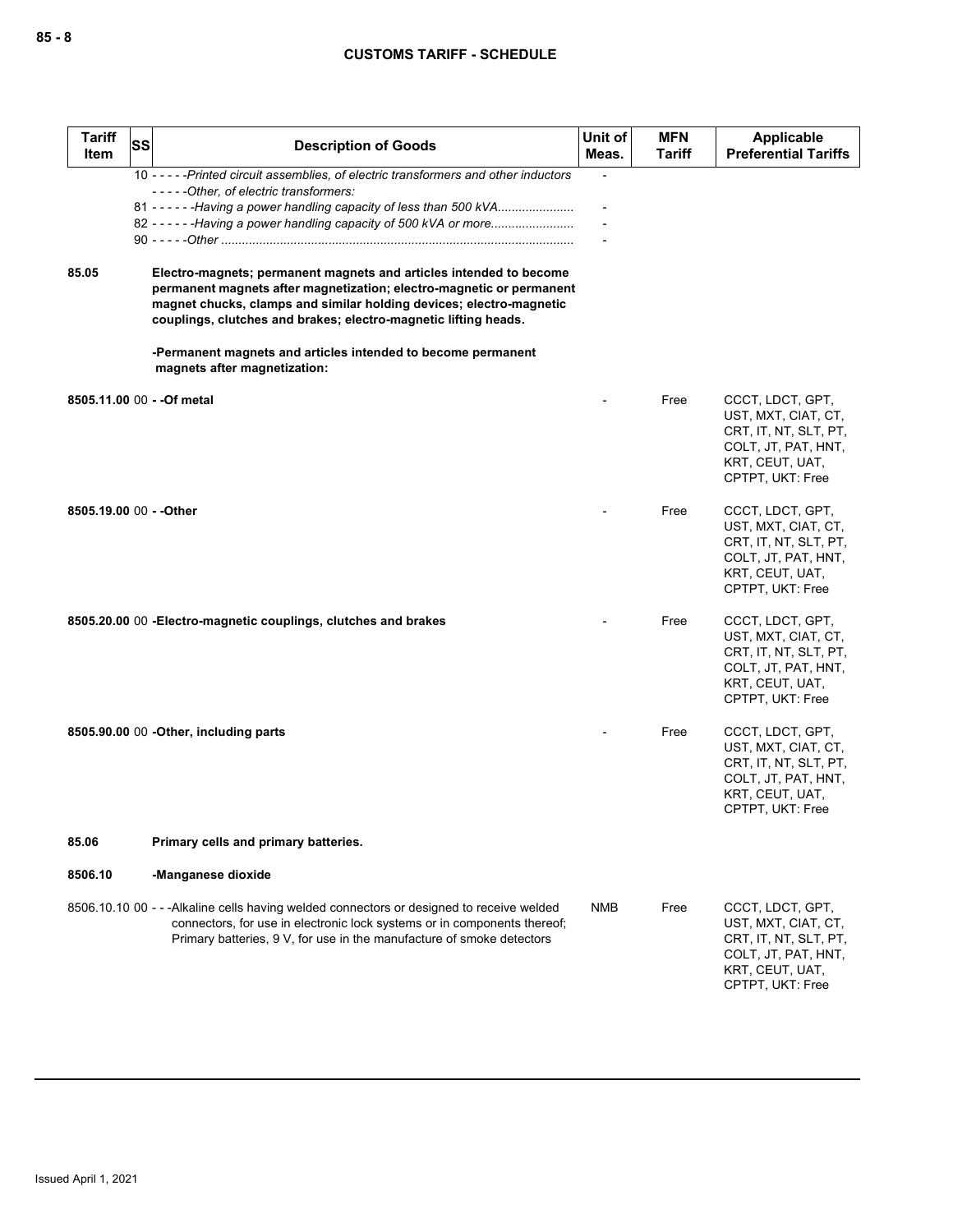| $-$<br>$\sim$ |  | ×<br>۰. |
|---------------|--|---------|
|---------------|--|---------|

| <b>Tariff</b><br>Item     | <b>SS</b> | <b>Description of Goods</b>                                                                                                                                 | Unit of<br>Meas. | <b>MFN</b><br><b>Tariff</b> | Applicable<br><b>Preferential Tariffs</b>                                                                                            |
|---------------------------|-----------|-------------------------------------------------------------------------------------------------------------------------------------------------------------|------------------|-----------------------------|--------------------------------------------------------------------------------------------------------------------------------------|
| 8506.10.90 00 - - - Other |           |                                                                                                                                                             | <b>NMB</b>       | 7%                          | CCCT, LDCT, UST,<br>MXT, CIAT, CT, CRT,<br>IT, NT, SLT, PT, COLT,<br>JT, PAT, HNT, KRT,<br>CEUT, UAT, CPTPT,<br>UKT: Free<br>GPT: 5% |
|                           |           | 8506.30.00 00 - Mercuric oxide                                                                                                                              | <b>NMB</b>       | 7%                          | CCCT, LDCT, GPT,<br>UST, MXT, CIAT, CT,<br>CRT, IT, NT, SLT, PT,<br>COLT, JT, PAT, HNT,<br>KRT, CEUT, UAT,<br>CPTPT, UKT: Free       |
|                           |           | 8506.40.00 00 -Silver oxide                                                                                                                                 | <b>NMB</b>       | 7%                          | CCCT, LDCT, GPT,<br>UST, MXT, CIAT, CT,<br>CRT, IT, NT, SLT, PT,<br>COLT, JT, PAT, HNT,<br>KRT, CEUT, UAT,<br>CPTPT, UKT: Free       |
| 8506.50                   |           | -Lithium                                                                                                                                                    |                  |                             |                                                                                                                                      |
|                           |           | 8506.50.10 00 - - - Cells having welded connectors or designed to receive welded<br>connectors, for use in electronic lock systems or in components thereof | NMB              | Free                        | CCCT, LDCT, GPT,<br>UST, MXT, CIAT, CT,<br>CRT, IT, NT, SLT, PT,<br>COLT, JT, PAT, HNT,<br>KRT, CEUT, UAT,<br>CPTPT, UKT: Free       |
| 8506.50.90                |           | ---Other                                                                                                                                                    | <b>NMB</b>       | 7%                          | CCCT, LDCT, UST,<br>MXT, CIAT, CT, CRT,<br>IT, NT, SLT, PT, COLT,<br>JT, PAT, HNT, KRT,<br>CEUT, UAT, CPTPT,<br>UKT: Free<br>GPT: 5% |
|                           |           |                                                                                                                                                             | <b>NMB</b>       |                             |                                                                                                                                      |
| 8506.60.00 00 - Air-zinc  |           |                                                                                                                                                             | NMB              | 7%                          | CCCT, LDCT, UST,<br>MXT, CIAT, CT, CRT,<br>IT, NT, SLT, PT, COLT,<br>JT, PAT, HNT, KRT,<br>CEUT, UAT, CPTPT,<br>UKT: Free<br>GPT: 5% |
| 8506.80                   |           | -Other primary cells and primary batteries                                                                                                                  |                  |                             |                                                                                                                                      |
|                           |           | 8506.80.10 00 - - - For use in the manufacture of smoke detectors                                                                                           | <b>NMB</b>       | Free                        | CCCT, LDCT, GPT,<br>UST, MXT, CIAT, CT,<br>CRT, IT, NT, SLT, PT,<br>COLT, JT, PAT, HNT,<br>KRT, CEUT, UAT,<br>CPTPT, UKT: Free       |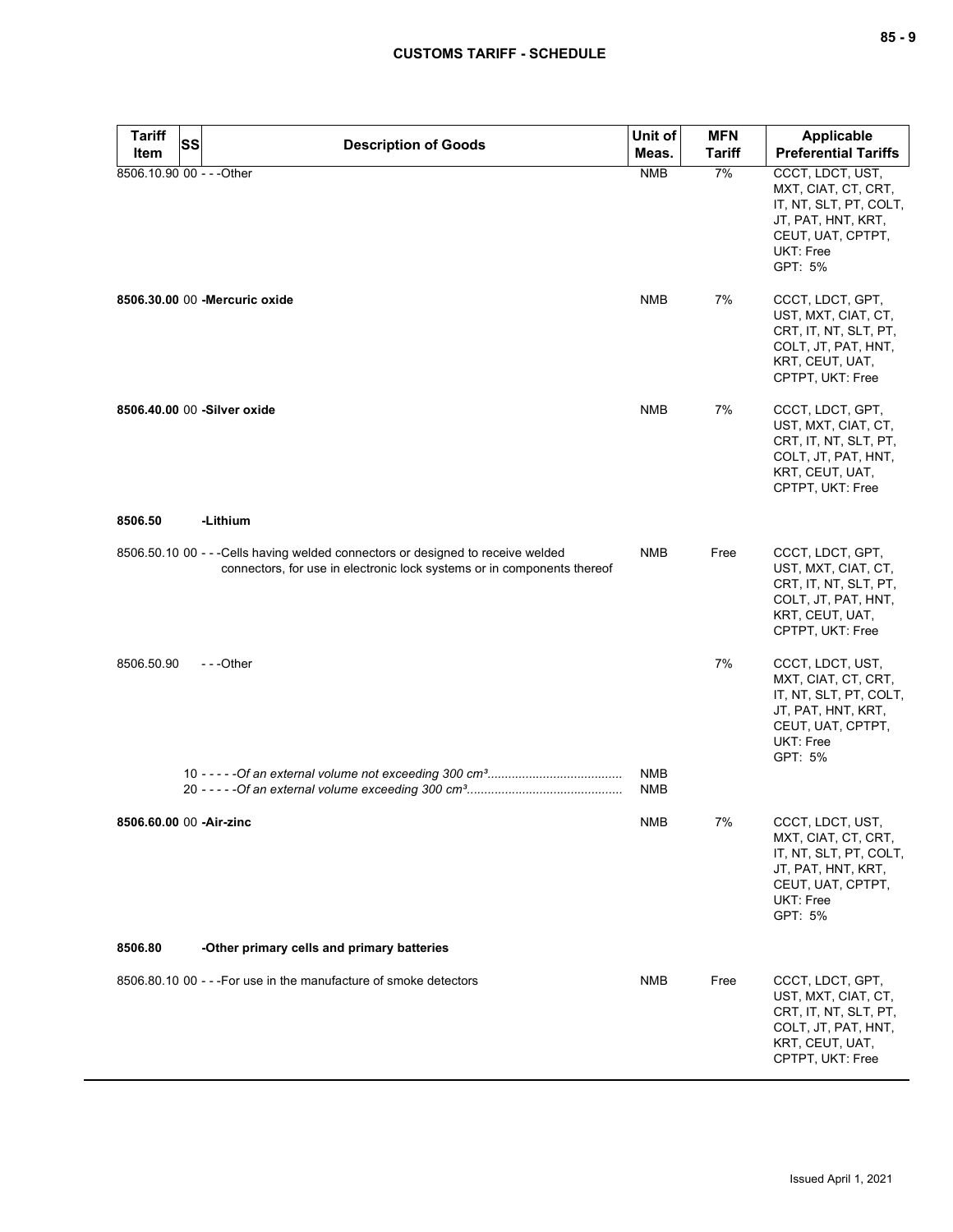| <b>Tariff</b><br>Item     | <b>SS</b><br><b>Description of Goods</b>                                                                                                                                                                                                                                                                                        | Unit of<br>Meas.                       | <b>MFN</b><br>Tariff | <b>Applicable</b><br><b>Preferential Tariffs</b>                                                                                     |
|---------------------------|---------------------------------------------------------------------------------------------------------------------------------------------------------------------------------------------------------------------------------------------------------------------------------------------------------------------------------|----------------------------------------|----------------------|--------------------------------------------------------------------------------------------------------------------------------------|
| 8506.80.90 00 - - - Other |                                                                                                                                                                                                                                                                                                                                 | <b>NMB</b>                             | 7%                   | CCCT, LDCT, UST,<br>MXT, CIAT, CT, CRT,<br>IT, NT, SLT, PT, COLT,<br>JT, PAT, HNT, KRT,<br>CEUT, UAT, CPTPT,<br>UKT: Free<br>GPT: 5% |
| 8506.90.00 00 - Parts     |                                                                                                                                                                                                                                                                                                                                 |                                        | Free                 | CCCT, LDCT, GPT,<br>UST, MXT, CIAT, CT,<br>CRT, IT, NT, SLT, PT,<br>COLT, JT, PAT, HNT,<br>KRT, CEUT, UAT,<br>CPTPT, UKT: Free       |
| 85.07                     | Electric accumulators, including separators therefor, whether or not<br>rectangular (including square).                                                                                                                                                                                                                         |                                        |                      |                                                                                                                                      |
| 8507.10.00                | -Lead-acid, of a kind used for starting piston engines                                                                                                                                                                                                                                                                          |                                        | Free                 | CCCT, LDCT, GPT,<br>UST, MXT, CIAT, CT,<br>CRT, IT, NT, SLT, PT,<br>COLT, JT, PAT, HNT,<br>KRT, CEUT, UAT,<br>CPTPT, UKT: Free       |
|                           |                                                                                                                                                                                                                                                                                                                                 | <b>NMB</b><br><b>NMB</b>               |                      |                                                                                                                                      |
| 8507.20                   | -Other lead-acid accumulators                                                                                                                                                                                                                                                                                                   |                                        |                      |                                                                                                                                      |
|                           | 8507.20.10 00 - - - For use as the primary source of electrical power for electrically-powered<br>vehicles of subheading 8703.80 or 8703.90;<br>For use in the initial installation of smoke, fire or gas detection and alarm<br>systems manufactured in Canada, including power supply panels and<br>modules for those systems | NMB                                    | Free                 | CCCT, LDCT, GPT,<br>UST, MXT, CIAT, CT,<br>CRT, IT, NT, SLT, PT,<br>COLT, JT, PAT, HNT,<br>KRT, CEUT, UAT,<br>CPTPT, UKT: Free       |
| 8507.20.90                | - - -Other                                                                                                                                                                                                                                                                                                                      |                                        | 7%                   | CCCT, LDCT, UST,<br>MXT, CIAT, CT, CRT,<br>IT, NT, SLT, PT, COLT,<br>JT, PAT, HNT, KRT,<br>CEUT, UAT, CPTPT,<br>UKT: Free<br>GPT: 7% |
|                           |                                                                                                                                                                                                                                                                                                                                 | <b>NMB</b><br><b>NMB</b><br>NMB<br>NMB |                      |                                                                                                                                      |
| 8507.30                   | -Nickel-cadmium                                                                                                                                                                                                                                                                                                                 |                                        |                      |                                                                                                                                      |
|                           | 8507.30.10 00 - - - Cells having welded connectors or designed to receive welded<br>connectors, for use in electronic lock systems or in components thereof;<br>For use in miners' safety lamps                                                                                                                                 | NMB                                    | Free                 | CCCT, LDCT, GPT,<br>UST, MXT, CIAT, CT,<br>CRT, IT, NT, SLT, PT,<br>COLT, JT, PAT, HNT,<br>KRT, CEUT, UAT,<br>CPTPT, UKT: Free       |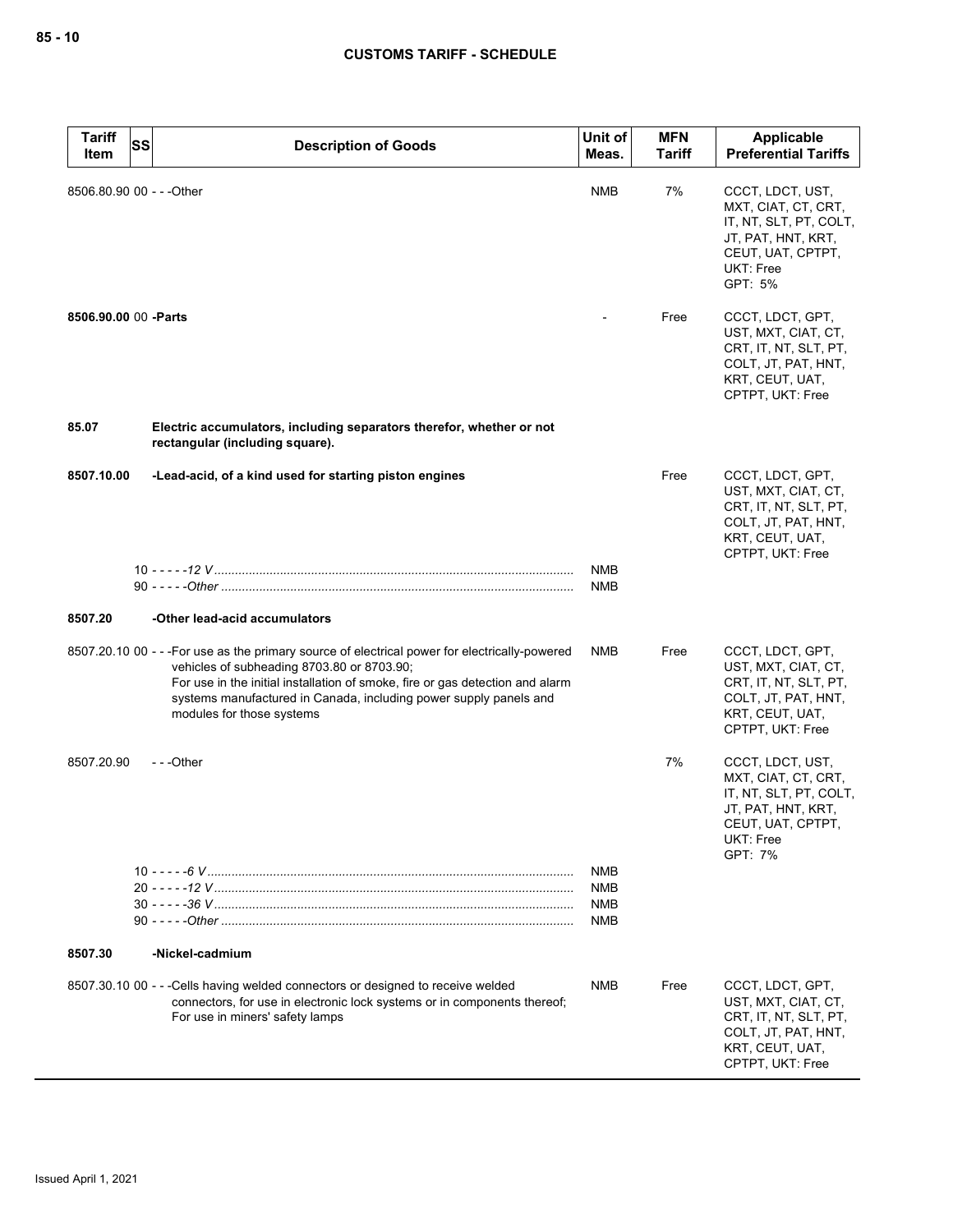| <b>Tariff</b><br>Item     | <b>SS</b> | <b>Description of Goods</b>                                                                                                                 | Unit of<br>Meas. | <b>MFN</b><br><b>Tariff</b> | <b>Applicable</b><br><b>Preferential Tariffs</b>                                                                                            |
|---------------------------|-----------|---------------------------------------------------------------------------------------------------------------------------------------------|------------------|-----------------------------|---------------------------------------------------------------------------------------------------------------------------------------------|
|                           |           | 8507.30.20 00 - - - For use as the primary source of electrical power for electrically-powered<br>vehicles of subheading 8703.80 or 8703.90 | <b>NMB</b>       | Free                        | CCCT, LDCT, GPT,<br>UST, MXT, CIAT, CT,<br>CRT, IT, NT, SLT, PT,<br>COLT, JT, PAT, HNT,<br>KRT, CEUT, UAT,<br>CPTPT, UKT: Free              |
| 8507.30.90 00 - - - Other |           |                                                                                                                                             | <b>NMB</b>       | 7%                          | CCCT, LDCT, UST,<br>MXT, CIAT, CT, CRT,<br>IT, NT, SLT, PT, COLT,<br>JT, PAT, HNT, KRT,<br>CEUT, UAT, CPTPT,<br>UKT: Free<br>GPT: 7%        |
| 8507.40                   |           | -Nickel-iron                                                                                                                                |                  |                             |                                                                                                                                             |
|                           |           | 8507.40.10 00 - - - For use as the primary source of electrical power for electrically-powered<br>vehicles of subheading 8703.80 or 8703.90 | <b>NMB</b>       | Free                        | CCCT, LDCT, GPT,<br>UST, MXT, CIAT, CT,<br>CRT, IT, NT, SLT, PT,<br>COLT, JT, PAT, HNT,<br>KRT, CEUT, UAT,<br>CPTPT, UKT: Free              |
| 8507.40.90 00 - - - Other |           |                                                                                                                                             | <b>NMB</b>       | 7%                          | CCCT, LDCT, UST,<br>MXT, CIAT, CT, CRT,<br>IT, NT, SLT, PT, COLT,<br>JT, PAT, HNT, KRT,<br>CEUT, UAT, CPTPT,<br><b>UKT: Free</b><br>GPT: 7% |
| 8507.50                   |           | -Nickel-metal hydride                                                                                                                       |                  |                             |                                                                                                                                             |
|                           |           | 8507.50.10 00 - - - For use as the primary source of electrical power for electrically-powered<br>vehicles of subheading 8703.80 or 8703.90 | NMB              | Free                        | CCCT, LDCT, GPT,<br>UST, MXT, CIAT, CT,<br>CRT, IT, NT, SLT, PT,<br>COLT, JT, PAT, HNT,<br>KRT, CEUT, UAT,<br>CPTPT, UKT: Free              |
| 8507.50.90 00 - - - Other |           |                                                                                                                                             | <b>NMB</b>       | 7%                          | CCCT, LDCT, UST,<br>MXT, CIAT, CT, CRT,<br>IT, NT, SLT, PT, COLT,<br>JT, PAT, HNT, KRT,<br>CEUT, UAT, CPTPT,<br>UKT: Free<br>GPT: 7%        |

**8507.60 -Lithium-ion**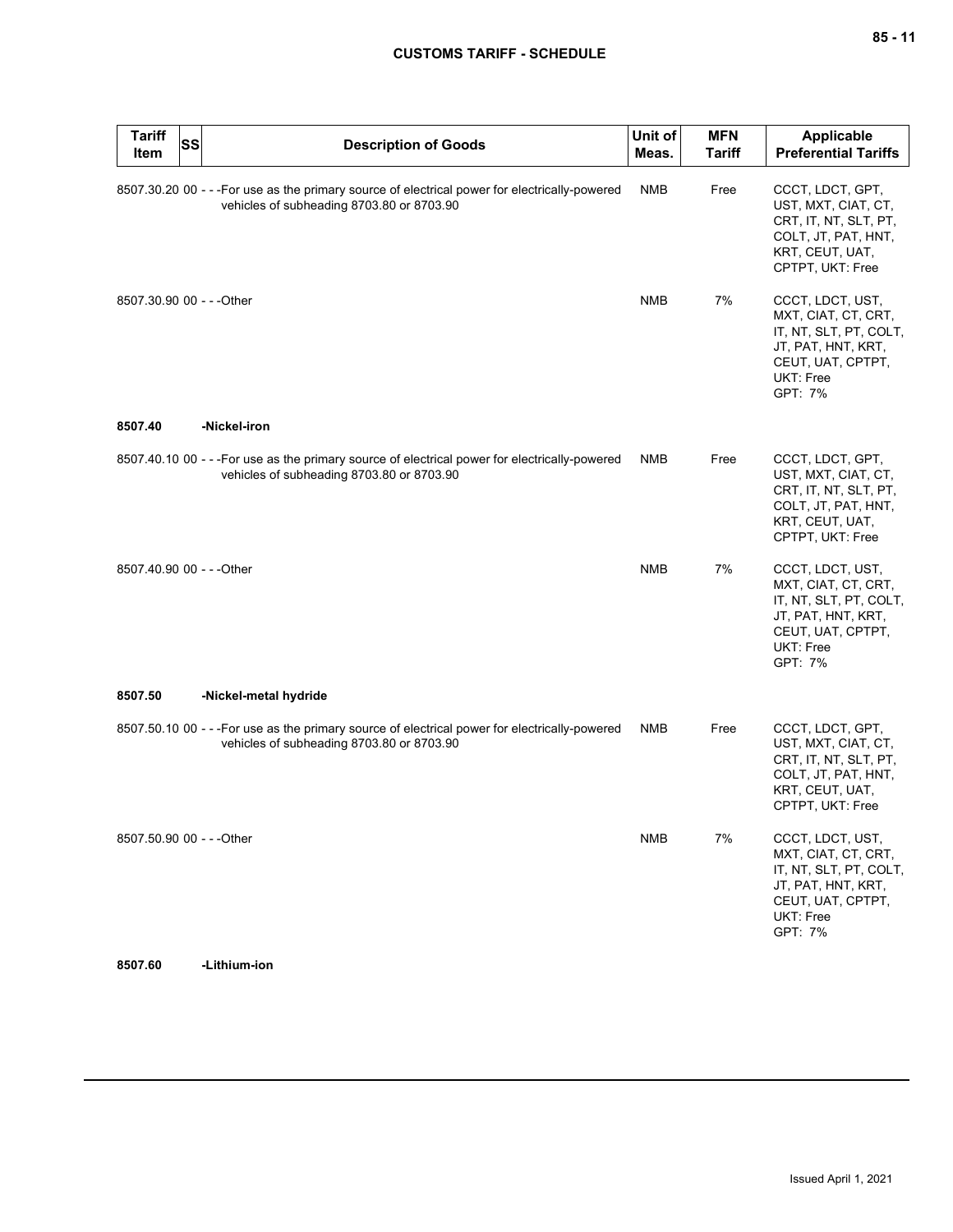| <b>Tariff</b>             | <b>SS</b> |                                                                                                                                                                                                                                                                                                                   | Unit of    | <b>MFN</b>    | Applicable                                                                                                                           |
|---------------------------|-----------|-------------------------------------------------------------------------------------------------------------------------------------------------------------------------------------------------------------------------------------------------------------------------------------------------------------------|------------|---------------|--------------------------------------------------------------------------------------------------------------------------------------|
| Item                      |           | <b>Description of Goods</b>                                                                                                                                                                                                                                                                                       | Meas.      | <b>Tariff</b> | <b>Preferential Tariffs</b>                                                                                                          |
|                           |           | 8507.60.10 00 - - - For use as the primary source of electrical power for electrically-powered<br>vehicles of subheading 8703.80 or 8703.90                                                                                                                                                                       | <b>NMB</b> | Free          | CCCT, LDCT, GPT,<br>UST, MXT, CIAT, CT,<br>CRT, IT, NT, SLT, PT,<br>COLT, JT, PAT, HNT,<br>KRT, CEUT, UAT,<br>CPTPT, UKT: Free       |
|                           |           | 8507.60.20 00 - - - For use as the primary source of electrical power for electrically-powered<br>motorcycles of subheading 8711.60 or 8711.90                                                                                                                                                                    | <b>NMB</b> | Free          | CCCT, LDCT, GPT,<br>UST, MXT, CIAT, CT,<br>CRT, IT, NT, SLT, PT,<br>COLT, JT, PAT, HNT,<br>KRT, CEUT, UAT,<br>CPTPT, UKT: Free       |
| 8507.60.90 00 - - - Other |           |                                                                                                                                                                                                                                                                                                                   | <b>NMB</b> | 7%            | CCCT, LDCT, UST,<br>MXT, CIAT, CT, CRT,<br>IT, NT, SLT, PT, COLT,<br>JT, PAT, HNT, KRT,<br>CEUT, UAT, CPTPT,<br>UKT: Free<br>GPT: 7% |
| 8507.80                   |           | -Other accumulators                                                                                                                                                                                                                                                                                               |            |               |                                                                                                                                      |
|                           |           | 8507.80.10 00 - - - Alkaline or lithium cells having welded connectors or designed to receive<br>welded connectors, for use in electronic lock systems or in components<br>thereof;<br>Low discharge types, for use in the manufacture, maintenance or repair of<br>buoys or beacons for the Government of Canada | NMB        | Free          | CCCT, LDCT, GPT,<br>UST, MXT, CIAT, CT,<br>CRT, IT, NT, SLT, PT,<br>COLT, JT, PAT, HNT,<br>KRT, CEUT, UAT,<br>CPTPT, UKT: Free       |
|                           |           | 8507.80.20 00 - - - For use as the primary source of electrical power for electrically-powered<br>vehicles of subheading 8703.80 or 8703.90                                                                                                                                                                       | NMB        | Free          | CCCT, LDCT, GPT,<br>UST, MXT, CIAT, CT,<br>CRT, IT, NT, SLT, PT,<br>COLT, JT, PAT, HNT,<br>KRT, CEUT, UAT,<br>CPTPT, UKT: Free       |
| 8507.80.90 00 - - - Other |           |                                                                                                                                                                                                                                                                                                                   | <b>NMB</b> | 7%            | CCCT, LDCT, UST,<br>MXT, CIAT, CT, CRT,<br>IT, NT, SLT, PT, COLT,<br>JT, PAT, HNT, KRT,<br>CEUT, UAT, CPTPT,<br>UKT: Free<br>GPT: 7% |
| 8507.90.00 00 -Parts      |           |                                                                                                                                                                                                                                                                                                                   |            | Free          | CCCT, LDCT, GPT,<br>UST, MXT, CIAT, CT,<br>CRT, IT, NT, SLT, PT,<br>COLT, JT, PAT, HNT,<br>KRT, CEUT, UAT,<br>CPTPT, UKT: Free       |

## **85.08 Vacuum cleaners.**

**-With self-contained electric motor:**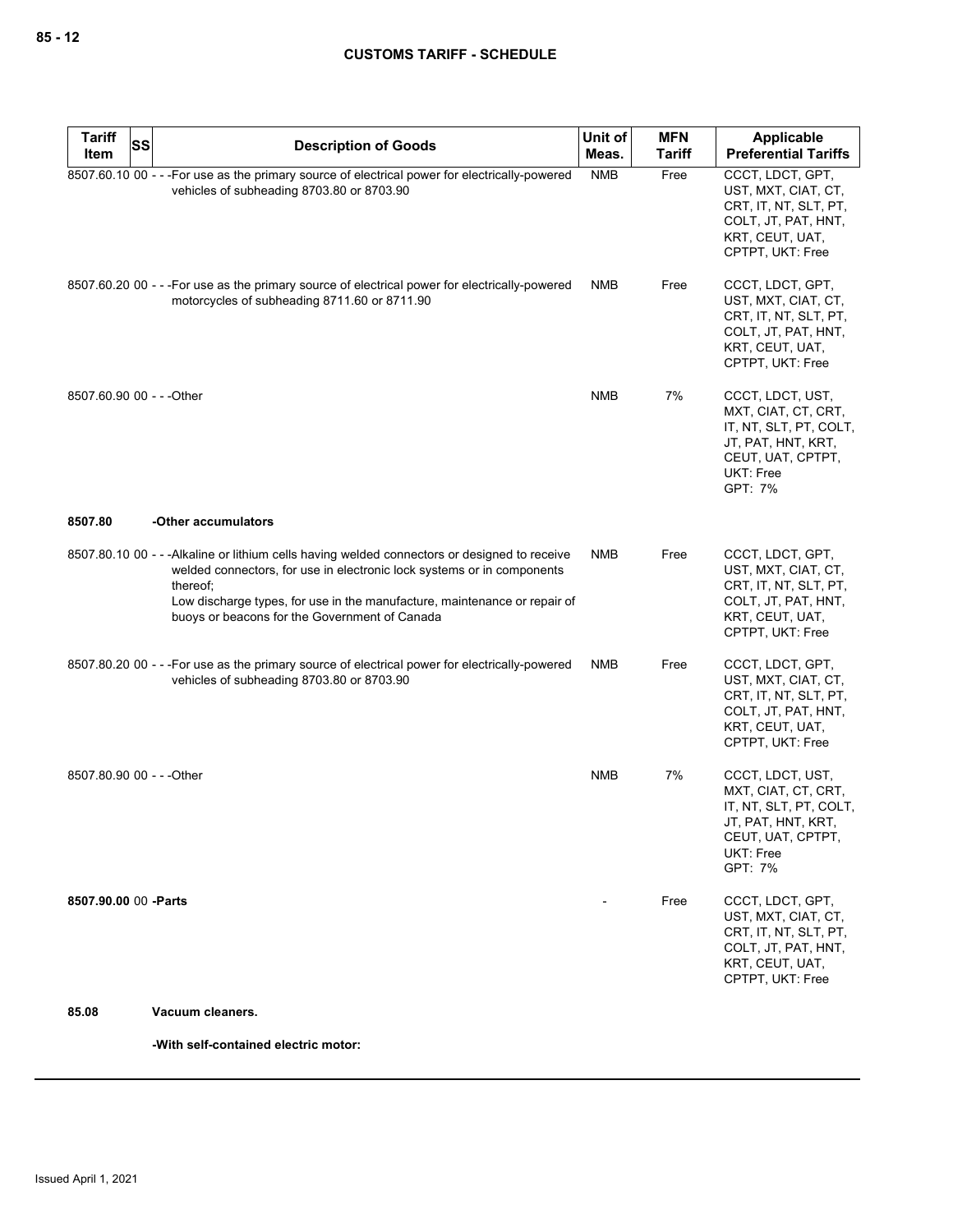| <b>Tariff</b><br>Item   | <b>SS</b> | <b>Description of Goods</b>                                                                                                      | Unit of<br>Meas.         | <b>MFN</b><br>Tariff | <b>Applicable</b><br><b>Preferential Tariffs</b>                                                                                     |
|-------------------------|-----------|----------------------------------------------------------------------------------------------------------------------------------|--------------------------|----------------------|--------------------------------------------------------------------------------------------------------------------------------------|
|                         |           | 8508.11.00 00 - - Of a power not exceeding 1,500 W and having a dust bag or other<br>receptacle capacity not exceeding 20 litres | <b>NMB</b>               | 8%                   | CCCT, LDCT, UST,<br>MXT, CIAT, CT, CRT,<br>IT, NT, SLT, PT, COLT,<br>JT, PAT, HNT, KRT,<br>CEUT, UAT, CPTPT,<br>UKT: Free<br>GPT: 3% |
| 8508.19.00 00 - - Other |           |                                                                                                                                  | <b>NMB</b>               | 7.5%                 | CCCT, LDCT, GPT,<br>UST, MXT, CIAT, CT,<br>CRT, IT, NT, SLT, PT,<br>COLT, JT, PAT, HNT,<br>KRT, CEUT, UAT,<br>CPTPT, UKT: Free       |
|                         |           | 8508.60.00 00 - Other vacuum cleaners                                                                                            | <b>NMB</b>               | 7.5%                 | CCCT, LDCT, GPT,<br>UST, MXT, CIAT, CT,<br>CRT, IT, NT, SLT, PT,<br>COLT, JT, PAT, HNT,<br>KRT, CEUT, UAT,<br>CPTPT, UKT: Free       |
| 8508.70.00 00 - Parts   |           |                                                                                                                                  |                          | Free                 | CCCT, LDCT, GPT,<br>UST, MXT, CIAT, CT,<br>CRT, IT, NT, SLT, PT,<br>COLT, JT, PAT, HNT,<br>KRT, CEUT, UAT,<br>CPTPT, UKT: Free       |
| 85.09                   |           | Electro-mechanical domestic appliances, with self-contained electric<br>motor, other than vacuum cleaners of heading 85.08.      |                          |                      |                                                                                                                                      |
| 8509.40                 |           | -Food grinders and mixers; fruit or vegetable juice extractors                                                                   |                          |                      |                                                                                                                                      |
|                         |           | 8509.40.10 00 - - - Grape crushers for domestic purposes                                                                         | <b>NMB</b>               | 8%                   | CCCT, LDCT, GPT,<br>UST, MXT, CIAT, CT,<br>CRT, IT, NT, SLT, PT,<br>COLT, JT, PAT, HNT,<br>KRT, CEUT, UAT,<br>CPTPT, UKT: Free       |
| 8509.40.90              |           | ---Other                                                                                                                         |                          | Free                 | CCCT, LDCT, GPT,<br>UST, MXT, CIAT, CT,<br>CRT, IT, NT, SLT, PT,<br>COLT, JT, PAT, HNT,<br>KRT, CEUT, UAT,<br>CPTPT, UKT: Free       |
|                         |           |                                                                                                                                  | NMB<br>NMB<br><b>NMB</b> |                      |                                                                                                                                      |
| 8509.80                 |           | -Other appliances                                                                                                                |                          |                      |                                                                                                                                      |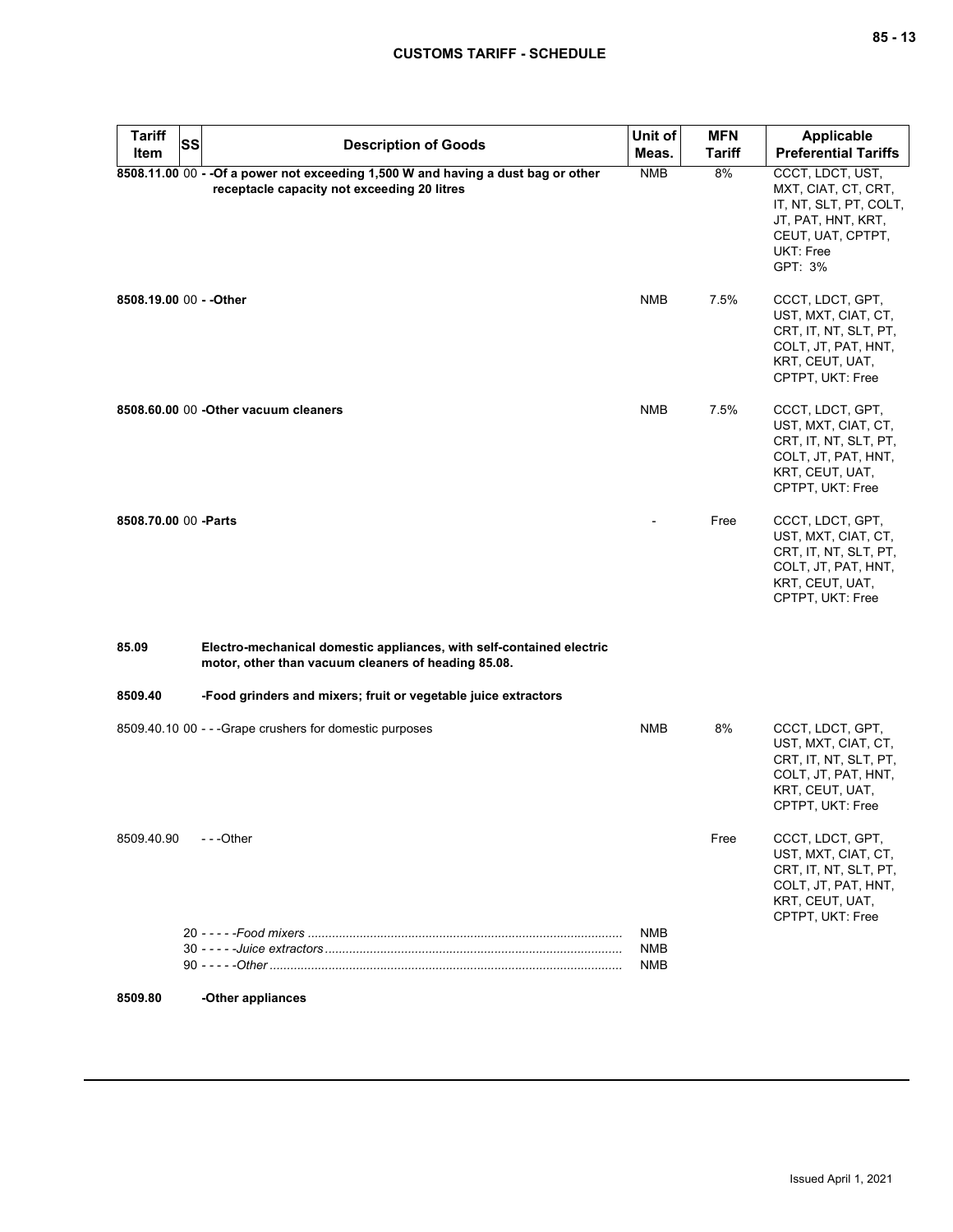| <b>Tariff</b> | <b>Description of Goods</b>                                                                                                              | Unit of           | <b>MFN</b>    | <b>Applicable</b>                                                                                                                      |
|---------------|------------------------------------------------------------------------------------------------------------------------------------------|-------------------|---------------|----------------------------------------------------------------------------------------------------------------------------------------|
| Item          | <b>SS</b>                                                                                                                                | Meas.             | <b>Tariff</b> | <b>Preferential Tariffs</b>                                                                                                            |
|               | 8509.80.10 00 - - - Ultrasonic vaporizers                                                                                                | <b>NMB</b>        | 8%            | CCCT, LDCT, GPT,<br>UST, MXT, CIAT, CT,<br>CRT, IT, NT, SLT, PT,<br>COLT, JT, PAT, HNT,<br>KRT, CEUT, UAT,<br>CPTPT, UKT: Free         |
| 8509.80.90    | ---Other                                                                                                                                 |                   | Free          | CCCT, LDCT, GPT,<br>UST, MXT, CIAT, CT,<br>CRT, IT, NT, SLT, PT,<br>COLT, JT, PAT, HNT,<br>KRT, CEUT, UAT,<br>CPTPT, UKT: Free         |
|               |                                                                                                                                          | <b>NMB</b>        |               |                                                                                                                                        |
|               |                                                                                                                                          | <b>NMB</b><br>NMB |               |                                                                                                                                        |
|               |                                                                                                                                          |                   |               |                                                                                                                                        |
| 8509.90       | -Parts                                                                                                                                   |                   |               |                                                                                                                                        |
|               | 8509.90.20 00 - - - For use in the manufacture of the goods of this heading;<br>Of the goods of tariff item No. 8509.40.90 or 8509.80.90 |                   | Free          | CCCT, LDCT, GPT,<br>UST, MXT, CIAT, CT,<br>CRT, IT, NT, SLT, PT,<br>COLT, JT, PAT, HNT,<br>KRT, CEUT, UAT,<br>CPTPT, UKT: Free         |
|               | 8509.90.90 00 - - - Other                                                                                                                |                   | 3%            | CCCT, LDCT, GPT,<br>UST, MXT, CIAT, CT,<br>CRT, IT, NT, SLT, PT,<br>COLT, JT, PAT, HNT,<br>KRT, CEUT, UAT,<br>CPTPT, UKT: Free         |
| 85.10         | Shavers, hair clippers and hair-removing appliances, with self-contained<br>electric motor.                                              |                   |               |                                                                                                                                        |
|               | 8510.10.00 00 -Shavers                                                                                                                   | <b>NMB</b>        | Free          | CCCT, LDCT, GPT,<br>UST, MXT, CIAT, CT,<br>CRT, IT, NT, SLT, PT,<br>COLT, JT, PAT, HNT,<br>KRT, CEUT, UAT,<br>CPTPT, UKT: Free         |
| 8510.20       | -Hair clippers                                                                                                                           |                   |               |                                                                                                                                        |
|               | 8510.20.10 00 - - - For cutting pet hair;<br>Alternating current-powered, for cutting human hair                                         | <b>NMB</b>        | 6%            | CCCT, LDCT, UST,<br>MXT, CIAT, CT, CRT,<br>IT, NT, SLT, PT, COLT,<br>JT, PAT, HNT, KRT,<br>CEUT, UAT, CPTPT,<br>UKT: Free<br>GPT: 2.5% |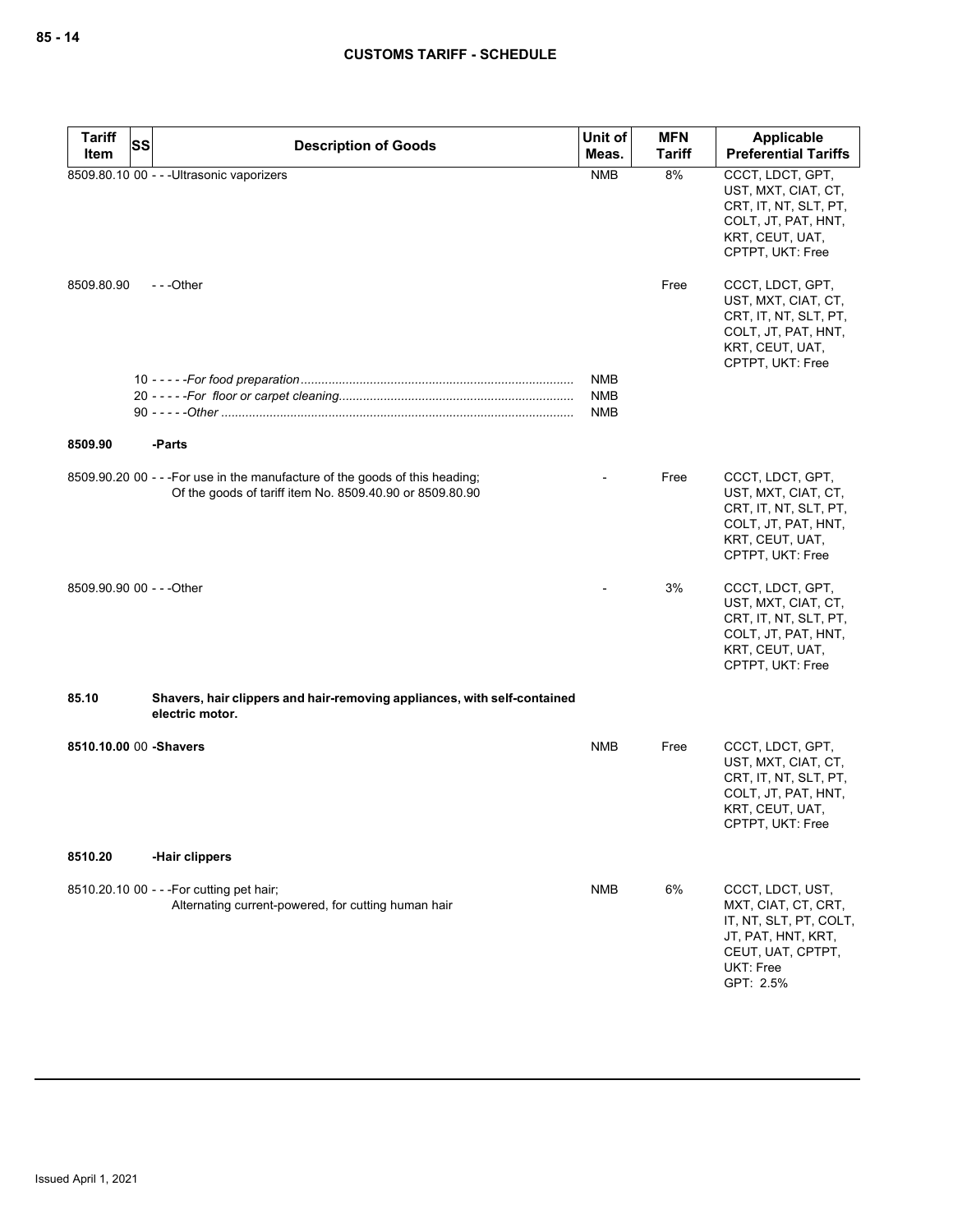| <b>Tariff</b><br>Item     | <b>SS</b> | <b>Description of Goods</b>                                                                                                                                                                                                                                                                                                                                                   | Unit of<br>Meas. | <b>MFN</b><br><b>Tariff</b> | Applicable<br><b>Preferential Tariffs</b>                                                                                      |
|---------------------------|-----------|-------------------------------------------------------------------------------------------------------------------------------------------------------------------------------------------------------------------------------------------------------------------------------------------------------------------------------------------------------------------------------|------------------|-----------------------------|--------------------------------------------------------------------------------------------------------------------------------|
| 8510.20.90 00 - - - Other |           |                                                                                                                                                                                                                                                                                                                                                                               | <b>NMB</b>       | Free                        | CCCT, LDCT, GPT,<br>UST, MXT, CIAT, CT,<br>CRT, IT, NT, SLT, PT,<br>COLT, JT, PAT, HNT,<br>KRT, CEUT, UAT,<br>CPTPT, UKT: Free |
|                           |           | 8510.30.00 00 - Hair-removing appliances                                                                                                                                                                                                                                                                                                                                      | <b>NMB</b>       | Free                        | CCCT, LDCT, GPT,<br>UST, MXT, CIAT, CT,<br>CRT, IT, NT, SLT, PT,<br>COLT, JT, PAT, HNT,<br>KRT, CEUT, UAT,<br>CPTPT, UKT: Free |
| 8510.90.00 00 - Parts     |           |                                                                                                                                                                                                                                                                                                                                                                               |                  | Free                        | CCCT, LDCT, GPT,<br>UST, MXT, CIAT, CT,<br>CRT, IT, NT, SLT, PT,<br>COLT, JT, PAT, HNT,<br>KRT, CEUT, UAT,<br>CPTPT, UKT: Free |
| 85.11                     |           | Electrical ignition or starting equipment of a kind used for spark-ignition<br>or compression-ignition internal combustion engines (for example,<br>ignition magnetos, magneto-dynamos, ignition coils, sparking plugs<br>and glow plugs, starter motors); generators (for example, dynamos,<br>alternators) and cut-outs of a kind used in conjunction with such<br>engines. |                  |                             |                                                                                                                                |
|                           |           | 8511.10.00 00 -Sparking plugs                                                                                                                                                                                                                                                                                                                                                 | <b>NMB</b>       | Free                        | CCCT, LDCT, GPT,<br>UST, MXT, CIAT, CT,<br>CRT, IT, NT, SLT, PT,<br>COLT, JT, PAT, HNT,<br>KRT, CEUT, UAT,<br>CPTPT, UKT: Free |
|                           |           | 8511.20.00 00 - Ignition magnetos; magneto-dynamos; magnetic flywheels                                                                                                                                                                                                                                                                                                        | <b>NMB</b>       | Free                        | CCCT, LDCT, GPT,<br>UST, MXT, CIAT, CT,<br>CRT, IT, NT, SLT, PT,<br>COLT, JT, PAT, HNT,<br>KRT, CEUT, UAT,<br>CPTPT, UKT: Free |
| 8511.30.00                |           | -Distributors; ignition coils                                                                                                                                                                                                                                                                                                                                                 | NMB              | Free                        | CCCT, LDCT, GPT,<br>UST, MXT, CIAT, CT,<br>CRT, IT, NT, SLT, PT,<br>COLT, JT, PAT, HNT,<br>KRT, CEUT, UAT,<br>CPTPT, UKT: Free |
|                           |           |                                                                                                                                                                                                                                                                                                                                                                               | NMB              |                             |                                                                                                                                |
|                           |           | 8511.40.00 00 -Starter motors and dual purpose starter-generators                                                                                                                                                                                                                                                                                                             | NMB              | Free                        | CCCT, LDCT, GPT,<br>UST, MXT, CIAT, CT,<br>CRT, IT, NT, SLT, PT,<br>COLT, JT, PAT, HNT,<br>KRT, CEUT, UAT,<br>CPTPT, UKT: Free |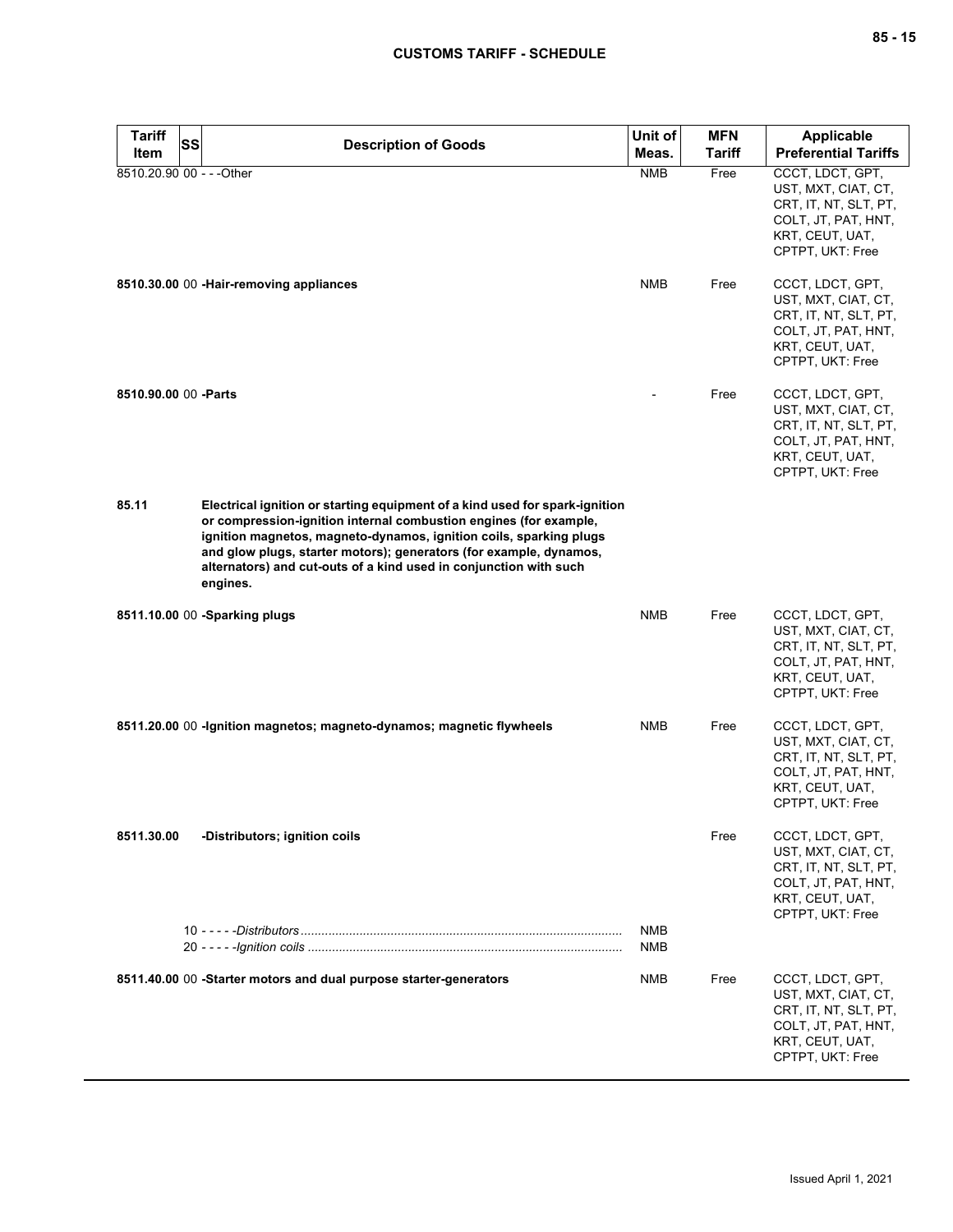| <b>Tariff</b><br>Item | <b>SS</b><br><b>Description of Goods</b>                                                                                                                                                          | Unit of<br>Meas. | <b>MFN</b><br><b>Tariff</b> | Applicable<br><b>Preferential Tariffs</b>                                                                                            |
|-----------------------|---------------------------------------------------------------------------------------------------------------------------------------------------------------------------------------------------|------------------|-----------------------------|--------------------------------------------------------------------------------------------------------------------------------------|
|                       | 8511.50.00 00 - Other generators                                                                                                                                                                  | <b>NMB</b>       | Free                        | CCCT, LDCT, GPT,<br>UST, MXT, CIAT, CT,<br>CRT, IT, NT, SLT, PT,<br>COLT, JT, PAT, HNT,<br>KRT, CEUT, UAT,<br>CPTPT, UKT: Free       |
| 8511.80.00            | -Other equipment                                                                                                                                                                                  |                  | Free                        | CCCT, LDCT, GPT,<br>UST, MXT, CIAT, CT,<br>CRT, IT, NT, SLT, PT,<br>COLT, JT, PAT, HNT,<br>KRT, CEUT, UAT,<br>CPTPT, UKT: Free       |
|                       | -----Voltage or voltage-current regulators, with cut-out relays:                                                                                                                                  |                  |                             |                                                                                                                                      |
|                       |                                                                                                                                                                                                   |                  |                             |                                                                                                                                      |
|                       |                                                                                                                                                                                                   |                  |                             |                                                                                                                                      |
|                       | 8511.90.00 00 -Parts                                                                                                                                                                              |                  | Free                        | CCCT, LDCT, GPT,<br>UST, MXT, CIAT, CT,<br>CRT, IT, NT, SLT, PT,<br>COLT, JT, PAT, HNT,<br>KRT, CEUT, UAT,<br>CPTPT, UKT: Free       |
| 85.12                 | Electrical lighting or signalling equipment (excluding articles of<br>heading 85.39), windscreen wipers, defrosters and demisters, of a kind<br>used for cycles or motor vehicles.                |                  |                             |                                                                                                                                      |
|                       | 8512.10.00 00 -Lighting or visual signalling equipment of a kind used on bicycles                                                                                                                 |                  | 5.5%                        | CCCT, LDCT, UST,<br>MXT, CIAT, CT, CRT,<br>IT, NT, SLT, PT, COLT,<br>JT, PAT, HNT, KRT,<br>CEUT, UAT, CPTPT,<br>UKT: Free<br>GPT: 3% |
| 8512.20.00            | -Other lighting or visual signalling equipment                                                                                                                                                    |                  | Free                        | CCCT, LDCT, GPT,<br>UST, MXT, CIAT, CT,<br>CRT, IT, NT, SLT, PT,<br>COLT, JT, PAT, HNT,<br>KRT, CEUT, UAT,<br>CPTPT, UKT: Free       |
|                       | 20 - - - - - Visual signalling equipment, including braking lights and turning signal                                                                                                             |                  |                             |                                                                                                                                      |
| 8512.30               | -Sound signalling equipment                                                                                                                                                                       |                  |                             |                                                                                                                                      |
|                       | 8512.30.10 00 - - - Bells or buzzers for use in the repair of logging trucks, or in the<br>manufacture of such parts;<br>For use in the manufacture of detectors for propane or other toxic fumes |                  | Free                        | CCCT, LDCT, GPT,<br>UST, MXT, CIAT, CT,<br>CRT, IT, NT, SLT, PT,<br>COLT, JT, PAT, HNT,<br>KRT, CEUT, UAT,<br>CPTPT, UKT: Free       |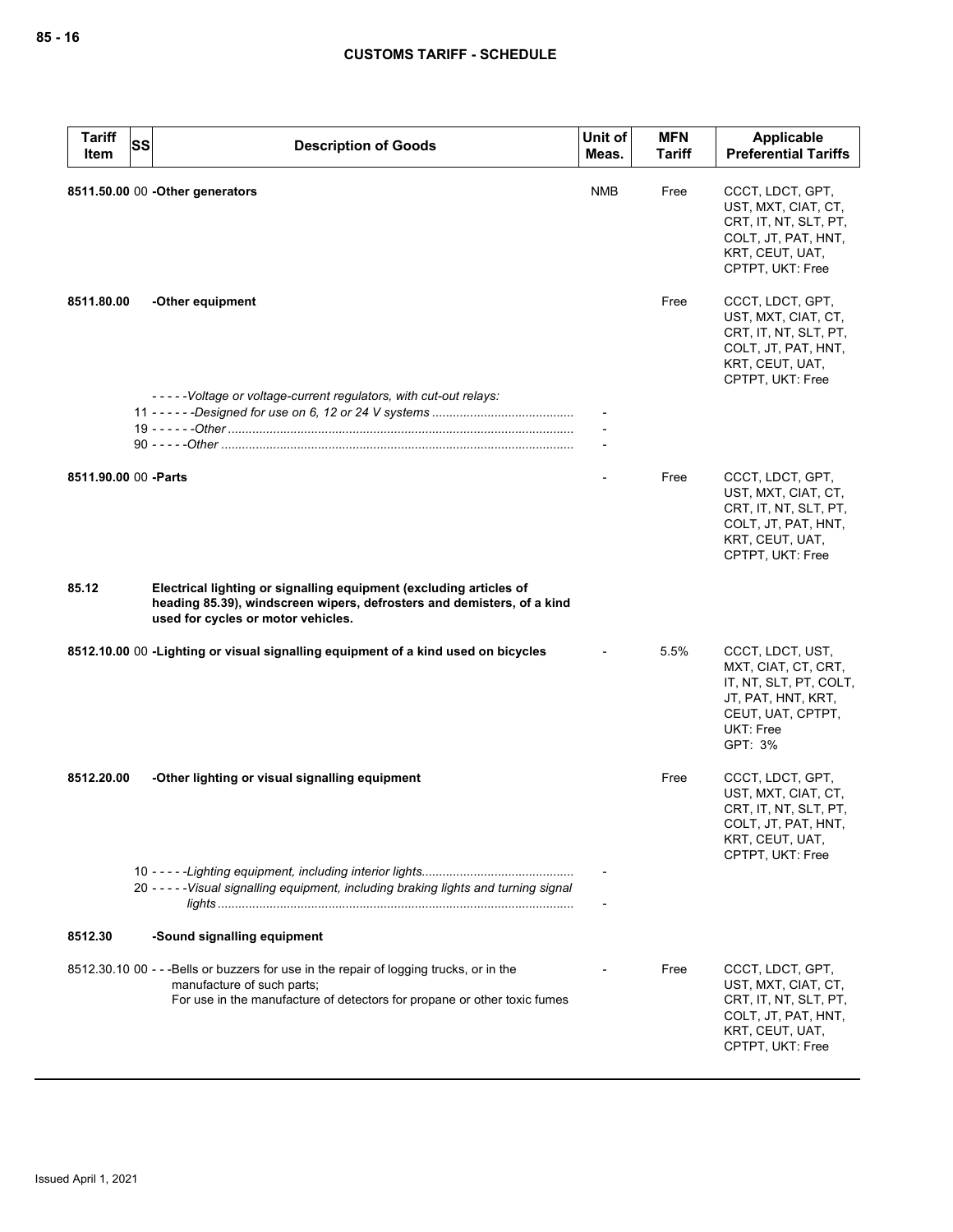| <b>Tariff</b>             | SS | <b>Description of Goods</b>                                                                                                                                                            | Unit of    | <b>MFN</b>    | <b>Applicable</b>                                                                                                                      |
|---------------------------|----|----------------------------------------------------------------------------------------------------------------------------------------------------------------------------------------|------------|---------------|----------------------------------------------------------------------------------------------------------------------------------------|
| Item                      |    |                                                                                                                                                                                        | Meas.      | <b>Tariff</b> | <b>Preferential Tariffs</b>                                                                                                            |
| 8512.30.90 00 - - - Other |    |                                                                                                                                                                                        |            | 6.5%          | CCCT, LDCT, UST,<br>MXT, CIAT, CT, CRT,<br>IT, NT, SLT, PT, COLT,<br>JT, PAT, HNT, KRT,<br>CEUT, UAT, CPTPT,<br>UKT: Free<br>GPT: 6.5% |
|                           |    | 8512.40.00 00 - Windscreen wipers, defrosters and demisters                                                                                                                            |            | 6%            | CCCT, LDCT, UST,<br>MXT, CIAT, CT, CRT,<br>IT, NT, SLT, PT, COLT,<br>JT, PAT, HNT, KRT,<br>CEUT, UAT, CPTPT,<br>UKT: Free<br>GPT: 6%   |
| 8512.90.00                |    | -Parts                                                                                                                                                                                 |            | Free          | CCCT, LDCT, GPT,<br>UST, MXT, CIAT, CT,<br>CRT, IT, NT, SLT, PT,<br>COLT, JT, PAT, HNT,<br>KRT, CEUT, UAT,<br>CPTPT, UKT: Free         |
|                           |    |                                                                                                                                                                                        |            |               |                                                                                                                                        |
| 85.13                     |    | Portable electric lamps designed to function by their own source of<br>energy (for example, dry batteries, accumulators, magnetos), other than<br>lighting equipment of heading 85.12. |            |               |                                                                                                                                        |
| 8513.10                   |    | -Lamps                                                                                                                                                                                 |            |               |                                                                                                                                        |
|                           |    | 8513.10.10 00 - - - Flashlights;<br>Miners' safety lamps                                                                                                                               | <b>NMB</b> | Free          | CCCT, LDCT, GPT,<br>UST, MXT, CIAT, CT,<br>CRT, IT, NT, SLT, PT,<br>COLT, JT, PAT, HNT,<br>KRT, CEUT, UAT,<br>CPTPT, UKT: Free         |
| 8513.10.90 00 - - - Other |    |                                                                                                                                                                                        | <b>NMB</b> | 7%            | CCCT, LDCT, UST,<br>MXT, CIAT, CT, CRT,<br>IT, NT, SLT, PT, COLT,<br>JT, PAT, HNT, KRT,<br>CEUT, UAT, CPTPT,<br>UKT: Free<br>GPT: 5%   |
| 8513.90                   |    | -Parts                                                                                                                                                                                 |            |               |                                                                                                                                        |
|                           |    | 8513.90.10 00 - - - Of flashlights and miners' safety lamps                                                                                                                            |            | Free          | CCCT, LDCT, GPT,<br>UST, MXT, CIAT, CT,<br>CRT, IT, NT, SLT, PT,<br>COLT, JT, PAT, HNT,<br>KRT, CEUT, UAT,<br>CPTPT, UKT: Free         |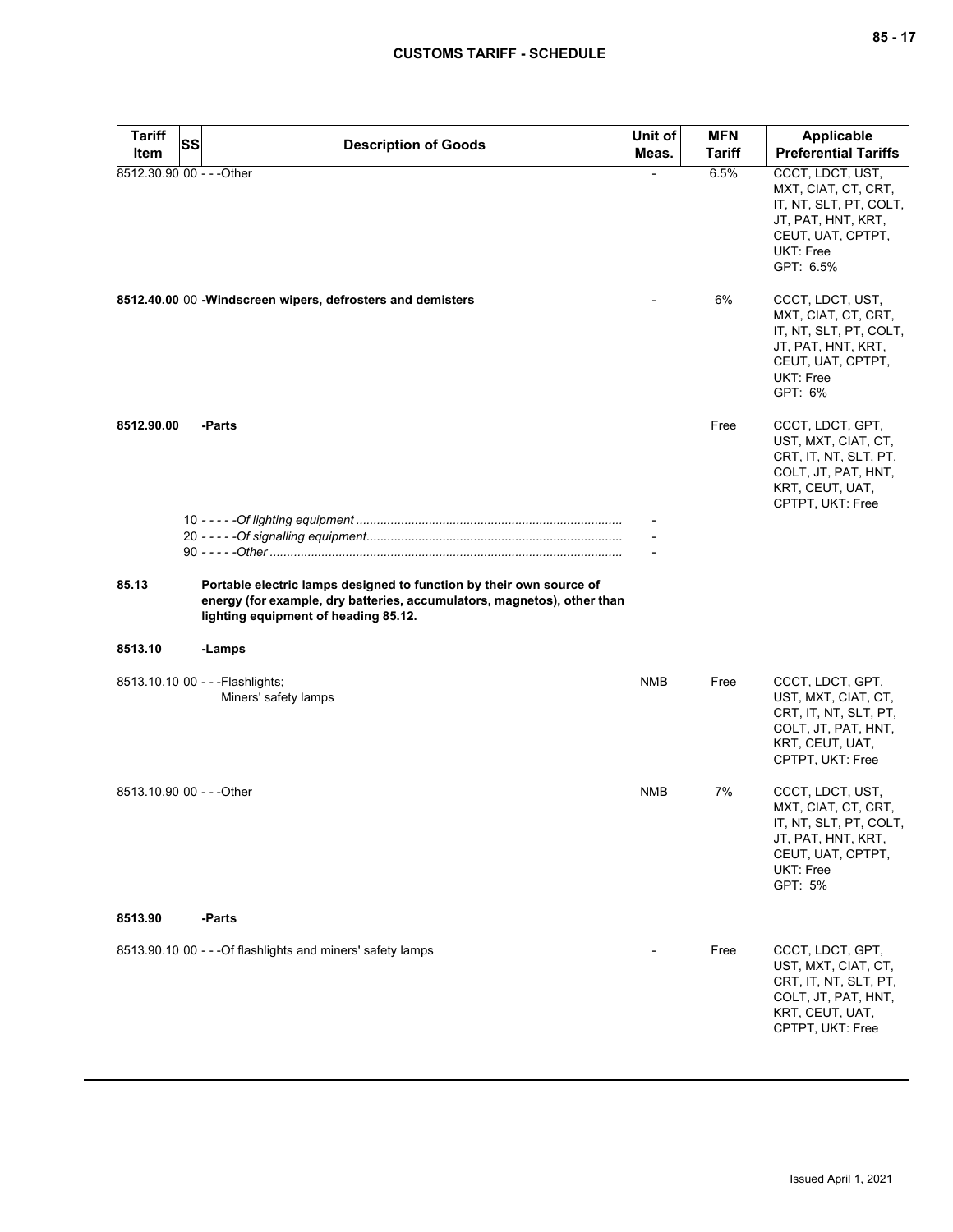| <b>Tariff</b><br><b>SS</b><br>Item | <b>Description of Goods</b>                                                                                                                                                                                                                                                                                            | Unit of<br>Meas. | <b>MFN</b><br>Tariff | Applicable<br><b>Preferential Tariffs</b>                                                                                      |
|------------------------------------|------------------------------------------------------------------------------------------------------------------------------------------------------------------------------------------------------------------------------------------------------------------------------------------------------------------------|------------------|----------------------|--------------------------------------------------------------------------------------------------------------------------------|
| 8513.90.90 00 - - - Other          |                                                                                                                                                                                                                                                                                                                        |                  | 3.5%                 | CCCT, LDCT, GPT,<br>UST, MXT, CIAT, CT,<br>CRT, IT, NT, SLT, PT,                                                               |
|                                    |                                                                                                                                                                                                                                                                                                                        |                  |                      | COLT, JT, PAT, HNT,<br>KRT, CEUT, UAT,<br>CPTPT, UKT: Free                                                                     |
| 85.14                              | Industrial or laboratory electric furnaces and ovens (including those<br>functioning by induction or dielectric loss); other industrial or<br>laboratory equipment for the heat treatment of materials by induction or<br>dielectric loss.                                                                             |                  |                      |                                                                                                                                |
|                                    | 8514.10.00 00 - Resistance heated furnaces and ovens                                                                                                                                                                                                                                                                   | <b>NMB</b>       | Free                 | CCCT, LDCT, GPT,<br>UST, MXT, CIAT, CT,<br>CRT, IT, NT, SLT, PT,<br>COLT, JT, PAT, HNT,<br>KRT, CEUT, UAT,<br>CPTPT, UKT: Free |
|                                    | 8514.20.00 00 - Furnaces and ovens functioning by induction or dielectric loss                                                                                                                                                                                                                                         | <b>NMB</b>       | Free                 | CCCT, LDCT, GPT,<br>UST, MXT, CIAT, CT,<br>CRT, IT, NT, SLT, PT,<br>COLT, JT, PAT, HNT,<br>KRT, CEUT, UAT,<br>CPTPT, UKT: Free |
|                                    | 8514.30.00 00 - Other furnaces and ovens                                                                                                                                                                                                                                                                               | <b>NMB</b>       | Free                 | CCCT, LDCT, GPT,<br>UST, MXT, CIAT, CT,<br>CRT, IT, NT, SLT, PT,<br>COLT, JT, PAT, HNT,<br>KRT, CEUT, UAT,<br>CPTPT, UKT: Free |
|                                    | 8514.40.00 00 -Other equipment for the heat treatment of materials by induction or<br>dielectric loss                                                                                                                                                                                                                  |                  | Free                 | CCCT, LDCT, GPT,<br>UST, MXT, CIAT, CT,<br>CRT, IT, NT, SLT, PT,<br>COLT, JT, PAT, HNT,<br>KRT, CEUT, UAT,<br>CPTPT, UKT: Free |
| 8514.90.00 00 - Parts              |                                                                                                                                                                                                                                                                                                                        |                  | Free                 | CCCT, LDCT, GPT,<br>UST, MXT, CIAT, CT,<br>CRT, IT, NT, SLT, PT,<br>COLT, JT, PAT, HNT,<br>KRT, CEUT, UAT,<br>CPTPT, UKT: Free |
| 85.15                              | Electric (including electrically heated gas), laser or other light or photon<br>beam, ultrasonic, electron beam, magnetic pulse or plasma arc<br>soldering, brazing or welding machines and apparatus, whether or not<br>capable of cutting; electric machines and apparatus for hot spraying of<br>metals or cermets. |                  |                      |                                                                                                                                |
|                                    | -Brazing or soldering machines and apparatus:                                                                                                                                                                                                                                                                          |                  |                      |                                                                                                                                |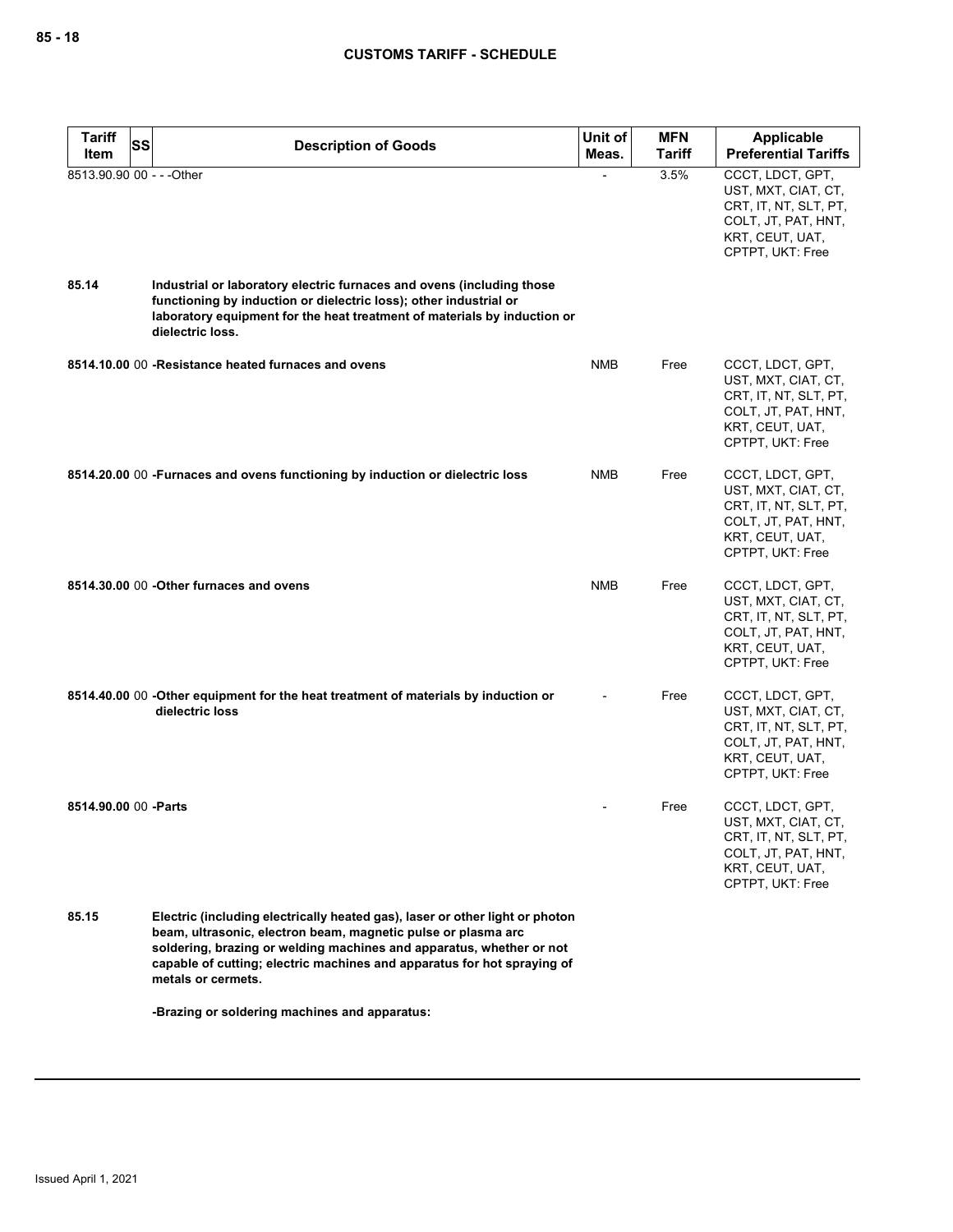| <b>Tariff</b>           |           |                                                                              | Unit of           | <b>MFN</b> | Applicable                                                                                                                     |
|-------------------------|-----------|------------------------------------------------------------------------------|-------------------|------------|--------------------------------------------------------------------------------------------------------------------------------|
| ltem                    | <b>SS</b> | <b>Description of Goods</b>                                                  | Meas.             | Tariff     | <b>Preferential Tariffs</b>                                                                                                    |
|                         |           | 8515.11.00 00 - - Soldering irons and guns                                   | <b>NMB</b>        | Free       | CCCT, LDCT, GPT,<br>UST, MXT, CIAT, CT,<br>CRT, IT, NT, SLT, PT,<br>COLT, JT, PAT, HNT,<br>KRT, CEUT, UAT,<br>CPTPT, UKT: Free |
| 8515.19.00 00 - - Other |           |                                                                              | <b>NMB</b>        | Free       | CCCT, LDCT, GPT,<br>UST, MXT, CIAT, CT,<br>CRT, IT, NT, SLT, PT,<br>COLT, JT, PAT, HNT,<br>KRT, CEUT, UAT,<br>CPTPT, UKT: Free |
|                         |           | -Machines and apparatus for resistance welding of metal:                     |                   |            |                                                                                                                                |
|                         |           | 8515.21.00 00 - - Fully or partly automatic                                  | <b>NMB</b>        | Free       | CCCT, LDCT, GPT,<br>UST, MXT, CIAT, CT,<br>CRT, IT, NT, SLT, PT,<br>COLT, JT, PAT, HNT,<br>KRT, CEUT, UAT,<br>CPTPT, UKT: Free |
| 8515.29.00 00 - - Other |           |                                                                              | <b>NMB</b>        | Free       | CCCT, LDCT, GPT,<br>UST, MXT, CIAT, CT,<br>CRT, IT, NT, SLT, PT,<br>COLT, JT, PAT, HNT,<br>KRT, CEUT, UAT,<br>CPTPT, UKT: Free |
|                         |           | -Machines and apparatus for arc (including plasma arc) welding of<br>metals: |                   |            |                                                                                                                                |
| 8515.31.00              |           | --Fully or partly automatic                                                  |                   | Free       | CCCT, LDCT, GPT,<br>UST, MXT, CIAT, CT,<br>CRT, IT, NT, SLT, PT,<br>COLT, JT, PAT, HNT,<br>KRT, CEUT, UAT,<br>CPTPT, UKT: Free |
|                         |           |                                                                              | NMB<br>NMB        |            |                                                                                                                                |
| 8515.39.00              |           | - -Other<br>-----Non-rotating type:                                          |                   | Free       | CCCT, LDCT, GPT,<br>UST, MXT, CIAT, CT,<br>CRT, IT, NT, SLT, PT,<br>COLT, JT, PAT, HNT,<br>KRT, CEUT, UAT,<br>CPTPT, UKT: Free |
|                         |           |                                                                              | NMB               |            |                                                                                                                                |
|                         |           |                                                                              | NMB<br><b>NMB</b> |            |                                                                                                                                |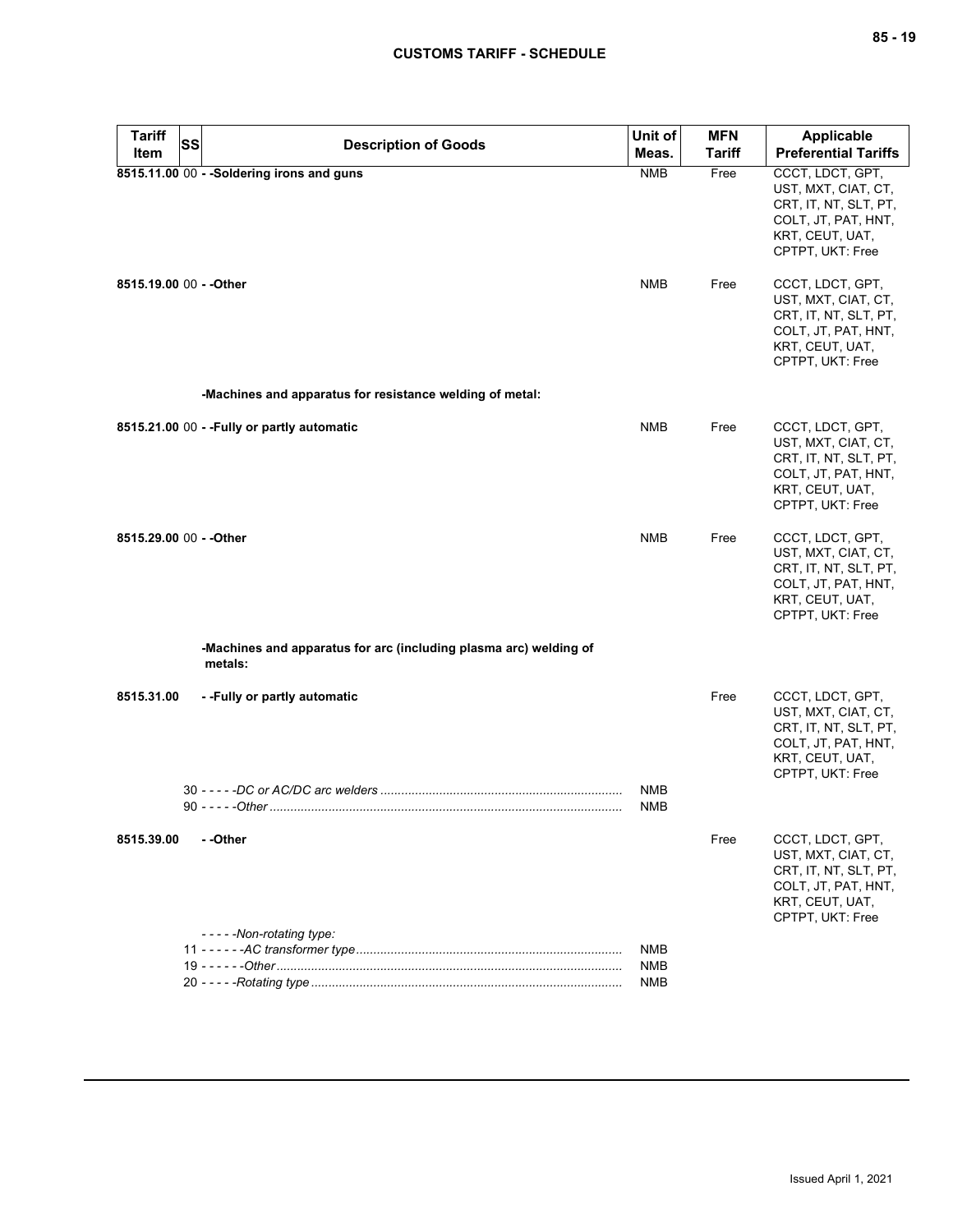| <b>Tariff</b> | <b>SS</b><br><b>Description of Goods</b>                                                                                                                                                                                                                                                                                                                                                                                                    | Unit of    | <b>MFN</b>    | Applicable                                                                                                                     |
|---------------|---------------------------------------------------------------------------------------------------------------------------------------------------------------------------------------------------------------------------------------------------------------------------------------------------------------------------------------------------------------------------------------------------------------------------------------------|------------|---------------|--------------------------------------------------------------------------------------------------------------------------------|
| Item          |                                                                                                                                                                                                                                                                                                                                                                                                                                             | Meas.      | <b>Tariff</b> | <b>Preferential Tariffs</b>                                                                                                    |
|               | 8515.80.00 00 - Other machines and apparatus                                                                                                                                                                                                                                                                                                                                                                                                |            | Free          | CCCT, LDCT, GPT,<br>UST, MXT, CIAT, CT,<br>CRT, IT, NT, SLT, PT,<br>COLT, JT, PAT, HNT,<br>KRT, CEUT, UAT,<br>CPTPT, UKT: Free |
| 8515.90.00    | -Parts                                                                                                                                                                                                                                                                                                                                                                                                                                      |            | Free          | CCCT, LDCT, GPT,<br>UST, MXT, CIAT, CT,<br>CRT, IT, NT, SLT, PT,<br>COLT, JT, PAT, HNT,<br>KRT, CEUT, UAT,<br>CPTPT, UKT: Free |
|               |                                                                                                                                                                                                                                                                                                                                                                                                                                             |            |               |                                                                                                                                |
|               |                                                                                                                                                                                                                                                                                                                                                                                                                                             |            |               |                                                                                                                                |
|               |                                                                                                                                                                                                                                                                                                                                                                                                                                             |            |               |                                                                                                                                |
| 85.16         | Electric instantaneous or storage water heaters and immersion heaters;<br>electric space heating apparatus and soil heating apparatus; electro-<br>thermic hair-dressing apparatus (for example, hair dryers, hair curlers,<br>curling tong heaters) and hand dryers; electric smoothing irons; other<br>electro-thermic appliances of a kind used for domestic purposes;<br>electric heating resistors, other than those of heading 85.45. |            |               |                                                                                                                                |
| 8516.10       | -Electric instantaneous or storage water heaters and immersion heaters                                                                                                                                                                                                                                                                                                                                                                      |            |               |                                                                                                                                |
|               | 8516.10.10 00 - - - Immersion heaters for photographic solutions                                                                                                                                                                                                                                                                                                                                                                            | <b>NMB</b> | Free          | CCCT, LDCT, GPT,<br>UST, MXT, CIAT, CT,<br>CRT, IT, NT, SLT, PT,<br>COLT, JT, PAT, HNT,<br>KRT, CEUT, UAT,<br>CPTPT, UKT: Free |
|               | 8516.10.20 00 - - - Immersion heaters for use in motor vehicles                                                                                                                                                                                                                                                                                                                                                                             | NMB        | Free          | CCCT, LDCT, GPT,<br>UST, MXT, CIAT, CT,<br>CRT, IT, NT, SLT, PT,<br>COLT, JT, PAT, HNT,<br>KRT, CEUT, UAT,<br>CPTPT, UKT: Free |
| 8516.10.90    | ---Other                                                                                                                                                                                                                                                                                                                                                                                                                                    |            | 6.5%          | CCCT, LDCT, GPT,<br>UST, MXT, CIAT, CT,<br>CRT, IT, NT, SLT, PT,<br>COLT, JT, PAT, HNT,<br>KRT, CEUT, UAT,<br>CPTPT, UKT: Free |
|               | 10 - - - - - Electric water heaters of a kind used for domestic purposes                                                                                                                                                                                                                                                                                                                                                                    | NMB        |               |                                                                                                                                |
|               |                                                                                                                                                                                                                                                                                                                                                                                                                                             | <b>NMB</b> |               |                                                                                                                                |
|               | -Electric space heating apparatus and electric soil heating apparatus:                                                                                                                                                                                                                                                                                                                                                                      |            |               |                                                                                                                                |
|               |                                                                                                                                                                                                                                                                                                                                                                                                                                             |            |               |                                                                                                                                |
|               | 8516.21.00 00 - - Storage heating radiators                                                                                                                                                                                                                                                                                                                                                                                                 |            | 8%            | CCCT, LDCT, GPT,<br>UST, MXT, CIAT, CT,<br>CRT, IT, NT, SLT, PT,<br>COLT, JT, PAT, HNT,<br>KRT, CEUT, UAT,<br>CPTPT, UKT: Free |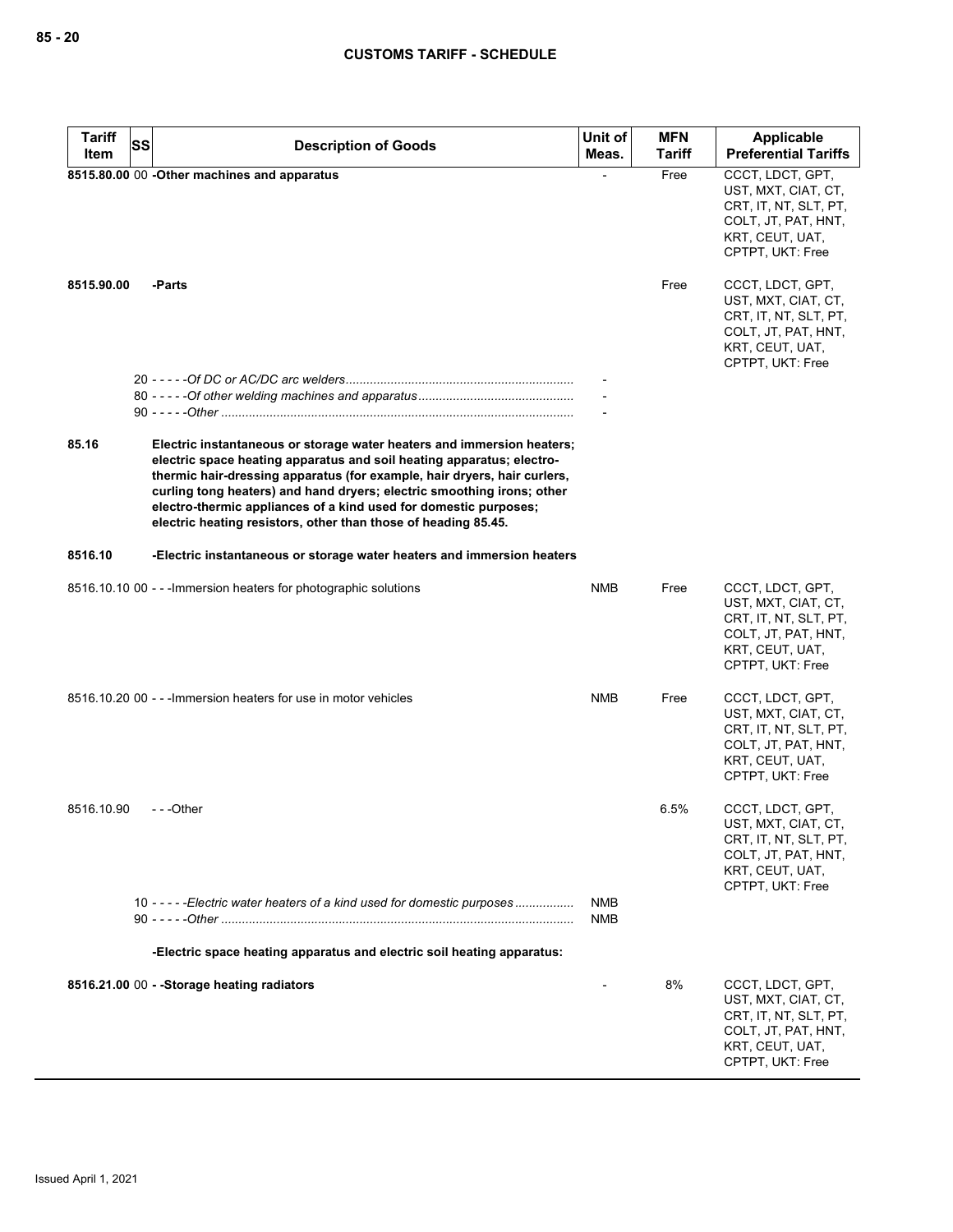| <b>Tariff</b><br><b>SS</b><br>Item | <b>Description of Goods</b>                              | Unit of<br>Meas.         | <b>MFN</b><br><b>Tariff</b> | Applicable<br><b>Preferential Tariffs</b>                                                                                            |
|------------------------------------|----------------------------------------------------------|--------------------------|-----------------------------|--------------------------------------------------------------------------------------------------------------------------------------|
| 8516.29.00                         | - -Other<br>-----Electric space heating apparatus:       | <b>NMB</b>               | 7%                          | CCCT, LDCT, UST,<br>MXT, CIAT, CT, CRT,<br>IT, NT, SLT, PT, COLT,<br>JT, PAT, HNT, KRT,<br>CEUT, UAT, CPTPT,<br>UKT: Free<br>GPT: 5% |
|                                    |                                                          | <b>NMB</b>               |                             |                                                                                                                                      |
|                                    |                                                          | $\blacksquare$           |                             |                                                                                                                                      |
|                                    |                                                          | $\overline{\phantom{a}}$ |                             |                                                                                                                                      |
|                                    | -Electro-thermic hair-dressing or hand-drying apparatus: |                          |                             |                                                                                                                                      |
| 8516.31.00                         | --Hair dryers                                            |                          | Free                        | CCCT, LDCT, GPT,<br>UST, MXT, CIAT, CT,<br>CRT, IT, NT, SLT, PT,<br>COLT, JT, PAT, HNT,<br>KRT, CEUT, UAT,<br>CPTPT, UKT: Free       |
|                                    |                                                          | <b>NMB</b>               |                             |                                                                                                                                      |
|                                    |                                                          | <b>NMB</b>               |                             |                                                                                                                                      |
| 8516.32                            | - - Other hair-dressing apparatus                        |                          |                             |                                                                                                                                      |
| 8516.32.10 00 - - - Curling irons  |                                                          | NMB                      | Free                        | CCCT, LDCT, GPT,<br>UST, MXT, CIAT, CT,<br>CRT, IT, NT, SLT, PT,<br>COLT, JT, PAT, HNT,<br>KRT, CEUT, UAT,<br>CPTPT, UKT: Free       |
| 8516.32.90 00 - - - Other          |                                                          | NMB                      | 6.5%                        | CCCT, LDCT, UST,<br>MXT, CIAT, CT, CRT,<br>IT, NT, SLT, PT, COLT,<br>JT, PAT, HNT, KRT,<br>CEUT, UAT, CPTPT,<br>UKT: Free<br>GPT: 5% |
| 8516.33                            | --Hand-drying apparatus                                  |                          |                             |                                                                                                                                      |
|                                    | 8516.33.10 00 - - - Wall mounted                         | NMB                      | 6%                          | CCCT, LDCT, GPT,<br>UST, MXT, CIAT, CT,<br>CRT, IT, NT, SLT, PT,<br>COLT, JT, PAT, HNT,<br>KRT, CEUT, UAT,<br>CPTPT, UKT: Free       |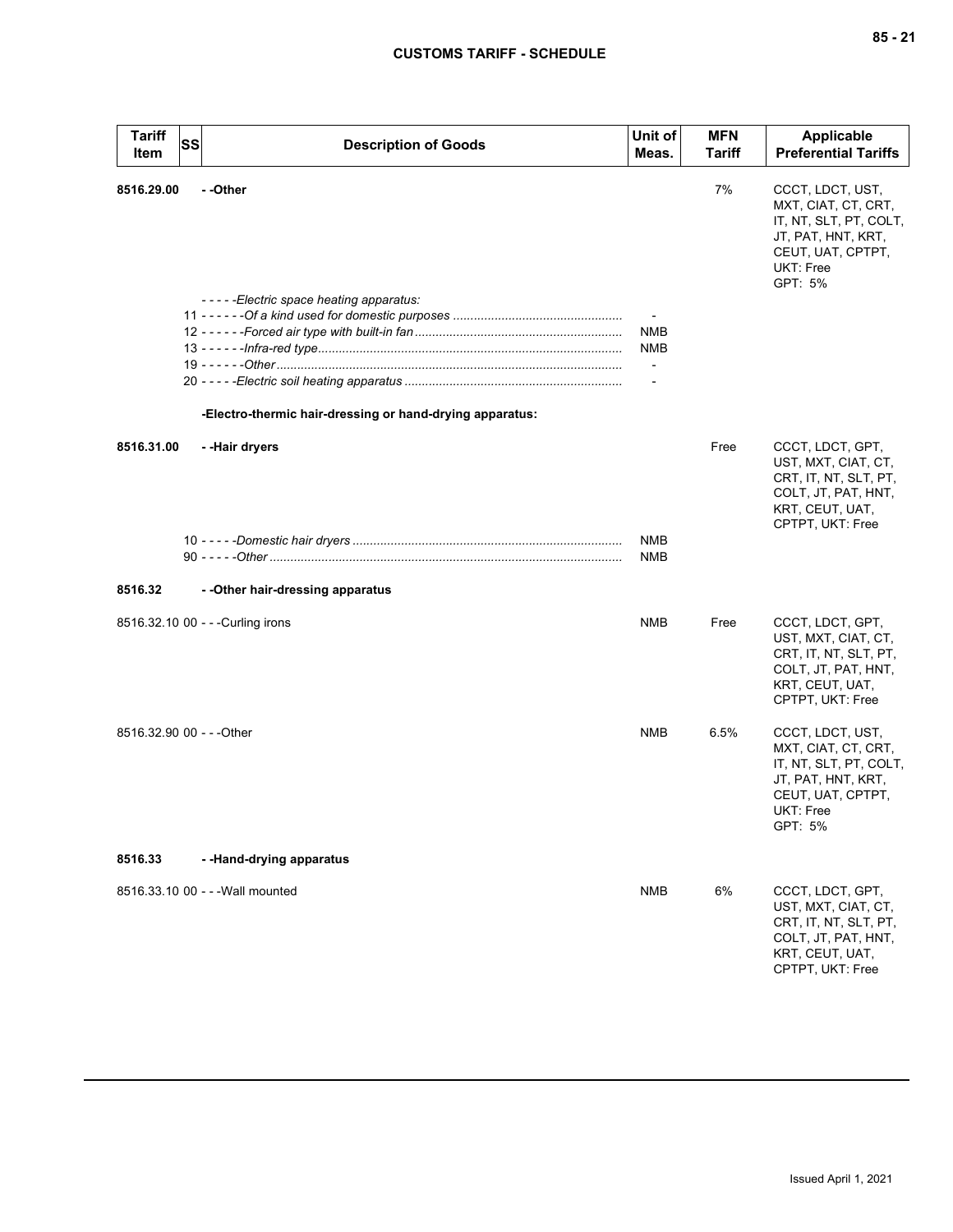| <b>Tariff</b>             | <b>SS</b><br><b>Description of Goods</b>                                       | Unit of                                | <b>MFN</b>    | Applicable                                                                                                                           |
|---------------------------|--------------------------------------------------------------------------------|----------------------------------------|---------------|--------------------------------------------------------------------------------------------------------------------------------------|
| Item                      |                                                                                | Meas.                                  | <b>Tariff</b> | <b>Preferential Tariffs</b>                                                                                                          |
| 8516.33.90 00 - - - Other |                                                                                | <b>NMB</b>                             | Free          | CCCT, LDCT, GPT,<br>UST, MXT, CIAT, CT,<br>CRT, IT, NT, SLT, PT,<br>COLT, JT, PAT, HNT,<br>KRT, CEUT, UAT,<br>CPTPT, UKT: Free       |
|                           | 8516.40.00 00 - Electric smoothing irons                                       | NMB                                    | Free          | CCCT, LDCT, GPT,<br>UST, MXT, CIAT, CT,<br>CRT, IT, NT, SLT, PT,<br>COLT, JT, PAT, HNT,<br>KRT, CEUT, UAT,<br>CPTPT, UKT: Free       |
|                           | 8516.50.00 00 - Microwave ovens                                                | <b>NMB</b>                             | Free          | CCCT, LDCT, GPT,<br>UST, MXT, CIAT, CT,<br>CRT, IT, NT, SLT, PT,<br>COLT, JT, PAT, HNT,<br>KRT, CEUT, UAT,<br>CPTPT, UKT: Free       |
| 8516.60                   | -Other ovens; cookers, cooking plates, boiling rings, grillers and<br>roasters |                                        |               |                                                                                                                                      |
| 8516.60.10                | ---Bread makers;<br>Indoor smokeless barbecues;<br>Rice cookers                |                                        | Free          | CCCT, LDCT, GPT,<br>UST, MXT, CIAT, CT,<br>CRT, IT, NT, SLT, PT,<br>COLT, JT, PAT, HNT,<br>KRT, CEUT, UAT,<br>CPTPT, UKT: Free       |
|                           |                                                                                | <b>NMB</b><br><b>NMB</b>               |               |                                                                                                                                      |
|                           |                                                                                | <b>NMB</b>                             |               |                                                                                                                                      |
| 8516.60.20                | ---Ovens, cooking stoves and ranges                                            |                                        | 8%            | CCCT, LDCT, UST,<br>MXT, CIAT, CT, CRT,<br>IT, NT, SLT, PT, COLT,<br>JT, PAT, HNT, KRT,<br>CEUT, UAT, CPTPT,<br>UKT: Free<br>GPT: 5% |
|                           | 10 - - - - - Ovens, built-in                                                   | <b>NMB</b><br><b>NMB</b><br><b>NMB</b> |               |                                                                                                                                      |
| 8516.60.90                | ---Other                                                                       |                                        | 8%            | CCCT, LDCT, UST,<br>MXT, CIAT, CT, CRT,<br>IT, NT, SLT, PT, COLT,<br>JT, PAT, HNT, KRT,<br>CEUT, UAT, CPTPT,<br>UKT: Free<br>GPT: 5% |
|                           |                                                                                | <b>NMB</b><br><b>NMB</b>               |               |                                                                                                                                      |
|                           | -Other electro-thermic appliances:                                             |                                        |               |                                                                                                                                      |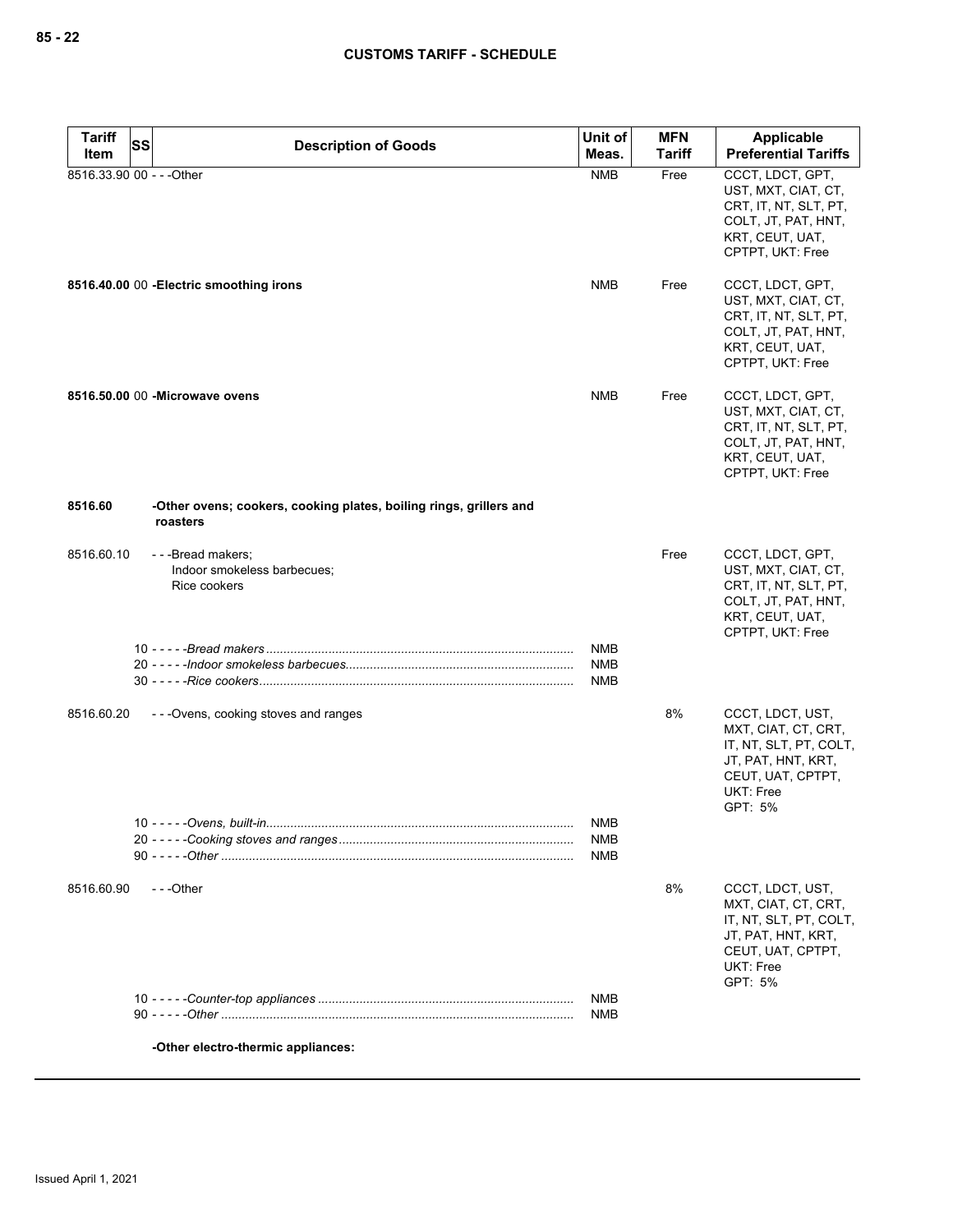| <b>Tariff</b><br>Item     | <b>SS</b> | <b>Description of Goods</b>         | Unit of<br>Meas. | <b>MFN</b><br><b>Tariff</b> | <b>Applicable</b><br><b>Preferential Tariffs</b>                                                                                     |
|---------------------------|-----------|-------------------------------------|------------------|-----------------------------|--------------------------------------------------------------------------------------------------------------------------------------|
| 8516.71                   |           | --Coffee or tea makers              |                  |                             |                                                                                                                                      |
|                           |           | 8516.71.10 00 - - - Coffee makers   | <b>NMB</b>       | 9%                          | CCCT, LDCT, UST,<br>MXT, CIAT, CT, CRT,<br>IT, NT, SLT, PT, COLT,<br>JT, PAT, HNT, KRT,<br>CEUT, UAT, CPTPT,<br>UKT: Free<br>GPT: 5% |
|                           |           | 8516.71.20 00 - - - Tea makers      | <b>NMB</b>       | 8%                          | CCCT, LDCT, UST,<br>MXT, CIAT, CT, CRT,<br>IT, NT, SLT, PT, COLT,<br>JT, PAT, HNT, KRT,<br>CEUT, UAT, CPTPT,<br>UKT: Free<br>GPT: 5% |
| 8516.72                   |           | - -Toasters                         |                  |                             |                                                                                                                                      |
|                           |           | 8516.72.10 00 - - - Automatic       | NMB              | Free                        | CCCT, LDCT, GPT,<br>UST, MXT, CIAT, CT,<br>CRT, IT, NT, SLT, PT,<br>COLT, JT, PAT, HNT,<br>KRT, CEUT, UAT,<br>CPTPT, UKT: Free       |
| 8516.72.90 00 - - - Other |           |                                     | <b>NMB</b>       | 6%                          | CCCT, LDCT, GPT,<br>UST, MXT, CIAT, CT,<br>CRT, IT, NT, SLT, PT,<br>COLT, JT, PAT, HNT,<br>KRT, CEUT, UAT,<br>CPTPT, UKT: Free       |
| 8516.79                   |           | - -Other                            |                  |                             |                                                                                                                                      |
|                           |           | 8516.79.10 00 - - - Fabric steamers | <b>NMB</b>       | Free                        | CCCT, LDCT, GPT,<br>UST, MXT, CIAT, CT,<br>CRT, IT, NT, SLT, PT,<br>COLT, JT, PAT, HNT,<br>KRT, CEUT, UAT,<br>CPTPT, UKT: Free       |
| 8516.79.90 00 - - - Other |           |                                     | NMB              | 6.5%                        | CCCT, LDCT, UST,<br>MXT, CIAT, CT, CRT,<br>IT, NT, SLT, PT, COLT,<br>JT, PAT, HNT, KRT,<br>CEUT, UAT, CPTPT,<br>UKT: Free<br>GPT: 5% |
| 8516.80.00                |           | -Electric heating resistors         |                  | Free                        | CCCT, LDCT, GPT,<br>UST, MXT, CIAT, CT,<br>CRT, IT, NT, SLT, PT,<br>COLT, JT, PAT, HNT,<br>KRT, CEUT, UAT,<br>CPTPT, UKT: Free       |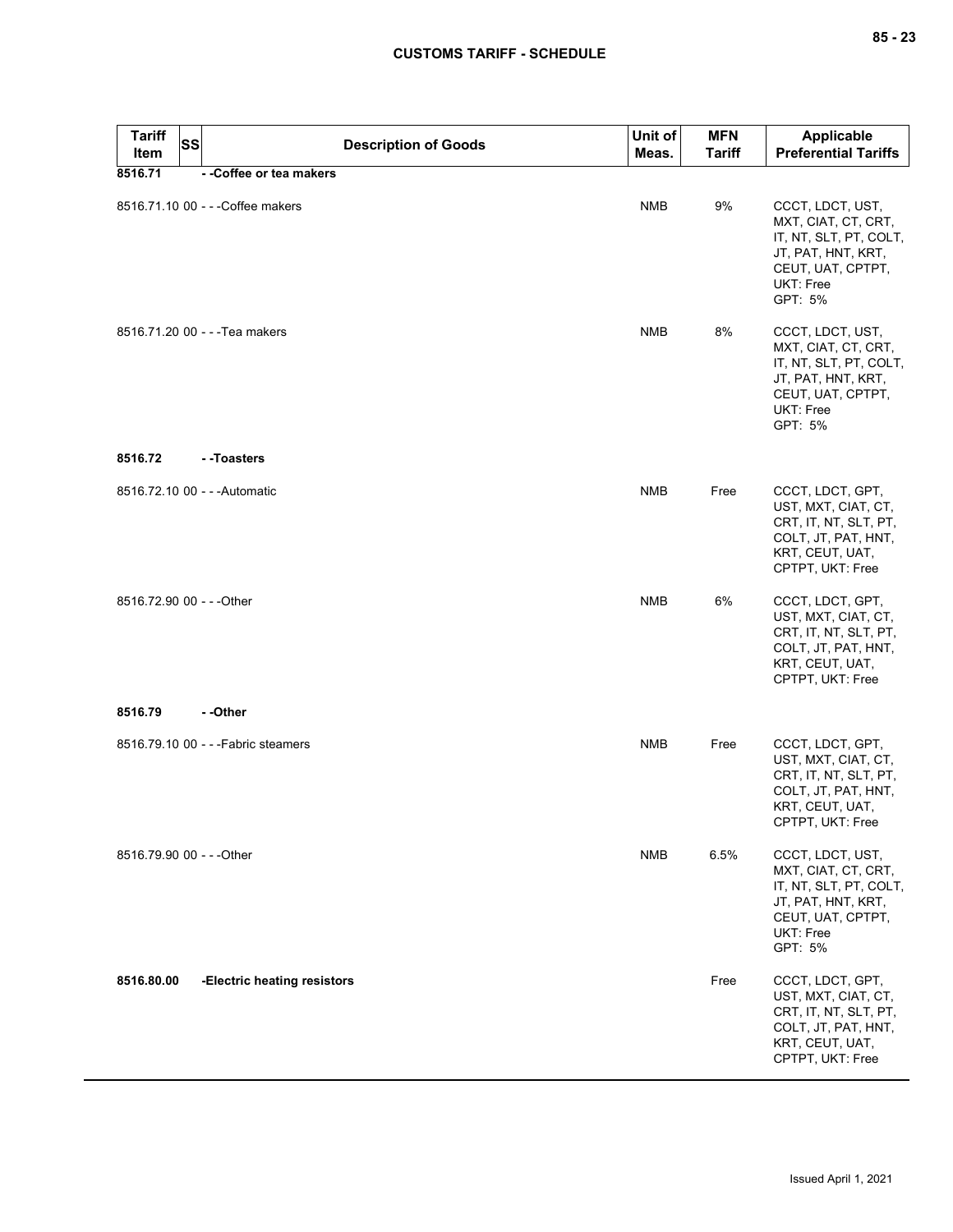| <b>Tariff</b><br>SS<br>Item | <b>Description of Goods</b>                                                                                                                                                     | Unit of<br>Meas.         | <b>MFN</b><br>Tariff | Applicable<br><b>Preferential Tariffs</b>                                                                                      |
|-----------------------------|---------------------------------------------------------------------------------------------------------------------------------------------------------------------------------|--------------------------|----------------------|--------------------------------------------------------------------------------------------------------------------------------|
|                             | 10 - - - - - Designed for cooking, of a kind used for domestic purposes                                                                                                         | $\overline{\phantom{a}}$ |                      |                                                                                                                                |
|                             |                                                                                                                                                                                 |                          |                      |                                                                                                                                |
| 8516.90                     | -Parts                                                                                                                                                                          |                          |                      |                                                                                                                                |
|                             | 8516.90.10 00 - - - Housings for hand-drying apparatus                                                                                                                          |                          | Free                 | CCCT, LDCT, GPT,<br>UST, MXT, CIAT, CT,<br>CRT, IT, NT, SLT, PT,<br>COLT, JT, PAT, HNT,<br>KRT, CEUT, UAT,<br>CPTPT, UKT: Free |
|                             | 8516.90.20 00 - - - Housings and steel bases for electric smoothing irons                                                                                                       |                          | Free                 | CCCT, LDCT, GPT,<br>UST, MXT, CIAT, CT,<br>CRT, IT, NT, SLT, PT,<br>COLT, JT, PAT, HNT,<br>KRT, CEUT, UAT,<br>CPTPT, UKT: Free |
|                             | 8516.90.30 00 - - - Assemblies for microwave ovens, incorporating at least two of the<br>following: cooking chamber, space structural supporting chassis, door or<br>outer case |                          | Free                 | CCCT, LDCT, GPT,<br>UST, MXT, CIAT, CT,<br>CRT, IT, NT, SLT, PT,<br>COLT, JT, PAT, HNT,<br>KRT, CEUT, UAT,<br>CPTPT, UKT: Free |
|                             | 8516.90.40 00 - - - Printed circuit assemblies for microwave ovens                                                                                                              |                          | Free                 | CCCT, LDCT, GPT,<br>UST, MXT, CIAT, CT,<br>CRT, IT, NT, SLT, PT,<br>COLT, JT, PAT, HNT,<br>KRT, CEUT, UAT,<br>CPTPT, UKT: Free |
|                             | 8516.90.50 00 - - -Cooking chambers, whether or not assembled, for ovens or cookers                                                                                             |                          | Free                 | CCCT, LDCT, GPT,<br>UST, MXT, CIAT, CT,<br>CRT, IT, NT, SLT, PT,<br>COLT, JT, PAT, HNT,<br>KRT, CEUT, UAT,<br>CPTPT, UKT: Free |
|                             | 8516.90.60 00 - - -Top surface panels, whether or not with heating elements or controls, for<br>ovens or cookers                                                                |                          | Free                 | CCCT, LDCT, GPT,<br>UST, MXT, CIAT, CT,<br>CRT, IT, NT, SLT, PT,<br>COLT, JT, PAT, HNT,<br>KRT, CEUT, UAT,<br>CPTPT, UKT: Free |
|                             | 8516.90.70 00 - - -Door assemblies, for ovens or cookers, incorporating at least two of the<br>following: inner panel, outer panel, window or insulation                        |                          | Free                 | CCCT, LDCT, GPT,<br>UST, MXT, CIAT, CT,<br>CRT, IT, NT, SLT, PT,<br>COLT, JT, PAT, HNT,<br>KRT, CEUT, UAT,<br>CPTPT, UKT: Free |

- - -Housings for toasters: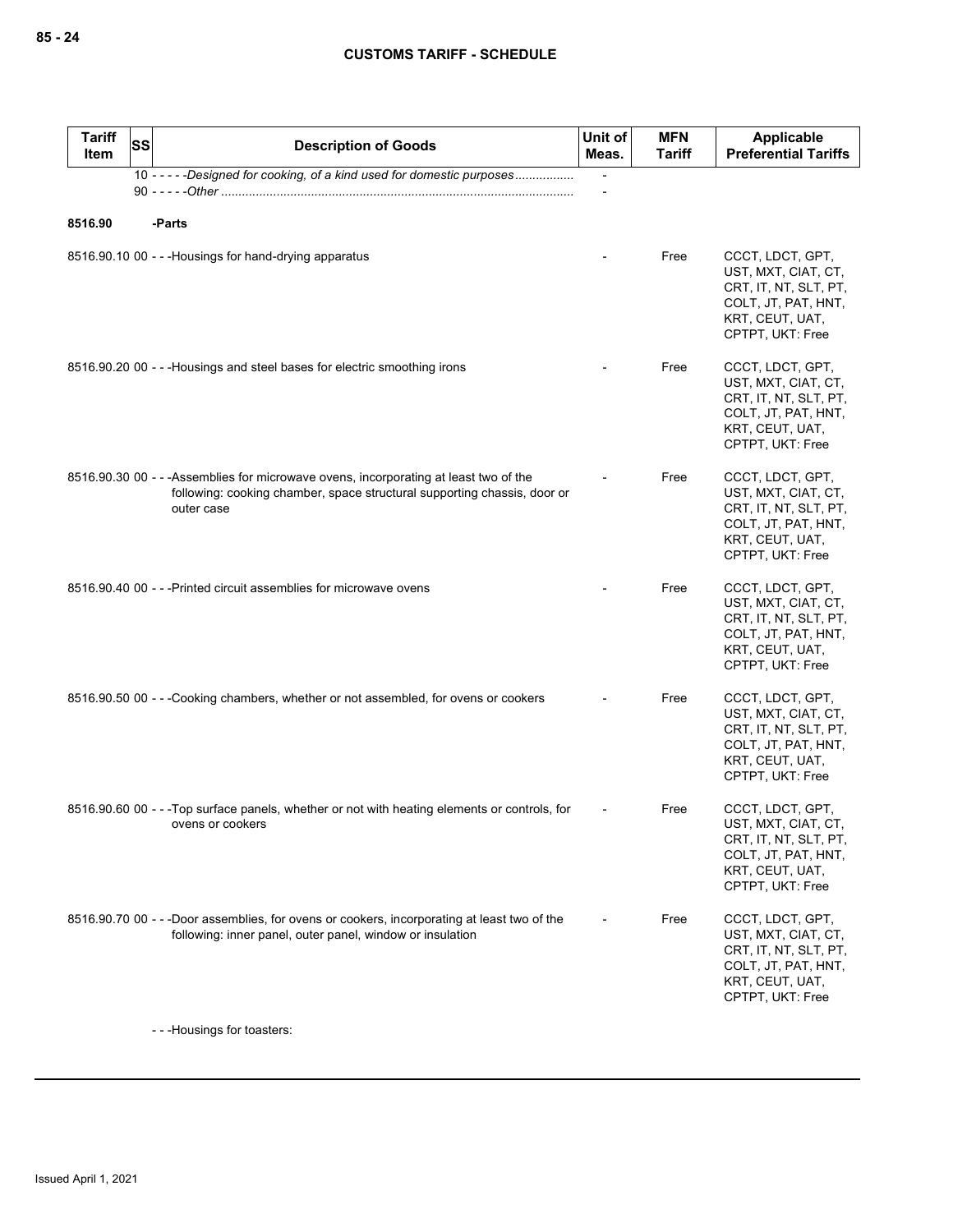| <b>Tariff</b><br><b>SS</b> | <b>Description of Goods</b>                                                                                                                                                                                                                                                                                                                                                                      | Unit of           | <b>MFN</b> | <b>Applicable</b>                                                                                                              |
|----------------------------|--------------------------------------------------------------------------------------------------------------------------------------------------------------------------------------------------------------------------------------------------------------------------------------------------------------------------------------------------------------------------------------------------|-------------------|------------|--------------------------------------------------------------------------------------------------------------------------------|
| Item                       |                                                                                                                                                                                                                                                                                                                                                                                                  | Meas.             | Tariff     | <b>Preferential Tariffs</b>                                                                                                    |
|                            | 8516.90.81 00 - - - - For automatic toasters                                                                                                                                                                                                                                                                                                                                                     |                   | Free       | CCCT, LDCT, GPT,<br>UST, MXT, CIAT, CT,<br>CRT, IT, NT, SLT, PT,<br>COLT, JT, PAT, HNT,<br>KRT, CEUT, UAT,<br>CPTPT, UKT: Free |
|                            | 8516.90.82 00 - - - - For other toasters                                                                                                                                                                                                                                                                                                                                                         |                   | Free       | CCCT, LDCT, GPT,<br>UST, MXT, CIAT, CT,<br>CRT, IT, NT, SLT, PT,<br>COLT, JT, PAT, HNT,<br>KRT, CEUT, UAT,<br>CPTPT, UKT: Free |
| 8516.90.90                 | ---Other                                                                                                                                                                                                                                                                                                                                                                                         |                   | Free       | CCCT, LDCT, GPT,<br>UST, MXT, CIAT, CT,<br>CRT, IT, NT, SLT, PT,<br>COLT, JT, PAT, HNT,<br>KRT, CEUT, UAT,<br>CPTPT, UKT: Free |
|                            |                                                                                                                                                                                                                                                                                                                                                                                                  |                   |            |                                                                                                                                |
| 85.17                      | Telephone sets, including telephones for cellular networks or for other<br>wireless networks; other apparatus for the transmission or reception of<br>voice, images or other data, including apparatus for communication in a<br>wired or wireless network (such as a local or wide area network), other<br>than transmission or reception apparatus of heading 84.43, 85.25, 85.27<br>or 85.28. |                   |            |                                                                                                                                |
|                            | -Telephone sets, including telephones for cellular networks or for other<br>wireless networks:                                                                                                                                                                                                                                                                                                   |                   |            |                                                                                                                                |
| 8517.11.00                 | - - Line telephone sets with cordless handsets                                                                                                                                                                                                                                                                                                                                                   |                   | Free       | CCCT, LDCT, GPT,<br>UST, MXT, CIAT, CT,<br>CRT, IT, NT, SLT, PT,<br>COLT, JT, PAT, HNT,<br>KRT, CEUT, UAT,<br>CPTPT, UKT: Free |
|                            |                                                                                                                                                                                                                                                                                                                                                                                                  | NMB<br><b>NMB</b> |            |                                                                                                                                |
| 8517.12.00                 | --Telephones for cellular networks or for other wireless networks                                                                                                                                                                                                                                                                                                                                |                   | Free       | CCCT, LDCT, GPT,<br>UST, MXT, CIAT, CT,<br>CRT, IT, NT, SLT, PT,<br>COLT, JT, PAT, HNT,<br>KRT, CEUT, UAT,<br>CPTPT, UKT: Free |
|                            |                                                                                                                                                                                                                                                                                                                                                                                                  | NMB<br>NMB        |            |                                                                                                                                |
| 8517.18.00                 | - -Other                                                                                                                                                                                                                                                                                                                                                                                         |                   | Free       | CCCT, LDCT, GPT,<br>UST, MXT, CIAT, CT,<br>CRT, IT, NT, SLT, PT,<br>COLT, JT, PAT, HNT,<br>KRT, CEUT, UAT,<br>CPTPT, UKT: Free |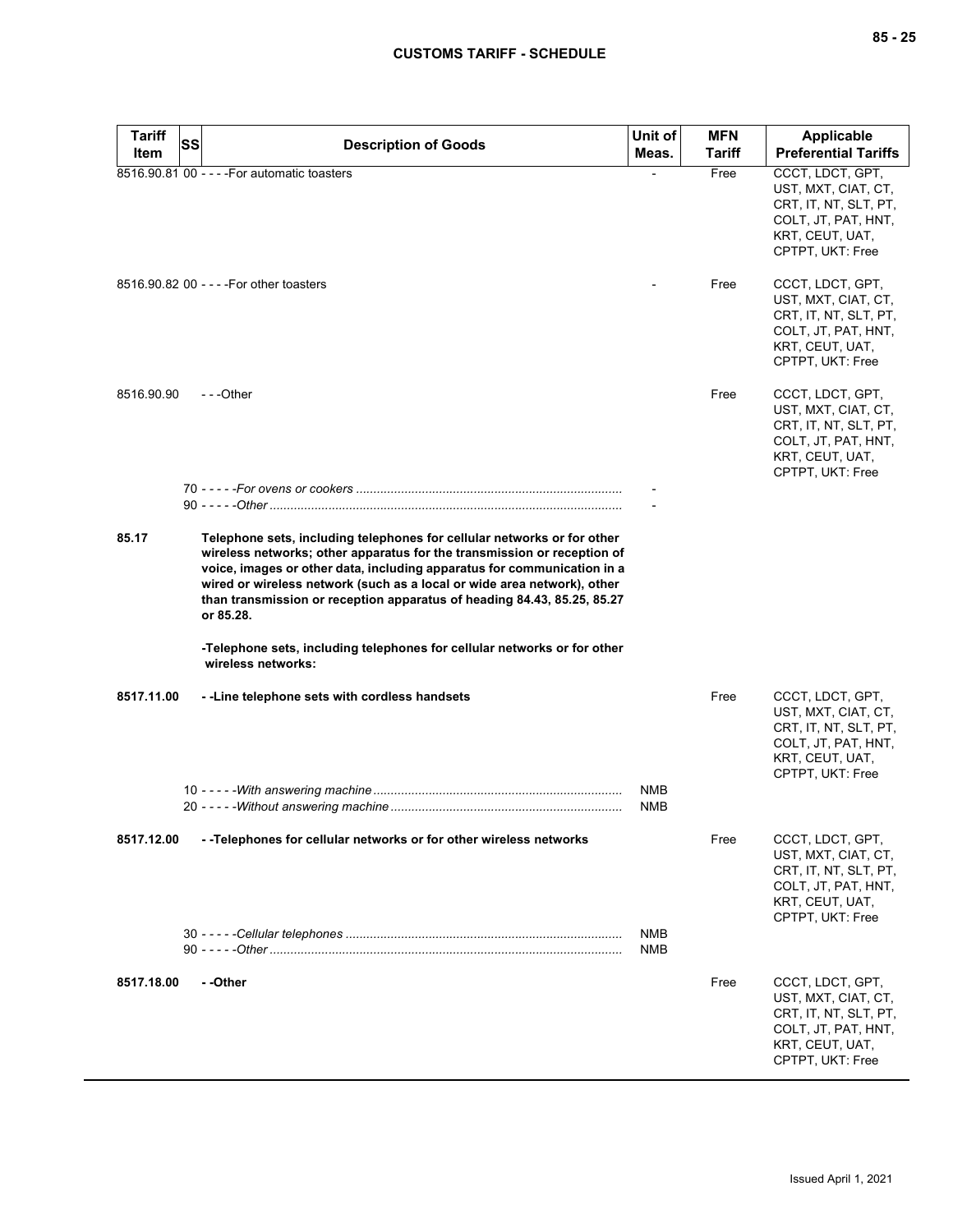| <b>Tariff</b><br>Item | SS | <b>Description of Goods</b>                                                                                                                                                                                                                                                                                       | Unit of<br>Meas.                       | <b>MFN</b><br>Tariff | <b>Applicable</b><br><b>Preferential Tariffs</b>                                                                                         |
|-----------------------|----|-------------------------------------------------------------------------------------------------------------------------------------------------------------------------------------------------------------------------------------------------------------------------------------------------------------------|----------------------------------------|----------------------|------------------------------------------------------------------------------------------------------------------------------------------|
|                       |    | - - - - - Other:                                                                                                                                                                                                                                                                                                  | <b>NMB</b>                             |                      |                                                                                                                                          |
|                       |    | 91 - - - - - - Line telephone sets with corded handsets, with answering machine<br>92 - - - - - - Line telephone sets with corded handsets, without answering machine                                                                                                                                             | <b>NMB</b><br><b>NMB</b><br><b>NMB</b> |                      |                                                                                                                                          |
|                       |    | -Other apparatus for transmission or reception of voice, images or other<br>data, including apparatus for communication in a wired or wireless<br>network (such as a local or wide area network):                                                                                                                 |                                        |                      |                                                                                                                                          |
|                       |    | 8517.61.00 00 - - Base stations                                                                                                                                                                                                                                                                                   |                                        | Free                 | CCCT, LDCT, GPT,<br>UST, MXT, CIAT, CT,<br>CRT, IT, NT, SLT, PT,<br>COLT, JT, PAT, HNT,<br>KRT, CEUT, UAT,<br>CPTPT, UKT: Free           |
| 8517.62.00            |    | - - Machines for the reception, conversion and transmission or<br>regeneration of voice, images or other data, including switching and<br>routing apparatus                                                                                                                                                       |                                        | Free                 | CCCT, LDCT, GPT,<br>UST, MXT, CIAT, CT,<br>CRT, IT, NT, SLT, PT,<br>COLT, JT, PAT, HNT,<br>KRT, CEUT, UAT,<br>CPTPT, UKT: Free           |
|                       |    | 30 - - - - - Modems, including facsimile modems, of a kind used with data                                                                                                                                                                                                                                         | <b>NMB</b>                             |                      |                                                                                                                                          |
|                       |    |                                                                                                                                                                                                                                                                                                                   | <b>NMB</b>                             |                      |                                                                                                                                          |
| 8517.69.00            |    | - -Other                                                                                                                                                                                                                                                                                                          |                                        | Free                 | AUT, NZT, CCCT, LDCT,<br>GPT, UST, MXT, CIAT,<br>CT, CRT, IT, NT, SLT,<br>PT, COLT, JT, PAT,<br>HNT, KRT, CEUT, UAT,<br>CPTPT, UKT: Free |
|                       |    | 10 - - - - - Facsimile apparatus; Other telephonic or telegraphic apparatus                                                                                                                                                                                                                                       | NMB<br><b>NMB</b>                      |                      |                                                                                                                                          |
| 8517.70.00 00 - Parts |    |                                                                                                                                                                                                                                                                                                                   |                                        | Free                 | CCCT, LDCT, GPT,<br>UST, MXT, CIAT, CT,<br>CRT, IT, NT, SLT, PT,<br>COLT, JT, PAT, HNT,<br>KRT, CEUT, UAT,<br>CPTPT, UKT: Free           |
| 85.18                 |    | Microphones and stands therefor; loudspeakers, whether or not<br>mounted in their enclosures; headphones and earphones, whether or<br>not combined with a microphone, and sets consisting of a microphone<br>and one or more loudspeakers; audio-frequency electric amplifiers;<br>electric sound amplifier sets. |                                        |                      |                                                                                                                                          |
|                       |    | 8518.10.00 00 - Microphones and stands therefor                                                                                                                                                                                                                                                                   | NMB                                    | Free                 | CCCT, LDCT, GPT,<br>UST, MXT, CIAT, CT,<br>CRT, IT, NT, SLT, PT,<br>COLT, JT, PAT, HNT,<br>KRT, CEUT, UAT,<br>CPTPT, UKT: Free           |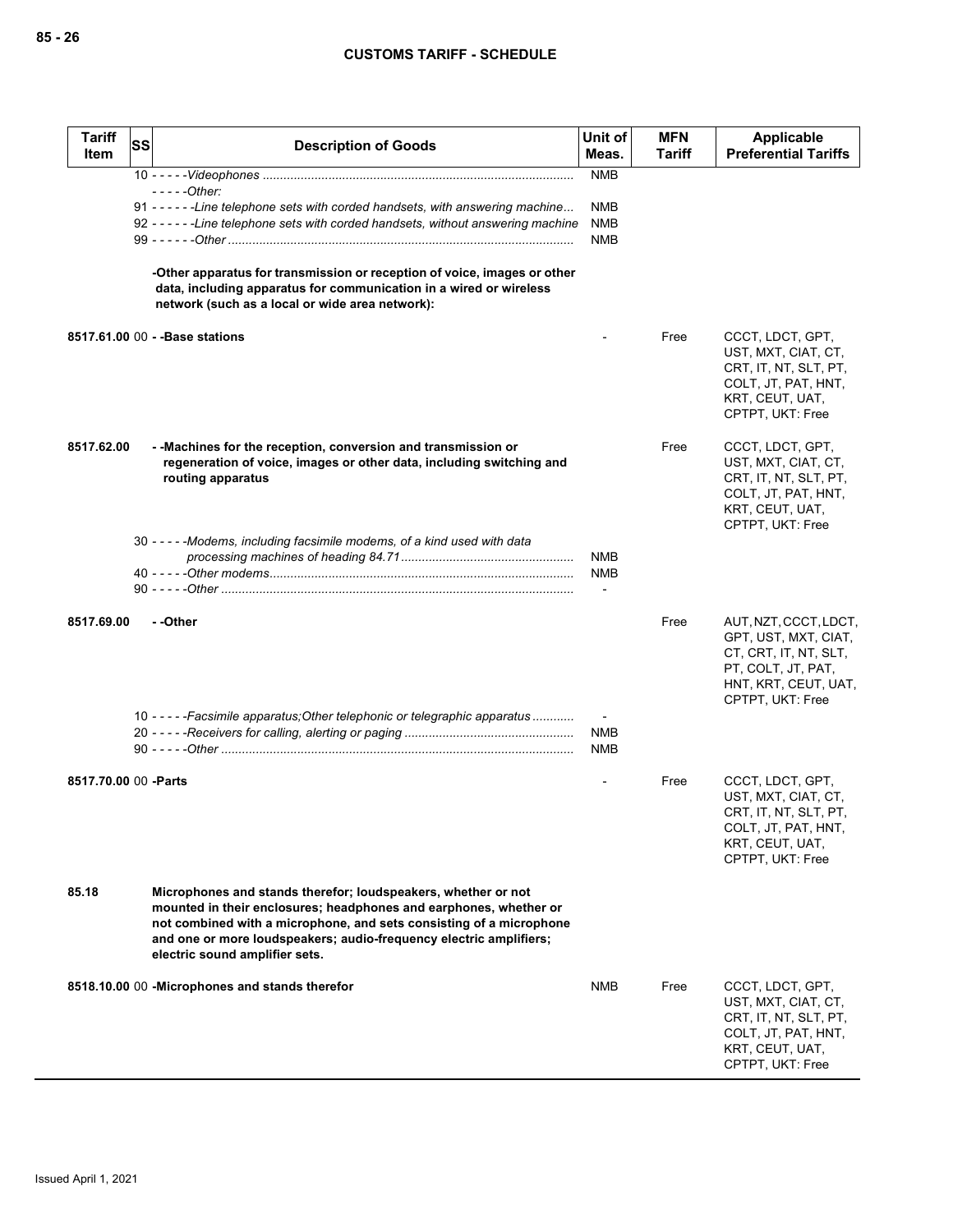| <b>Tariff</b><br><b>Item</b> | <b>SS</b> | <b>Description of Goods</b>                                                                                                                  | Unit of<br>Meas.  | <b>MFN</b><br><b>Tariff</b> | <b>Applicable</b><br><b>Preferential Tariffs</b>                                                                                         |
|------------------------------|-----------|----------------------------------------------------------------------------------------------------------------------------------------------|-------------------|-----------------------------|------------------------------------------------------------------------------------------------------------------------------------------|
|                              |           | -Loudspeakers, whether or not mounted in their enclosures:                                                                                   |                   |                             |                                                                                                                                          |
|                              |           | 8518.21.00 00 - - Single loudspeakers, mounted in their enclosures                                                                           | <b>NMB</b>        | Free                        | AUT, NZT, CCCT, LDCT,<br>GPT, UST, MXT, CIAT,<br>CT, CRT, IT, NT, SLT,<br>PT, COLT, JT, PAT,<br>HNT, KRT, CEUT, UAT,<br>CPTPT, UKT: Free |
|                              |           | 8518.22.00 00 - - Multiple loudspeakers, mounted in the same enclosure                                                                       | <b>NMB</b>        | Free                        | AUT, NZT, CCCT, LDCT,<br>GPT, UST, MXT, CIAT,<br>CT, CRT, IT, NT, SLT,<br>PT, COLT, JT, PAT,<br>HNT, KRT, CEUT, UAT,<br>CPTPT, UKT: Free |
| 8518.29.00 00 - - Other      |           |                                                                                                                                              | <b>NMB</b>        | Free                        | AUT, NZT, CCCT, LDCT,<br>GPT, UST, MXT, CIAT,<br>CT, CRT, IT, NT, SLT,<br>PT, COLT, JT, PAT,<br>HNT, KRT, CEUT, UAT,<br>CPTPT, UKT: Free |
| 8518.30                      |           | -Headphones and earphones, whether or not combined with a<br>microphone, and sets consisting of a microphone and one or more<br>loudspeakers |                   |                             |                                                                                                                                          |
|                              |           | 8518.30.10 00 - - - Telephone handsets                                                                                                       | <b>NMB</b>        | Free                        | CCCT, LDCT, GPT,<br>UST, MXT, CIAT, CT,<br>CRT, IT, NT, SLT, PT,<br>COLT, JT, PAT, HNT,<br>KRT, CEUT, UAT,<br>CPTPT, UKT: Free           |
| 8518.30.90                   |           | ---Other                                                                                                                                     |                   | Free                        | CCCT, LDCT, GPT,<br>UST, MXT, CIAT, CT,<br>CRT, IT, NT, SLT, PT,<br>COLT, JT, PAT, HNT,<br>KRT, CEUT, UAT,<br>CPTPT, UKT: Free           |
|                              |           | 10 - - - - - Headphones, including earphones, and telephone headsets                                                                         | <b>NMB</b><br>NMB |                             |                                                                                                                                          |
|                              |           | 8518.40.00 00 -Audio-frequency electric amplifiers                                                                                           | NMB               | Free                        | AUT, NZT, CCCT, LDCT,<br>GPT, UST, MXT, CIAT,<br>CT, CRT, IT, NT, SLT,<br>PT, COLT, JT, PAT,<br>HNT, KRT, CEUT, UAT,<br>CPTPT, UKT: Free |
|                              |           | 8518.50.00 00 - Electric sound amplifier sets                                                                                                |                   | Free                        | CCCT, LDCT, GPT,<br>UST, MXT, CIAT, CT,<br>CRT, IT, NT, SLT, PT,<br>COLT, JT, PAT, HNT,<br>KRT, CEUT, UAT,<br>CPTPT, UKT: Free           |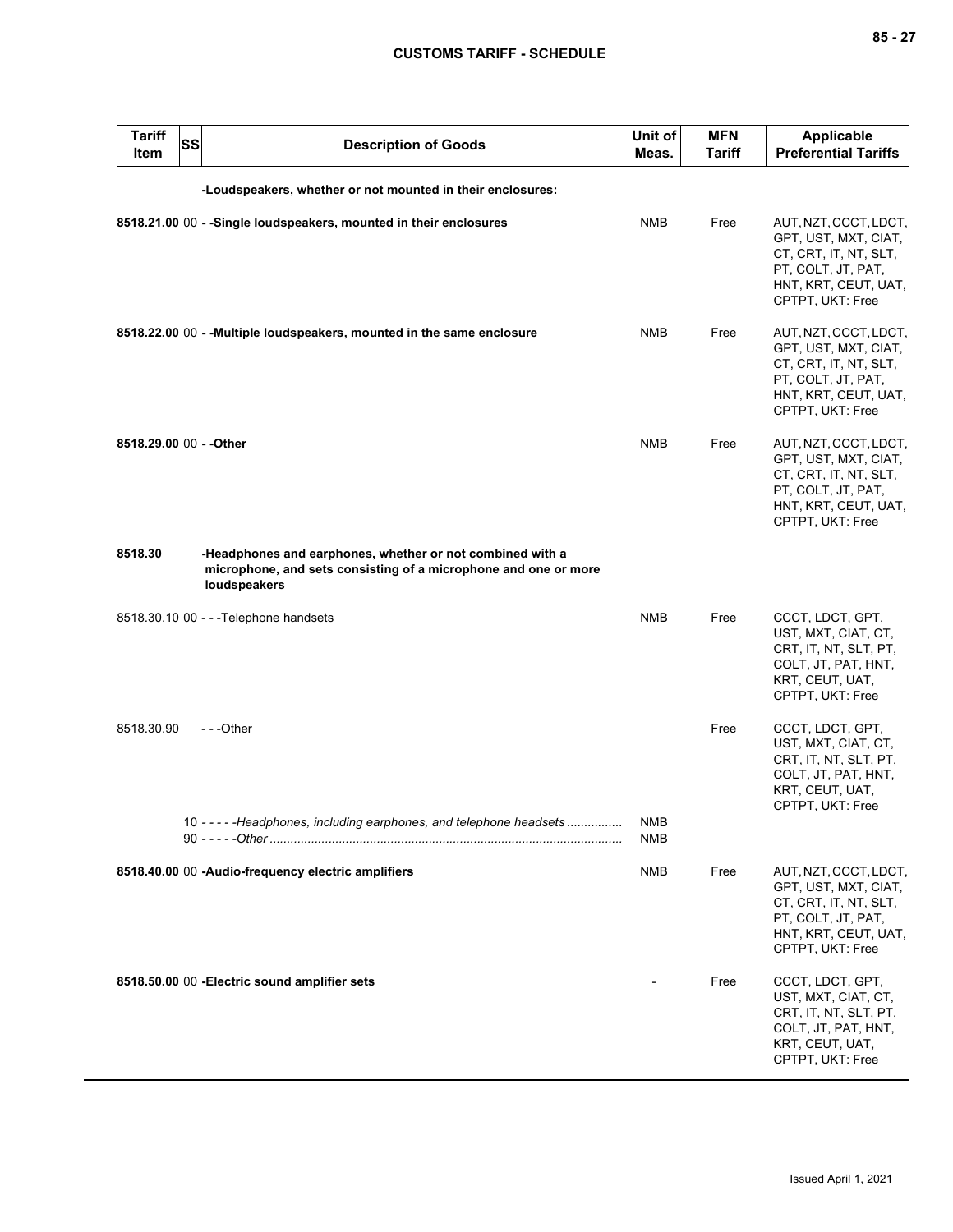| <b>Tariff</b><br>SS<br><b>Item</b> | <b>Description of Goods</b>                                                                 | Unit of<br>Meas. | <b>MFN</b><br><b>Tariff</b> | Applicable<br><b>Preferential Tariffs</b>                                                                                                |
|------------------------------------|---------------------------------------------------------------------------------------------|------------------|-----------------------------|------------------------------------------------------------------------------------------------------------------------------------------|
| 8518.90.00 00 - Parts              |                                                                                             |                  | Free                        | AUT, NZT, CCCT, LDCT,<br>GPT, UST, MXT, CIAT,<br>CT, CRT, IT, NT, SLT,<br>PT, COLT, JT, PAT,<br>HNT, KRT, CEUT, UAT,<br>CPTPT, UKT: Free |
| 85.19                              | Sound recording or reproducing apparatus.                                                   |                  |                             |                                                                                                                                          |
| 8519.20                            | -Apparatus operated by coins, banknotes, bank cards, tokens or by<br>other means of payment |                  |                             |                                                                                                                                          |
|                                    | 8519.20.10 00 - - - Coin- or token-operated record-players                                  | <b>NMB</b>       | Free                        | CCCT, LDCT, GPT,<br>UST, MXT, CIAT, CT,<br>CRT, IT, NT, SLT, PT,<br>COLT, JT, PAT, HNT,<br>KRT, CEUT, UAT,<br>CPTPT, UKT: Free           |
| 8519.20.90 00 - - - Other          |                                                                                             | <b>NMB</b>       | 5%                          | CCCT, LDCT, GPT,<br>UST, MXT, CIAT, CT,<br>CRT, IT, NT, SLT, PT,<br>COLT, JT, PAT, HNT,<br>KRT, CEUT, UAT,<br>CPTPT, UKT: Free           |
| 8519.30                            | -Turntables (record-decks)                                                                  |                  |                             |                                                                                                                                          |
|                                    | 8519.30.10 00 - - - With automatic record changing mechanism                                | <b>NMB</b>       | 3.5%                        | CCCT, LDCT, GPT,<br>UST, MXT, CIAT, CT,<br>CRT, IT, NT, SLT, PT,<br>COLT, JT, PAT, HNT,<br>KRT, CEUT, UAT,<br>CPTPT, UKT: Free           |
| 8519.30.90 00 - - - Other          |                                                                                             | <b>NMB</b>       | Free                        | CCCT, LDCT, GPT,<br>UST, MXT, CIAT, CT,<br>CRT, IT, NT, SLT, PT,<br>COLT, JT, PAT, HNT,<br>KRT, CEUT, UAT,<br>CPTPT, UKT: Free           |
|                                    | 8519.50.00 00 - Telephone answering machines                                                | <b>NMB</b>       | Free                        | CCCT, LDCT, GPT,<br>UST, MXT, CIAT, CT,<br>CRT, IT, NT, SLT, PT,<br>COLT, JT, PAT, HNT,<br>KRT, CEUT, UAT,<br>CPTPT, UKT: Free           |

**-Other apparatus:**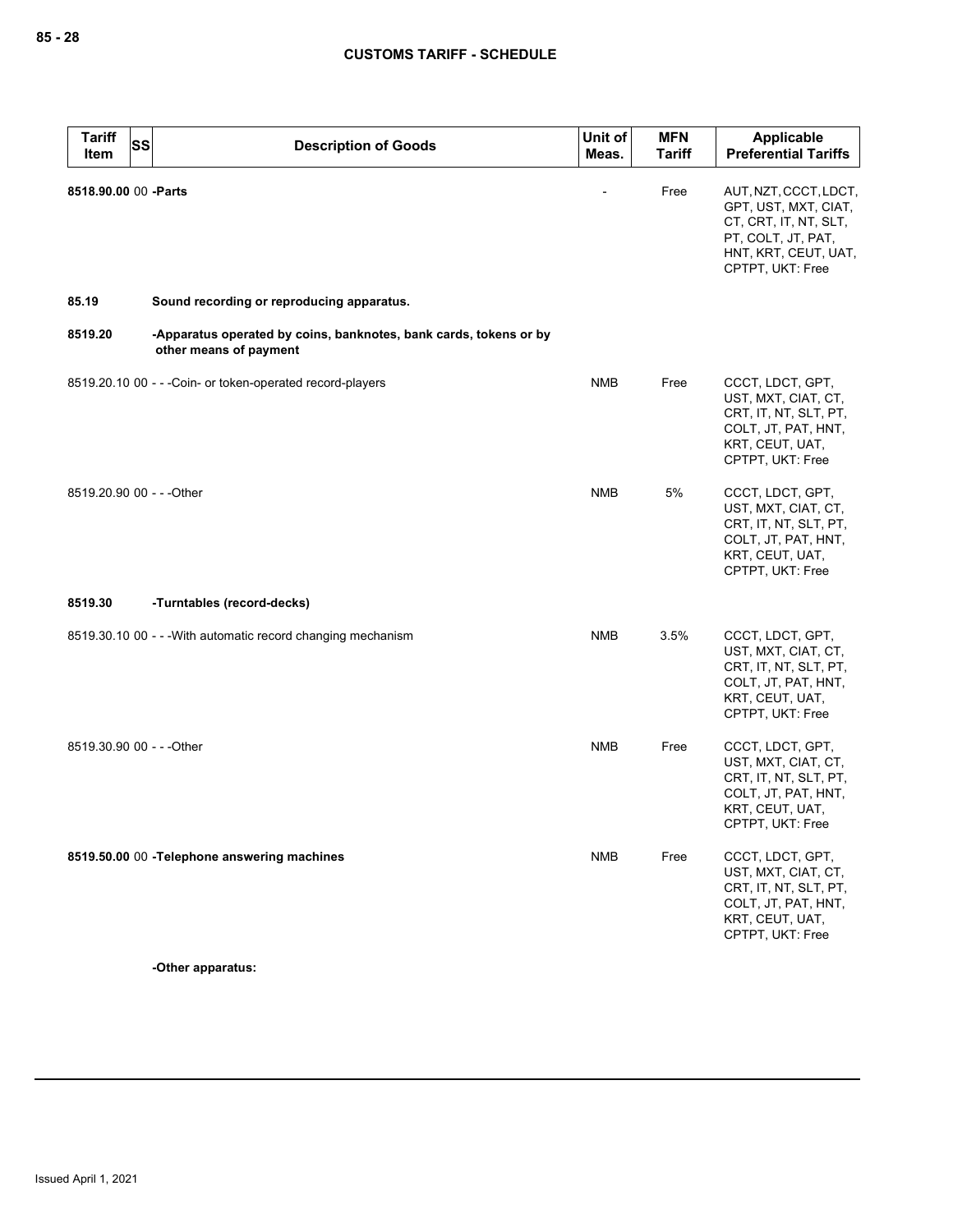| <b>Tariff</b><br><b>SS</b> | <b>Description of Goods</b>                                                                                   | Unit of                  | <b>MFN</b>    | Applicable                                                                                                                     |
|----------------------------|---------------------------------------------------------------------------------------------------------------|--------------------------|---------------|--------------------------------------------------------------------------------------------------------------------------------|
| Item                       |                                                                                                               | Meas.                    | <b>Tariff</b> | <b>Preferential Tariffs</b>                                                                                                    |
|                            | 8519.81.00 00 - - Using magnetic, optical or semiconductor media                                              | <b>NMB</b>               | Free          | CCCT, LDCT, GPT,<br>UST, MXT, CIAT, CT,<br>CRT, IT, NT, SLT, PT,<br>COLT, JT, PAT, HNT,<br>KRT, CEUT, UAT,<br>CPTPT, UKT: Free |
| 8519.89.00 00 - - Other    |                                                                                                               | <b>NMB</b>               | Free          | CCCT, LDCT, GPT,<br>UST, MXT, CIAT, CT,<br>CRT, IT, NT, SLT, PT,<br>COLT, JT, PAT, HNT,<br>KRT, CEUT, UAT,<br>CPTPT, UKT: Free |
| 85.21                      | Video recording or reproducing apparatus, whether or not incorporating<br>a video tuner.                      |                          |               |                                                                                                                                |
|                            | 8521.10.00 00 - Magnetic tape-type                                                                            | <b>NMB</b>               | Free          | CCCT, LDCT, GPT,<br>UST, MXT, CIAT, CT,<br>CRT, IT, NT, SLT, PT,<br>COLT, JT, PAT, HNT,<br>KRT, CEUT, UAT,<br>CPTPT, UKT: Free |
| 8521.90.00                 | -Other                                                                                                        |                          | Free          | CCCT, LDCT, GPT,<br>UST, MXT, CIAT, CT,<br>CRT, IT, NT, SLT, PT,<br>COLT, JT, PAT, HNT,<br>KRT, CEUT, UAT,<br>CPTPT, UKT: Free |
|                            |                                                                                                               | <b>NMB</b><br><b>NMB</b> |               |                                                                                                                                |
| 85.22                      | Parts and accessories suitable for use solely or principally with the<br>apparatus of heading 85.19 or 85.21. |                          |               |                                                                                                                                |
|                            | 8522.10.00 00 - Pick-up cartridges                                                                            | <b>NMB</b>               | Free          | CCCT, LDCT, GPT,<br>UST, MXT, CIAT, CT,<br>CRT, IT, NT, SLT, PT,<br>COLT, JT, PAT, HNT,<br>KRT, CEUT, UAT,<br>CPTPT, UKT: Free |
| 8522.90                    | -Other                                                                                                        |                          |               |                                                                                                                                |
|                            | 8522.90.10 00 - - - Printed circuit assemblies                                                                |                          | Free          | CCCT, LDCT, GPT,<br>UST, MXT, CIAT, CT,<br>CRT, IT, NT, SLT, PT,<br>COLT, JT, PAT, HNT,<br>KRT, CEUT, UAT,<br>CPTPT, UKT: Free |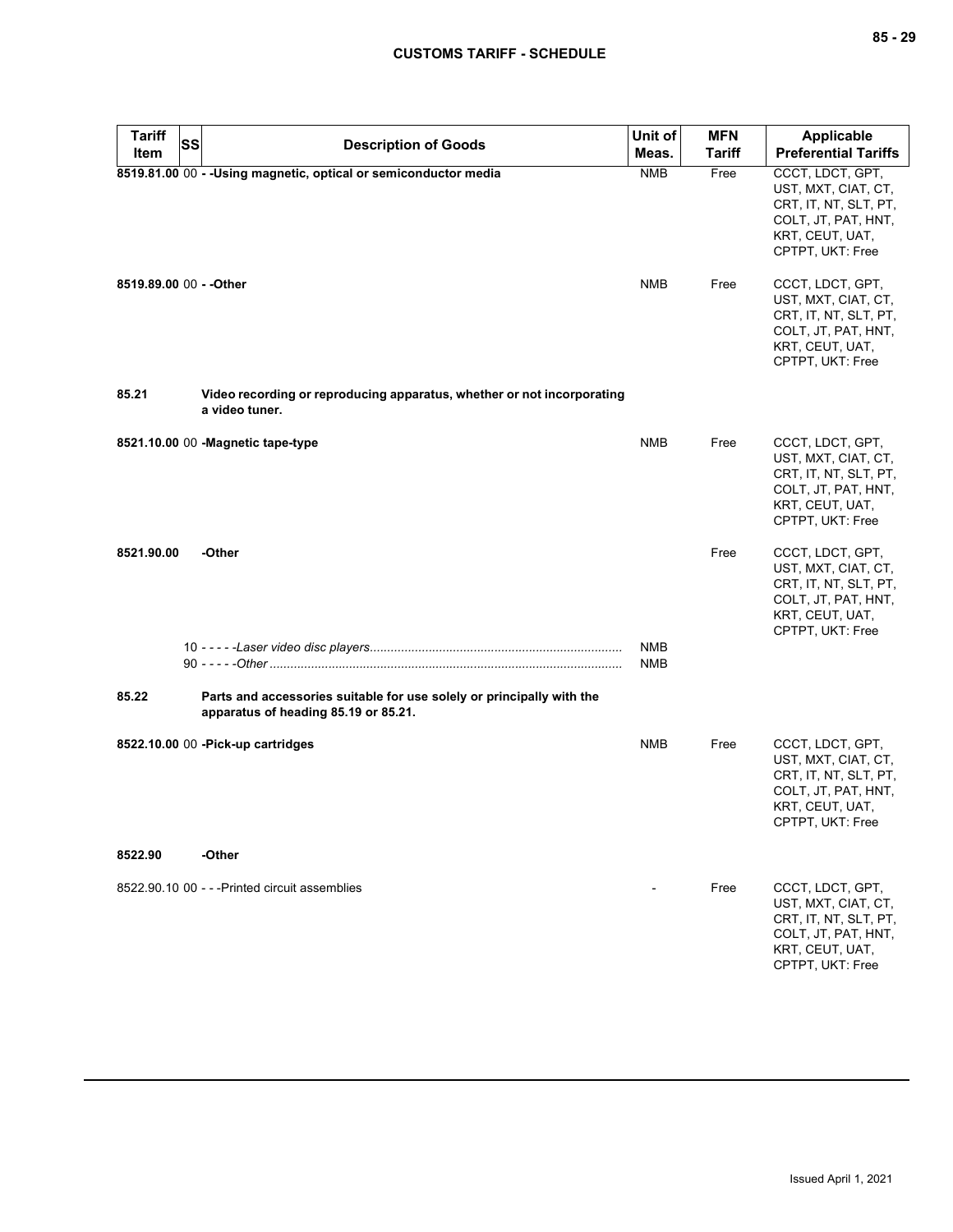| <b>Tariff</b><br>SS       | <b>Description of Goods</b>                                                                                                                                                                                                                                                 | Unit of    | <b>MFN</b> | <b>Applicable</b>                                                                                                                        |
|---------------------------|-----------------------------------------------------------------------------------------------------------------------------------------------------------------------------------------------------------------------------------------------------------------------------|------------|------------|------------------------------------------------------------------------------------------------------------------------------------------|
| Item                      |                                                                                                                                                                                                                                                                             | Meas.      | Tariff     | <b>Preferential Tariffs</b>                                                                                                              |
| 8522.90.90 00 - - - Other |                                                                                                                                                                                                                                                                             |            | Free       | CCCT, LDCT, GPT,<br>UST, MXT, CIAT, CT,<br>CRT, IT, NT, SLT, PT,<br>COLT, JT, PAT, HNT,<br>KRT, CEUT, UAT,<br>CPTPT, UKT: Free           |
| 85.23                     | Discs, tapes, solid-state non-volatile storage devices, "smart cards" and<br>other media for the recording of sound or of other phenomena, whether<br>or not recorded, including matrices and masters for the production of<br>discs, but excluding products of Chapter 37. |            |            |                                                                                                                                          |
|                           | -Magnetic media:                                                                                                                                                                                                                                                            |            |            |                                                                                                                                          |
| 8523.21                   | --Cards incorporating a magnetic stripe                                                                                                                                                                                                                                     |            |            |                                                                                                                                          |
|                           | 8523.21.10 00 - - - Cards incorporating an unrecorded magnetic stripe                                                                                                                                                                                                       | <b>NMB</b> | Free       | CCCT, LDCT, GPT,<br>UST, MXT, CIAT, CT,<br>CRT, IT, NT, SLT, PT,<br>COLT, JT, PAT, HNT,<br>KRT, CEUT, UAT,<br>CPTPT, UKT: Free           |
|                           | 8523.21.20 00 - - - Cards incorporating a recorded magnetic stripe                                                                                                                                                                                                          | <b>NMB</b> | Free       | CCCT, LDCT, GPT,<br>UST, MXT, CIAT, CT,<br>CRT, IT, NT, SLT, PT,<br>COLT, JT, PAT, HNT,<br>KRT, CEUT, UAT,<br>CPTPT, UKT: Free           |
| 8523.29.00 00 - - Other   |                                                                                                                                                                                                                                                                             | <b>NMB</b> | Free       | AUT, NZT, CCCT, LDCT,<br>GPT, UST, MXT, CIAT,<br>CT, CRT, IT, NT, SLT,<br>PT, COLT, JT, PAT,<br>HNT, KRT, CEUT, UAT,<br>CPTPT, UKT: Free |
|                           | -Optical media:                                                                                                                                                                                                                                                             |            |            |                                                                                                                                          |
|                           | 8523.41.00 00 - - Unrecorded                                                                                                                                                                                                                                                | <b>NMB</b> | Free       | CCCT, LDCT, GPT,<br>UST, MXT, CIAT, CT,<br>CRT, IT, NT, SLT, PT,<br>COLT, JT, PAT, HNT,<br>KRT, CEUT, UAT,<br>CPTPT, UKT: Free           |
| 8523.49.00                | - -Other                                                                                                                                                                                                                                                                    |            | Free       | CCCT, LDCT, GPT,<br>UST, MXT, CIAT, CT,<br>CRT, IT, NT, SLT, PT,<br>COLT, JT, PAT, HNT,<br>KRT, CEUT, UAT,<br>CPTPT, UKT: Free           |
|                           | -----Recorded discs, for laser reading systems, for reproducing phenomena<br>other than sound or image:                                                                                                                                                                     |            |            |                                                                                                                                          |
|                           | 11 - - - - - - Prepackaged software, for automatic data processing machines, of a                                                                                                                                                                                           | NMB        |            |                                                                                                                                          |
|                           |                                                                                                                                                                                                                                                                             | <b>NMB</b> |            |                                                                                                                                          |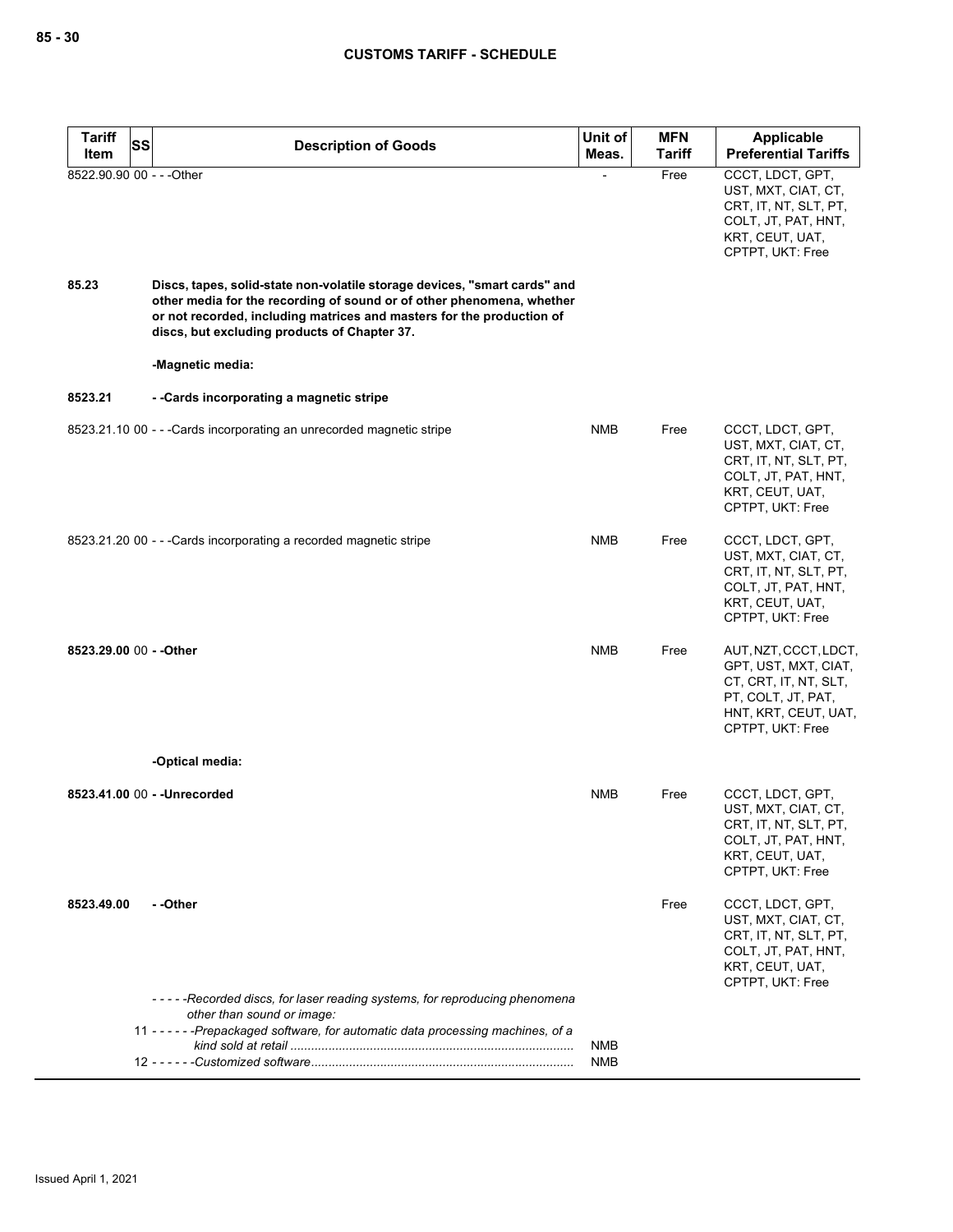| ×<br>۰.<br>۰. |  | ×<br>۰, |
|---------------|--|---------|
|---------------|--|---------|

| <b>Tariff</b><br><b>Item</b> | SS | <b>Description of Goods</b>                                                                                                                                                                                                         | Unit of<br>Meas.                | <b>MFN</b><br><b>Tariff</b> | <b>Applicable</b><br><b>Preferential Tariffs</b>                                                                               |
|------------------------------|----|-------------------------------------------------------------------------------------------------------------------------------------------------------------------------------------------------------------------------------------|---------------------------------|-----------------------------|--------------------------------------------------------------------------------------------------------------------------------|
|                              |    | -Semiconductor media:                                                                                                                                                                                                               | <b>NMB</b><br>NMB<br><b>NMB</b> |                             |                                                                                                                                |
|                              |    | 8523.51.00 00 - -Solid-state non-volatile storage devices                                                                                                                                                                           | <b>NMB</b>                      | Free                        | CCCT, LDCT, GPT,<br>UST, MXT, CIAT, CT,<br>CRT, IT, NT, SLT, PT,<br>COLT, JT, PAT, HNT,<br>KRT, CEUT, UAT,<br>CPTPT, UKT: Free |
|                              |    | 8523.52.00 00 - - "Smart cards"                                                                                                                                                                                                     |                                 | Free                        | CCCT, LDCT, GPT,<br>UST, MXT, CIAT, CT,<br>CRT, IT, NT, SLT, PT,<br>COLT, JT, PAT, HNT,<br>KRT, CEUT, UAT,<br>CPTPT, UKT: Free |
| 8523.59.00 00 - - Other      |    |                                                                                                                                                                                                                                     | <b>NMB</b>                      | Free                        | CCCT, LDCT, GPT,<br>UST, MXT, CIAT, CT,<br>CRT, IT, NT, SLT, PT,<br>COLT, JT, PAT, HNT,<br>KRT, CEUT, UAT,<br>CPTPT, UKT: Free |
| 8523.80.00 00 - Other        |    |                                                                                                                                                                                                                                     | <b>NMB</b>                      | Free                        | CCCT, LDCT, GPT,<br>UST, MXT, CIAT, CT,<br>CRT, IT, NT, SLT, PT,<br>COLT, JT, PAT, HNT,<br>KRT, CEUT, UAT,<br>CPTPT, UKT: Free |
| 85.25                        |    | Transmission apparatus for radio-broadcasting or television, whether or<br>not incorporating reception apparatus or sound recording or<br>reproducing apparatus; television cameras, digital cameras and video<br>camera recorders. |                                 |                             |                                                                                                                                |
| 8525.50.00                   |    | -Transmission apparatus                                                                                                                                                                                                             |                                 | Free                        | CCCT, LDCT, GPT,<br>UST, MXT, CIAT, CT,<br>CRT, IT, NT, SLT, PT,<br>COLT, JT, PAT, HNT,<br>KRT, CEUT, UAT,<br>CPTPT, UKT: Free |
|                              |    |                                                                                                                                                                                                                                     | <b>NMB</b><br><b>NMB</b>        |                             |                                                                                                                                |
| 8525.60.00                   |    | -Transmission apparatus incorporating reception apparatus                                                                                                                                                                           |                                 | Free                        | CCCT, LDCT, GPT,<br>UST, MXT, CIAT, CT,<br>CRT, IT, NT, SLT, PT,<br>COLT, JT, PAT, HNT,<br>KRT, CEUT, UAT,<br>CPTPT, UKT: Free |
|                              |    |                                                                                                                                                                                                                                     | <b>NMB</b><br><b>NMB</b>        |                             |                                                                                                                                |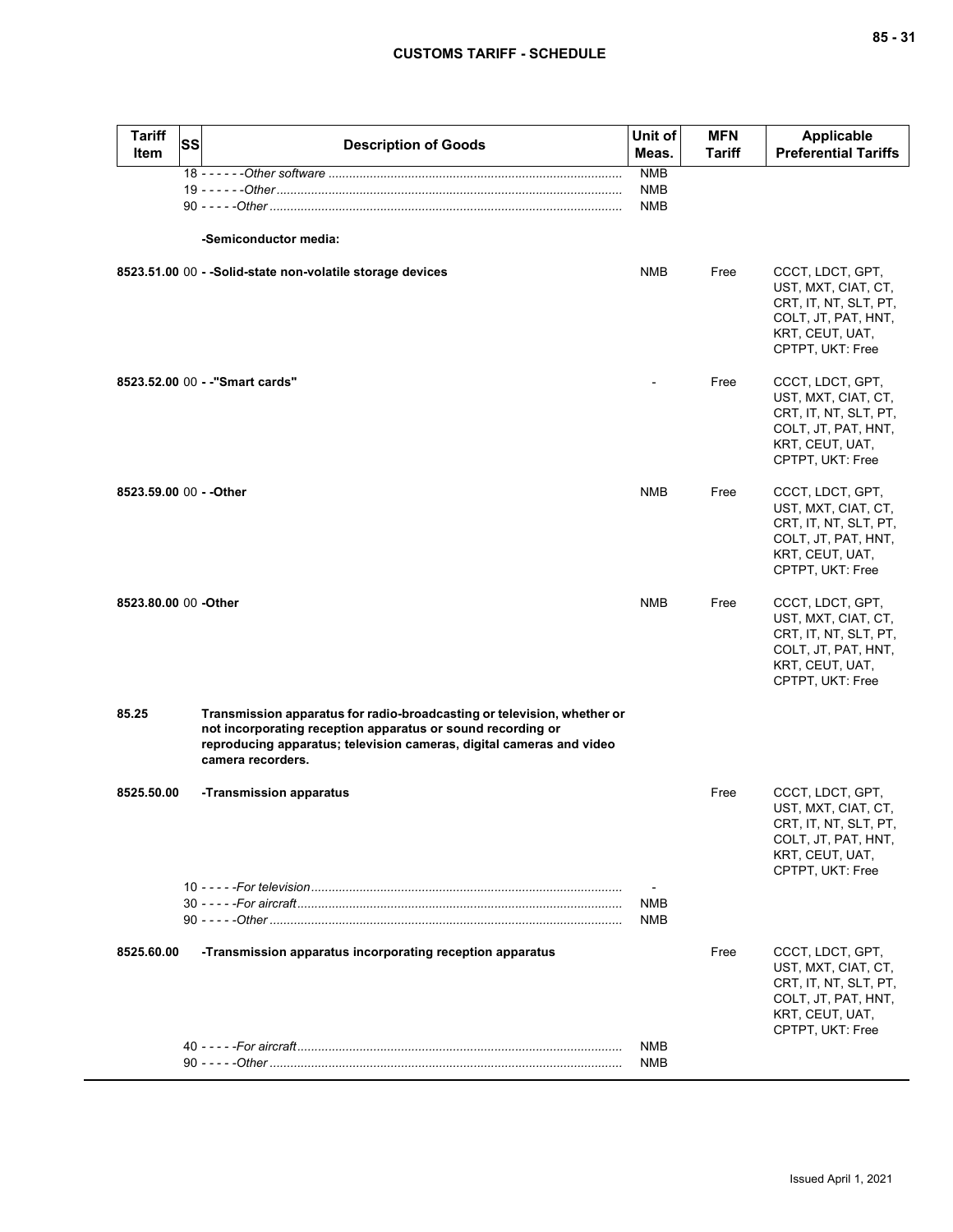| <b>Tariff</b><br>Item | <b>SS</b><br><b>Description of Goods</b>                                                                                                                  | Unit of<br>Meas.         | <b>MFN</b><br>Tariff | Applicable<br><b>Preferential Tariffs</b>                                                                                      |
|-----------------------|-----------------------------------------------------------------------------------------------------------------------------------------------------------|--------------------------|----------------------|--------------------------------------------------------------------------------------------------------------------------------|
| 8525.80.00            | -Television cameras, digital cameras and video camera recorders                                                                                           | <b>NMB</b>               | Free                 | CCCT, LDCT, GPT,<br>UST, MXT, CIAT, CT,<br>CRT, IT, NT, SLT, PT,<br>COLT, JT, PAT, HNT,<br>KRT, CEUT, UAT,<br>CPTPT, UKT: Free |
|                       |                                                                                                                                                           | <b>NMB</b>               |                      |                                                                                                                                |
| 85.26                 | Radar apparatus, radio navigational aid apparatus and radio remote<br>control apparatus.                                                                  |                          |                      |                                                                                                                                |
| 8526.10.00            | -Radar apparatus                                                                                                                                          |                          | Free                 | CCCT, LDCT, GPT,<br>UST, MXT, CIAT, CT,<br>CRT, IT, NT, SLT, PT,<br>COLT, JT, PAT, HNT,<br>KRT, CEUT, UAT,<br>CPTPT, UKT: Free |
|                       |                                                                                                                                                           | NMB<br>NMB<br><b>NMB</b> |                      |                                                                                                                                |
|                       | -Other:                                                                                                                                                   |                          |                      |                                                                                                                                |
| 8526.91.00            | --Radio navigational aid apparatus                                                                                                                        |                          | Free                 | CCCT, LDCT, GPT,<br>UST, MXT, CIAT, CT,<br>CRT, IT, NT, SLT, PT,<br>COLT, JT, PAT, HNT,<br>KRT, CEUT, UAT,<br>CPTPT, UKT: Free |
|                       |                                                                                                                                                           | NMB                      |                      |                                                                                                                                |
|                       |                                                                                                                                                           | <b>NMB</b><br><b>NMB</b> |                      |                                                                                                                                |
| 8526.92.00            | --Radio remote control apparatus                                                                                                                          |                          | Free                 | CCCT, LDCT, GPT,<br>UST, MXT, CIAT, CT,<br>CRT, IT, NT, SLT, PT,<br>COLT, JT, PAT, HNT,<br>KRT, CEUT, UAT,<br>CPTPT, UKT: Free |
|                       | 10 - - - - - Radio remote control apparatus, for use on amateur bands for hobby                                                                           |                          |                      |                                                                                                                                |
| 85.27                 | Reception apparatus for radio-broadcasting, whether or not combined,<br>in the same housing, with sound recording or reproducing apparatus or<br>a clock. |                          |                      |                                                                                                                                |
|                       | -Radio-broadcast receivers capable of operating without an external<br>source of power:                                                                   |                          |                      |                                                                                                                                |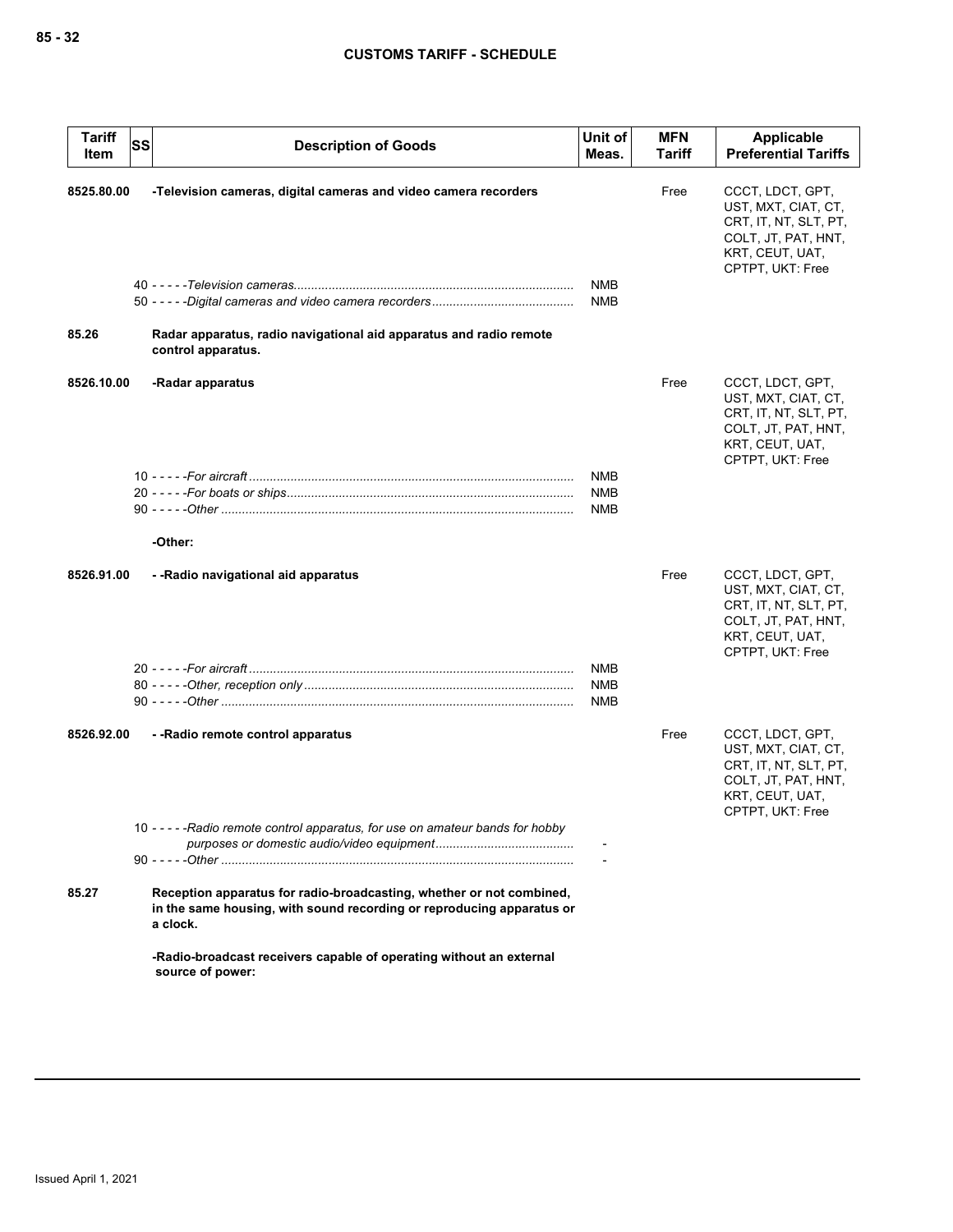| <b>Tariff</b><br><b>SS</b> | <b>Description of Goods</b>                                                                                                   | Unit of    | <b>MFN</b>    | <b>Applicable</b>                                                                                                              |
|----------------------------|-------------------------------------------------------------------------------------------------------------------------------|------------|---------------|--------------------------------------------------------------------------------------------------------------------------------|
| Item                       |                                                                                                                               | Meas.      | <b>Tariff</b> | <b>Preferential Tariffs</b>                                                                                                    |
|                            | 8527.12.00 00 - - Pocket-size radio cassette-players                                                                          | <b>NMB</b> | Free          | CCCT, LDCT, GPT,<br>UST, MXT, CIAT, CT,<br>CRT, IT, NT, SLT, PT,<br>COLT, JT, PAT, HNT,<br>KRT, CEUT, UAT,<br>CPTPT, UKT: Free |
|                            | 8527.13.00 00 - - Other apparatus combined with sound recording or reproducing<br>apparatus                                   | NMB        | Free          | CCCT, LDCT, GPT,<br>UST, MXT, CIAT, CT,<br>CRT, IT, NT, SLT, PT,<br>COLT, JT, PAT, HNT,<br>KRT, CEUT, UAT,<br>CPTPT, UKT: Free |
| 8527.19.00 00 - - Other    |                                                                                                                               | <b>NMB</b> | Free          | CCCT, LDCT, GPT,<br>UST, MXT, CIAT, CT,<br>CRT, IT, NT, SLT, PT,<br>COLT, JT, PAT, HNT,<br>KRT, CEUT, UAT,<br>CPTPT, UKT: Free |
|                            | -Radio-broadcast receivers not capable of operating without an external<br>source of power, of a kind used in motor vehicles: |            |               |                                                                                                                                |
|                            | 8527.21.00 00 - -Combined with sound recording or reproducing apparatus                                                       | <b>NMB</b> | Free          | CCCT, LDCT, GPT,<br>UST, MXT, CIAT, CT,<br>CRT, IT, NT, SLT, PT,<br>COLT, JT, PAT, HNT,<br>KRT, CEUT, UAT,<br>CPTPT, UKT: Free |
| 8527.29.00 00 - - Other    |                                                                                                                               | <b>NMB</b> | Free          | CCCT, LDCT, GPT,<br>UST, MXT, CIAT, CT,<br>CRT, IT, NT, SLT, PT,<br>COLT, JT, PAT, HNT,<br>KRT, CEUT, UAT,<br>CPTPT, UKT: Free |
|                            | -Other:                                                                                                                       |            |               |                                                                                                                                |
|                            | 8527.91.00 00 - -Combined with sound recording or reproducing apparatus                                                       | NMB        | Free          | CCCT, LDCT, GPT,<br>UST, MXT, CIAT, CT,<br>CRT, IT, NT, SLT, PT,<br>COLT, JT, PAT, HNT,<br>KRT, CEUT, UAT,<br>CPTPT, UKT: Free |
|                            | 8527.92.00 00 - - Not combined with sound recording or reproducing apparatus but<br>combined with a clock                     | <b>NMB</b> | Free          | CCCT, LDCT, GPT,<br>UST, MXT, CIAT, CT,<br>CRT, IT, NT, SLT, PT,<br>COLT, JT, PAT, HNT,<br>KRT, CEUT, UAT,<br>CPTPT, UKT: Free |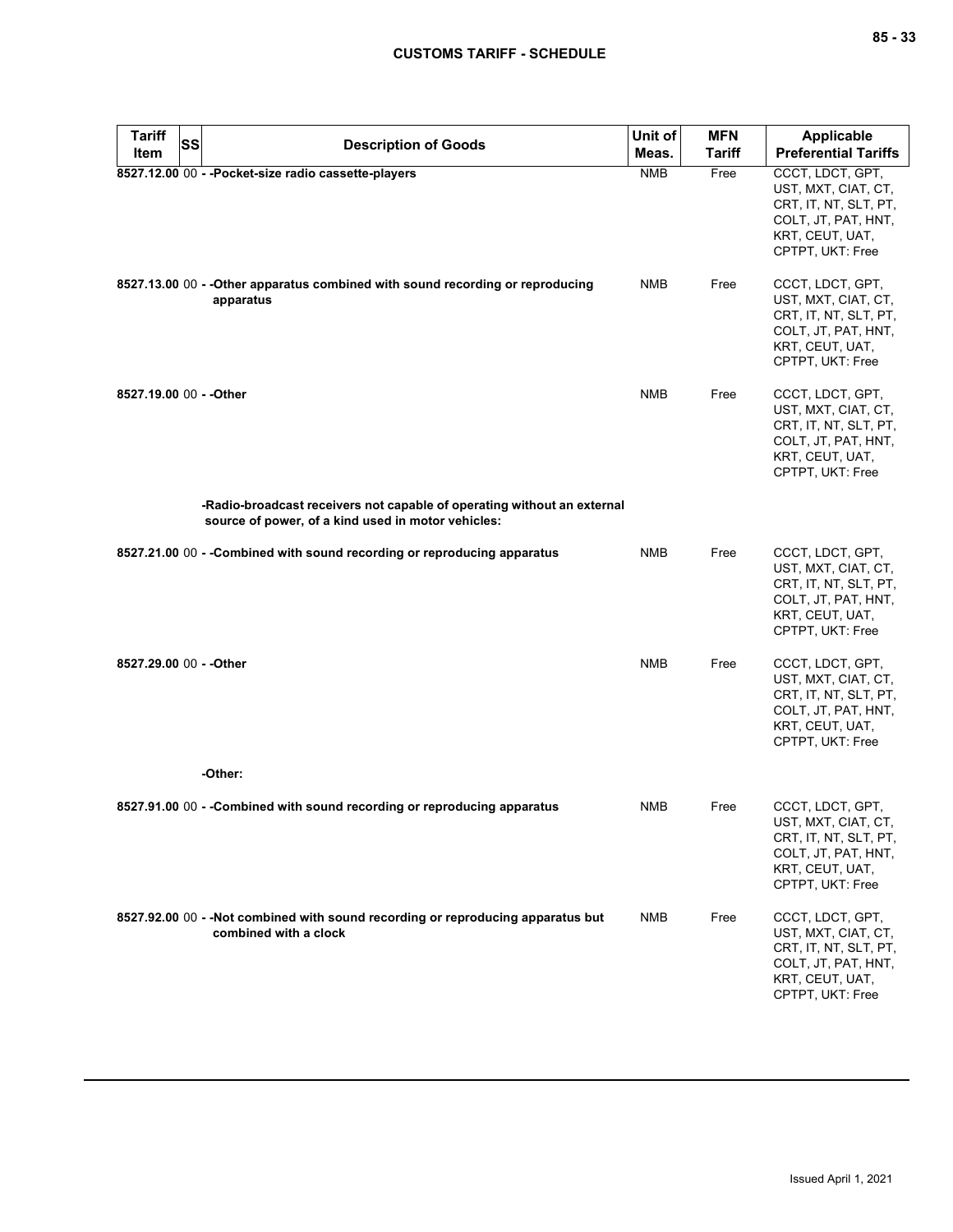| <b>Tariff</b><br>SS<br>Item | <b>Description of Goods</b>                                                                                                                                                                                                          | Unit of<br>Meas. | <b>MFN</b><br><b>Tariff</b> | <b>Applicable</b><br><b>Preferential Tariffs</b>                                                                                         |
|-----------------------------|--------------------------------------------------------------------------------------------------------------------------------------------------------------------------------------------------------------------------------------|------------------|-----------------------------|------------------------------------------------------------------------------------------------------------------------------------------|
| 8527.99.00 00 - - Other     |                                                                                                                                                                                                                                      | <b>NMB</b>       | Free                        | AUT, NZT, CCCT, LDCT,                                                                                                                    |
|                             |                                                                                                                                                                                                                                      |                  |                             | GPT, UST, MXT, CIAT,<br>CT, CRT, IT, NT, SLT,<br>PT, COLT, JT, PAT,<br>HNT, KRT, CEUT, UAT,<br>CPTPT, UKT: Free                          |
| 85.28                       | Monitors and projectors, not incorporating television reception<br>apparatus; reception apparatus for television, whether or not<br>incorporating radio-broadcast receivers or sound or video recording or<br>reproducing apparatus. |                  |                             |                                                                                                                                          |
|                             | -Cathode-ray tube monitors:                                                                                                                                                                                                          |                  |                             |                                                                                                                                          |
|                             | 8528.42.00 00 - - Capable of directly connecting to and designed for use with an<br>automatic data processing machine of heading 84.71                                                                                               | <b>NMB</b>       | Free                        | CCCT, LDCT, GPT,<br>UST, MXT, CIAT, CT,<br>CRT, IT, NT, SLT, PT,<br>COLT, JT, PAT, HNT,<br>KRT, CEUT, UAT,<br>CPTPT, UKT: Free           |
| 8528.49.00 00 - - Other     |                                                                                                                                                                                                                                      | <b>NMB</b>       | Free                        | AUT, NZT, CCCT, LDCT,<br>GPT, UST, MXT, CIAT,<br>CT, CRT, IT, NT, SLT,<br>PT, COLT, JT, PAT,<br>HNT, KRT, CEUT, UAT,<br>CPTPT, UKT: Free |
|                             | -Other monitors:                                                                                                                                                                                                                     |                  |                             |                                                                                                                                          |
|                             | 8528.52.00 00 - - Capable of directly connecting to and designed for use with an<br>automatic data processing machine of heading 84.71                                                                                               | <b>NMB</b>       | Free                        | CCCT, LDCT, GPT,<br>UST, MXT, CIAT, CT,<br>CRT, IT, NT, SLT, PT,<br>COLT, JT, PAT, HNT,<br>KRT, CEUT, UAT,<br>CPTPT, UKT: Free           |
| 8528.59                     | - -Other                                                                                                                                                                                                                             |                  |                             |                                                                                                                                          |
|                             | - - - For use in the manufacture of lightwave transmission systems:                                                                                                                                                                  |                  |                             |                                                                                                                                          |
|                             | 8528.59.11 00 - - - - High definition                                                                                                                                                                                                | <b>NMB</b>       | Free                        | AUT, NZT, CCCT, LDCT,<br>GPT, UST, MXT, CIAT,<br>CT, CRT, IT, NT, SLT,<br>PT, COLT, JT, PAT,<br>HNT, KRT, CEUT, UAT,<br>CPTPT, UKT: Free |
| 8528.59.19 00 - - - - Other |                                                                                                                                                                                                                                      | <b>NMB</b>       | Free                        | CCCT, LDCT, GPT,<br>UST, MXT, CIAT, CT,<br>CRT, IT, NT, SLT, PT,<br>COLT, JT, PAT, HNT,<br>KRT, CEUT, UAT,<br>CPTPT, UKT: Free           |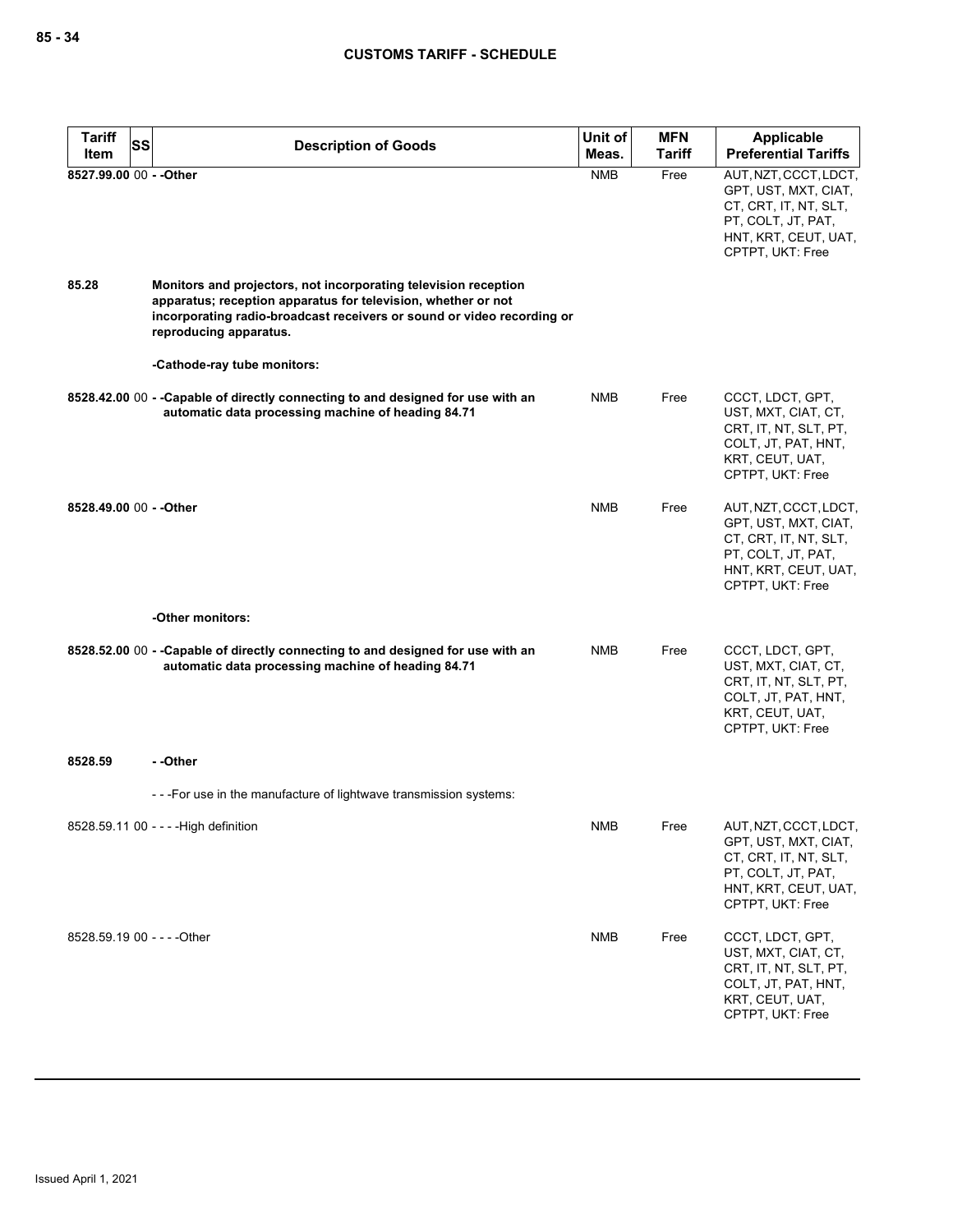| Tariff<br>Item              | SS | <b>Description of Goods</b>                                                                                                                                                                                                                                                                                                                                                                                                                                                                                                            | Unit of<br>Meas. | <b>MFN</b><br><b>Tariff</b> | <b>Applicable</b><br><b>Preferential Tariffs</b>                                                                                               |
|-----------------------------|----|----------------------------------------------------------------------------------------------------------------------------------------------------------------------------------------------------------------------------------------------------------------------------------------------------------------------------------------------------------------------------------------------------------------------------------------------------------------------------------------------------------------------------------------|------------------|-----------------------------|------------------------------------------------------------------------------------------------------------------------------------------------|
|                             |    | 8528.59.20 00 - - - Black and white or other monochrome                                                                                                                                                                                                                                                                                                                                                                                                                                                                                | <b>NMB</b>       | 6%                          | CCCT, LDCT, GPT,<br>UST, MXT, CIAT, CT,<br>CRT, IT, NT, SLT, PT,<br>COLT, JT, PAT, HNT,<br>KRT, CEUT, UAT,<br>CPTPT, UKT: Free                 |
|                             |    | 8528.59.30 00 - - - Incomplete or unfinished colour monitors, including assemblies for<br>monitors consisting of video intermediate (IF) amplifying and detecting<br>systems, video processing and amplification systems, synchronizing and<br>deflection circuitry and audio detection and amplification systems plus a<br>power supply, but not incorporating a flat panel screen or similar display;<br>Other, having a single picture tube intended for direct viewing (non-<br>projection type);<br>Other, with flat panel screen | <b>NMB</b>       | 6%                          | AUT, NZT, CCCT, LDCT,<br>UST, MXT, CIAT, CT,<br>CRT, IT, NT, SLT, PT,<br>COLT, JT, PAT, HNT,<br>KRT, CEUT, UAT,<br>CPTPT, UKT: Free<br>GPT: 3% |
| 8528.59.90 00 - - - Other   |    |                                                                                                                                                                                                                                                                                                                                                                                                                                                                                                                                        | <b>NMB</b>       | 6%                          | AUT, NZT, CCCT, LDCT,<br>UST, MXT, CIAT, CT,<br>CRT, IT, NT, SLT, PT,<br>COLT, JT, PAT, HNT,<br>KRT, CEUT, UAT,<br>CPTPT, UKT: Free<br>GPT: 5% |
|                             |    | -Projectors:                                                                                                                                                                                                                                                                                                                                                                                                                                                                                                                           |                  |                             |                                                                                                                                                |
|                             |    | 8528.62.00 00 - - Capable of directly connecting to and designed for use with an<br>automatic data processing machine of heading 84.71                                                                                                                                                                                                                                                                                                                                                                                                 | <b>NMB</b>       | Free                        | CCCT, LDCT, GPT,<br>UST, MXT, CIAT, CT,<br>CRT, IT, NT, SLT, PT,<br>COLT, JT, PAT, HNT,<br>KRT, CEUT, UAT,<br>CPTPT, UKT: Free                 |
| 8528.69                     |    | - -Other                                                                                                                                                                                                                                                                                                                                                                                                                                                                                                                               |                  |                             |                                                                                                                                                |
|                             |    | ---Colour, with flat panel screen:                                                                                                                                                                                                                                                                                                                                                                                                                                                                                                     |                  |                             |                                                                                                                                                |
|                             |    | 8528.69.11 00 - - - -Capable of being used with both automatic data processing machines of<br>heading 84.71 and with apparatus which emits television signals                                                                                                                                                                                                                                                                                                                                                                          | NMB              | Free                        | AUT, NZT, CCCT, LDCT,<br>GPT, UST, MXT, CIAT,<br>CT, CRT, IT, NT, SLT,<br>PT, COLT, JT, PAT,<br>HNT, KRT, CEUT, UAT,<br>CPTPT, UKT: Free       |
| 8528.69.19 00 - - - - Other |    |                                                                                                                                                                                                                                                                                                                                                                                                                                                                                                                                        | <b>NMB</b>       | 6%                          | AUT, NZT, CCCT, LDCT,<br>UST, MXT, CIAT, CT,<br>CRT, IT, NT, SLT, PT,<br>COLT, JT, PAT, HNT,<br>KRT, CEUT, UAT,<br>CPTPT, UKT: Free<br>GPT: 3% |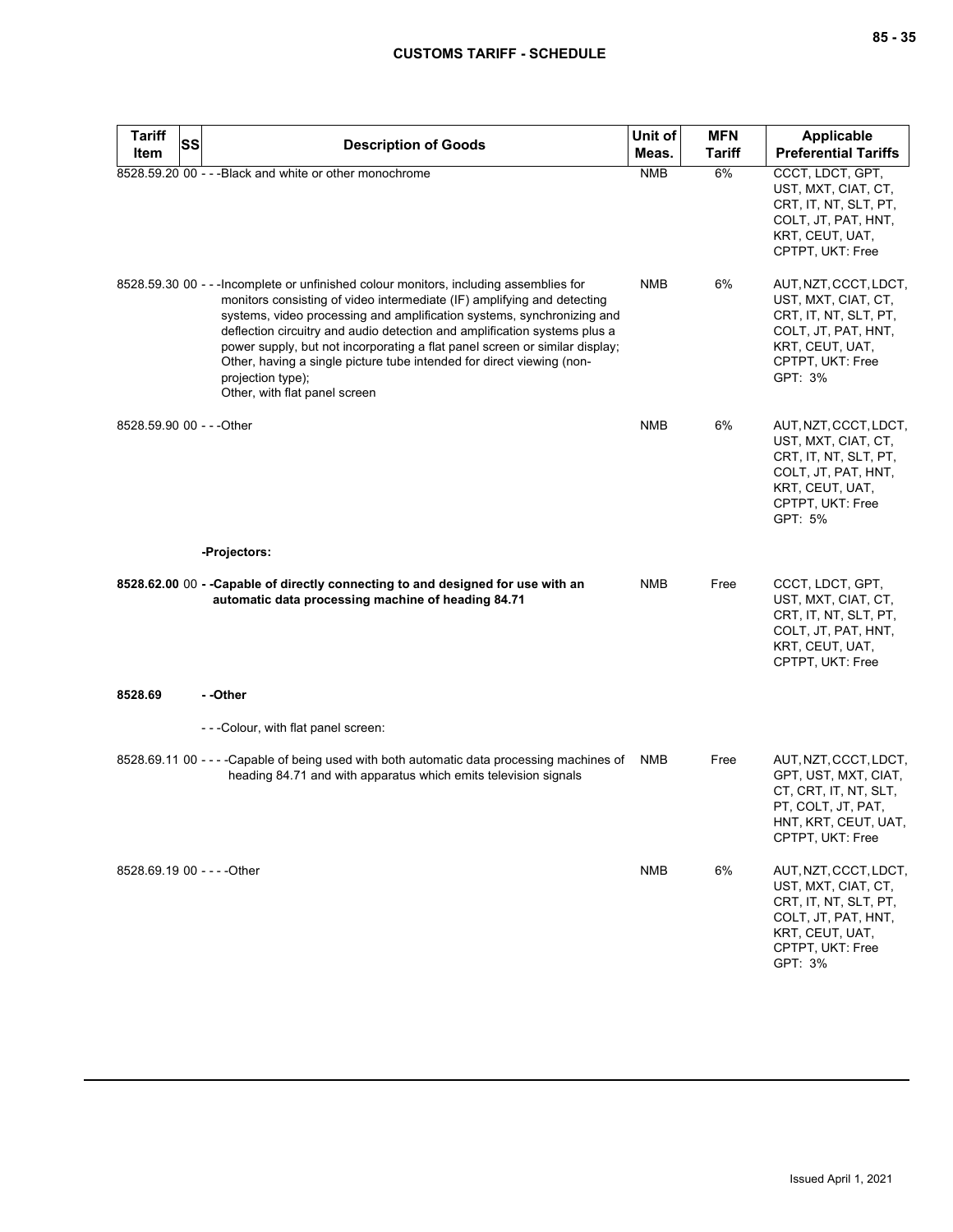| <b>Tariff</b><br>Item | SS | <b>Description of Goods</b>                                                                                                                                                                                                                                                                                                                                                                                                                                                     | Unit of<br>Meas.         | <b>MFN</b><br><b>Tariff</b> | <b>Applicable</b><br><b>Preferential Tariffs</b>                                                                                               |
|-----------------------|----|---------------------------------------------------------------------------------------------------------------------------------------------------------------------------------------------------------------------------------------------------------------------------------------------------------------------------------------------------------------------------------------------------------------------------------------------------------------------------------|--------------------------|-----------------------------|------------------------------------------------------------------------------------------------------------------------------------------------|
|                       |    | 8528.69.20 00 - - - Incomplete or unfinished colour pojectors, including assemblies for<br>projectors consisting of video intermediate (IF) amplifying and detecting<br>systems, video processing and amplification systems, synchronizing and<br>deflection circuitry and audio detection and amplification systems plus a<br>power supply, but not incorporating a cathode-ray tube, flat panel screen<br>or similar display;<br>Colour, other                                | <b>NMB</b>               | Free                        | AUT, NZT, CCCT, LDCT,<br>GPT, UST, MXT, CIAT,<br>CT, CRT, IT, NT, SLT,<br>PT, COLT, JT, PAT,<br>HNT, KRT, CEUT, UAT,<br>CPTPT, UKT: Free       |
|                       |    | 8528.69.30 00 - - - Black and white or other monochrome                                                                                                                                                                                                                                                                                                                                                                                                                         | <b>NMB</b>               | 6%                          | CCCT, LDCT, GPT,<br>UST, MXT, CIAT, CT,<br>CRT, IT, NT, SLT, PT,<br>COLT, JT, PAT, HNT,<br>KRT, CEUT, UAT,<br>CPTPT, UKT: Free                 |
|                       |    | -Reception apparatus for television, whether or not incorporating radio-<br>broadcast receivers or sound or video recording or reproducing<br>apparatus:                                                                                                                                                                                                                                                                                                                        |                          |                             |                                                                                                                                                |
| 8528.71.00            |    | - - Not designed to incorporate a video display or screen                                                                                                                                                                                                                                                                                                                                                                                                                       |                          | Free                        | AUT, NZT, CCCT, LDCT,<br>GPT, UST, MXT, CIAT,<br>CT, CRT, IT, NT, SLT,<br>PT, COLT, JT, PAT,<br>HNT, KRT, CEUT, UAT,<br>CPTPT, UKT: Free       |
|                       |    | 10 - - - - - Set-top boxes which have a communication function: a microprocessor-<br>based device incorporating a model for gaining access to the Internet,<br>and having a function of interactive information exchange                                                                                                                                                                                                                                                        | <b>NMB</b><br><b>NMB</b> |                             |                                                                                                                                                |
| 8528.72               |    | - -Other, colour                                                                                                                                                                                                                                                                                                                                                                                                                                                                |                          |                             |                                                                                                                                                |
|                       |    | 8528.72.10 00 - - -Set-top boxes which have a communication function: a microprocessor-<br>based device incorporating a modem for gaining access to the Internet,<br>and having a function of interactive information exchange                                                                                                                                                                                                                                                  | <b>NMB</b>               | Free                        | AUT, NZT, CCCT, LDCT,<br>GPT, UST, MXT, CIAT,<br>CT, CRT, IT, NT, SLT,<br>PT, COLT, JT, PAT,<br>HNT, KRT, CEUT, UAT,<br>CPTPT, UKT: Free       |
|                       |    | 8528.72.20 00 - - - Incomplete or unfinished television receivers, including assemblies for<br>television receivers consisting of video intermediate (IF) amplifying and<br>detecting systems, video processing and amplification systems,<br>synchronizing and deflection circuitry, tuners and tuner control systems,<br>and audio detection and amplification systems plus a power supply, but<br>not incorporating a cathode-ray tube, flat panel screen or similar display | <b>NMB</b>               | Free                        | AUT, NZT, CCCT, LDCT,<br>GPT, UST, MXT, CIAT,<br>CT, CRT, IT, NT, SLT,<br>PT, COLT, JT, PAT,<br>HNT, KRT, CEUT, UAT,<br>CPTPT, UKT: Free       |
|                       |    | ---High definition:                                                                                                                                                                                                                                                                                                                                                                                                                                                             |                          |                             |                                                                                                                                                |
|                       |    | 8528.72.31 00 - - - - Projection type, with cathode-ray tube                                                                                                                                                                                                                                                                                                                                                                                                                    | <b>NMB</b>               | 5%                          | AUT, NZT, CCCT, LDCT,<br>UST, MXT, CIAT, CT,<br>CRT, IT, NT, SLT, PT,<br>COLT, JT, PAT, HNT,<br>KRT, CEUT, UAT,<br>CPTPT, UKT: Free<br>GPT: 3% |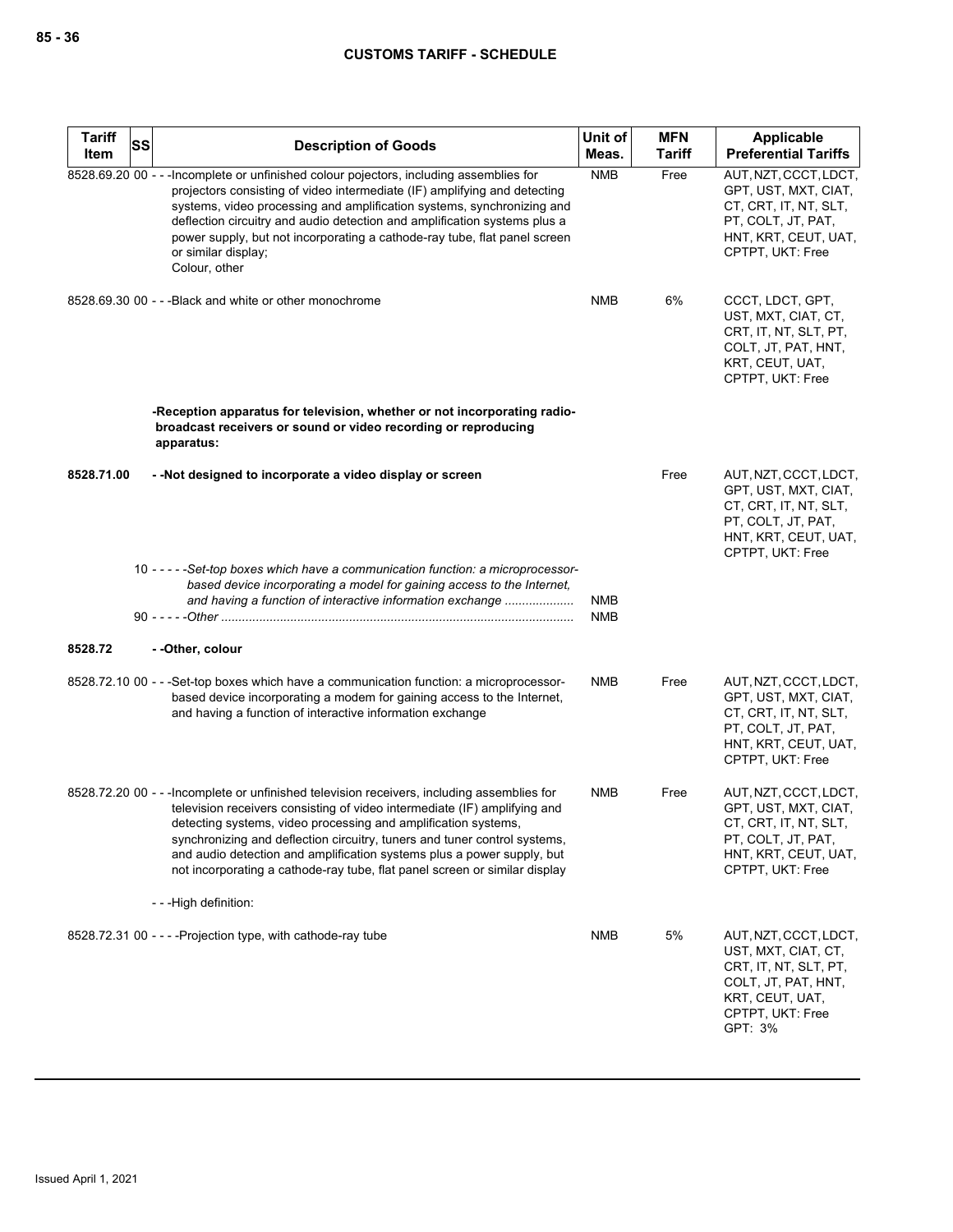| Tariff<br>Item              | SS | <b>Description of Goods</b>                                                                                                                                                                                                                                                    | Unit of<br>Meas. | <b>MFN</b><br><b>Tariff</b> | Applicable<br><b>Preferential Tariffs</b>                                                                                                      |
|-----------------------------|----|--------------------------------------------------------------------------------------------------------------------------------------------------------------------------------------------------------------------------------------------------------------------------------|------------------|-----------------------------|------------------------------------------------------------------------------------------------------------------------------------------------|
|                             |    | 8528.72.32 00 - - - - Non-projection type, with cathode-ray tube                                                                                                                                                                                                               | <b>NMB</b>       | 5%                          | AUT, NZT, CCCT, LDCT,<br>GPT, UST, MXT, CIAT,<br>CT, CRT, IT, NT, SLT,<br>PT, COLT, JT, PAT,<br>HNT, KRT, CEUT, UAT,<br>CPTPT, UKT: Free       |
|                             |    | 8528.72.33 00 - - - - Other, with flat panel screen                                                                                                                                                                                                                            | <b>NMB</b>       | 5%                          | AUT, NZT, CCCT, LDCT,<br>UST, MXT, CIAT, CT,<br>CRT, IT, NT, SLT, PT,<br>COLT, JT, PAT, HNT,<br>KRT, CEUT, UAT,<br>CPTPT, UKT: Free<br>GPT: 3% |
|                             |    | 8528.72.34 00 - - - - Other, for use in the manufacture of lightwave transmission systems                                                                                                                                                                                      | NMB              | Free                        | CCCT, LDCT, GPT,<br>UST, MXT, CIAT, CT,<br>CRT, IT, NT, SLT, PT,<br>COLT, JT, PAT, HNT,<br>KRT, CEUT, UAT,<br>CPTPT, UKT: Free                 |
| 8528.72.39 00 - - - - Other |    |                                                                                                                                                                                                                                                                                | <b>NMB</b>       | 5%                          | AUT, NZT, CCCT, LDCT,<br>UST, MXT, CIAT, CT,<br>CRT, IT, NT, SLT, PT,<br>COLT, JT, PAT, HNT,<br>KRT, CEUT, UAT,<br>CPTPT, UKT: Free<br>GPT: 5% |
|                             |    | ---Other:                                                                                                                                                                                                                                                                      |                  |                             |                                                                                                                                                |
|                             |    | 8528.72.91 00 - - - - Having a single picture tube intended for direct viewing (non-projection<br>type), with a video display diagonal not exceeding 35.56 cm                                                                                                                  | <b>NMB</b>       | 5%                          | AUT, NZT, CCCT, LDCT,<br>GPT, UST, MXT, CIAT,<br>CT, CRT, IT, NT, SLT,<br>PT, COLT, JT, PAT,<br>HNT, KRT, CEUT, UAT,<br>CPTPT, UKT: Free       |
|                             |    | 8528.72.92 00 - - - - Combined in the same housing with video recording or reproducing<br>apparatus (video cassette recorders/players), having a single picture<br>tube intended for direct viewing (non-projection type), with a video<br>display diagonal exceeding 35.56 cm | NMB              | 5.5%                        | AUT, NZT, CCCT, LDCT,<br>GPT, UST, MXT, CIAT,<br>CT, CRT, IT, NT, SLT,<br>PT, COLT, JT, PAT,<br>HNT, KRT, CEUT, UAT,<br>CPTPT, UKT: Free       |
|                             |    | 8528.72.93 00 - - - - Other non-projection type having a single picture tube intended for direct<br>viewing, with a video display diagonal exceeding 35.56 cm but less than<br>66.04 cm                                                                                        | NMB              | 5%                          | AUT, NZT, CCCT, LDCT,<br>GPT, UST, MXT, CIAT,<br>CT, CRT, IT, NT, SLT,<br>PT, COLT, JT, PAT,<br>HNT, KRT, CEUT, UAT,<br>CPTPT, UKT: Free       |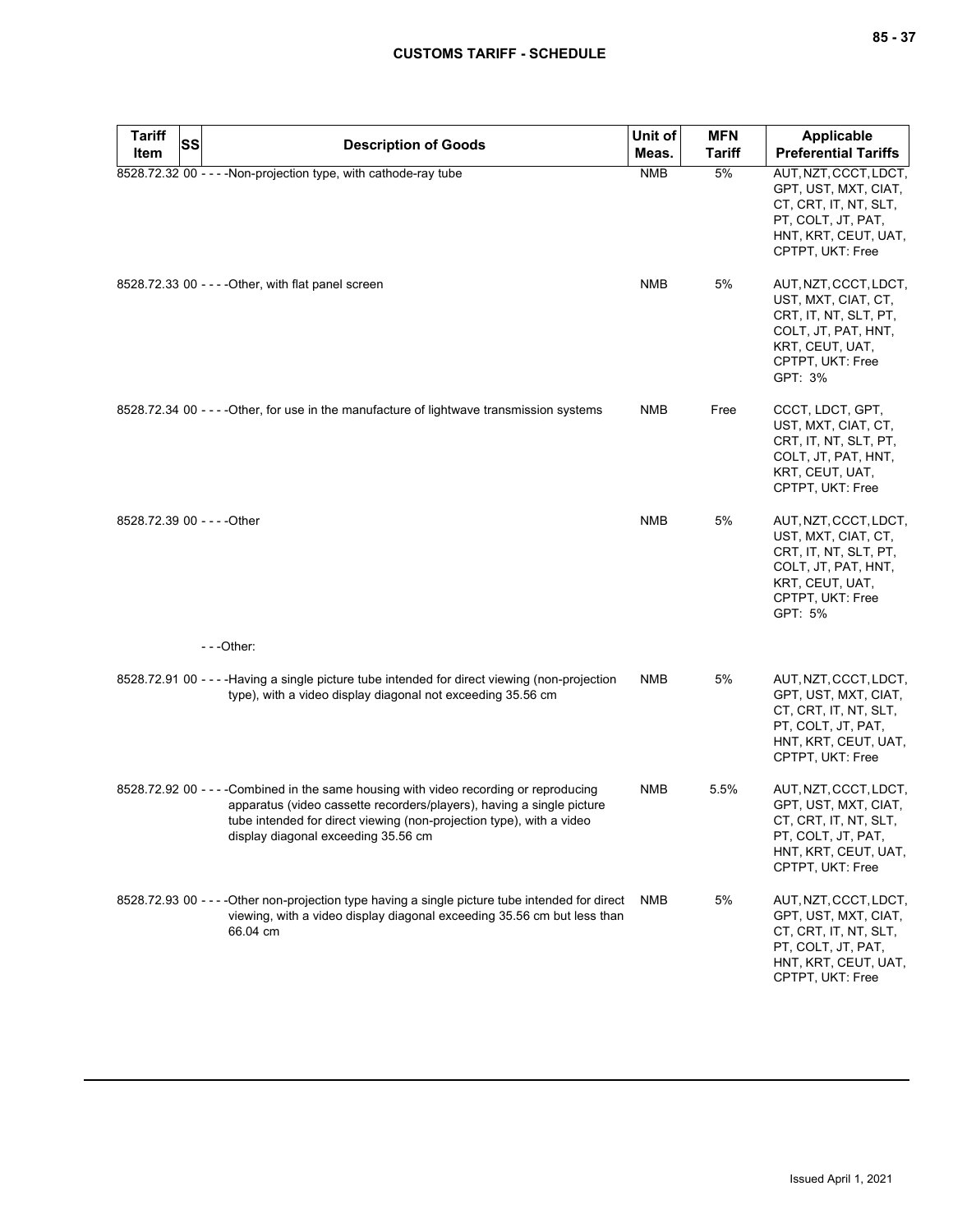| <b>Tariff</b><br>SS<br>Item | <b>Description of Goods</b>                                                                                                                                    | Unit of<br>Meas. | <b>MFN</b><br><b>Tariff</b> | Applicable<br><b>Preferential Tariffs</b>                                                                                                      |
|-----------------------------|----------------------------------------------------------------------------------------------------------------------------------------------------------------|------------------|-----------------------------|------------------------------------------------------------------------------------------------------------------------------------------------|
|                             | 8528.72.94 00 - - - - Other non-projection type having a single picture tube intended for direct<br>viewing, with a video display diagonal of 66.04 cm or more | <b>NMB</b>       | 5%                          | AUT, NZT, CCCT, LDCT,<br>UST, MXT, CIAT, CT,<br>CRT, IT, NT, SLT, PT,<br>COLT, JT, PAT, HNT,<br>KRT, CEUT, UAT,<br>CPTPT, UKT: Free            |
|                             | 8528.72.95 00 - - - - Projection type, with cathode-ray tube                                                                                                   | NMB              | 5%                          | AUT, NZT, CCCT, LDCT,<br>UST, MXT, CIAT, CT,<br>CRT, IT, NT, SLT, PT,<br>COLT, JT, PAT, HNT,<br>KRT, CEUT, UAT,<br>CPTPT, UKT: Free<br>GPT: 3% |
|                             | 8528.72.96 00 - - - - Other, with flat panel screen                                                                                                            | <b>NMB</b>       | 5%                          | AUT, NZT, CCCT, LDCT,<br>UST, MXT, CIAT, CT,<br>CRT, IT, NT, SLT, PT,<br>COLT, JT, PAT, HNT,<br>KRT, CEUT, UAT,<br>CPTPT, UKT: Free<br>GPT: 3% |
|                             | 8528.72.97 00 - - - - Other, for use in the manufacture of lightwave transmission systems                                                                      | <b>NMB</b>       | Free                        | CCCT, LDCT, GPT,<br>UST, MXT, CIAT, CT,<br>CRT, IT, NT, SLT, PT,<br>COLT, JT, PAT, HNT,<br>KRT, CEUT, UAT,<br>CPTPT, UKT: Free                 |
| 8528.72.99 00 - - - - Other |                                                                                                                                                                | <b>NMB</b>       | 5%                          | AUT, NZT, CCCT, LDCT,<br>UST, MXT, CIAT, CT,<br>CRT, IT, NT, SLT, PT,<br>COLT, JT, PAT, HNT,<br>KRT, CEUT, UAT,<br>CPTPT, UKT: Free<br>GPT: 5% |
| 8528.73                     | - - Other, monochrome                                                                                                                                          |                  |                             |                                                                                                                                                |
|                             | 8528.73.10 00 - - - Domestic television receivers                                                                                                              | NMB              | Free                        | CCCT, LDCT, GPT,<br>UST, MXT, CIAT, CT,<br>CRT, IT, NT, SLT, PT,<br>COLT, JT, PAT, HNT,<br>KRT, CEUT, UAT,<br>CPTPT, UKT: Free                 |
| 8528.73.90 00 - - - Other   |                                                                                                                                                                | <b>NMB</b>       | 6%                          | CCCT, LDCT, GPT,<br>UST, MXT, CIAT, CT,<br>CRT, IT, NT, SLT, PT,<br>COLT, JT, PAT, HNT,<br>KRT, CEUT, UAT,<br>CPTPT, UKT: Free                 |
| 85.29                       | Parts suitable for use solely or principally with the apparatus of                                                                                             |                  |                             |                                                                                                                                                |

**85.29 Parts suitable for use solely or principally with the apparatus of headings 85.25 to 85.28.**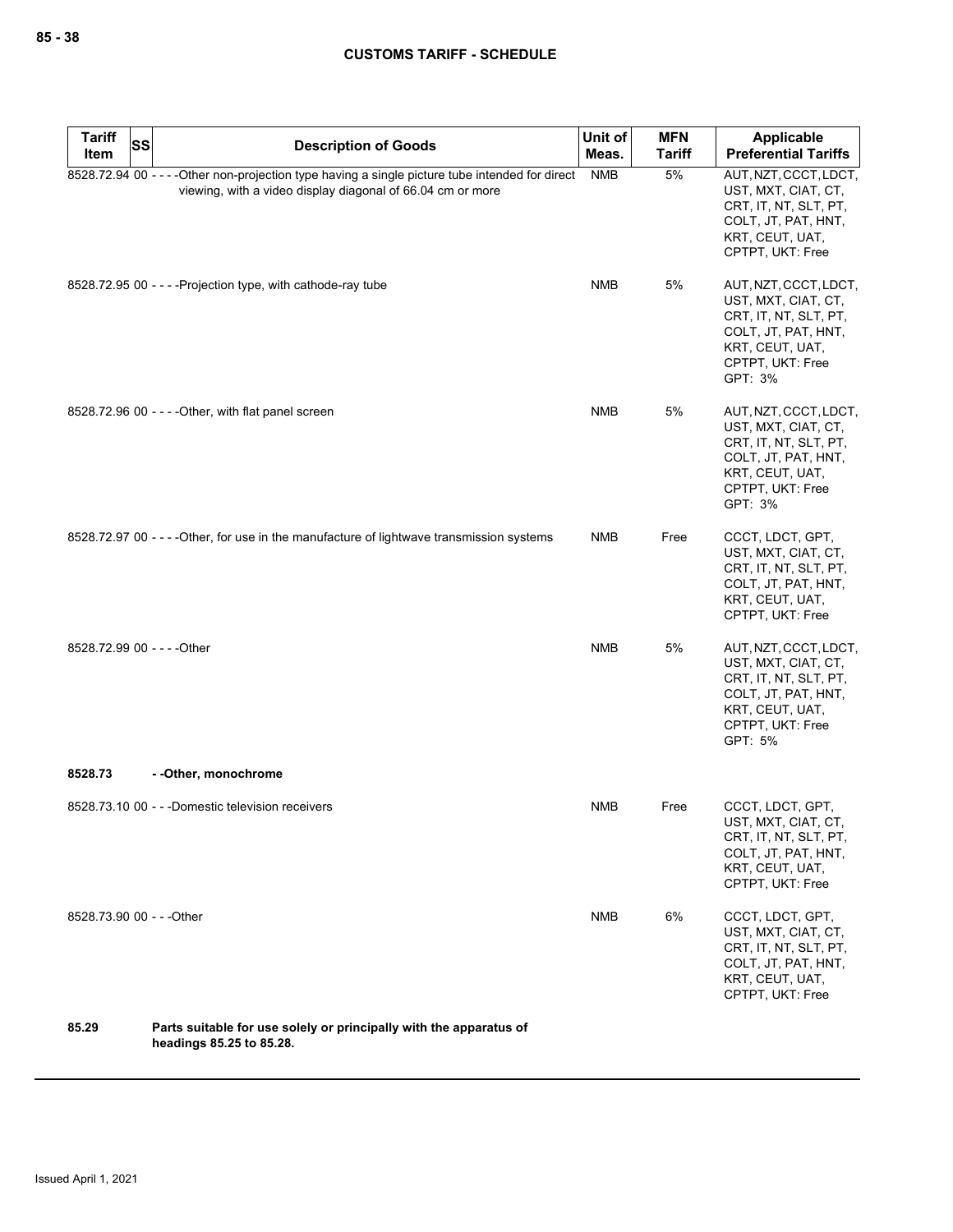| <b>Tariff</b><br><b>SS</b>  | <b>Description of Goods</b>                                                                                                                                                                                                                                                                                                               | Unit of | <b>MFN</b> | <b>Applicable</b>                                                                                                              |
|-----------------------------|-------------------------------------------------------------------------------------------------------------------------------------------------------------------------------------------------------------------------------------------------------------------------------------------------------------------------------------------|---------|------------|--------------------------------------------------------------------------------------------------------------------------------|
| Item                        |                                                                                                                                                                                                                                                                                                                                           | Meas.   | Tariff     | <b>Preferential Tariffs</b>                                                                                                    |
| 8529.10.00                  | -Aerials and aerial reflectors of all kinds; parts suitable for use therewith                                                                                                                                                                                                                                                             |         | Free       | CCCT, LDCT, GPT,<br>UST, MXT, CIAT, CT,<br>CRT, IT, NT, SLT, PT,<br>COLT, JT, PAT, HNT,<br>KRT, CEUT, UAT,<br>CPTPT, UKT: Free |
|                             |                                                                                                                                                                                                                                                                                                                                           |         |            |                                                                                                                                |
|                             |                                                                                                                                                                                                                                                                                                                                           |         |            |                                                                                                                                |
|                             | 30 - - - - - Radar, radio navigational aid and radio remote control                                                                                                                                                                                                                                                                       |         |            |                                                                                                                                |
|                             |                                                                                                                                                                                                                                                                                                                                           |         |            |                                                                                                                                |
| 8529.90                     | -Other                                                                                                                                                                                                                                                                                                                                    |         |            |                                                                                                                                |
|                             | 8529.90.10 00 - - - Printed circuit assemblies                                                                                                                                                                                                                                                                                            |         | Free       | CCCT, LDCT, GPT,<br>UST, MXT, CIAT, CT,<br>CRT, IT, NT, SLT, PT,<br>COLT, JT, PAT, HNT,<br>KRT, CEUT, UAT,<br>CPTPT, UKT: Free |
|                             | 8529.90.20 00 - - - Transceiver assemblies for the goods of subheading 8526.10, not<br>elsewhere specified or included                                                                                                                                                                                                                    |         | Free       | CCCT, LDCT, GPT,<br>UST, MXT, CIAT, CT,<br>CRT, IT, NT, SLT, PT,<br>COLT, JT, PAT, HNT,<br>KRT, CEUT, UAT,<br>CPTPT, UKT: Free |
|                             | --The following parts of television receivers (including video monitors and<br>video projectors): video intermediate (IF) amplifying and detecting<br>systems; video processing and amplification systems; synchronizing and<br>deflection circuitry; tuners and tuner control systems; and audio detection<br>and amplification systems: |         |            |                                                                                                                                |
|                             | 8529.90.31 00 - - - - Combinations of parts                                                                                                                                                                                                                                                                                               |         | Free       | CCCT, LDCT, GPT,<br>UST, MXT, CIAT, CT,<br>CRT, IT, NT, SLT, PT,<br>COLT, JT, PAT, HNT,<br>KRT, CEUT, UAT,<br>CPTPT, UKT: Free |
| 8529.90.39 00 - - - - Other |                                                                                                                                                                                                                                                                                                                                           |         | Free       | CCCT, LDCT, GPT,<br>UST, MXT, CIAT, CT,<br>CRT, IT, NT, SLT, PT,<br>COLT, JT, PAT, HNT,<br>KRT, CEUT, UAT,<br>CPTPT, UKT: Free |
|                             | 8529.90.50 00 - - -Parts, including face plates and lock latches, for printed circuit assemblies                                                                                                                                                                                                                                          |         | Free       | CCCT, LDCT, GPT,<br>UST, MXT, CIAT, CT,<br>CRT, IT, NT, SLT, PT,<br>COLT, JT, PAT, HNT,<br>KRT, CEUT, UAT,<br>CPTPT, UKT: Free |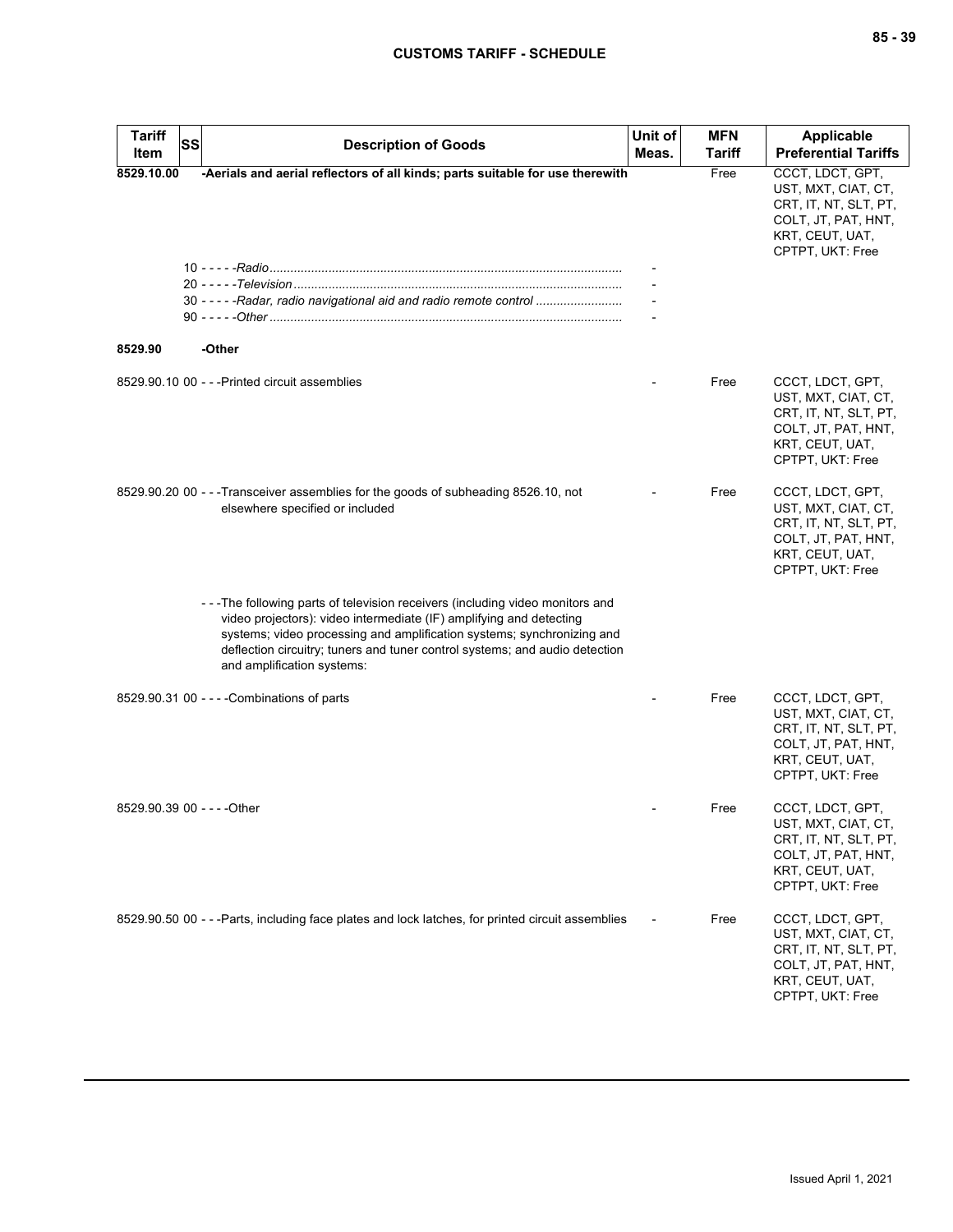| <b>Tariff</b>             | SS | <b>Description of Goods</b>                                                                                                                                                                                | Unit of | <b>MFN</b>    | Applicable                                                                                                                     |
|---------------------------|----|------------------------------------------------------------------------------------------------------------------------------------------------------------------------------------------------------------|---------|---------------|--------------------------------------------------------------------------------------------------------------------------------|
| Item                      |    |                                                                                                                                                                                                            | Meas.   | <b>Tariff</b> | <b>Preferential Tariffs</b>                                                                                                    |
|                           |    | 8529.90.60 00 - - - Other parts of goods of heading 85.25 or 85.27, excluding parts of cellular<br>telephones                                                                                              |         | Free          | CCCT, LDCT, GPT,<br>UST, MXT, CIAT, CT,<br>CRT, IT, NT, SLT, PT,<br>COLT, JT, PAT, HNT,<br>KRT, CEUT, UAT,<br>CPTPT, UKT: Free |
| 8529.90.90 00 - - - Other |    |                                                                                                                                                                                                            |         | Free          | CCCT, LDCT, GPT,<br>UST, MXT, CIAT, CT,<br>CRT, IT, NT, SLT, PT,<br>COLT, JT, PAT, HNT,<br>KRT, CEUT, UAT,<br>CPTPT, UKT: Free |
| 85.30                     |    | Electrical signalling, safety or traffic control equipment for railways,<br>tramways, roads, inland waterways, parking facilities, port installations<br>or airfields (other than those of heading 86.08). |         |               |                                                                                                                                |
|                           |    | 8530.10.00 00 - Equipment for railways or tramways                                                                                                                                                         |         | Free          | CCCT, LDCT, GPT,<br>UST, MXT, CIAT, CT,<br>CRT, IT, NT, SLT, PT,<br>COLT, JT, PAT, HNT,<br>KRT, CEUT, UAT,<br>CPTPT, UKT: Free |
| 8530.80                   |    | -Other equipment                                                                                                                                                                                           |         |               |                                                                                                                                |
|                           |    | 8530.80.10 00 - - - For use in the manufacture, maintenance or repair of buoys for the<br>Government of Canada                                                                                             |         | Free          | CCCT, LDCT, GPT,<br>UST, MXT, CIAT, CT,<br>CRT, IT, NT, SLT, PT,<br>COLT, JT, PAT, HNT,<br>KRT, CEUT, UAT,<br>CPTPT, UKT: Free |
| 8530.80.90 00 - - - Other |    |                                                                                                                                                                                                            |         | 6.5%          | CCCT, LDCT, GPT,<br>UST, MXT, CIAT, CT,<br>CRT, IT, NT, SLT, PT,<br>COLT, JT, PAT, HNT,<br>KRT, CEUT, UAT,<br>CPTPT, UKT: Free |
| 8530.90.00                |    | -Parts                                                                                                                                                                                                     |         | Free          | CCCT, LDCT, GPT,<br>UST, MXT, CIAT, CT,<br>CRT, IT, NT, SLT, PT,<br>COLT, JT, PAT, HNT,<br>KRT, CEUT, UAT,<br>CPTPT, UKT: Free |
|                           |    |                                                                                                                                                                                                            |         |               |                                                                                                                                |
| 85.31                     |    | Electric sound or visual signalling apparatus (for example, bells, sirens,<br>indicator panels, burglar or fire alarms), other than those of<br>heading 85.12 or 85.30.                                    |         |               |                                                                                                                                |
| 8531.10                   |    | -Burglar or fire alarms and similar apparatus                                                                                                                                                              |         |               |                                                                                                                                |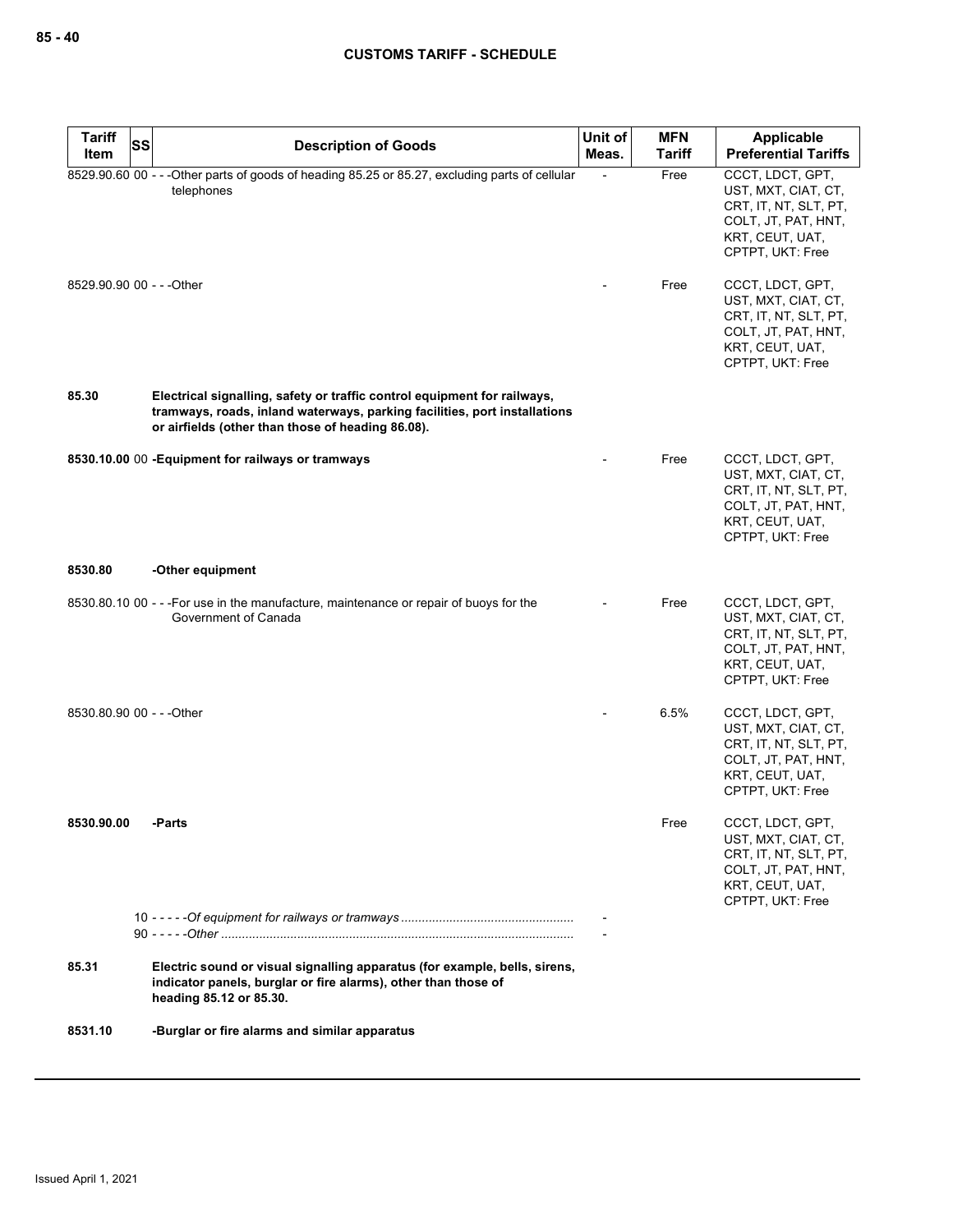| <b>Tariff</b> | SS | <b>Description of Goods</b>                                                                                                                                            | Unit of                  | <b>MFN</b>    | Applicable                                                                                                                           |
|---------------|----|------------------------------------------------------------------------------------------------------------------------------------------------------------------------|--------------------------|---------------|--------------------------------------------------------------------------------------------------------------------------------------|
| Item          |    |                                                                                                                                                                        | Meas.                    | <b>Tariff</b> | <b>Preferential Tariffs</b>                                                                                                          |
| 8531.10.10    |    | ---Indicating or automatic alarm equipment for detecting or indicating noxious<br>gases or noxious vapours in the atmosphere;<br>Smoke detectors                       | <b>NMB</b>               | Free          | CCCT, LDCT, GPT,<br>UST, MXT, CIAT, CT,<br>CRT, IT, NT, SLT, PT,<br>COLT, JT, PAT, HNT,<br>KRT, CEUT, UAT,<br>CPTPT, UKT: Free       |
|               |    |                                                                                                                                                                        | <b>NMB</b>               |               |                                                                                                                                      |
| 8531.10.90    |    | ---Other                                                                                                                                                               |                          | 6.5%          | CCCT, LDCT, UST,<br>MXT, CIAT, CT, CRT,<br>IT, NT, SLT, PT, COLT,<br>JT, PAT, HNT, KRT,<br>CEUT, UAT, CPTPT,<br>UKT: Free<br>GPT: 5% |
|               |    |                                                                                                                                                                        | <b>NMB</b><br><b>NMB</b> |               |                                                                                                                                      |
| 8531.20.00    |    | -Indicator panels incorporating liquid crystal devices (LCD) or light-<br>emitting diodes (LED)                                                                        |                          | Free          | CCCT, LDCT, GPT,<br>UST, MXT, CIAT, CT,<br>CRT, IT, NT, SLT, PT,<br>COLT, JT, PAT, HNT,<br>KRT, CEUT, UAT,<br>CPTPT, UKT: Free       |
|               |    |                                                                                                                                                                        |                          |               |                                                                                                                                      |
| 8531.80.00    |    | -Other apparatus                                                                                                                                                       |                          | Free          | CCCT, LDCT, GPT,<br>UST, MXT, CIAT, CT,<br>CRT, IT, NT, SLT, PT,<br>COLT, JT, PAT, HNT,<br>KRT, CEUT, UAT,<br>CPTPT, UKT: Free       |
|               |    | 10 - - - - - Indicating or automatic alarm equipment for detecting or indicating<br>noxious gases or noxious vapours in the atmosphere                                 |                          |               |                                                                                                                                      |
| 8531.90.00    |    | -Parts                                                                                                                                                                 |                          | Free          | CCCT, LDCT, GPT,<br>UST, MXT, CIAT, CT,<br>CRT, IT, NT, SLT, PT,<br>COLT, JT, PAT, HNT,<br>KRT, CEUT, UAT,<br>CPTPT, UKT: Free       |
|               |    | 10 - - - - - Of smoke detectors; Of indicating or automatic alarm equipment, for<br>detecting or indicating noxious gases or noxious vapours in the                    |                          |               |                                                                                                                                      |
| 85.32         |    | Electrical capacitors, fixed, variable or adjustable (pre-set).                                                                                                        |                          |               |                                                                                                                                      |
|               |    |                                                                                                                                                                        |                          |               |                                                                                                                                      |
|               |    | 8532.10.00 00 -Fixed capacitors designed for use in 50/60 Hz circuits and having a<br>reactive power handling capacity of not less than 0.5 kvar (power<br>capacitors) |                          | Free          | CCCT, LDCT, GPT,<br>UST, MXT, CIAT, CT,<br>CRT, IT, NT, SLT, PT,<br>COLT, JT, PAT, HNT,<br>KRT, CEUT, UAT,<br>CPTPT, UKT: Free       |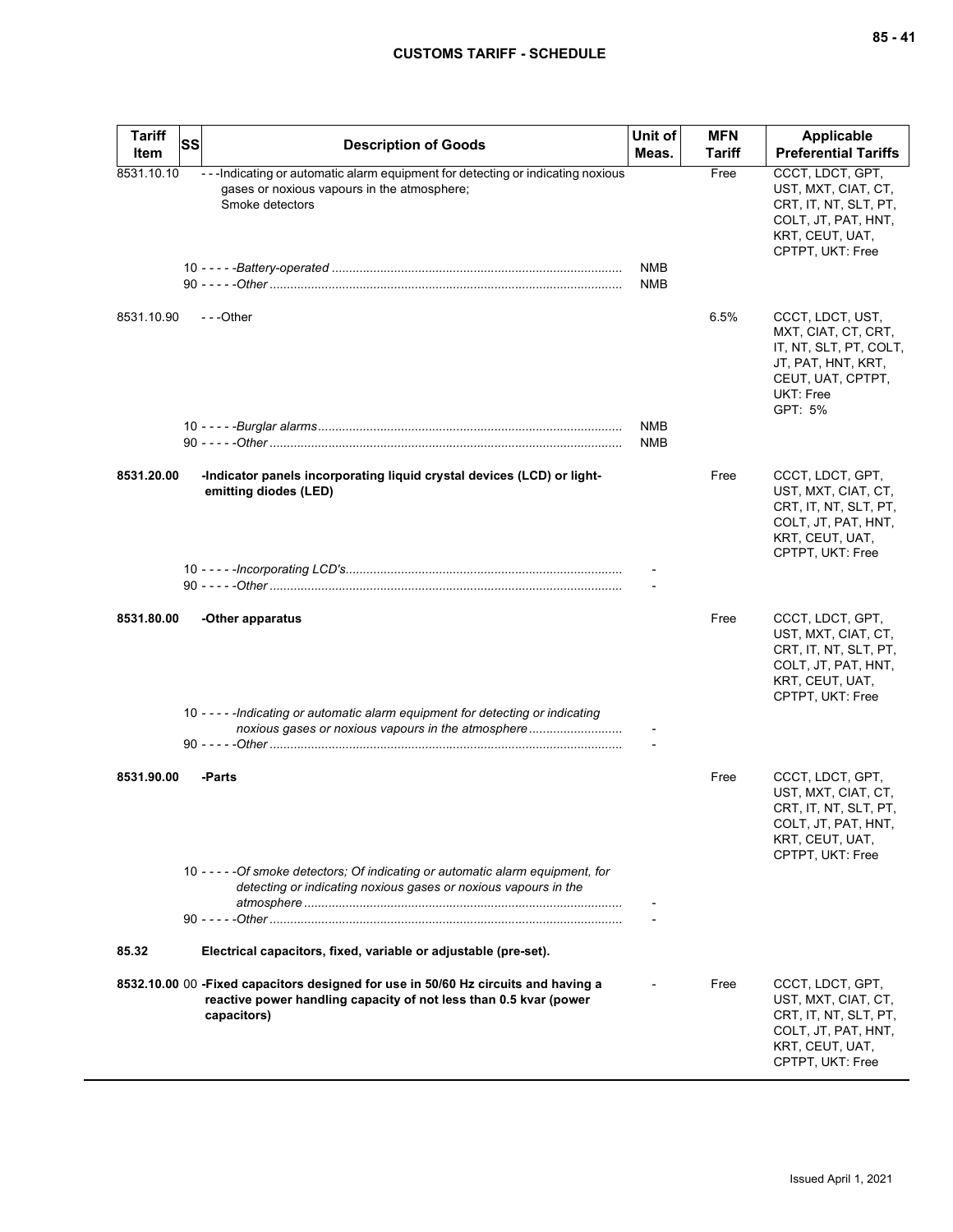| <b>Tariff</b><br>Item   | SS | <b>Description of Goods</b>                                | Unit of<br>Meas.         | <b>MFN</b><br><b>Tariff</b> | <b>Applicable</b><br><b>Preferential Tariffs</b>                                                                               |
|-------------------------|----|------------------------------------------------------------|--------------------------|-----------------------------|--------------------------------------------------------------------------------------------------------------------------------|
|                         |    | -Other fixed capacitors:                                   |                          |                             |                                                                                                                                |
| 8532.21.00              |    | --Tantalum                                                 |                          | Free                        | CCCT, LDCT, GPT,<br>UST, MXT, CIAT, CT,<br>CRT, IT, NT, SLT, PT,<br>COLT, JT, PAT, HNT,<br>KRT, CEUT, UAT,<br>CPTPT, UKT: Free |
|                         |    |                                                            | <b>NMB</b><br><b>NMB</b> |                             |                                                                                                                                |
|                         |    | 8532.22.00 00 - - Aluminum electrolytic                    |                          | Free                        | CCCT, LDCT, GPT,<br>UST, MXT, CIAT, CT,<br>CRT, IT, NT, SLT, PT,<br>COLT, JT, PAT, HNT,<br>KRT, CEUT, UAT,<br>CPTPT, UKT: Free |
|                         |    | 8532.23.00 00 - - Ceramic dielectric, single layer         |                          | Free                        | CCCT, LDCT, GPT,<br>UST, MXT, CIAT, CT,<br>CRT, IT, NT, SLT, PT,<br>COLT, JT, PAT, HNT,<br>KRT, CEUT, UAT,<br>CPTPT, UKT: Free |
| 8532.24.00              |    | - - Ceramic dielectric, multilayer                         | <b>NMB</b>               | Free                        | CCCT, LDCT, GPT,<br>UST, MXT, CIAT, CT,<br>CRT, IT, NT, SLT, PT,<br>COLT, JT, PAT, HNT,<br>KRT, CEUT, UAT,<br>CPTPT, UKT: Free |
|                         |    |                                                            | <b>NMB</b>               |                             |                                                                                                                                |
|                         |    | 8532.25.00 00 - -Dielectric of paper or plastics           |                          | Free                        | CCCT, LDCT, GPT,<br>UST, MXT, CIAT, CT,<br>CRT, IT, NT, SLT, PT,<br>COLT, JT, PAT, HNT,<br>KRT, CEUT, UAT,<br>CPTPT, UKT: Free |
| 8532.29.00 00 - - Other |    |                                                            |                          | Free                        | CCCT, LDCT, GPT,<br>UST, MXT, CIAT, CT,<br>CRT, IT, NT, SLT, PT,<br>COLT, JT, PAT, HNT,<br>KRT, CEUT, UAT,<br>CPTPT, UKT: Free |
|                         |    | 8532.30.00 00 -Variable or adjustable (pre-set) capacitors |                          | Free                        | CCCT, LDCT, GPT,<br>UST, MXT, CIAT, CT,<br>CRT, IT, NT, SLT, PT,<br>COLT, JT, PAT, HNT,<br>KRT, CEUT, UAT,<br>CPTPT, UKT: Free |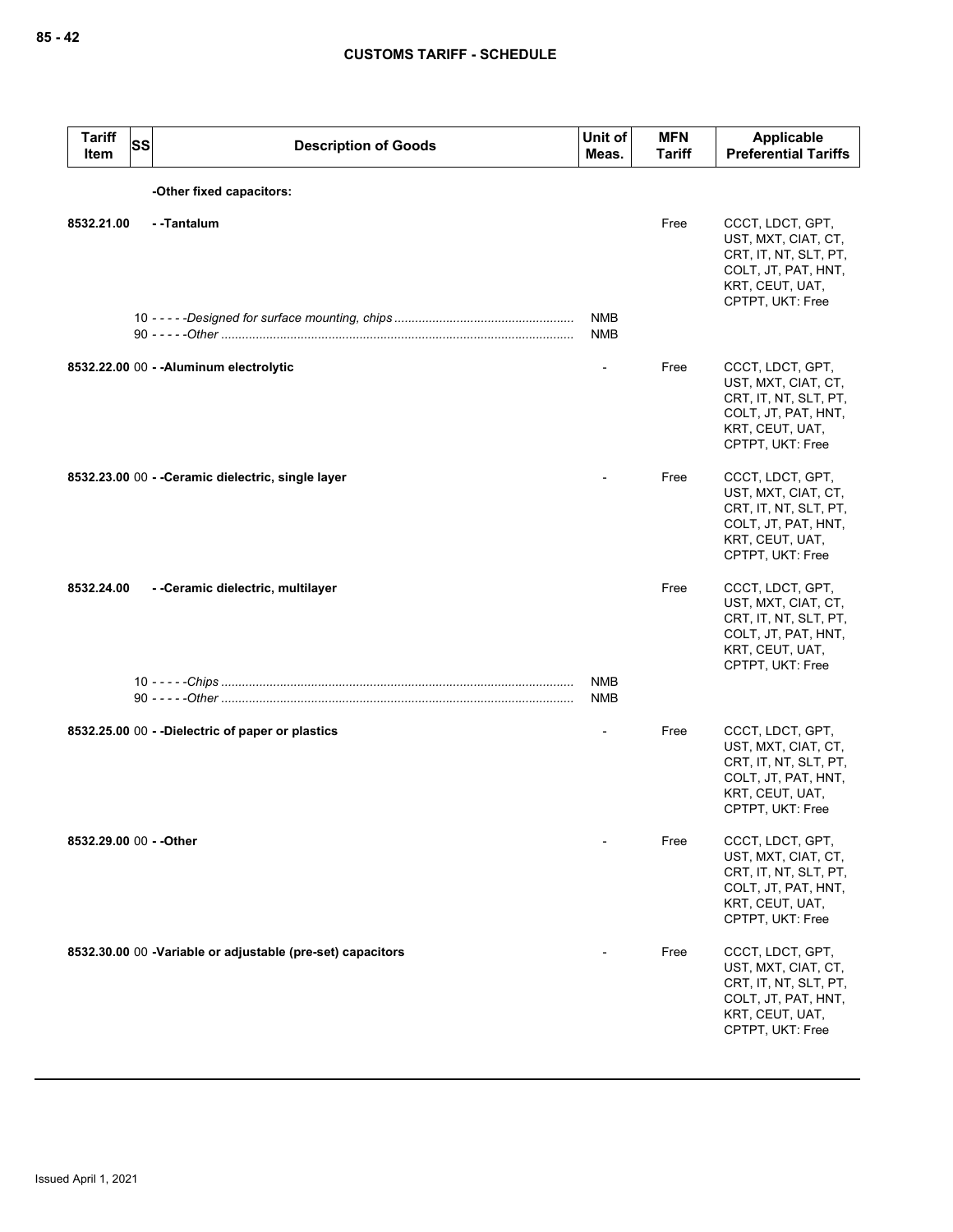| <b>Tariff</b><br><b>SS</b><br>Item | <b>Description of Goods</b>                                                                     | Unit of<br>Meas. | <b>MFN</b><br>Tariff | Applicable<br><b>Preferential Tariffs</b>                                                                                      |
|------------------------------------|-------------------------------------------------------------------------------------------------|------------------|----------------------|--------------------------------------------------------------------------------------------------------------------------------|
| 8532.90.00 00 -Parts               |                                                                                                 |                  | Free                 | CCCT, LDCT, GPT,<br>UST, MXT, CIAT, CT,<br>CRT, IT, NT, SLT, PT,<br>COLT, JT, PAT, HNT,<br>KRT, CEUT, UAT,<br>CPTPT, UKT: Free |
| 85.33                              | Electrical resistors (including rheostats and potentiometers), other than<br>heating resistors. |                  |                      |                                                                                                                                |
|                                    | 8533.10.00 00 - Fixed carbon resistors, composition or film types                               |                  | Free                 | CCCT, LDCT, GPT,<br>UST, MXT, CIAT, CT,<br>CRT, IT, NT, SLT, PT,<br>COLT, JT, PAT, HNT,<br>KRT, CEUT, UAT,<br>CPTPT, UKT: Free |
|                                    | -Other fixed resistors:                                                                         |                  |                      |                                                                                                                                |
|                                    | 8533.21.00 00 - - For a power handling capacity not exceeding 20 W                              |                  | Free                 | CCCT, LDCT, GPT,<br>UST, MXT, CIAT, CT,<br>CRT, IT, NT, SLT, PT,<br>COLT, JT, PAT, HNT,<br>KRT, CEUT, UAT,<br>CPTPT, UKT: Free |
| 8533.29.00 00 - - Other            |                                                                                                 |                  | Free                 | CCCT, LDCT, GPT,<br>UST, MXT, CIAT, CT,<br>CRT, IT, NT, SLT, PT,<br>COLT, JT, PAT, HNT,<br>KRT, CEUT, UAT,<br>CPTPT, UKT: Free |
|                                    | -Wirewound variable resistors, including rheostats and potentiometers:                          |                  |                      |                                                                                                                                |
|                                    | 8533.31.00 00 - - For a power handling capacity not exceeding 20 W                              |                  | Free                 | CCCT, LDCT, GPT,<br>UST, MXT, CIAT, CT,<br>CRT, IT, NT, SLT, PT,<br>COLT, JT, PAT, HNT,<br>KRT, CEUT, UAT,<br>CPTPT, UKT: Free |
| 8533.39.00 00 - - Other            |                                                                                                 |                  | Free                 | CCCT, LDCT, GPT,<br>UST, MXT, CIAT, CT,<br>CRT, IT, NT, SLT, PT,<br>COLT, JT, PAT, HNT,<br>KRT, CEUT, UAT,<br>CPTPT, UKT: Free |
|                                    | 8533.40.00 00 -Other variable resistors, including rheostats and potentiometers                 |                  | Free                 | CCCT, LDCT, GPT,<br>UST, MXT, CIAT, CT,<br>CRT, IT, NT, SLT, PT,<br>COLT, JT, PAT, HNT,<br>KRT, CEUT, UAT,<br>CPTPT, UKT: Free |
| 8533.90                            | -Parts                                                                                          |                  |                      |                                                                                                                                |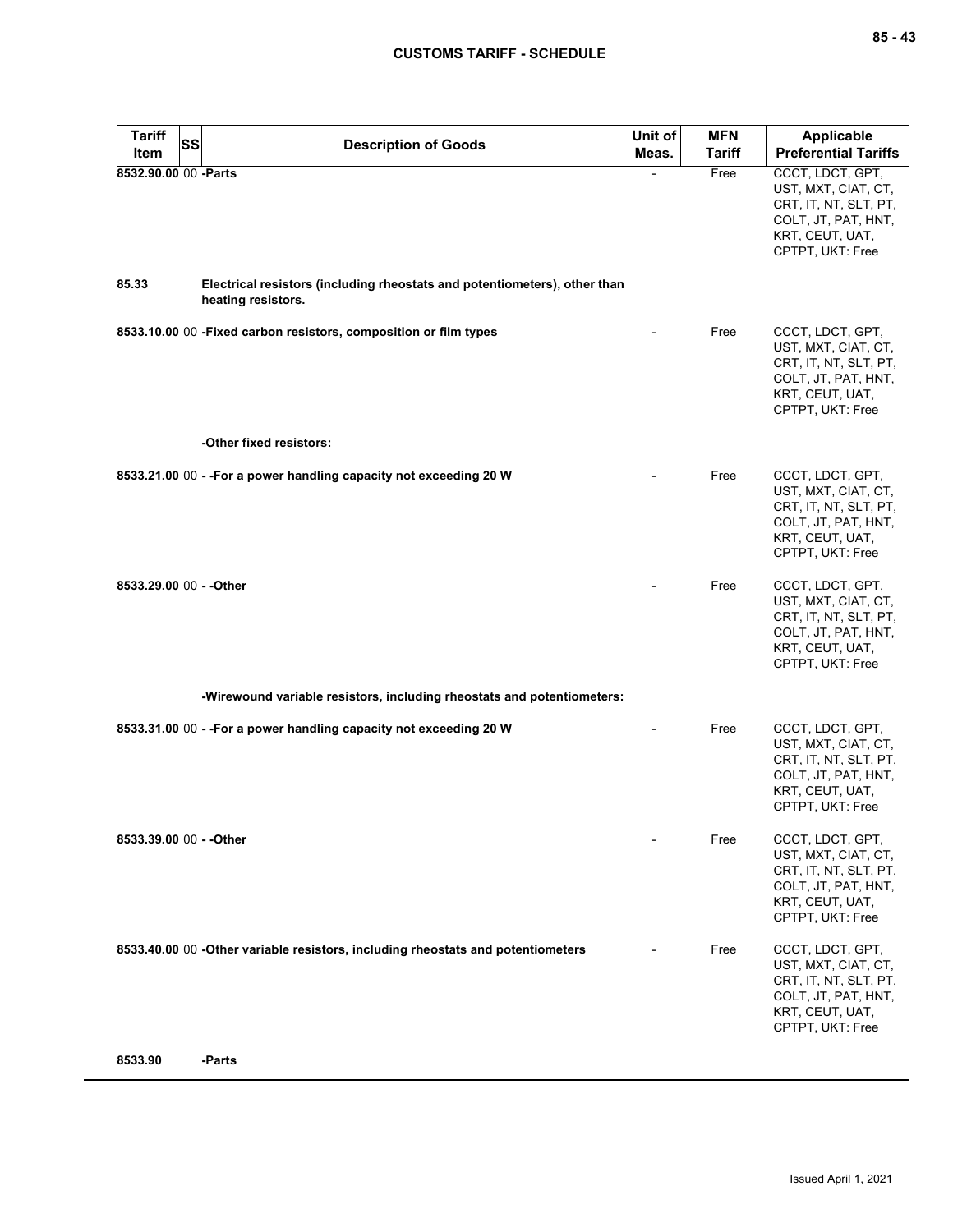| <b>Tariff</b><br>Item     | <b>SS</b> | <b>Description of Goods</b>                                                                                                                                                                                                                                                                                         | Unit of<br>Meas.                | <b>MFN</b><br><b>Tariff</b> | Applicable<br><b>Preferential Tariffs</b>                                                                                      |
|---------------------------|-----------|---------------------------------------------------------------------------------------------------------------------------------------------------------------------------------------------------------------------------------------------------------------------------------------------------------------------|---------------------------------|-----------------------------|--------------------------------------------------------------------------------------------------------------------------------|
|                           |           | 8533.90.10 00 - - - Of ceramic or metallic materials, electrically or mechanically reactive to<br>changes in temperature, for the goods of tariff item No. 8533.40.00                                                                                                                                               |                                 | Free                        | CCCT, LDCT, GPT,<br>UST, MXT, CIAT, CT,<br>CRT, IT, NT, SLT, PT,<br>COLT, JT, PAT, HNT,<br>KRT, CEUT, UAT,<br>CPTPT, UKT: Free |
| 8533.90.90 00 - - - Other |           |                                                                                                                                                                                                                                                                                                                     |                                 | Free                        | CCCT, LDCT, GPT,<br>UST, MXT, CIAT, CT,<br>CRT, IT, NT, SLT, PT,<br>COLT, JT, PAT, HNT,<br>KRT, CEUT, UAT,<br>CPTPT, UKT: Free |
| 8534.00.00                |           | <b>Printed circuits.</b>                                                                                                                                                                                                                                                                                            |                                 | Free                        | CCCT, LDCT, GPT,<br>UST, MXT, CIAT, CT,<br>CRT, IT, NT, SLT, PT,<br>COLT, JT, PAT, HNT,<br>KRT, CEUT, UAT,<br>CPTPT, UKT: Free |
|                           |           | -----Plastic impregnated, not flexible type:<br>11 - - - - - - Having a glass base, with 3 or more layers of conducting materials<br>12 - - - - - - Having a glass base, with less than 3 layers of conducting materials<br>$---Other:$                                                                             | <b>NMB</b><br><b>NMB</b><br>NMB |                             |                                                                                                                                |
|                           |           |                                                                                                                                                                                                                                                                                                                     | <b>NMB</b><br><b>NMB</b>        |                             |                                                                                                                                |
| 85.35                     |           | Electrical apparatus for switching or protecting electrical circuits, or for<br>making connections to or in electrical circuits (for example, switches,<br>fuses, lightning arresters, voltage limiters, surge suppressors, plugs<br>and other connectors, junction boxes), for a voltage exceeding 1,000<br>volts. |                                 |                             |                                                                                                                                |
| 8535.10.00                |           | -Fuses                                                                                                                                                                                                                                                                                                              |                                 | Free                        | CCCT, LDCT, GPT,<br>UST, MXT, CIAT, CT,<br>CRT, IT, NT, SLT, PT,<br>COLT, JT, PAT, HNT,<br>KRT, CEUT, UAT,<br>CPTPT, UKT: Free |
|                           |           | 10 - - - - - For a voltage exceeding 1,000 volts, to be employed in mining,<br>recovering and producing crude oil from shales, oil-sands or tar-sands                                                                                                                                                               |                                 |                             |                                                                                                                                |
|                           |           | -Automatic circuit breakers:                                                                                                                                                                                                                                                                                        |                                 |                             |                                                                                                                                |
|                           |           | 8535.21.00 00 - - For a voltage of less than 72.5 kV                                                                                                                                                                                                                                                                |                                 | Free                        | CCCT, LDCT, GPT,<br>UST, MXT, CIAT, CT,<br>CRT, IT, NT, SLT, PT,<br>COLT, JT, PAT, HNT,<br>KRT, CEUT, UAT,<br>CPTPT, UKT: Free |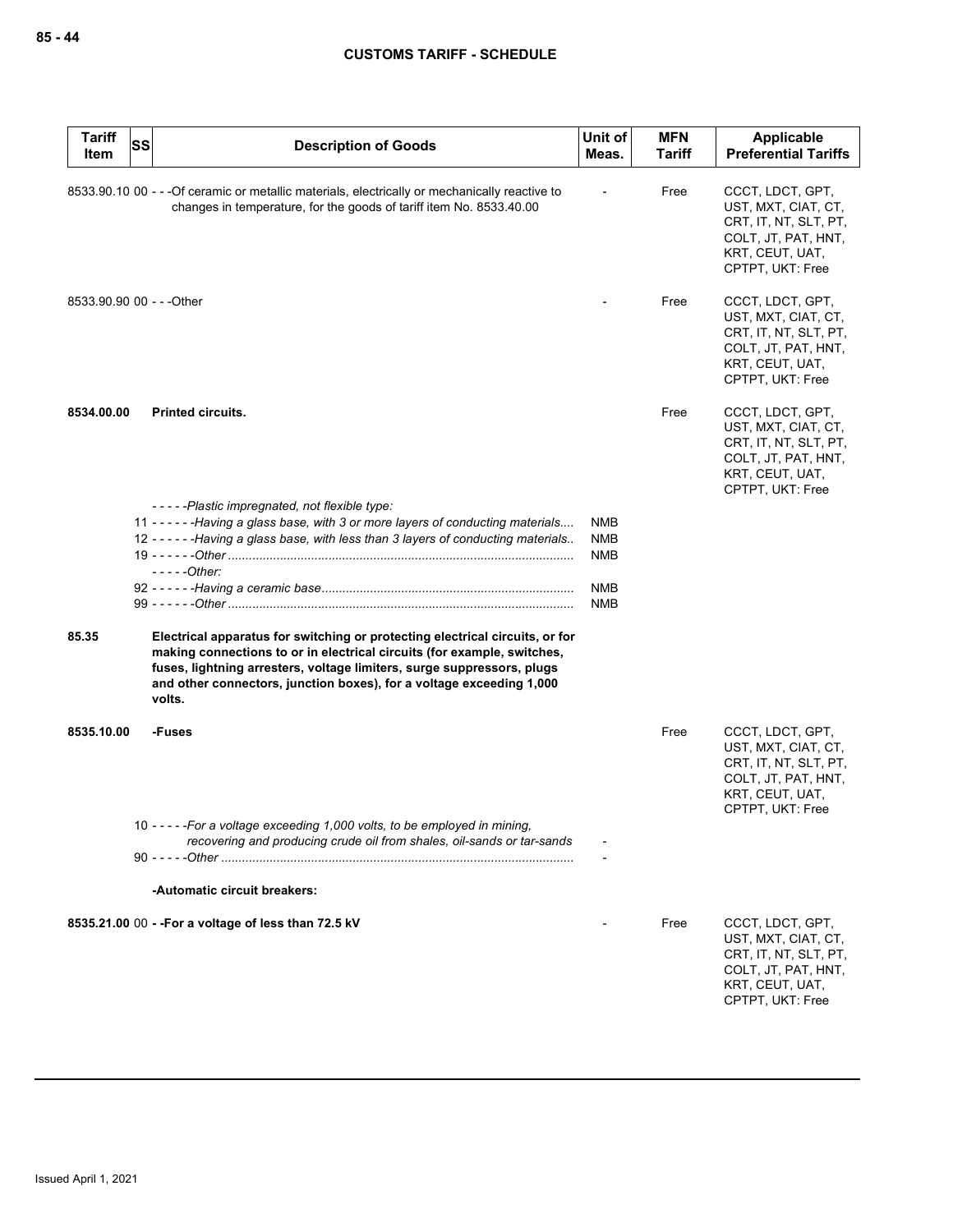| <b>Tariff</b><br>Item   | SS | <b>Description of Goods</b>                                                                                                                                                                                                                                                                                                                                                     | Unit of<br>Meas.                       | <b>MFN</b><br>Tariff | Applicable<br><b>Preferential Tariffs</b>                                                                                      |
|-------------------------|----|---------------------------------------------------------------------------------------------------------------------------------------------------------------------------------------------------------------------------------------------------------------------------------------------------------------------------------------------------------------------------------|----------------------------------------|----------------------|--------------------------------------------------------------------------------------------------------------------------------|
| 8535.29.00 00 - - Other |    |                                                                                                                                                                                                                                                                                                                                                                                 |                                        | Free                 | CCCT, LDCT, GPT,<br>UST, MXT, CIAT, CT,<br>CRT, IT, NT, SLT, PT,<br>COLT, JT, PAT, HNT,<br>KRT, CEUT, UAT,<br>CPTPT, UKT: Free |
| 8535.30.00              |    | -Isolating switches and make-and-break switches                                                                                                                                                                                                                                                                                                                                 |                                        | Free                 | CCCT, LDCT, GPT,<br>UST, MXT, CIAT, CT,<br>CRT, IT, NT, SLT, PT,<br>COLT, JT, PAT, HNT,<br>KRT, CEUT, UAT,<br>CPTPT, UKT: Free |
|                         |    |                                                                                                                                                                                                                                                                                                                                                                                 | <b>NMB</b><br><b>NMB</b>               |                      |                                                                                                                                |
|                         |    | 8535.40.00 00 - Lightning arresters, voltage limiters and surge suppressors                                                                                                                                                                                                                                                                                                     |                                        | Free                 | CCCT, LDCT, GPT,<br>UST, MXT, CIAT, CT,<br>CRT, IT, NT, SLT, PT,<br>COLT, JT, PAT, HNT,<br>KRT, CEUT, UAT,<br>CPTPT, UKT: Free |
| 8535.90                 |    | -Other                                                                                                                                                                                                                                                                                                                                                                          |                                        |                      |                                                                                                                                |
|                         |    | 8535.90.30 00 - - - Motor starters and motor overload protectors                                                                                                                                                                                                                                                                                                                |                                        | Free                 | CCCT, LDCT, GPT,<br>UST, MXT, CIAT, CT,<br>CRT, IT, NT, SLT, PT,<br>COLT, JT, PAT, HNT,<br>KRT, CEUT, UAT,<br>CPTPT, UKT: Free |
| 8535.90.90              |    | ---Other                                                                                                                                                                                                                                                                                                                                                                        |                                        | Free                 | CCCT, LDCT, GPT,<br>UST, MXT, CIAT, CT,<br>CRT, IT, NT, SLT, PT,<br>COLT, JT, PAT, HNT,<br>KRT, CEUT, UAT,<br>CPTPT, UKT: Free |
|                         |    | 10 - - - - - Terminals, electrical splices and electrical couplings                                                                                                                                                                                                                                                                                                             | <b>NMB</b><br><b>NMB</b><br><b>NMB</b> |                      |                                                                                                                                |
| 85.36                   |    | Electrical apparatus for switching or protecting electrical circuits, or for<br>making connections to or in electrical circuits (for example, switches,<br>relays, fuses, surge suppressors, plugs, sockets, lamp-holders and<br>other connectors, junction boxes), for a voltage not exceeding 1,000<br>volts; connectors for optical fibres, optical fibre bundles or cables. |                                        |                      |                                                                                                                                |
| 8536.10.00 00 - Fuses   |    |                                                                                                                                                                                                                                                                                                                                                                                 |                                        | Free                 | CCCT, LDCT, GPT,<br>UST, MXT, CIAT, CT,<br>CRT, IT, NT, SLT, PT,<br>COLT, JT, PAT, HNT,<br>KRT, CEUT, UAT,<br>CPTPT, UKT: Free |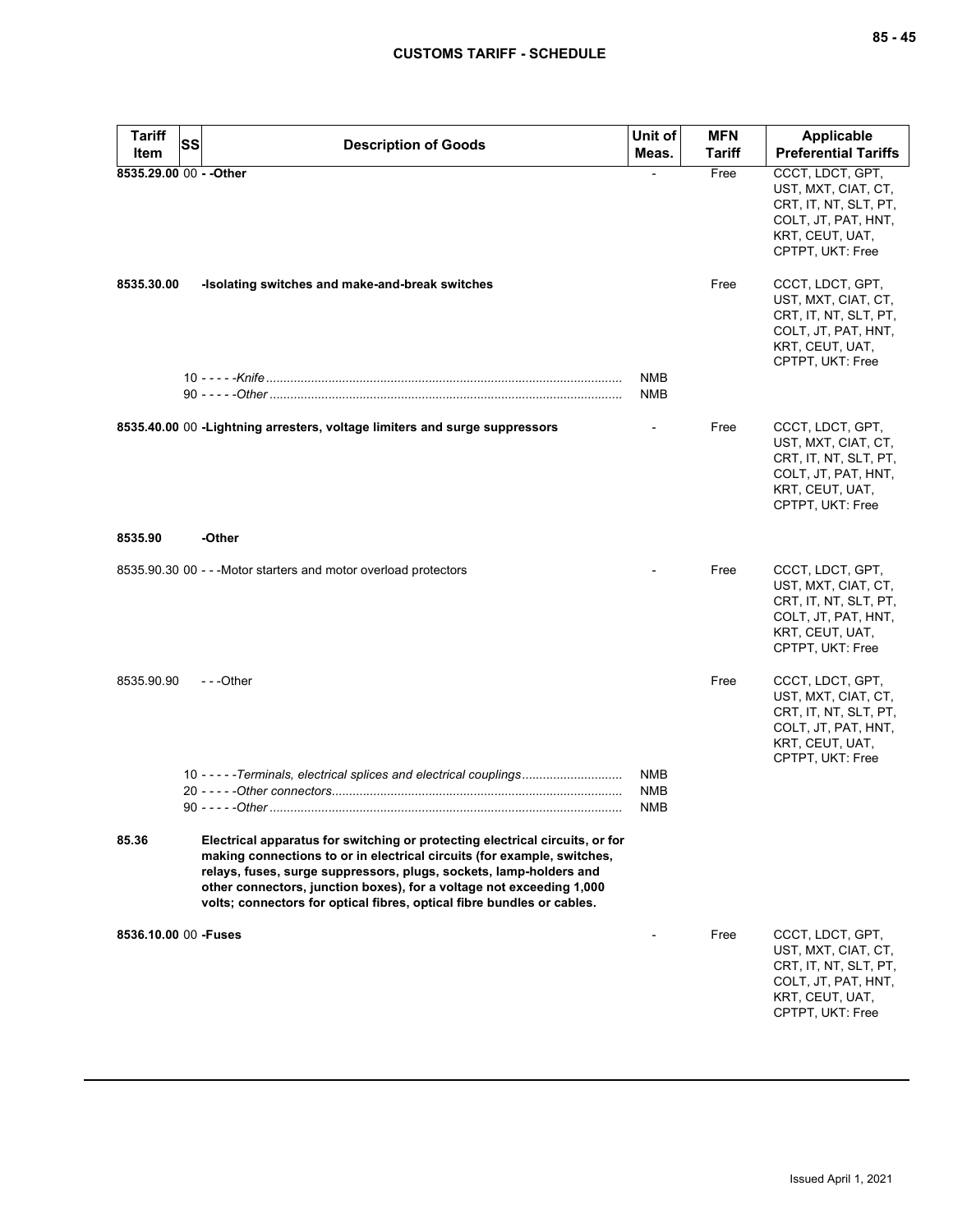| <b>Tariff</b>         | <b>SS</b><br><b>Description of Goods</b>                                                                                 | Unit of<br>Meas.         | <b>MFN</b><br>Tariff | Applicable<br><b>Preferential Tariffs</b>                                                                                      |
|-----------------------|--------------------------------------------------------------------------------------------------------------------------|--------------------------|----------------------|--------------------------------------------------------------------------------------------------------------------------------|
| Item                  |                                                                                                                          |                          |                      |                                                                                                                                |
| 8536.20.00<br>8536.30 | -Automatic circuit breakers<br>-Other apparatus for protecting electric circuits                                         | NMB<br><b>NMB</b>        | Free                 | CCCT, LDCT, GPT,<br>UST, MXT, CIAT, CT,<br>CRT, IT, NT, SLT, PT,<br>COLT, JT, PAT, HNT,<br>KRT, CEUT, UAT,<br>CPTPT, UKT: Free |
|                       |                                                                                                                          |                          |                      |                                                                                                                                |
|                       | 8536.30.10 00 - - - Overloads for use in the manufacture of air conditioning machines                                    |                          | Free                 | CCCT, LDCT, GPT,<br>UST, MXT, CIAT, CT,<br>CRT, IT, NT, SLT, PT,<br>COLT, JT, PAT, HNT,<br>KRT, CEUT, UAT,<br>CPTPT, UKT: Free |
|                       | 8536.30.20 00 - - - Overload motor protectors excluding those for use in the manufacture of<br>air conditioning machines |                          | Free                 | CCCT, LDCT, GPT,<br>UST, MXT, CIAT, CT,<br>CRT, IT, NT, SLT, PT,<br>COLT, JT, PAT, HNT,<br>KRT, CEUT, UAT,<br>CPTPT, UKT: Free |
| 8536.30.90            | $-$ - -Other                                                                                                             |                          | Free                 | CCCT, LDCT, GPT,<br>UST, MXT, CIAT, CT,<br>CRT, IT, NT, SLT, PT,<br>COLT, JT, PAT, HNT,<br>KRT, CEUT, UAT,<br>CPTPT, UKT: Free |
|                       |                                                                                                                          |                          |                      |                                                                                                                                |
|                       |                                                                                                                          |                          |                      |                                                                                                                                |
|                       | -Relays:                                                                                                                 |                          |                      |                                                                                                                                |
| 8536.41.00            | --For a voltage not exceeding 60 V                                                                                       |                          | Free                 | CCCT, LDCT, GPT,<br>UST, MXT, CIAT, CT,<br>CRT, IT, NT, SLT, PT,<br>COLT, JT, PAT, HNT,<br>KRT, CEUT, UAT,<br>CPTPT, UKT: Free |
|                       | -----With contacts rated at less than 10 A:                                                                              |                          |                      |                                                                                                                                |
|                       |                                                                                                                          | <b>NMB</b>               |                      |                                                                                                                                |
|                       |                                                                                                                          | <b>NMB</b>               |                      |                                                                                                                                |
|                       | - - - - -Other:                                                                                                          | <b>NMB</b>               |                      |                                                                                                                                |
|                       |                                                                                                                          | <b>NMB</b>               |                      |                                                                                                                                |
|                       |                                                                                                                          | <b>NMB</b><br><b>NMB</b> |                      |                                                                                                                                |
|                       |                                                                                                                          |                          |                      |                                                                                                                                |
| 8536.49.00            | - -Other                                                                                                                 |                          | Free                 | CCCT, LDCT, GPT,<br>UST, MXT, CIAT, CT,<br>CRT, IT, NT, SLT, PT,<br>COLT, JT, PAT, HNT,<br>KRT, CEUT, UAT,<br>CPTPT, UKT: Free |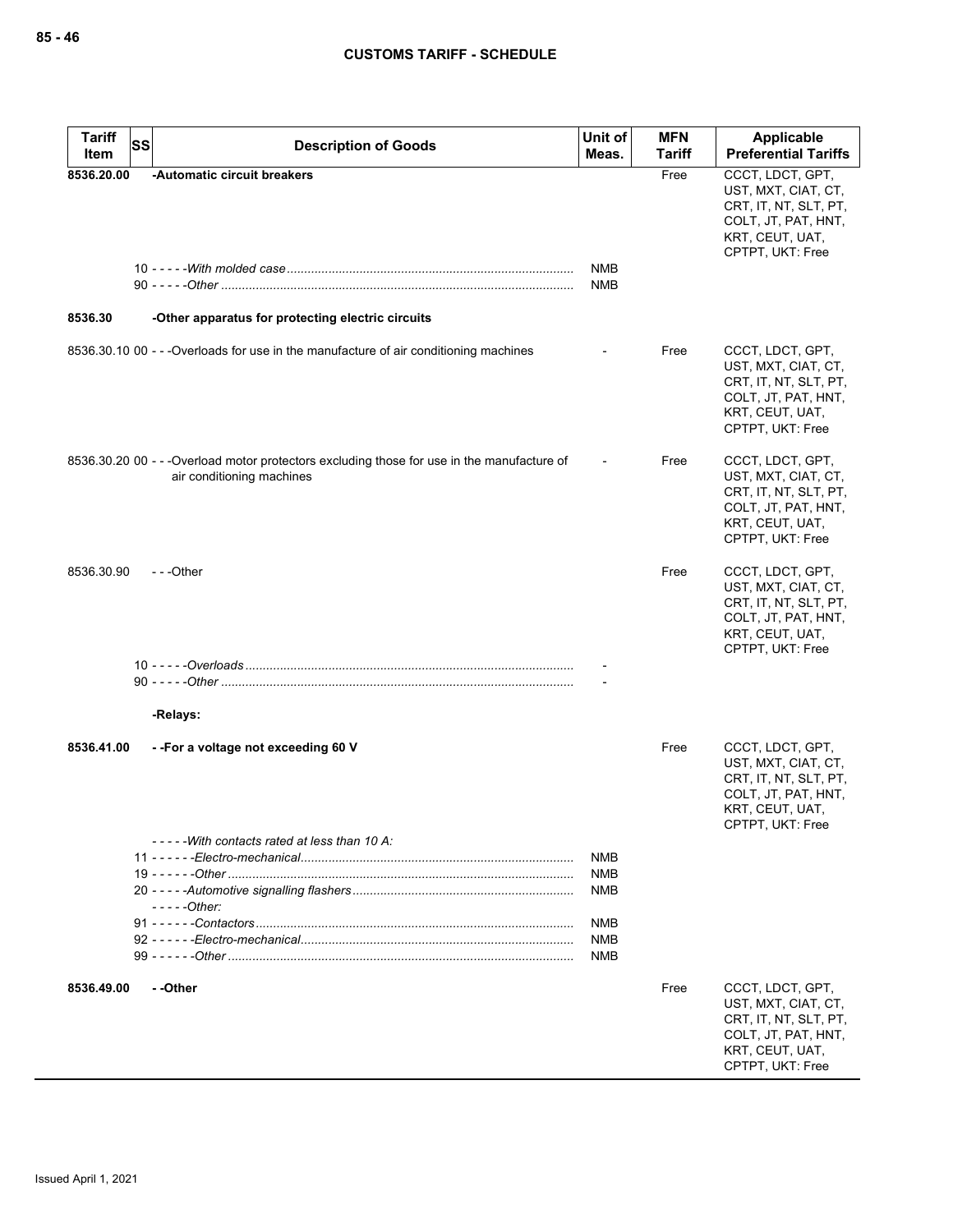| Tariff<br>Item | SS | <b>Description of Goods</b>                                            | Unit of<br>Meas.         | <b>MFN</b><br>Tariff | <b>Applicable</b><br><b>Preferential Tariffs</b>                                                                               |
|----------------|----|------------------------------------------------------------------------|--------------------------|----------------------|--------------------------------------------------------------------------------------------------------------------------------|
|                |    | 10 - - - - - Electro-mechanical, with contacts rated at less than 10 A | <b>NMB</b>               |                      |                                                                                                                                |
|                |    |                                                                        | <b>NMB</b>               |                      |                                                                                                                                |
|                |    |                                                                        | <b>NMB</b>               |                      |                                                                                                                                |
|                |    |                                                                        | <b>NMB</b>               |                      |                                                                                                                                |
|                |    |                                                                        | <b>NMB</b>               |                      |                                                                                                                                |
| 8536.50        |    | -Other switches                                                        |                          |                      |                                                                                                                                |
|                |    | 8536.50.10 00 - - - Motor starters                                     | <b>NMB</b>               | Free                 | CCCT, LDCT, GPT,<br>UST, MXT, CIAT, CT,<br>CRT, IT, NT, SLT, PT,<br>COLT, JT, PAT, HNT,<br>KRT, CEUT, UAT,<br>CPTPT, UKT: Free |
| 8536.50.90     |    | - - -Other                                                             |                          | Free                 | CCCT, LDCT, GPT,<br>UST, MXT, CIAT, CT,<br>CRT, IT, NT, SLT, PT,<br>COLT, JT, PAT, HNT,<br>KRT, CEUT, UAT,<br>CPTPT, UKT: Free |
|                |    | - - - - - Push-button:                                                 |                          |                      |                                                                                                                                |
|                |    |                                                                        | <b>NMB</b>               |                      |                                                                                                                                |
|                |    |                                                                        | <b>NMB</b>               |                      |                                                                                                                                |
|                |    |                                                                        | <b>NMB</b>               |                      |                                                                                                                                |
|                |    |                                                                        | <b>NMB</b>               |                      |                                                                                                                                |
|                |    |                                                                        | <b>NMB</b>               |                      |                                                                                                                                |
|                |    |                                                                        | <b>NMB</b>               |                      |                                                                                                                                |
|                |    |                                                                        | <b>NMB</b><br><b>NMB</b> |                      |                                                                                                                                |
|                |    |                                                                        |                          |                      |                                                                                                                                |
|                |    | -Lamp-holders, plugs and sockets:                                      |                          |                      |                                                                                                                                |
|                |    | 8536.61.00 00 - - Lamp-holders                                         |                          | 2.5%                 | CCCT, LDCT, GPT,<br>UST, MXT, CIAT, CT,<br>CRT, IT, NT, SLT, PT,<br>COLT, JT, PAT, HNT,<br>KRT, CEUT, UAT,<br>CPTPT, UKT: Free |
| 8536.69.00     |    | - -Other                                                               |                          | Free                 | CCCT, LDCT, GPT,<br>UST, MXT, CIAT, CT,<br>CRT, IT, NT, SLT, PT,<br>COLT, JT, PAT, HNT,<br>KRT, CEUT, UAT,<br>CPTPT, UKT: Free |
|                |    |                                                                        | NMB                      |                      |                                                                                                                                |
|                |    |                                                                        | <b>NMB</b>               |                      |                                                                                                                                |
|                |    |                                                                        | NMB                      |                      |                                                                                                                                |
|                |    |                                                                        | <b>NMB</b>               |                      |                                                                                                                                |
|                |    |                                                                        |                          |                      |                                                                                                                                |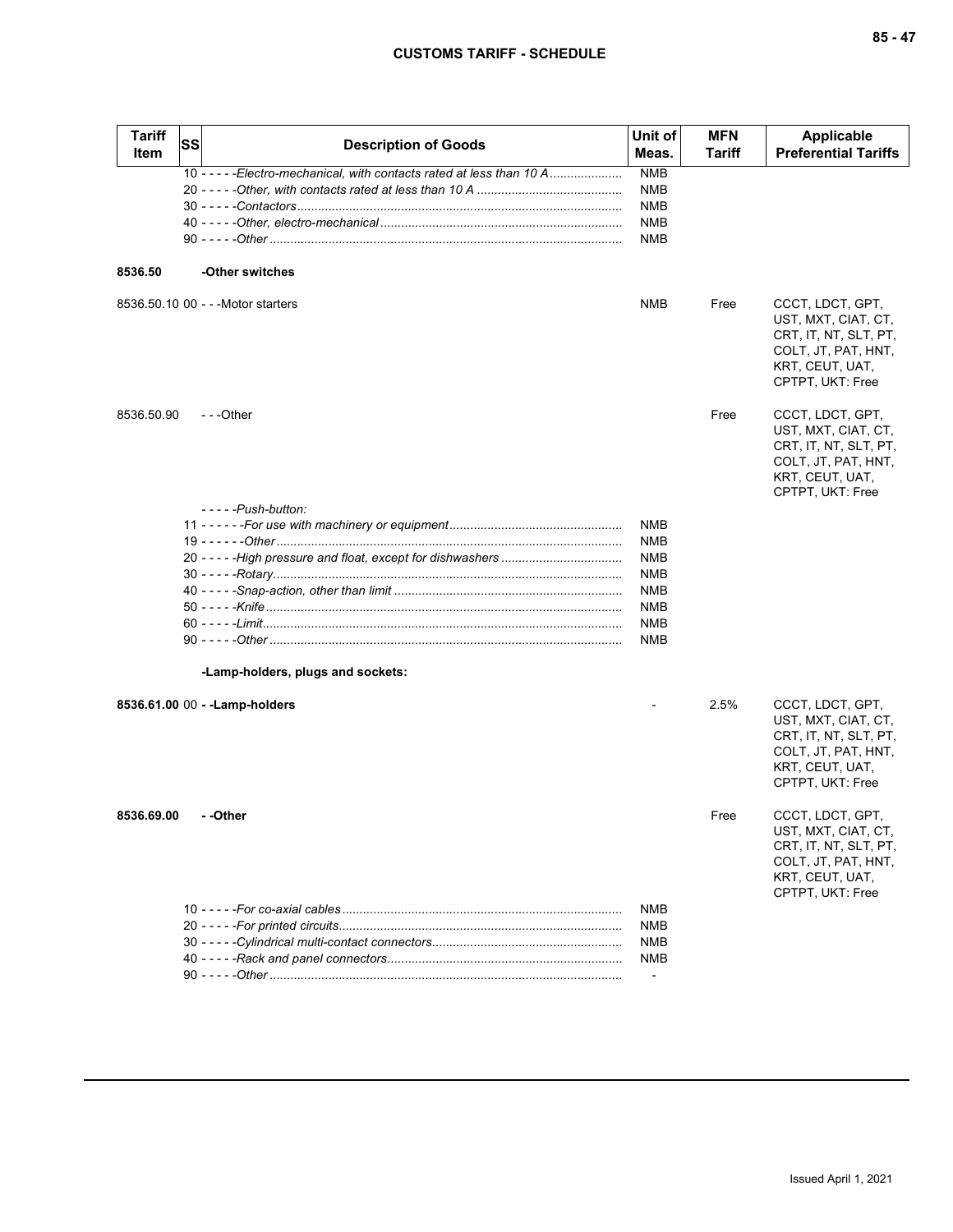| <b>Tariff</b> | SS<br><b>Description of Goods</b>                                                                                                                                                                                                                                                                                                                      | Unit of    | <b>MFN</b>    | Applicable                                                                                                                     |
|---------------|--------------------------------------------------------------------------------------------------------------------------------------------------------------------------------------------------------------------------------------------------------------------------------------------------------------------------------------------------------|------------|---------------|--------------------------------------------------------------------------------------------------------------------------------|
| Item          |                                                                                                                                                                                                                                                                                                                                                        | Meas.      | <b>Tariff</b> | <b>Preferential Tariffs</b>                                                                                                    |
|               | 8536.70.00 00 -Connectors for optical fibres, optical fibre bundles or cables                                                                                                                                                                                                                                                                          |            | Free          | CCCT, LDCT, GPT,<br>UST, MXT, CIAT, CT,<br>CRT, IT, NT, SLT, PT,<br>COLT, JT, PAT, HNT,<br>KRT, CEUT, UAT,<br>CPTPT, UKT: Free |
| 8536.90.00    | -Other apparatus                                                                                                                                                                                                                                                                                                                                       |            | Free          | CCCT, LDCT, GPT,<br>UST, MXT, CIAT, CT,<br>CRT, IT, NT, SLT, PT,<br>COLT, JT, PAT, HNT,<br>KRT, CEUT, UAT,<br>CPTPT, UKT: Free |
|               |                                                                                                                                                                                                                                                                                                                                                        |            |               |                                                                                                                                |
|               | 20 - - - - - Terminals, electrical splices and electrical couplings                                                                                                                                                                                                                                                                                    |            |               |                                                                                                                                |
| 85.37         | Boards, panels, consoles, desks, cabinets and other bases, equipped<br>with two or more apparatus of heading 85.35 or 85.36, for electric control<br>or the distribution of electricity, including those incorporating<br>instruments or apparatus of Chapter 90, and numerical control<br>apparatus, other than switching apparatus of heading 85.17. |            |               |                                                                                                                                |
| 8537.10       | -For a voltage not exceeding 1,000 V                                                                                                                                                                                                                                                                                                                   |            |               |                                                                                                                                |
|               | --Mumerical control panels with built-in automatic data processing<br>machines:                                                                                                                                                                                                                                                                        |            |               |                                                                                                                                |
|               | 8537.10.11 00 - - - - Assembled with outer housings or supports, for the goods of<br>heading 84.21, 84.22, 84.28, 84.50 or 85.16                                                                                                                                                                                                                       | NMB        | Free          | CCCT, LDCT, GPT,<br>UST, MXT, CIAT, CT,<br>CRT, IT, NT, SLT, PT,<br>COLT, JT, PAT, HNT,<br>KRT, CEUT, UAT,<br>CPTPT, UKT: Free |
| 8537.10.19    | $--$ Other                                                                                                                                                                                                                                                                                                                                             |            | Free          | CCCT, LDCT, GPT,<br>UST, MXT, CIAT, CT,<br>CRT, IT, NT, SLT, PT,<br>COLT, JT, PAT, HNT,<br>KRT, CEUT, UAT,<br>CPTPT, UKT: Free |
|               | 10 <sup>1</sup>                                                                                                                                                                                                                                                                                                                                        |            |               |                                                                                                                                |
|               |                                                                                                                                                                                                                                                                                                                                                        |            |               |                                                                                                                                |
|               | - - - Motor control centres:                                                                                                                                                                                                                                                                                                                           |            |               |                                                                                                                                |
|               | 8537.10.21 00 - - - - For automotive use                                                                                                                                                                                                                                                                                                               | <b>NMB</b> | Free          | CCCT, LDCT, GPT,<br>UST, MXT, CIAT, CT,<br>CRT, IT, NT, SLT, PT,<br>COLT, JT, PAT, HNT,<br>KRT, CEUT, UAT,<br>CPTPT, UKT: Free |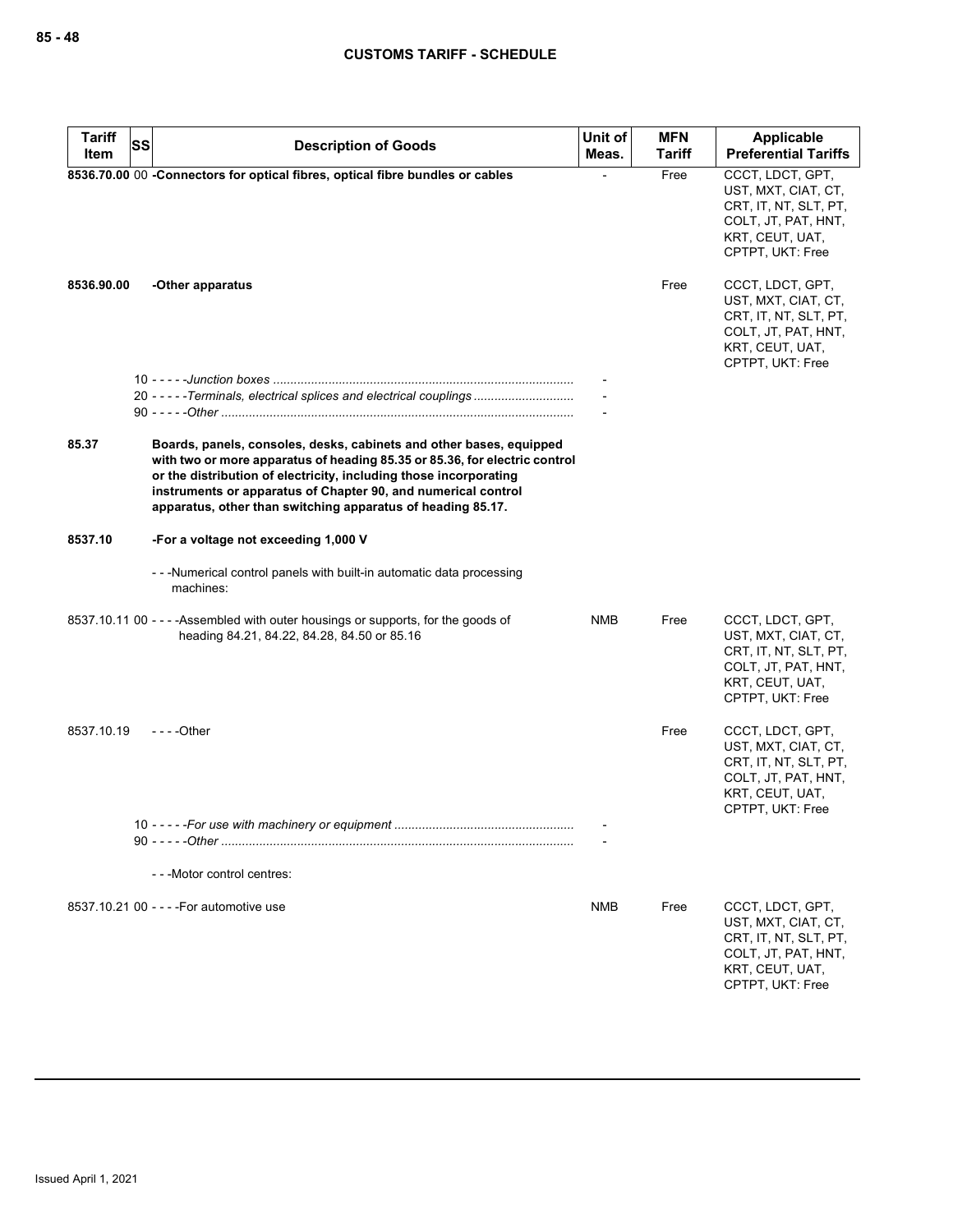| $--$ Other<br>CCCT, LDCT, GPT,<br>8537.10.29<br>Free<br>UST, MXT, CIAT, CT,<br>CRT, IT, NT, SLT, PT,<br>COLT, JT, PAT, HNT,<br>KRT, CEUT, UAT,<br>CPTPT, UKT: Free<br><b>NMB</b><br><b>NMB</b><br>- - - Other, for use with machinery or equipment:<br>Free<br>8537.10.31 00 - - - - Automated industrial control systems, excluding panels for anode<br>NMB<br>CCCT, LDCT, GPT,<br>formers<br>UST, MXT, CIAT, CT,<br>CRT, IT, NT, SLT, PT,<br>COLT, JT, PAT, HNT,<br>KRT, CEUT, UAT,<br>CPTPT, UKT: Free<br>8537.10.39<br>$- - -$ Other<br>Free<br>CCCT, LDCT, GPT,<br>UST, MXT, CIAT, CT,<br>CRT, IT, NT, SLT, PT,<br>COLT, JT, PAT, HNT,<br>KRT, CEUT, UAT,<br>CPTPT, UKT: Free<br>10 - - - - - Assembled with outer housings or supports, for the goods of heading<br>$---Other:$<br>NMB<br><b>NMB</b><br><b>NMB</b><br>$-$ - -Other:<br>8537.10.91 00 - - - - Assembled with outer housings or supports, for the goods of<br>Free<br>CCCT, LDCT, GPT,<br>heading 84.21, 84.22, 84.50 or 85.16<br>UST, MXT, CIAT, CT,<br>CRT, IT, NT, SLT, PT,<br>COLT, JT, PAT, HNT,<br>KRT, CEUT, UAT,<br>CPTPT, UKT: Free<br>8537.10.93 00 - - - - Panel boards and distribution boards<br>NMB<br>CCCT, LDCT, GPT,<br>Free<br>UST, MXT, CIAT, CT,<br>CRT, IT, NT, SLT, PT,<br>COLT, JT, PAT, HNT,<br>KRT, CEUT, UAT,<br>CPTPT, UKT: Free<br>8537.10.99<br>$- - -$ Other<br>Free<br>CCCT, LDCT, GPT,<br>UST, MXT, CIAT, CT,<br>CRT, IT, NT, SLT, PT,<br>COLT, JT, PAT, HNT,<br>KRT, CEUT, UAT,<br>CPTPT, UKT: Free<br><b>NMB</b><br>30 - - - - - Metal clad industrial switchgear, excluding flameproof electric<br>switchgear to be employed in mines in which inflammable gases exist.<br>NMB | <b>Tariff</b> | <b>SS</b><br><b>Description of Goods</b> | Unit of<br>Meas. | <b>MFN</b><br>Tariff | <b>Applicable</b><br><b>Preferential Tariffs</b> |
|---------------------------------------------------------------------------------------------------------------------------------------------------------------------------------------------------------------------------------------------------------------------------------------------------------------------------------------------------------------------------------------------------------------------------------------------------------------------------------------------------------------------------------------------------------------------------------------------------------------------------------------------------------------------------------------------------------------------------------------------------------------------------------------------------------------------------------------------------------------------------------------------------------------------------------------------------------------------------------------------------------------------------------------------------------------------------------------------------------------------------------------------------------------------------------------------------------------------------------------------------------------------------------------------------------------------------------------------------------------------------------------------------------------------------------------------------------------------------------------------------------------------------------------------------------------------------------------------------------------------------------------------------------------------------------------|---------------|------------------------------------------|------------------|----------------------|--------------------------------------------------|
|                                                                                                                                                                                                                                                                                                                                                                                                                                                                                                                                                                                                                                                                                                                                                                                                                                                                                                                                                                                                                                                                                                                                                                                                                                                                                                                                                                                                                                                                                                                                                                                                                                                                                       | Item          |                                          |                  |                      |                                                  |
|                                                                                                                                                                                                                                                                                                                                                                                                                                                                                                                                                                                                                                                                                                                                                                                                                                                                                                                                                                                                                                                                                                                                                                                                                                                                                                                                                                                                                                                                                                                                                                                                                                                                                       |               |                                          |                  |                      |                                                  |
|                                                                                                                                                                                                                                                                                                                                                                                                                                                                                                                                                                                                                                                                                                                                                                                                                                                                                                                                                                                                                                                                                                                                                                                                                                                                                                                                                                                                                                                                                                                                                                                                                                                                                       |               |                                          |                  |                      |                                                  |
|                                                                                                                                                                                                                                                                                                                                                                                                                                                                                                                                                                                                                                                                                                                                                                                                                                                                                                                                                                                                                                                                                                                                                                                                                                                                                                                                                                                                                                                                                                                                                                                                                                                                                       |               |                                          |                  |                      |                                                  |
|                                                                                                                                                                                                                                                                                                                                                                                                                                                                                                                                                                                                                                                                                                                                                                                                                                                                                                                                                                                                                                                                                                                                                                                                                                                                                                                                                                                                                                                                                                                                                                                                                                                                                       |               |                                          |                  |                      |                                                  |
|                                                                                                                                                                                                                                                                                                                                                                                                                                                                                                                                                                                                                                                                                                                                                                                                                                                                                                                                                                                                                                                                                                                                                                                                                                                                                                                                                                                                                                                                                                                                                                                                                                                                                       |               |                                          |                  |                      |                                                  |
|                                                                                                                                                                                                                                                                                                                                                                                                                                                                                                                                                                                                                                                                                                                                                                                                                                                                                                                                                                                                                                                                                                                                                                                                                                                                                                                                                                                                                                                                                                                                                                                                                                                                                       |               |                                          |                  |                      |                                                  |
|                                                                                                                                                                                                                                                                                                                                                                                                                                                                                                                                                                                                                                                                                                                                                                                                                                                                                                                                                                                                                                                                                                                                                                                                                                                                                                                                                                                                                                                                                                                                                                                                                                                                                       |               |                                          |                  |                      |                                                  |
|                                                                                                                                                                                                                                                                                                                                                                                                                                                                                                                                                                                                                                                                                                                                                                                                                                                                                                                                                                                                                                                                                                                                                                                                                                                                                                                                                                                                                                                                                                                                                                                                                                                                                       |               |                                          |                  |                      |                                                  |
|                                                                                                                                                                                                                                                                                                                                                                                                                                                                                                                                                                                                                                                                                                                                                                                                                                                                                                                                                                                                                                                                                                                                                                                                                                                                                                                                                                                                                                                                                                                                                                                                                                                                                       |               |                                          |                  |                      |                                                  |
|                                                                                                                                                                                                                                                                                                                                                                                                                                                                                                                                                                                                                                                                                                                                                                                                                                                                                                                                                                                                                                                                                                                                                                                                                                                                                                                                                                                                                                                                                                                                                                                                                                                                                       |               |                                          |                  |                      |                                                  |
|                                                                                                                                                                                                                                                                                                                                                                                                                                                                                                                                                                                                                                                                                                                                                                                                                                                                                                                                                                                                                                                                                                                                                                                                                                                                                                                                                                                                                                                                                                                                                                                                                                                                                       |               |                                          |                  |                      |                                                  |
|                                                                                                                                                                                                                                                                                                                                                                                                                                                                                                                                                                                                                                                                                                                                                                                                                                                                                                                                                                                                                                                                                                                                                                                                                                                                                                                                                                                                                                                                                                                                                                                                                                                                                       |               |                                          |                  |                      |                                                  |
|                                                                                                                                                                                                                                                                                                                                                                                                                                                                                                                                                                                                                                                                                                                                                                                                                                                                                                                                                                                                                                                                                                                                                                                                                                                                                                                                                                                                                                                                                                                                                                                                                                                                                       |               |                                          |                  |                      |                                                  |
|                                                                                                                                                                                                                                                                                                                                                                                                                                                                                                                                                                                                                                                                                                                                                                                                                                                                                                                                                                                                                                                                                                                                                                                                                                                                                                                                                                                                                                                                                                                                                                                                                                                                                       |               |                                          |                  |                      |                                                  |
|                                                                                                                                                                                                                                                                                                                                                                                                                                                                                                                                                                                                                                                                                                                                                                                                                                                                                                                                                                                                                                                                                                                                                                                                                                                                                                                                                                                                                                                                                                                                                                                                                                                                                       |               |                                          |                  |                      |                                                  |
|                                                                                                                                                                                                                                                                                                                                                                                                                                                                                                                                                                                                                                                                                                                                                                                                                                                                                                                                                                                                                                                                                                                                                                                                                                                                                                                                                                                                                                                                                                                                                                                                                                                                                       |               |                                          |                  |                      |                                                  |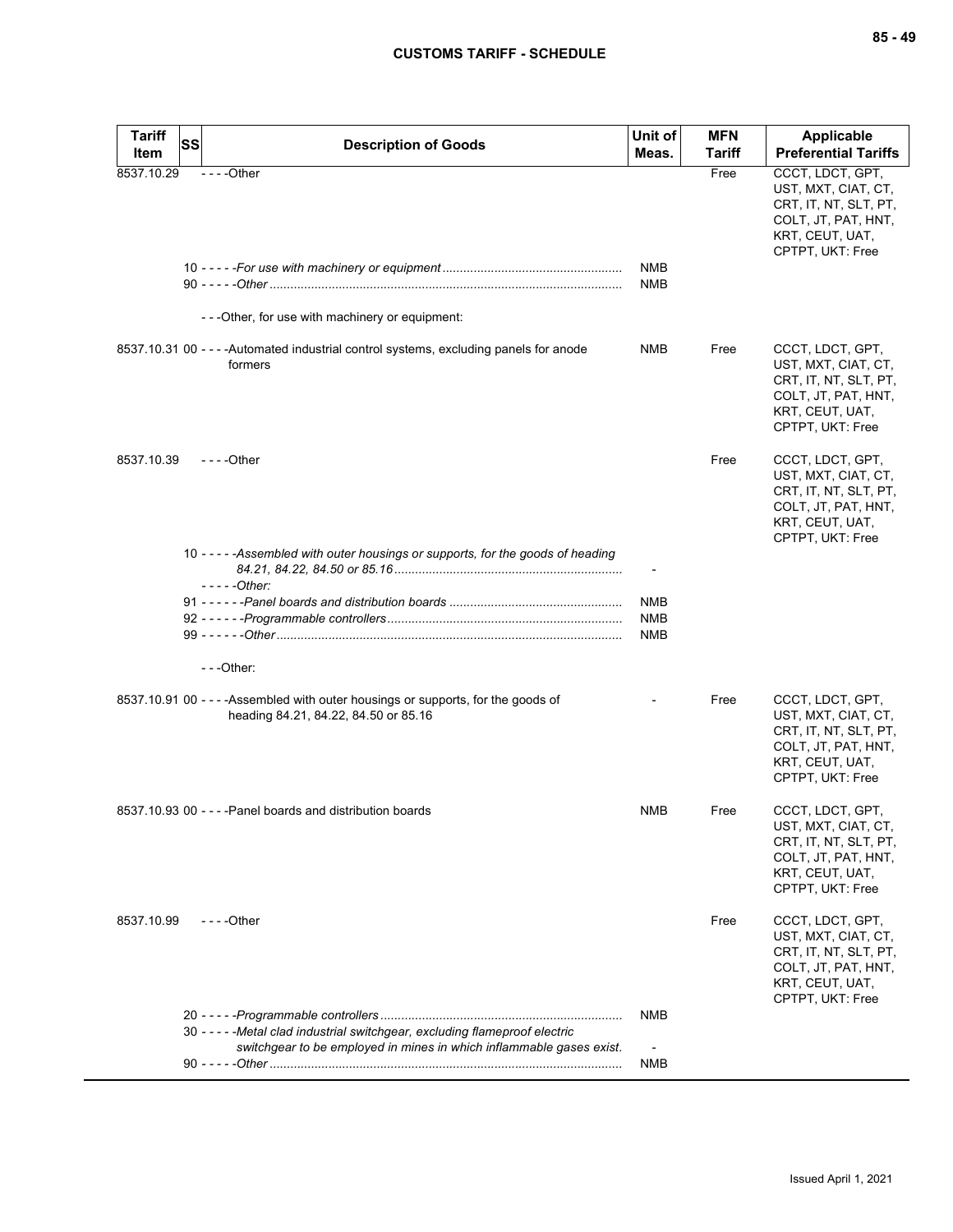| <b>Tariff</b><br>Item | <b>SS</b><br><b>Description of Goods</b>                                                                                                                                   | Unit of<br>Meas. | <b>MFN</b><br>Tariff | <b>Applicable</b><br><b>Preferential Tariffs</b>                                                                               |
|-----------------------|----------------------------------------------------------------------------------------------------------------------------------------------------------------------------|------------------|----------------------|--------------------------------------------------------------------------------------------------------------------------------|
| 8537.20.00<br>85.38   | -For a voltage exceeding 1,000 V<br>Parts suitable for use solely or principally with the apparatus of                                                                     |                  | Free                 | CCCT, LDCT, GPT,<br>UST, MXT, CIAT, CT,<br>CRT, IT, NT, SLT, PT,<br>COLT, JT, PAT, HNT,<br>KRT, CEUT, UAT,<br>CPTPT, UKT: Free |
|                       | heading 85.35, 85.36 or 85.37.                                                                                                                                             |                  |                      |                                                                                                                                |
|                       | 8538.10.00 00 -Boards, panels, consoles, desks, cabinets and other bases for the<br>goods of heading 85.37, not equipped with their apparatus                              |                  | Free                 | CCCT, LDCT, GPT,<br>UST, MXT, CIAT, CT,<br>CRT, IT, NT, SLT, PT,<br>COLT, JT, PAT, HNT,<br>KRT, CEUT, UAT,<br>CPTPT, UKT: Free |
| 8538.90               | -Other                                                                                                                                                                     |                  |                      |                                                                                                                                |
|                       | 8538.90.10 00 - - - Of ceramic or metallic materials, electrically or mechanically reactive to<br>changes in temperature, for motor starters and overload protectors       |                  | Free                 | CCCT, LDCT, GPT,<br>UST, MXT, CIAT, CT,<br>CRT, IT, NT, SLT, PT,<br>COLT, JT, PAT, HNT,<br>KRT, CEUT, UAT,<br>CPTPT, UKT: Free |
|                       | 8538.90.20 00 - - - Printed circuit assemblies                                                                                                                             |                  | Free                 | CCCT, LDCT, GPT,<br>UST, MXT, CIAT, CT,<br>CRT, IT, NT, SLT, PT,<br>COLT, JT, PAT, HNT,<br>KRT, CEUT, UAT,<br>CPTPT, UKT: Free |
|                       | ---Moulded parts:                                                                                                                                                          |                  |                      |                                                                                                                                |
|                       | 8538.90.31 00 - - - - For use in the manufacture of relays, microwave, passive infrared, or<br>combination microwave/passive infrared, for a voltage not exceeding<br>60 V |                  | Free                 | CCCT, LDCT, GPT,<br>UST, MXT, CIAT, CT,<br>CRT, IT, NT, SLT, PT,<br>COLT, JT, PAT, HNT,<br>KRT, CEUT, UAT,<br>CPTPT, UKT: Free |
|                       | 8538.90.39 00 - - - - Other                                                                                                                                                |                  | Free                 | CCCT, LDCT, GPT,<br>UST, MXT, CIAT, CT,<br>CRT, IT, NT, SLT, PT,<br>COLT, JT, PAT, HNT,<br>KRT, CEUT, UAT,<br>CPTPT, UKT: Free |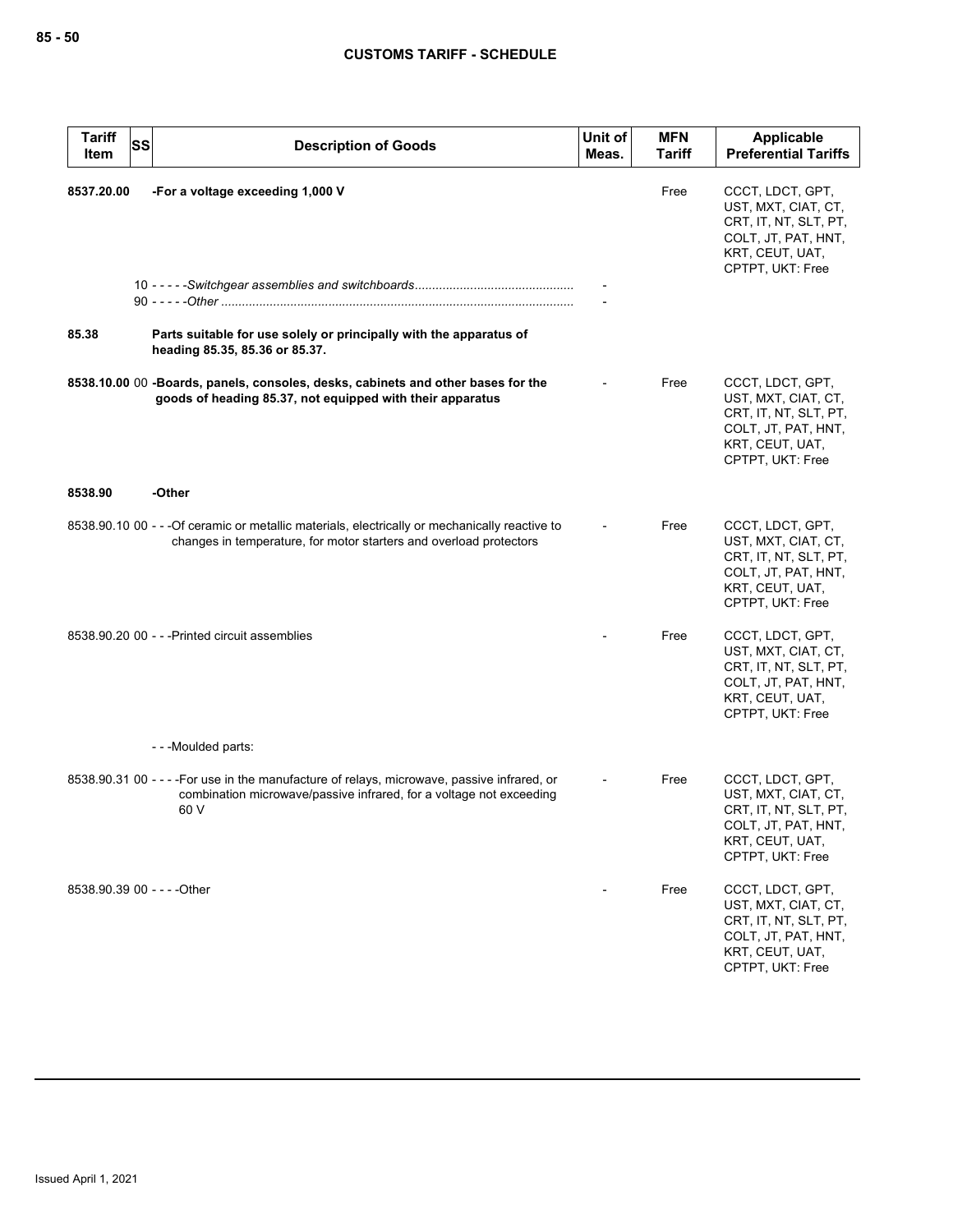| <b>Tariff</b> | SS | <b>Description of Goods</b>                                                                                                                                    | Unit of    | <b>MFN</b>    | <b>Applicable</b>                                                                                                                    |
|---------------|----|----------------------------------------------------------------------------------------------------------------------------------------------------------------|------------|---------------|--------------------------------------------------------------------------------------------------------------------------------------|
| Item          |    |                                                                                                                                                                | Meas.      | <b>Tariff</b> | <b>Preferential Tariffs</b>                                                                                                          |
| 8538.90.90    |    | $- -$ Other                                                                                                                                                    |            | Free          | CCCT, LDCT, GPT,<br>UST, MXT, CIAT, CT,<br>CRT, IT, NT, SLT, PT,<br>COLT, JT, PAT, HNT,<br>KRT, CEUT, UAT,<br>CPTPT, UKT: Free       |
|               |    | 30 - - - - - Other parts of switchgear, switchboards, panel boards and distribution                                                                            |            |               |                                                                                                                                      |
|               |    |                                                                                                                                                                |            |               |                                                                                                                                      |
|               |    |                                                                                                                                                                |            |               |                                                                                                                                      |
|               |    |                                                                                                                                                                |            |               |                                                                                                                                      |
| 85.39         |    | Electric filament or discharge lamps, including sealed beam lamp units<br>and ultra-violet or infra-red lamps; arc-lamps, light-emitting diode (LED)<br>lamps. |            |               |                                                                                                                                      |
| 8539.10       |    | -Sealed beam lamp units                                                                                                                                        |            |               |                                                                                                                                      |
| 8539.10.10    |    | ---For use in motor vehicles of Chapter 87                                                                                                                     |            | 6%            | CCCT, LDCT, UST,<br>MXT, CIAT, CT, CRT,<br>IT, NT, SLT, PT, COLT,<br>JT, PAT, HNT, KRT,<br>CEUT, UAT, CPTPT,<br>UKT: Free<br>GPT: 6% |
|               |    |                                                                                                                                                                | <b>NMB</b> |               |                                                                                                                                      |
|               |    |                                                                                                                                                                | NMB        |               |                                                                                                                                      |
| 8539.10.90    |    | $- -$ Other                                                                                                                                                    |            | 2%            | CCCT, LDCT, GPT,<br>UST, MXT, CIAT, CT,<br>CRT, IT, NT, SLT, PT,<br>COLT, JT, PAT, HNT,<br>KRT, CEUT, UAT,<br>CPTPT, UKT: Free       |
|               |    |                                                                                                                                                                | NMB        |               |                                                                                                                                      |
|               |    |                                                                                                                                                                | <b>NMB</b> |               |                                                                                                                                      |
|               |    | -Other filament lamps, excluding ultra-violet or infra-red lamps:                                                                                              |            |               |                                                                                                                                      |
| 8539.21.00    |    | --Tungsten halogen                                                                                                                                             |            | 7.5%          | CCCT, LDCT, UST,<br>MXT, CIAT, CT, CRT,<br>IT, NT, SLT, PT, COLT,<br>JT, PAT, HNT, KRT,<br>CEUT, UAT, CPTPT,<br>UKT: Free<br>GPT: 5% |
|               |    |                                                                                                                                                                | <b>NMB</b> |               |                                                                                                                                      |
|               |    |                                                                                                                                                                | NMB        |               |                                                                                                                                      |
| 8539.22       |    | - - Other, of a power not exceeding 200 W and for a voltage exceeding<br>100 V                                                                                 |            |               |                                                                                                                                      |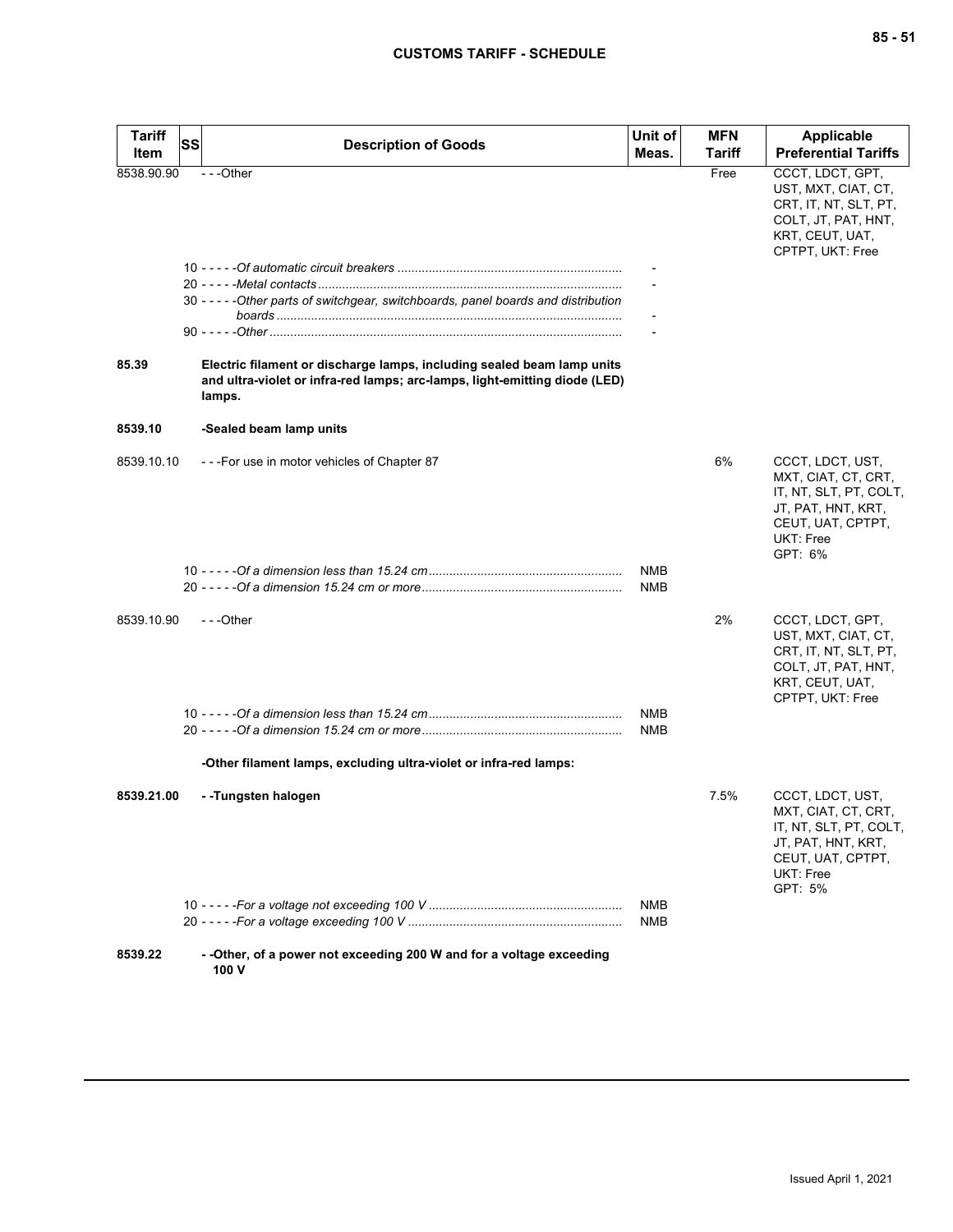| <b>Tariff</b> | SS                                                                                               | Unit of                  | <b>MFN</b>    | Applicable                                                                                                                                  |
|---------------|--------------------------------------------------------------------------------------------------|--------------------------|---------------|---------------------------------------------------------------------------------------------------------------------------------------------|
| Item          | <b>Description of Goods</b>                                                                      | Meas.                    | <b>Tariff</b> | <b>Preferential Tariffs</b>                                                                                                                 |
|               | 8539.22.10 00 - - - For use in the manufacture of Christmas lighting sets or patio lighting sets | <b>NMB</b>               | Free          | CCCT, LDCT, GPT,<br>UST, MXT, CIAT, CT,<br>CRT, IT, NT, SLT, PT,<br>COLT, JT, PAT, HNT,<br>KRT, CEUT, UAT,<br>CPTPT, UKT: Free              |
| 8539.22.90    | $- -$ Other                                                                                      |                          | 8%            | CCCT, LDCT, UST,<br>MXT, CIAT, CT, CRT,<br>IT, NT, SLT, PT, COLT,<br>JT, PAT, HNT, KRT,<br>CEUT, UAT, CPTPT,<br><b>UKT: Free</b><br>GPT: 5% |
|               |                                                                                                  | <b>NMB</b><br><b>NMB</b> |               |                                                                                                                                             |
| 8539.29       | --Other                                                                                          |                          |               |                                                                                                                                             |
|               | 8539.29.10 00 - - - Xenon filament lamps                                                         | <b>NMB</b>               | Free          | CCCT, LDCT, GPT,<br>UST, MXT, CIAT, CT,<br>CRT, IT, NT, SLT, PT,<br>COLT, JT, PAT, HNT,<br>KRT, CEUT, UAT,<br>CPTPT, UKT: Free              |
|               | $--$ Other:                                                                                      |                          |               |                                                                                                                                             |
|               | 8539.29.91 00 - - - - For a voltage exceeding 31 V                                               | <b>NMB</b>               | 8%            | CCCT, LDCT, UST,<br>MXT, CIAT, CT, CRT,<br>IT, NT, SLT, PT, COLT,<br>JT, PAT, HNT, KRT,<br>CEUT, UAT, CPTPT,<br><b>UKT: Free</b><br>GPT: 5% |
| 8539.29.99    | - - - - Other                                                                                    |                          | 6%            | CCCT, LDCT, UST,<br>MXT, CIAT, CT, CRT,<br>IT, NT, SLT, PT, COLT,<br>JT, PAT, HNT, KRT,<br>CEUT, UAT, CPTPT,<br>UKT: Free<br>GPT: 5%        |
|               |                                                                                                  | NMB<br><b>NMB</b>        |               |                                                                                                                                             |
|               | -Discharge lamps, other than ultra-violet lamps:                                                 |                          |               |                                                                                                                                             |
| 8539.31.00    | --Fluorescent, hot cathode                                                                       |                          | 7%            | CCCT, LDCT, UST,<br>MXT, CIAT, CT, CRT,<br>IT, NT, SLT, PT, COLT,<br>JT, PAT, HNT, KRT,<br>CEUT, UAT, CPTPT,<br><b>UKT: Free</b><br>GPT: 5% |
|               |                                                                                                  | NMB<br><b>NMB</b>        |               |                                                                                                                                             |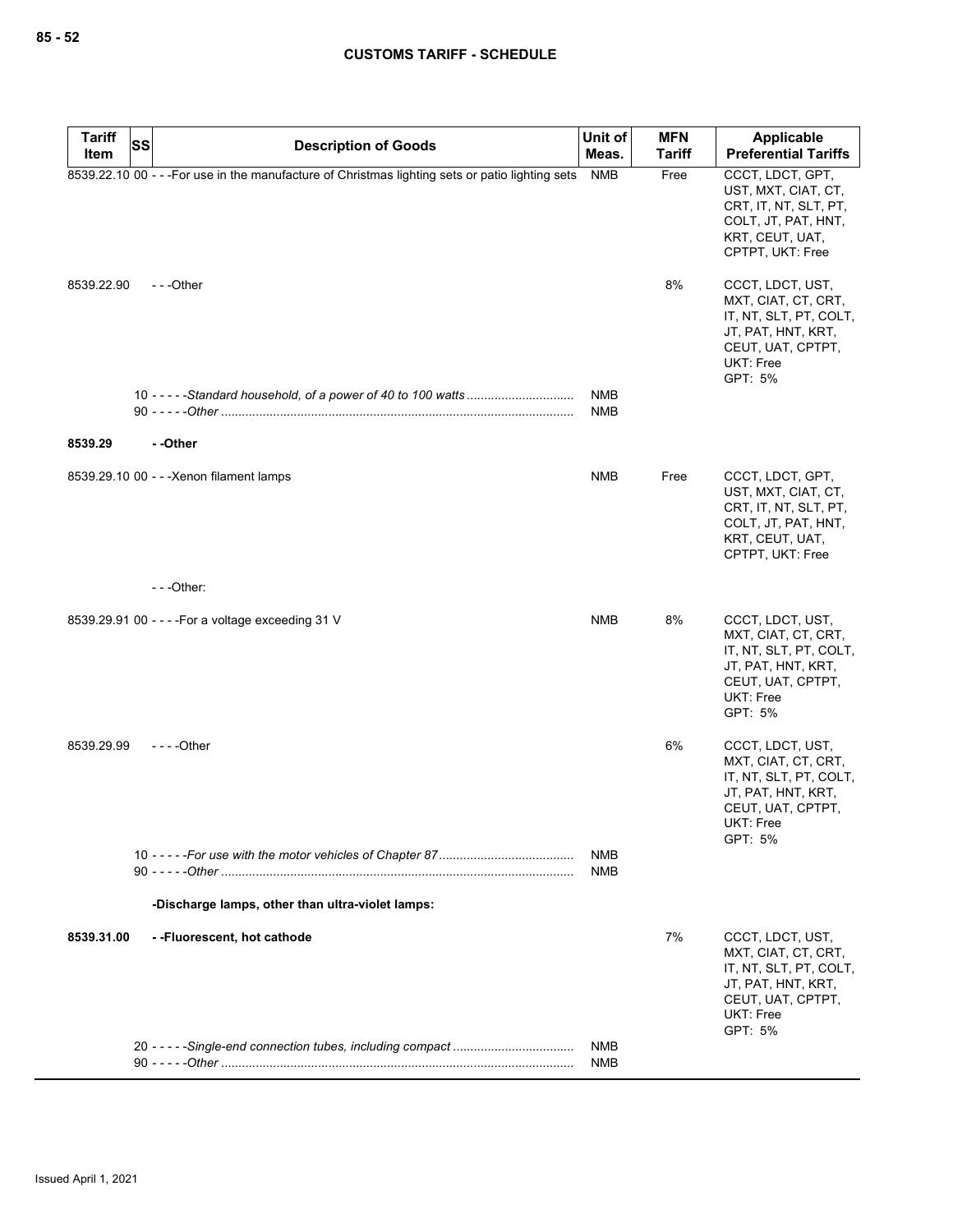| <b>Tariff</b><br>Item     | <b>SS</b><br><b>Description of Goods</b>                                                                                                                                                                                                                                                                                                                                                                                                                                | Unit of<br>Meas.  | <b>MFN</b><br>Tariff | Applicable<br><b>Preferential Tariffs</b>                                                                                            |
|---------------------------|-------------------------------------------------------------------------------------------------------------------------------------------------------------------------------------------------------------------------------------------------------------------------------------------------------------------------------------------------------------------------------------------------------------------------------------------------------------------------|-------------------|----------------------|--------------------------------------------------------------------------------------------------------------------------------------|
| 8539.32                   | - - Mercury or sodium vapour lamps; metal halide lamps                                                                                                                                                                                                                                                                                                                                                                                                                  |                   |                      |                                                                                                                                      |
|                           | 8539.32.10 00 - - - For use in measuring, checking or testing instruments of Chapter 90, or for<br>use in electrically operated apparatus for indicating intervals of time;<br>High pressure (190-200 atmospheres), 100W to 300W mercury discharge<br>lamps with arc gaps from 1.0mm to 1.3mm, mounted within a parabolic or<br>elliptical dichroic glass reflector, and with a luminious efficiency of<br>60 (+/- 5) lumens per watt, for use in Canadian manufactures | NMB               | Free                 | CCCT, LDCT, GPT,<br>UST, MXT, CIAT, CT,<br>CRT, IT, NT, SLT, PT,<br>COLT, JT, PAT, HNT,<br>KRT, CEUT, UAT,<br>CPTPT, UKT: Free       |
| 8539.32.90                | ---Other                                                                                                                                                                                                                                                                                                                                                                                                                                                                | <b>NMB</b>        | 7.5%                 | CCCT, LDCT, UST,<br>MXT, CIAT, CT, CRT,<br>IT, NT, SLT, PT, COLT,<br>JT, PAT, HNT, KRT,<br>CEUT, UAT, CPTPT,<br>UKT: Free<br>GPT: 5% |
|                           |                                                                                                                                                                                                                                                                                                                                                                                                                                                                         | <b>NMB</b><br>NMB |                      |                                                                                                                                      |
| 8539.39.00 00 - - Other   |                                                                                                                                                                                                                                                                                                                                                                                                                                                                         | NMB               | Free                 | CCCT, LDCT, GPT,<br>UST, MXT, CIAT, CT,<br>CRT, IT, NT, SLT, PT,<br>COLT, JT, PAT, HNT,<br>KRT, CEUT, UAT,<br>CPTPT, UKT: Free       |
|                           | -Ultra-violet or infra-red lamps; arc-lamps:                                                                                                                                                                                                                                                                                                                                                                                                                            |                   |                      |                                                                                                                                      |
| 8539.41                   | - -Arc-lamps                                                                                                                                                                                                                                                                                                                                                                                                                                                            |                   |                      |                                                                                                                                      |
|                           | 8539.41.10 00 - - - For use in measuring, checking or testing instruments of Chapter 90, or for<br>use in electrically operated apparatus for indicating intervals of time;<br>Hollow-cathode lamps, for use in instruments and apparatus for<br>measuring or detecting noxious gases;<br>Xenon arc-lamps                                                                                                                                                               | NMB               | Free                 | CCCT, LDCT, GPT,<br>UST, MXT, CIAT, CT,<br>CRT, IT, NT, SLT, PT,<br>COLT, JT, PAT, HNT,<br>KRT, CEUT, UAT,<br>CPTPT, UKT: Free       |
| 8539.41.90 00 - - - Other |                                                                                                                                                                                                                                                                                                                                                                                                                                                                         | <b>NMB</b>        | 7.5%                 | CCCT, LDCT, UST,<br>MXT, CIAT, CT, CRT,<br>IT, NT, SLT, PT, COLT,<br>JT, PAT, HNT, KRT,<br>CEUT, UAT, CPTPT,<br>UKT: Free<br>GPT: 5% |
| 8539.49                   | - -Other                                                                                                                                                                                                                                                                                                                                                                                                                                                                |                   |                      |                                                                                                                                      |
|                           | 8539.49.10 00 - - - For use in measuring, checking or testing instruments of Chapter 90, or for<br>use in electrically operated apparatus for indicating intervals of time;<br>Ultra violet hollow-cathode lamps, for use in instruments and apparatus for<br>measuring or detecting noxious gases;<br>Ultra violet lamps designed for detecting scheelite ore                                                                                                          | <b>NMB</b>        | Free                 | CCCT, LDCT, GPT,<br>UST, MXT, CIAT, CT,<br>CRT, IT, NT, SLT, PT,<br>COLT, JT, PAT, HNT,<br>KRT, CEUT, UAT,<br>CPTPT, UKT: Free       |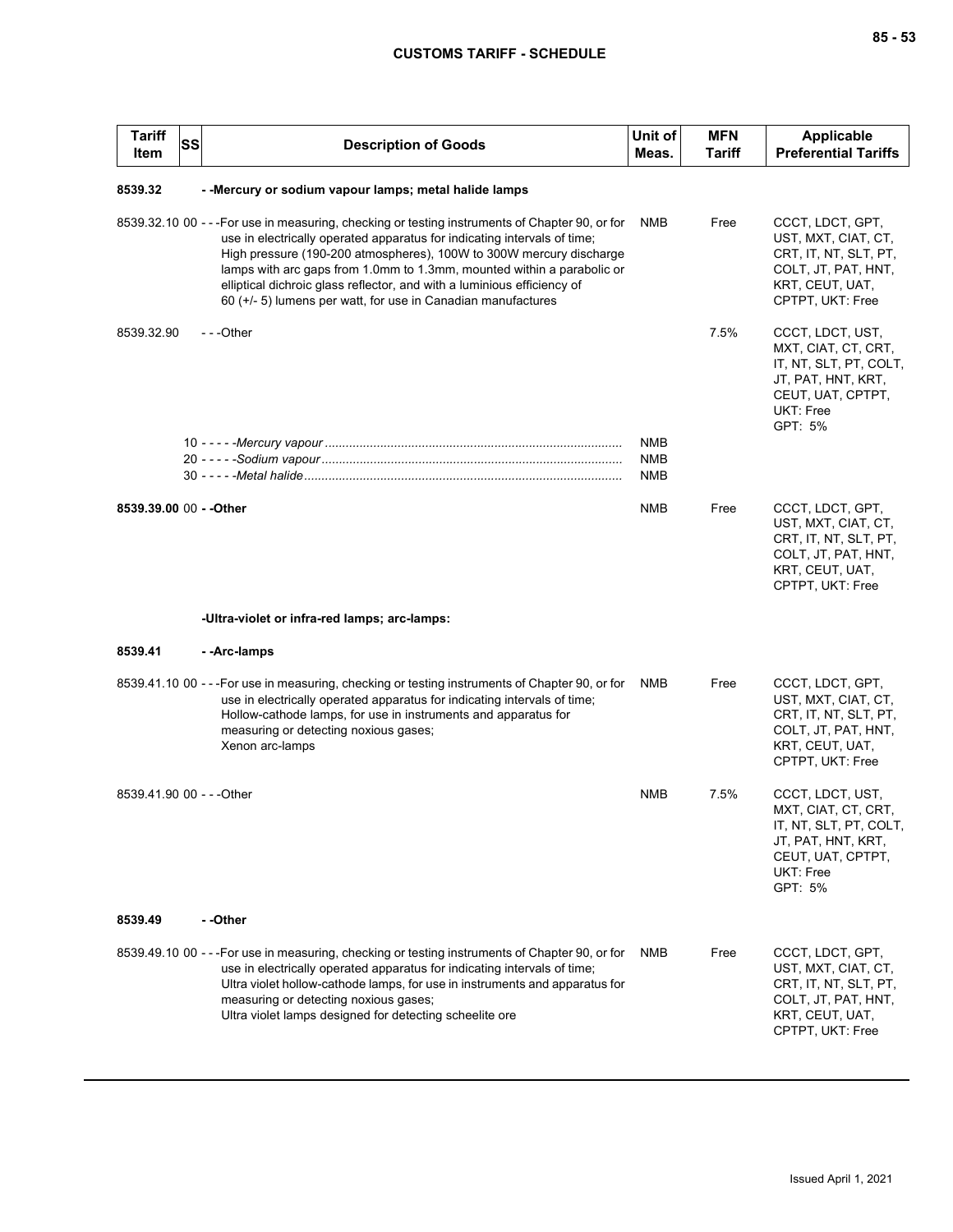| <b>Tariff</b><br><b>SS</b><br><b>Description of Goods</b> |                                                                                                                                                                                                                                   | Unit of    | <b>MFN</b>    | <b>Applicable</b>                                                                                                                           |
|-----------------------------------------------------------|-----------------------------------------------------------------------------------------------------------------------------------------------------------------------------------------------------------------------------------|------------|---------------|---------------------------------------------------------------------------------------------------------------------------------------------|
| Item                                                      |                                                                                                                                                                                                                                   | Meas.      | <b>Tariff</b> | <b>Preferential Tariffs</b>                                                                                                                 |
| 8539.49.90 00 - - - Other                                 |                                                                                                                                                                                                                                   | <b>NMB</b> | 7.5%          | CCCT, LDCT, UST,<br>MXT, CIAT, CT, CRT,<br>IT, NT, SLT, PT, COLT,<br>JT, PAT, HNT, KRT,<br>CEUT, UAT, CPTPT,<br><b>UKT: Free</b><br>GPT: 5% |
|                                                           | 8539.50.00 00 - Light-emitting diode (LED) lamps                                                                                                                                                                                  | <b>NMB</b> | Free          | CCCT, LDCT, GPT,<br>UST, MXT, CIAT, CT,<br>CRT, IT, NT, SLT, PT,<br>COLT, JT, PAT, HNT,<br>KRT, CEUT, UAT,<br>CPTPT, UKT: Free              |
| 8539.90                                                   | -Parts                                                                                                                                                                                                                            |            |               |                                                                                                                                             |
|                                                           | 8539.90.10 00 - - -Filaments, cathodes or electrodes, for use in the manufacture of electric<br>lamps;<br>Of the goods of tariff item No. 8539.10.90, 8539.22.10, 8539.29.10,<br>8539.32.10, 8539.39.00, 8539.41.10 or 8539.49.10 |            | Free          | CCCT, LDCT, GPT,<br>UST, MXT, CIAT, CT,<br>CRT, IT, NT, SLT, PT,<br>COLT, JT, PAT, HNT,<br>KRT, CEUT, UAT,<br>CPTPT, UKT: Free              |
| 8539.90.90 00 - - - Other                                 |                                                                                                                                                                                                                                   |            | 6%            | CCCT, LDCT, UST,<br>MXT, CIAT, CT, CRT,<br>IT, NT, SLT, PT, COLT,<br>JT, PAT, HNT, KRT,<br>CEUT, UAT, CPTPT,<br>UKT: Free<br>GPT: 5%        |
| 85.40                                                     | Thermionic, cold cathode or photo-cathode valves and tubes (for<br>example, vacuum or vapour or gas filled valves and tubes, mercury arc<br>rectifying valves and tubes, cathode-ray tubes, television camera<br>tubes).          |            |               |                                                                                                                                             |
|                                                           | -Cathode-ray television picture tubes, including video monitor cathode-<br>ray tubes:                                                                                                                                             |            |               |                                                                                                                                             |
| 8540.11                                                   | - -Colour                                                                                                                                                                                                                         |            |               |                                                                                                                                             |
|                                                           | ---High definition:                                                                                                                                                                                                               |            |               |                                                                                                                                             |
|                                                           | 8540.11.11 00 - - - - With a video display diagonal not exceeding 35.56 cm                                                                                                                                                        | NMB        | Free          | AUT, NZT, CCCT, LDCT,<br>GPT, UST, MXT, CIAT,<br>CT, CRT, IT, NT, SLT,<br>PT, COLT, JT, PAT,<br>HNT, KRT, CEUT, UAT,<br>CPTPT, UKT: Free    |
|                                                           | 8540.11.12 00 - - - - With a video display diagonal exceeding 35.56 cm                                                                                                                                                            | <b>NMB</b> | Free          | AUT, NZT, CCCT, LDCT,<br>GPT, UST, MXT, CIAT,<br>CT, CRT, IT, NT, SLT,<br>PT, COLT, JT, PAT,<br>HNT, KRT, CEUT, UAT,<br>CPTPT, UKT: Free    |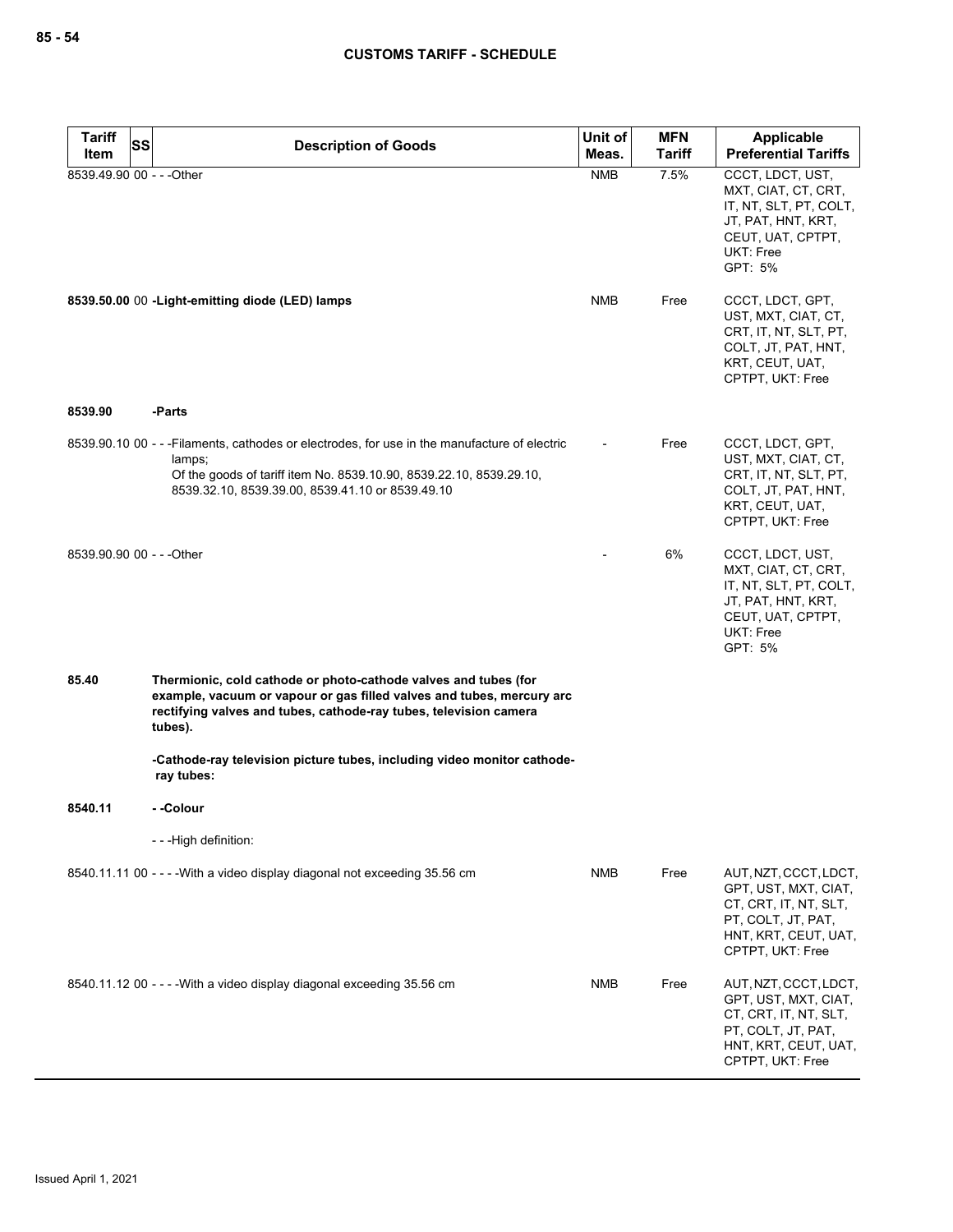| <b>Tariff</b><br>Item       | <b>SS</b><br><b>Description of Goods</b>                                                                                                                             | Unit of<br>Meas. | <b>MFN</b><br><b>Tariff</b> | <b>Applicable</b><br><b>Preferential Tariffs</b>                                                                                         |
|-----------------------------|----------------------------------------------------------------------------------------------------------------------------------------------------------------------|------------------|-----------------------------|------------------------------------------------------------------------------------------------------------------------------------------|
|                             | - - - Other, for non-projection television receivers:                                                                                                                |                  |                             |                                                                                                                                          |
|                             | 8540.11.21 00 - - - - With a video display diagonal not exceeding 35.56 cm                                                                                           | <b>NMB</b>       | Free                        | AUT, NZT, CCCT, LDCT,<br>GPT, UST, MXT, CIAT,<br>CT, CRT, IT, NT, SLT,<br>PT, COLT, JT, PAT,<br>HNT, KRT, CEUT, UAT,<br>CPTPT, UKT: Free |
|                             | 8540.11.22 00 - - - - With a video display diagonal exceeding 35.56 cm                                                                                               | <b>NMB</b>       | Free                        | AUT, NZT, CCCT, LDCT,<br>GPT, UST, MXT, CIAT,<br>CT, CRT, IT, NT, SLT,<br>PT, COLT, JT, PAT,<br>HNT, KRT, CEUT, UAT,<br>CPTPT, UKT: Free |
| 8540.11.90 00 - - - Other   |                                                                                                                                                                      | <b>NMB</b>       | Free                        | AUT, NZT, CCCT, LDCT,<br>GPT, UST, MXT, CIAT,<br>CT, CRT, IT, NT, SLT,<br>PT, COLT, JT, PAT,<br>HNT, KRT, CEUT, UAT,<br>CPTPT, UKT: Free |
| 8540.12                     | - -Monochrome                                                                                                                                                        |                  |                             |                                                                                                                                          |
|                             | - - -High definition:                                                                                                                                                |                  |                             |                                                                                                                                          |
|                             | 8540.12.11 00 - - - - For use in the manufacture of video monitors;<br>For use in the manufacture of high definition colour television receivers,<br>projection type | <b>NMB</b>       | Free                        | CCCT, LDCT, GPT,<br>UST, MXT, CIAT, CT,<br>CRT, IT, NT, SLT, PT,<br>COLT, JT, PAT, HNT,<br>KRT, CEUT, UAT,<br>CPTPT, UKT: Free           |
| 8540.12.19 00 - - - - Other |                                                                                                                                                                      | <b>NMB</b>       | Free                        | CCCT, LDCT, GPT,<br>UST, MXT, CIAT, CT,<br>CRT, IT, NT, SLT, PT,<br>COLT, JT, PAT, HNT,<br>KRT, CEUT, UAT,<br>CPTPT, UKT: Free           |
|                             | $-$ - -Other:                                                                                                                                                        |                  |                             |                                                                                                                                          |
|                             | 8540.12.91 00 - - - - For use in the manufacture of video monitors;<br>For use in the manufacture of other colour television receivers, projection<br>type           | NMB              | Free                        | CCCT, LDCT, GPT,<br>UST, MXT, CIAT, CT,<br>CRT, IT, NT, SLT, PT,<br>COLT, JT, PAT, HNT,<br>KRT, CEUT, UAT,<br>CPTPT, UKT: Free           |
| 8540.12.99 00 - - - - Other |                                                                                                                                                                      | NMB              | Free                        | CCCT, LDCT, GPT,<br>UST, MXT, CIAT, CT,<br>CRT, IT, NT, SLT, PT,<br>COLT, JT, PAT, HNT,<br>KRT, CEUT, UAT,<br>CPTPT, UKT: Free           |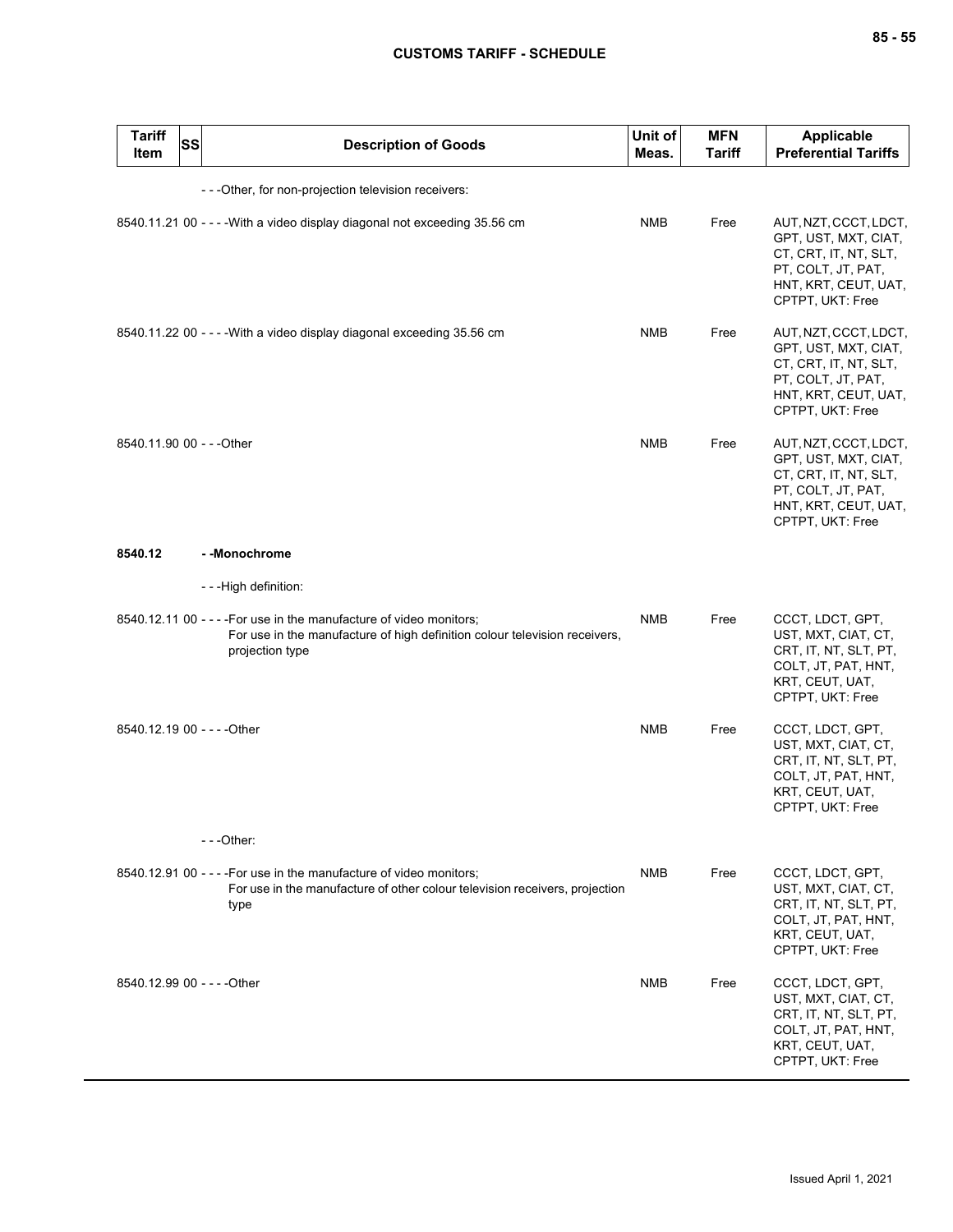| <b>Tariff</b><br><b>SS</b><br>Item | <b>Description of Goods</b>                                                                                                                        | Unit of<br>Meas. | <b>MFN</b><br><b>Tariff</b> | Applicable<br><b>Preferential Tariffs</b>                                                                                                |
|------------------------------------|----------------------------------------------------------------------------------------------------------------------------------------------------|------------------|-----------------------------|------------------------------------------------------------------------------------------------------------------------------------------|
|                                    | 8540.20.00 00 - Television camera tubes; image converters and intensifiers; other<br>photo-cathode tubes                                           | NMB              | Free                        | CCCT, LDCT, GPT,<br>UST, MXT, CIAT, CT,<br>CRT, IT, NT, SLT, PT,<br>COLT, JT, PAT, HNT,<br>KRT, CEUT, UAT,<br>CPTPT, UKT: Free           |
|                                    | 8540.40.00 00 -Data/graphic display tubes, monochrome; data/graphic display tubes,<br>colour, with a phosphor dot screen pitch smaller than 0.4 mm | <b>NMB</b>       | Free                        | CCCT, LDCT, GPT,<br>UST, MXT, CIAT, CT,<br>CRT, IT, NT, SLT, PT,<br>COLT, JT, PAT, HNT,<br>KRT, CEUT, UAT,<br>CPTPT, UKT: Free           |
|                                    | 8540.60.00 00 - Other cathode-ray tubes                                                                                                            | <b>NMB</b>       | Free                        | AUT, NZT, CCCT, LDCT,<br>GPT, UST, MXT, CIAT,<br>CT, CRT, IT, NT, SLT,<br>PT, COLT, JT, PAT,<br>HNT, KRT, CEUT, UAT,<br>CPTPT, UKT: Free |
|                                    | -Microwave tubes (for example, magnetrons, klystrons, travelling wave<br>tubes, carcinotrons), excluding grid-controlled tubes:                    |                  |                             |                                                                                                                                          |
|                                    | 8540.71.00 00 - - Magnetrons                                                                                                                       | <b>NMB</b>       | Free                        | CCCT, LDCT, GPT,<br>UST, MXT, CIAT, CT,<br>CRT, IT, NT, SLT, PT,<br>COLT, JT, PAT, HNT,<br>KRT, CEUT, UAT,<br>CPTPT, UKT: Free           |
| 8540.79.00 00 - - Other            |                                                                                                                                                    | <b>NMB</b>       | Free                        | AUT, NZT, CCCT, LDCT,<br>GPT, UST, MXT, CIAT,<br>CT, CRT, IT, NT, SLT,<br>PT, COLT, JT, PAT,<br>HNT, KRT, CEUT, UAT,<br>CPTPT, UKT: Free |
|                                    | -Other valves and tubes:                                                                                                                           |                  |                             |                                                                                                                                          |
|                                    | 8540.81.00 00 - - Receiver or amplifier valves and tubes                                                                                           | <b>NMB</b>       | Free                        | CCCT, LDCT, GPT,<br>UST, MXT, CIAT, CT,<br>CRT, IT, NT, SLT, PT,<br>COLT, JT, PAT, HNT,<br>KRT, CEUT, UAT,<br>CPTPT, UKT: Free           |
| 8540.89.00 00 - - Other            |                                                                                                                                                    | <b>NMB</b>       | Free                        | CCCT, LDCT, GPT,<br>UST, MXT, CIAT, CT,<br>CRT, IT, NT, SLT, PT,<br>COLT, JT, PAT, HNT,<br>KRT, CEUT, UAT,<br>CPTPT, UKT: Free           |
|                                    | -Parts:                                                                                                                                            |                  |                             |                                                                                                                                          |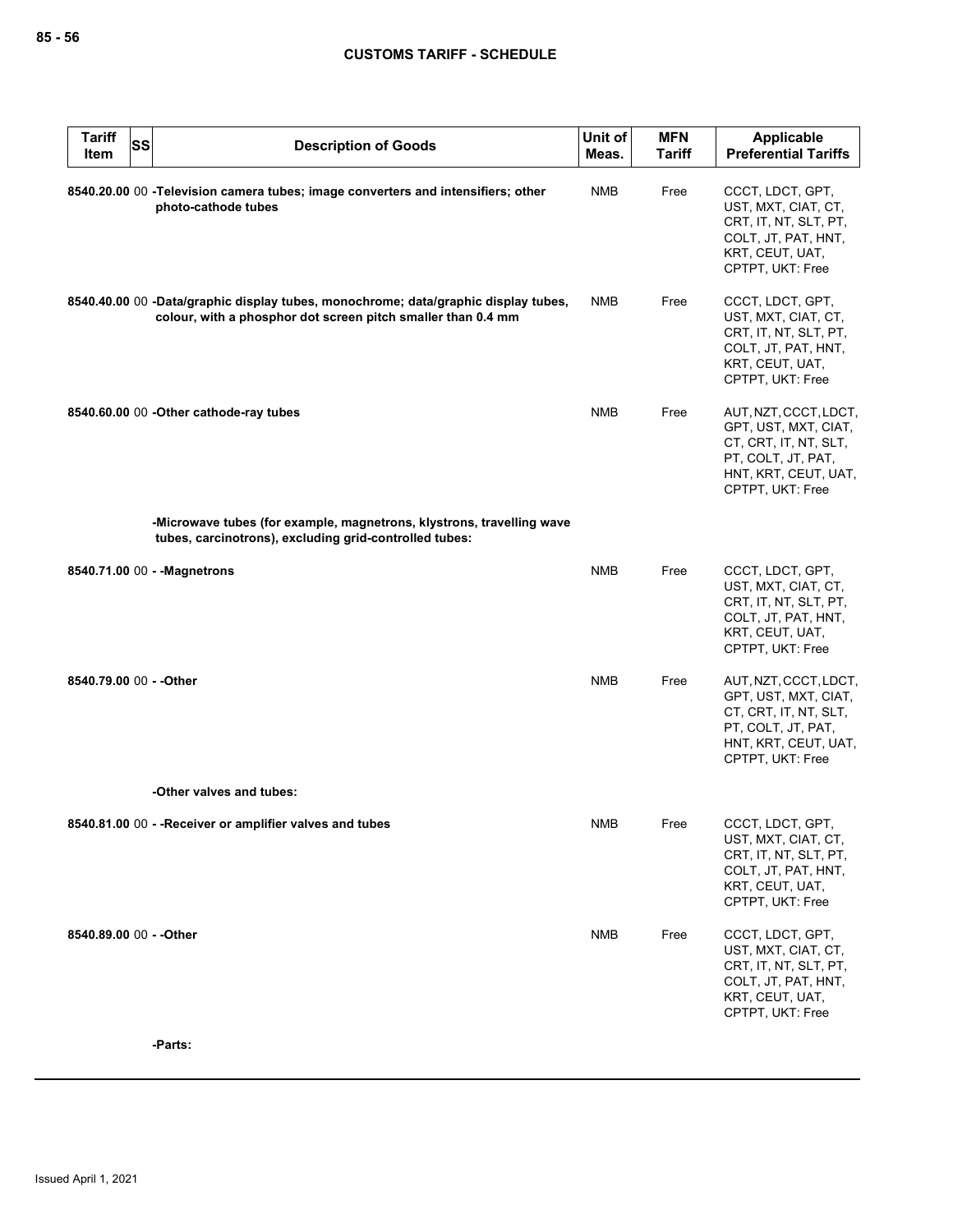| ×<br>M. |  | ×<br>۰. |
|---------|--|---------|
|---------|--|---------|

| <b>Tariff</b><br><b>SS</b><br>Item | <b>Description of Goods</b>                                                                                                                                                                                                                                                                                                                                                                                                                                                                                                                                                                                                                                                                                                                                                                                                                                                                                                                                                                                                                                                                                                                                                                 | Unit of<br>Meas.  | <b>MFN</b><br><b>Tariff</b> | <b>Applicable</b><br><b>Preferential Tariffs</b>                                                                               |
|------------------------------------|---------------------------------------------------------------------------------------------------------------------------------------------------------------------------------------------------------------------------------------------------------------------------------------------------------------------------------------------------------------------------------------------------------------------------------------------------------------------------------------------------------------------------------------------------------------------------------------------------------------------------------------------------------------------------------------------------------------------------------------------------------------------------------------------------------------------------------------------------------------------------------------------------------------------------------------------------------------------------------------------------------------------------------------------------------------------------------------------------------------------------------------------------------------------------------------------|-------------------|-----------------------------|--------------------------------------------------------------------------------------------------------------------------------|
| 8540.91                            | - - Of cathode-ray tubes                                                                                                                                                                                                                                                                                                                                                                                                                                                                                                                                                                                                                                                                                                                                                                                                                                                                                                                                                                                                                                                                                                                                                                    |                   |                             |                                                                                                                                |
|                                    | 8540.91.10 00 - - - Front panel assemblies as follows:<br>(a) with respect to colour cathode-ray television picture tube, an assembly<br>that consists of a glass panel to which a shadow mask or aperture grill is<br>attached for ultimate use, that is suitable for incorporation into a colour<br>cathode-ray television picture tube (including a video monitor or video<br>projector cathode-ray tube) and that has undergone the necessary<br>chemical and physical processes for imprinting phosphors on the glass<br>panel with sufficient precision to render a video image when excited by a<br>stream of electrons: or<br>(b) with respect to a monochrome cathode-ray television picture tube, an<br>assembly that consists of either a glass panel or a glass envelope, that is<br>suitable for incorporation into a monochrome cathode-ray television<br>picture tube (including a video monitor or video projector cathode-ray<br>tube) and that has undergone the necessary chemical and physical<br>processes for imprinting phosphors on the glass panel or glass envelope<br>with sufficient precision to render a video image when excited by a stream<br>of electrons |                   | Free                        | CCCT, LDCT, GPT,<br>UST, MXT, CIAT, CT,<br>CRT, IT, NT, SLT, PT,<br>COLT, JT, PAT, HNT,<br>KRT, CEUT, UAT,<br>CPTPT, UKT: Free |
| 8540.91.90 00 - - - Other          |                                                                                                                                                                                                                                                                                                                                                                                                                                                                                                                                                                                                                                                                                                                                                                                                                                                                                                                                                                                                                                                                                                                                                                                             |                   | Free                        | CCCT, LDCT, GPT,<br>UST, MXT, CIAT, CT,<br>CRT, IT, NT, SLT, PT,<br>COLT, JT, PAT, HNT,<br>KRT, CEUT, UAT,<br>CPTPT, UKT: Free |
| 8540.99                            | - -Other                                                                                                                                                                                                                                                                                                                                                                                                                                                                                                                                                                                                                                                                                                                                                                                                                                                                                                                                                                                                                                                                                                                                                                                    |                   |                             |                                                                                                                                |
|                                    | 8540.99.10 00 - - - Electron guns;<br>Radio frequency (RF) interaction structures for microwave tubes of<br>subheading 8540.71, 8540.72 or 8540.79                                                                                                                                                                                                                                                                                                                                                                                                                                                                                                                                                                                                                                                                                                                                                                                                                                                                                                                                                                                                                                          |                   | Free                        | CCCT, LDCT, GPT,<br>UST, MXT, CIAT, CT,<br>CRT, IT, NT, SLT, PT,<br>COLT, JT, PAT, HNT,<br>KRT, CEUT, UAT,<br>CPTPT, UKT: Free |
| 8540.99.90 00 - - - Other          |                                                                                                                                                                                                                                                                                                                                                                                                                                                                                                                                                                                                                                                                                                                                                                                                                                                                                                                                                                                                                                                                                                                                                                                             |                   | Free                        | CCCT, LDCT, GPT,<br>UST, MXT, CIAT, CT,<br>CRT, IT, NT, SLT, PT,<br>COLT, JT, PAT, HNT,<br>KRT, CEUT, UAT,<br>CPTPT, UKT: Free |
| 85.41                              | Diodes, transistors and similar semiconductor devices; photosensitive<br>semiconductor devices, including photovoltaic cells whether or not<br>assembled in modules or made up into panels; light-emitting diodes<br>(LED); mounted piezo-electric crystals.                                                                                                                                                                                                                                                                                                                                                                                                                                                                                                                                                                                                                                                                                                                                                                                                                                                                                                                                |                   |                             |                                                                                                                                |
| 8541.10.00                         | -Diodes, other than photosensitive or light-emitting diodes (LED)                                                                                                                                                                                                                                                                                                                                                                                                                                                                                                                                                                                                                                                                                                                                                                                                                                                                                                                                                                                                                                                                                                                           |                   | Free                        | CCCT, LDCT, GPT,<br>UST, MXT, CIAT, CT,<br>CRT, IT, NT, SLT, PT,<br>COLT, JT, PAT, HNT,<br>KRT, CEUT, UAT,<br>CPTPT, UKT: Free |
|                                    |                                                                                                                                                                                                                                                                                                                                                                                                                                                                                                                                                                                                                                                                                                                                                                                                                                                                                                                                                                                                                                                                                                                                                                                             | NMB<br><b>NMB</b> |                             |                                                                                                                                |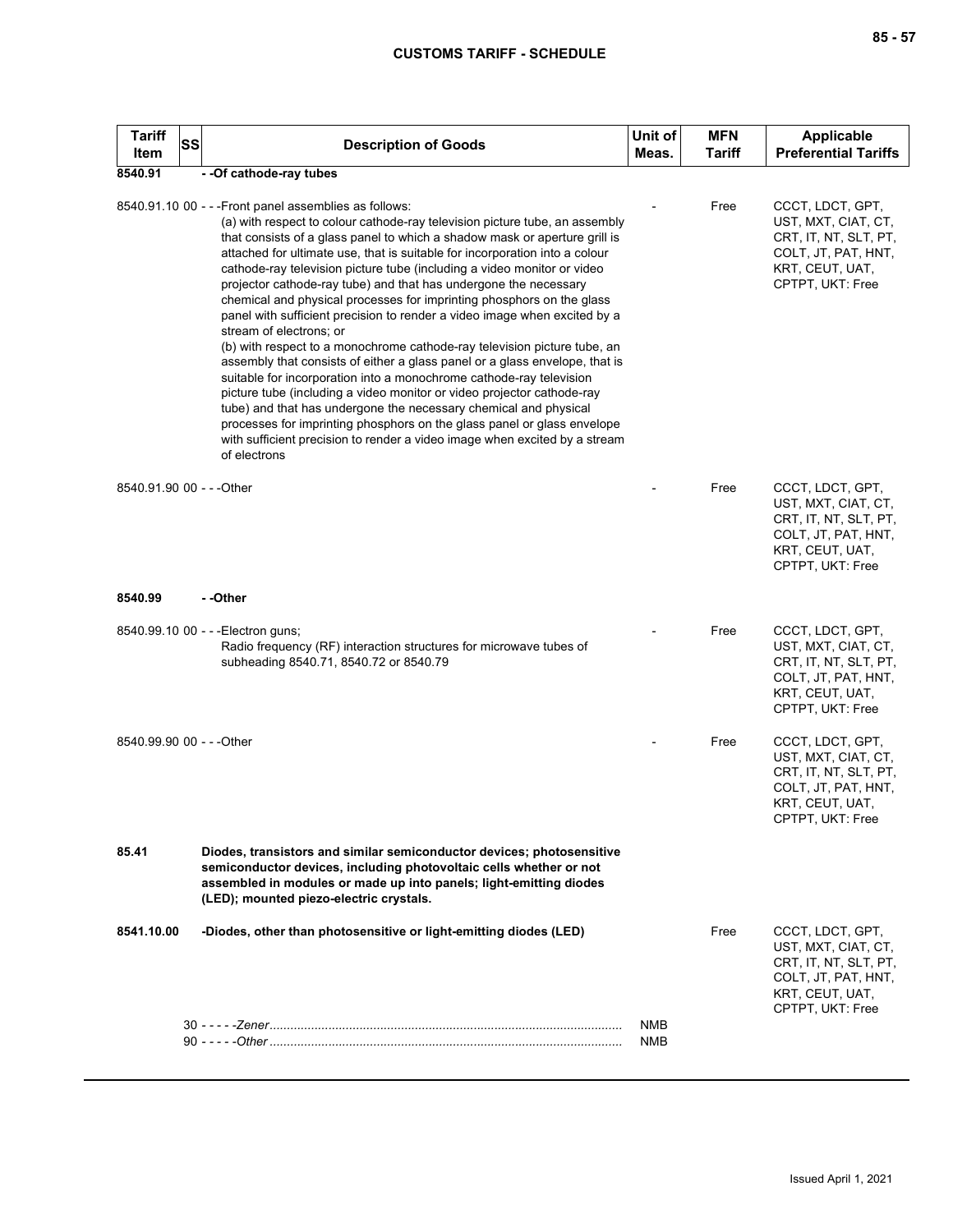| <b>Tariff</b><br>Item | <b>SS</b> | <b>Description of Goods</b>                                                                                                                                        | Unit of<br>Meas.         | <b>MFN</b><br>Tariff | Applicable<br><b>Preferential Tariffs</b>                                                                                      |
|-----------------------|-----------|--------------------------------------------------------------------------------------------------------------------------------------------------------------------|--------------------------|----------------------|--------------------------------------------------------------------------------------------------------------------------------|
|                       |           | -Transistors, other than photosensitive transistors:                                                                                                               |                          |                      |                                                                                                                                |
|                       |           | 8541.21.00 00 - - With a dissipation rate of less than 1 W                                                                                                         | <b>NMB</b>               | Free                 | CCCT, LDCT, GPT,<br>UST, MXT, CIAT, CT,<br>CRT, IT, NT, SLT, PT,<br>COLT, JT, PAT, HNT,<br>KRT, CEUT, UAT,<br>CPTPT, UKT: Free |
|                       |           | 8541.29.00 00 - - Other                                                                                                                                            | <b>NMB</b>               | Free                 | CCCT, LDCT, GPT,<br>UST, MXT, CIAT, CT,<br>CRT, IT, NT, SLT, PT,<br>COLT, JT, PAT, HNT,<br>KRT, CEUT, UAT,<br>CPTPT, UKT: Free |
|                       |           | 8541.30.00 00 -Thyristors, diacs and triacs, other than photosensitive devices                                                                                     | NMB                      | Free                 | CCCT, LDCT, GPT,<br>UST, MXT, CIAT, CT,<br>CRT, IT, NT, SLT, PT,<br>COLT, JT, PAT, HNT,<br>KRT, CEUT, UAT,<br>CPTPT, UKT: Free |
| 8541.40.00            |           | -Photosensitive semiconductor devices, including photovoltaic cells<br>whether or not assembled in modules or made up into panels; light-<br>emitting diodes (LED) |                          | Free                 | CCCT, LDCT, GPT,<br>UST, MXT, CIAT, CT,<br>CRT, IT, NT, SLT, PT,<br>COLT, JT, PAT, HNT,<br>KRT, CEUT, UAT,<br>CPTPT, UKT: Free |
|                       |           | $---Other diodes:$                                                                                                                                                 | <b>NMB</b>               |                      |                                                                                                                                |
|                       |           | 22 - - - - - - Solar cells assembled into modules or made into panels                                                                                              |                          |                      |                                                                                                                                |
|                       |           |                                                                                                                                                                    | <b>NMB</b>               |                      |                                                                                                                                |
|                       |           | $---Other:$                                                                                                                                                        | <b>NMB</b>               |                      |                                                                                                                                |
|                       |           |                                                                                                                                                                    | <b>NMB</b>               |                      |                                                                                                                                |
|                       |           |                                                                                                                                                                    | <b>NMB</b>               |                      |                                                                                                                                |
|                       |           | 8541.50.00 00 - Other semiconductor devices                                                                                                                        |                          | Free                 | CCCT, LDCT, GPT,<br>UST, MXT, CIAT, CT,<br>CRT, IT, NT, SLT, PT,<br>COLI, JI, PAI, HNI,<br>KRT, CEUT, UAT,<br>CPTPT, UKT: Free |
| 8541.60.00            |           | -Mounted piezo-electric crystals                                                                                                                                   |                          | Free                 | CCCT, LDCT, GPT,<br>UST, MXT, CIAT, CT,<br>CRT, IT, NT, SLT, PT,<br>COLT, JT, PAT, HNT,<br>KRT, CEUT, UAT,<br>CPTPT, UKT: Free |
|                       |           | 10 - - - - - Quartz, designed for operating frequencies not exceeding 20 MHz<br>20 - - - - - Quartz, designed for operating frequencies exceeding 20 MHz           | NMB<br><b>NMB</b><br>NMB |                      |                                                                                                                                |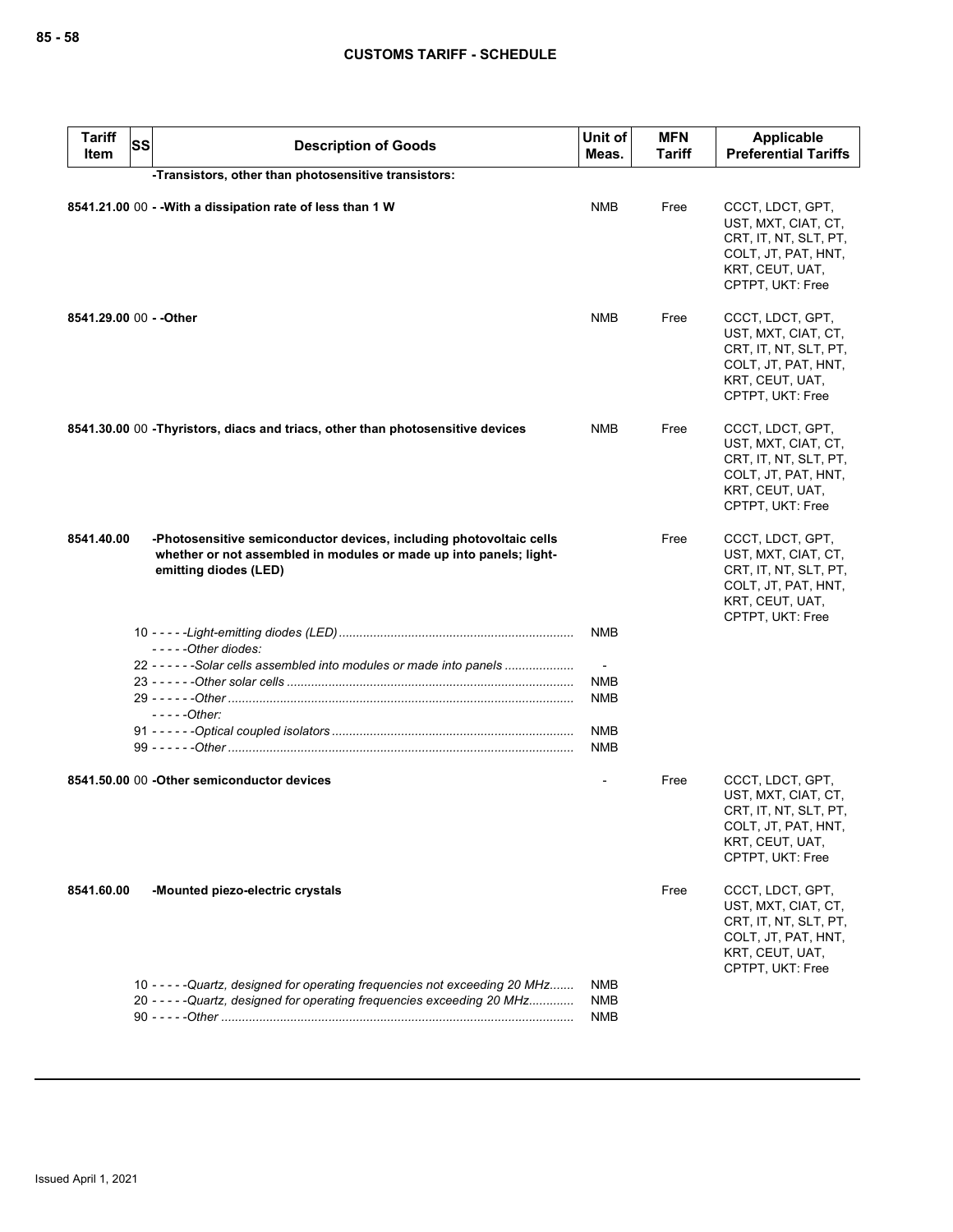| <b>Tariff</b><br><b>Item</b> | SS | <b>Description of Goods</b>                                                                                                                                                                                                                                           | Unit of<br>Meas.                                     | <b>MFN</b><br>Tariff | Applicable<br><b>Preferential Tariffs</b>                                                                                      |
|------------------------------|----|-----------------------------------------------------------------------------------------------------------------------------------------------------------------------------------------------------------------------------------------------------------------------|------------------------------------------------------|----------------------|--------------------------------------------------------------------------------------------------------------------------------|
| 8541.90.00 00 - Parts        |    |                                                                                                                                                                                                                                                                       |                                                      | Free                 | CCCT, LDCT, GPT,<br>UST, MXT, CIAT, CT,<br>CRT, IT, NT, SLT, PT,<br>COLT, JT, PAT, HNT,<br>KRT, CEUT, UAT,<br>CPTPT, UKT: Free |
| 85.42                        |    | Electronic integrated circuits.                                                                                                                                                                                                                                       |                                                      |                      |                                                                                                                                |
|                              |    | -Electronic integrated circuits:                                                                                                                                                                                                                                      |                                                      |                      |                                                                                                                                |
|                              |    | 8542.31.00 00 - -Processors and controllers, whether or not combined with memories,<br>converters, logic circuits, amplifiers, clock and timing circuits, or<br>other circuits                                                                                        | NMB                                                  | Free                 | CCCT, LDCT, GPT,<br>UST, MXT, CIAT, CT,<br>CRT, IT, NT, SLT, PT,<br>COLT, JT, PAT, HNT,<br>KRT, CEUT, UAT,<br>CPTPT, UKT: Free |
| 8542.32.00                   |    | - -Memories                                                                                                                                                                                                                                                           |                                                      | Free                 | CCCT, LDCT, GPT,<br>UST, MXT, CIAT, CT,<br>CRT, IT, NT, SLT, PT,<br>COLT, JT, PAT, HNT,<br>KRT, CEUT, UAT,<br>CPTPT, UKT: Free |
|                              |    | 20 - - - - - Dynamic read-write random access memory (DRAM)<br>40 - - - - - Electrically erasable programmable read only memory (EEPROM)<br>50 - - - - - Other erasable programmable read only memory (EPROM)<br>90 - - - - - Other ……………………………………………………………………………………… | NMB<br><b>NMB</b><br><b>NMB</b><br><b>NMB</b><br>NMB |                      |                                                                                                                                |
|                              |    | 8542.33.00 00 - - Amplifiers                                                                                                                                                                                                                                          | NMB                                                  | Free                 | CCCT, LDCT, GPT,<br>UST, MXT, CIAT, CT,<br>CRT, IT, NT, SLT, PT,<br>COLT, JT, PAT, HNT,<br>KRT, CEUT, UAT,<br>CPTPT, UKT: Free |
| 8542.39.00 00 - - Other      |    |                                                                                                                                                                                                                                                                       | <b>NMB</b>                                           | Free                 | CCCT, LDCT, GPT,<br>UST, MXT, CIAT, CT,<br>CRT, IT, NT, SLT, PT,<br>COLT, JT, PAT, HNT,<br>KRT, CEUT, UAT,<br>CPTPT, UKT: Free |
| 8542.90.00 00 - Parts        |    |                                                                                                                                                                                                                                                                       |                                                      | Free                 | CCCT, LDCT, GPT,<br>UST, MXT, CIAT, CT,<br>CRT, IT, NT, SLT, PT,<br>COLT, JT, PAT, HNT,<br>KRT, CEUT, UAT,<br>CPTPT, UKT: Free |
| OE 19                        |    | Ilectrical meabines and apparatual hoving individual functions.                                                                                                                                                                                                       |                                                      |                      |                                                                                                                                |

**85.43 Electrical machines and apparatus, having individual functions, not specified or included elsewhere in this Chapter.**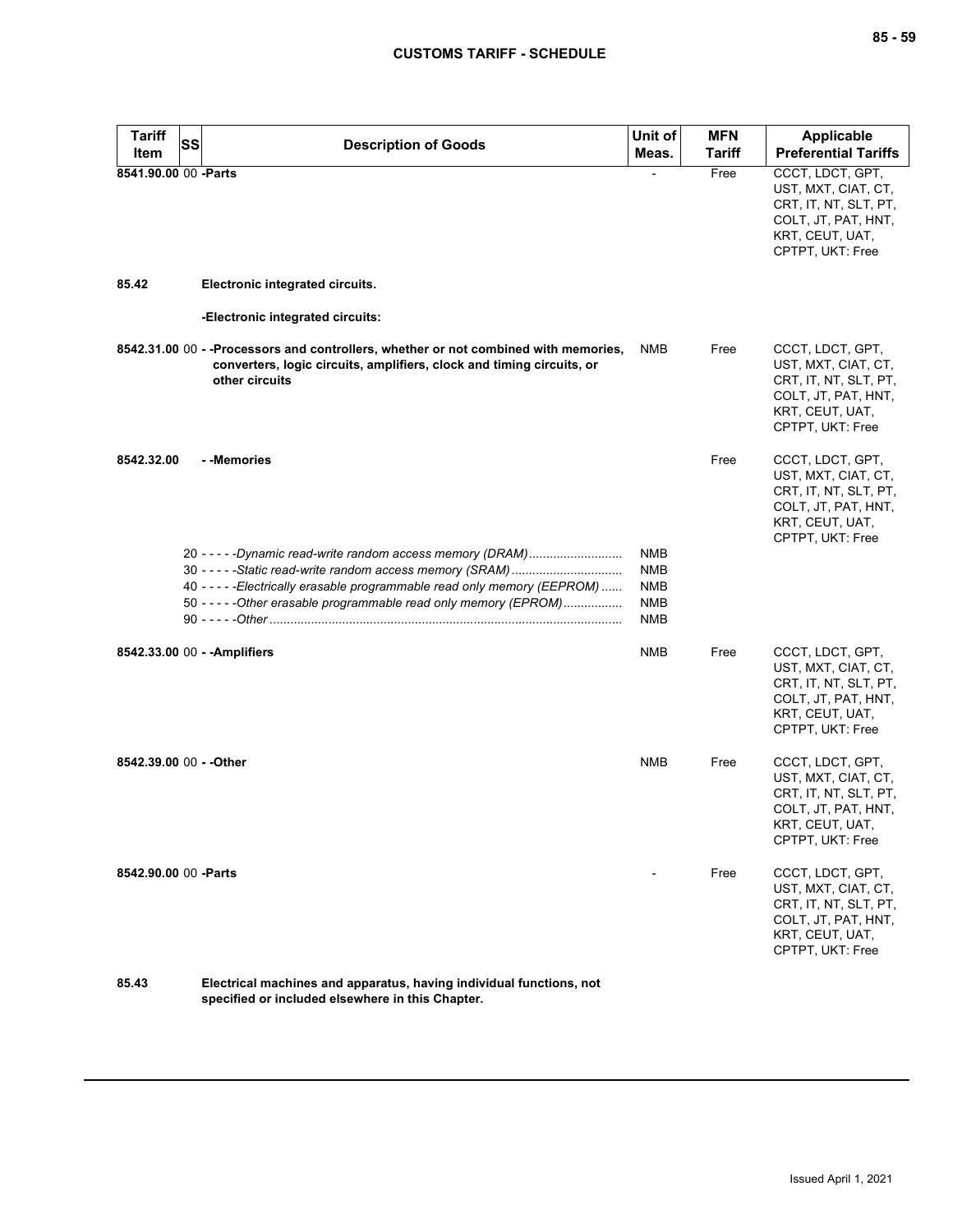| <b>Tariff</b><br>SS   |                                                                                                                                                                                                                                                                                                                                               | Unit of    | <b>MFN</b>    | Applicable                                                                                                                     |
|-----------------------|-----------------------------------------------------------------------------------------------------------------------------------------------------------------------------------------------------------------------------------------------------------------------------------------------------------------------------------------------|------------|---------------|--------------------------------------------------------------------------------------------------------------------------------|
| Item                  | <b>Description of Goods</b>                                                                                                                                                                                                                                                                                                                   | Meas.      | <b>Tariff</b> | <b>Preferential Tariffs</b>                                                                                                    |
|                       | 8543.10.00 00 - Particle accelerators                                                                                                                                                                                                                                                                                                         | <b>NMB</b> | Free          | CCCT, LDCT, GPT,<br>UST, MXT, CIAT, CT,<br>CRT, IT, NT, SLT, PT,<br>COLT, JT, PAT, HNT,<br>KRT, CEUT, UAT,<br>CPTPT, UKT: Free |
|                       | 8543.20.00 00 - Signal generators                                                                                                                                                                                                                                                                                                             |            | Free          | CCCT, LDCT, GPT,<br>UST, MXT, CIAT, CT,<br>CRT, IT, NT, SLT, PT,<br>COLT, JT, PAT, HNT,<br>KRT, CEUT, UAT,<br>CPTPT, UKT: Free |
|                       | 8543.30.00 00 - Machines and apparatus for electroplating, electrolysis or<br>electrophoresis                                                                                                                                                                                                                                                 |            | Free          | CCCT, LDCT, GPT,<br>UST, MXT, CIAT, CT,<br>CRT, IT, NT, SLT, PT,<br>COLT, JT, PAT, HNT,<br>KRT, CEUT, UAT,<br>CPTPT, UKT: Free |
|                       | 8543.70.00 00 - Other machines and apparatus                                                                                                                                                                                                                                                                                                  |            | Free          | CCCT, LDCT, GPT,<br>UST, MXT, CIAT, CT,<br>CRT, IT, NT, SLT, PT,<br>COLT, JT, PAT, HNT,<br>KRT, CEUT, UAT,<br>CPTPT, UKT: Free |
| 8543.90.00 00 - Parts |                                                                                                                                                                                                                                                                                                                                               |            | Free          | CCCT, LDCT, GPT,<br>UST, MXT, CIAT, CT,<br>CRT, IT, NT, SLT, PT,<br>COLT, JT, PAT, HNT,<br>KRT, CEUT, UAT,<br>CPTPT, UKT: Free |
| 85.44                 | Insulated (including enamelled or anodized) wire, cable (including co-<br>axial cable) and other insulated electric conductors, whether or not<br>fitted with connectors; optical fibre cables, made up of individually<br>sheathed fibres, whether or not assembled with electric conductors or<br>fitted with connectors.<br>-Winding wire: |            |               |                                                                                                                                |
|                       |                                                                                                                                                                                                                                                                                                                                               |            |               |                                                                                                                                |
| 8544.11.00            | --Of copper                                                                                                                                                                                                                                                                                                                                   |            | Free          | CCCT, LDCT, GPT,<br>UST, MXT, CIAT, CT,<br>CRT, IT, NT, SLT, PT,<br>COLT, JT, PAT, HNT,<br>KRT, CEUT, UAT,<br>CPTPT, UKT: Free |
|                       | 20 - - - - - Of a diameter exceeding 0.18 mm (33 AWG) but not exceeding 0.64                                                                                                                                                                                                                                                                  | KGM        |               |                                                                                                                                |
|                       |                                                                                                                                                                                                                                                                                                                                               | <b>KGM</b> |               |                                                                                                                                |
|                       |                                                                                                                                                                                                                                                                                                                                               | <b>KGM</b> |               |                                                                                                                                |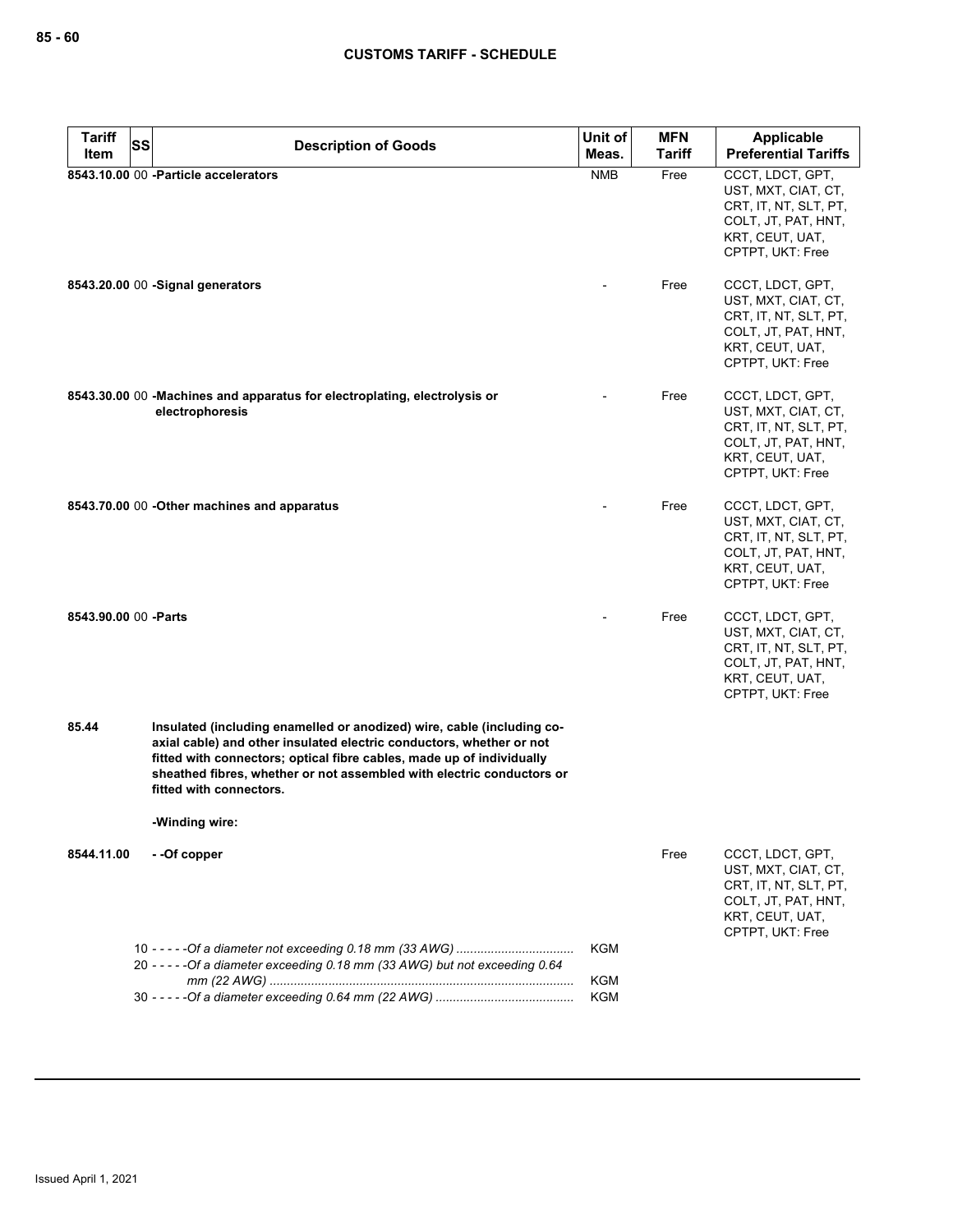| <b>Tariff</b><br><b>SS</b><br>Item | <b>Description of Goods</b>                                                                                 | Unit of<br>Meas.         | <b>MFN</b><br>Tariff | Applicable<br><b>Preferential Tariffs</b>                                                                                      |
|------------------------------------|-------------------------------------------------------------------------------------------------------------|--------------------------|----------------------|--------------------------------------------------------------------------------------------------------------------------------|
| 8544.19.00 00 - - Other            |                                                                                                             | KGM                      | Free                 | CCCT, LDCT, GPT,<br>UST, MXT, CIAT, CT,<br>CRT, IT, NT, SLT, PT,<br>COLT, JT, PAT, HNT,<br>KRT, CEUT, UAT,<br>CPTPT, UKT: Free |
|                                    | 8544.20.00 00 -Co-axial cable and other co-axial electric conductors                                        |                          | Free                 | CCCT, LDCT, GPT,<br>UST, MXT, CIAT, CT,<br>CRT, IT, NT, SLT, PT,<br>COLT, JT, PAT, HNT,<br>KRT, CEUT, UAT,<br>CPTPT, UKT: Free |
|                                    | 8544.30.00 00 - Ignition wiring sets and other wiring sets of a kind used in vehicles,<br>aircraft or ships |                          | Free                 | CCCT, LDCT, GPT,<br>UST, MXT, CIAT, CT,<br>CRT, IT, NT, SLT, PT,<br>COLT, JT, PAT, HNT,<br>KRT, CEUT, UAT,<br>CPTPT, UKT: Free |
|                                    | -Other electric conductors, for a voltage not exceeding 1,000 V:                                            |                          |                      |                                                                                                                                |
|                                    | 8544.42.00 00 - - Fitted with connectors                                                                    |                          | Free                 | CCCT, LDCT, GPT,<br>UST, MXT, CIAT, CT,<br>CRT, IT, NT, SLT, PT,<br>COLT, JT, PAT, HNT,<br>KRT, CEUT, UAT,<br>CPTPT, UKT: Free |
| 8544.49.00                         | - -Other                                                                                                    |                          | Free                 | CCCT, LDCT, GPT,<br>UST, MXT, CIAT, CT,<br>CRT, IT, NT, SLT, PT,<br>COLT, JT, PAT, HNT,<br>KRT, CEUT, UAT,<br>CPTPT, UKT: Free |
|                                    | $---Of copper:$                                                                                             | KGM<br>KGM<br>KGM        |                      |                                                                                                                                |
| 8544.60.00                         | -Other electric conductors, for a voltage exceeding 1,000 V<br>-----Fitted with connectors:                 |                          | Free                 | CCCT, LDCT, GPT,<br>UST, MXT, CIAT, CT,<br>CRT, IT, NT, SLT, PT,<br>COLT, JT, PAT, HNT,<br>KRT, CEUT, UAT,<br>CPTPT, UKT: Free |
|                                    |                                                                                                             | <b>KGM</b>               |                      |                                                                                                                                |
|                                    | $---Other:$                                                                                                 | <b>KGM</b>               |                      |                                                                                                                                |
|                                    |                                                                                                             | <b>KGM</b><br><b>KGM</b> |                      |                                                                                                                                |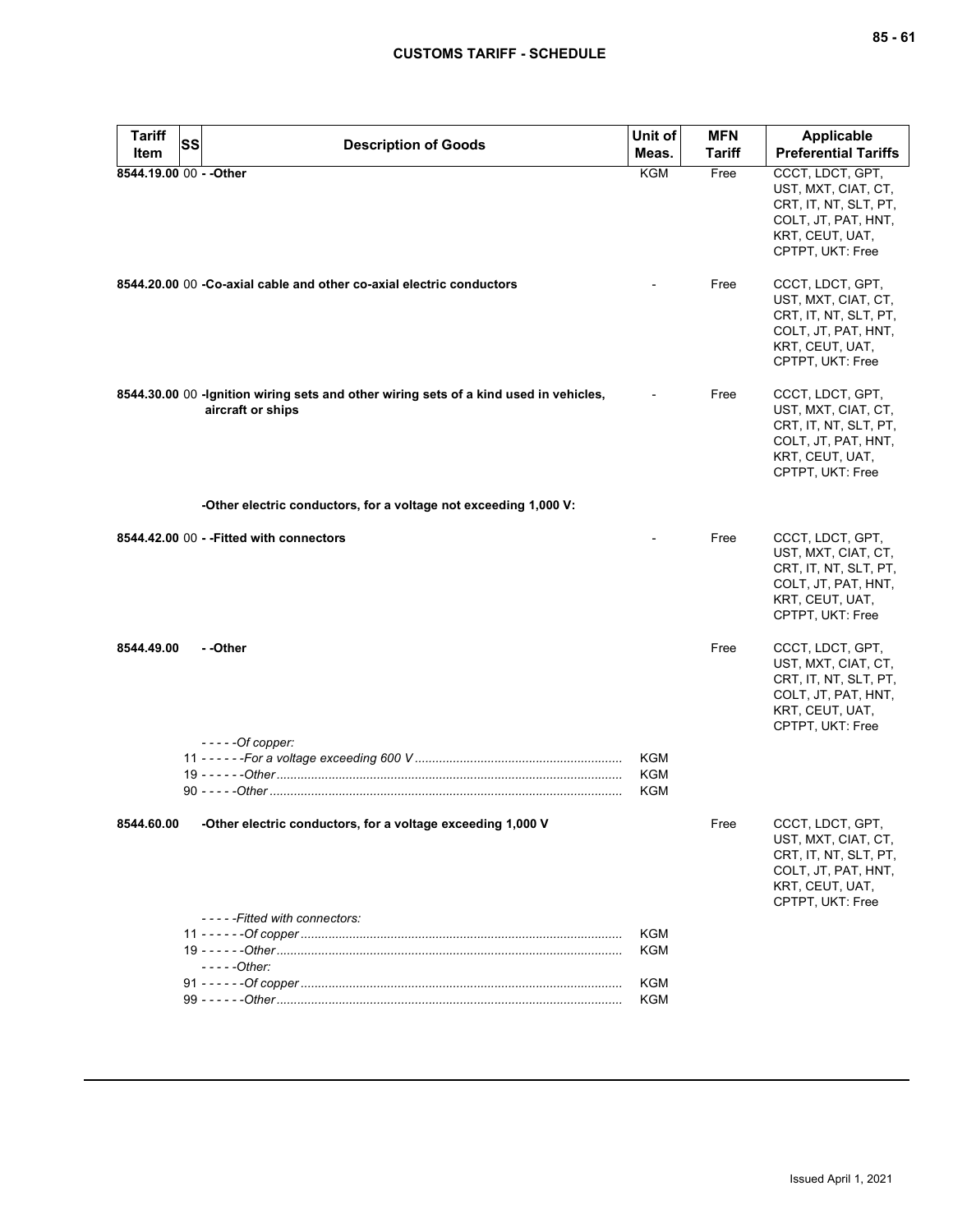| <b>Tariff</b><br><b>SS</b> | <b>Description of Goods</b>                                                                                                                                                           | Unit of                  | <b>MFN</b> | <b>Applicable</b>                                                                                                              |
|----------------------------|---------------------------------------------------------------------------------------------------------------------------------------------------------------------------------------|--------------------------|------------|--------------------------------------------------------------------------------------------------------------------------------|
| Item                       |                                                                                                                                                                                       | Meas.                    | Tariff     | <b>Preferential Tariffs</b>                                                                                                    |
|                            | 8544.70.00 00 - Optical fibre cables                                                                                                                                                  | <b>MTR</b>               | Free       | CCCT, LDCT, GPT,<br>UST, MXT, CIAT, CT,<br>CRT, IT, NT, SLT, PT,<br>COLT, JT, PAT, HNT,<br>KRT, CEUT, UAT,<br>CPTPT, UKT: Free |
| 85.45                      | Carbon electrodes, carbon brushes, lamp carbons, battery carbons and<br>other articles of graphite or other carbon, with or without metal, of a kind<br>used for electrical purposes. |                          |            |                                                                                                                                |
|                            | -Electrodes:                                                                                                                                                                          |                          |            |                                                                                                                                |
| 8545.11.00                 | - -Of a kind used for furnaces                                                                                                                                                        |                          | Free       | CCCT, LDCT, GPT,<br>UST, MXT, CIAT, CT,<br>CRT, IT, NT, SLT, PT,<br>COLT, JT, PAT, HNT,<br>KRT, CEUT, UAT,<br>CPTPT, UKT: Free |
|                            | $---Of graphite:$                                                                                                                                                                     |                          |            |                                                                                                                                |
|                            | 31 - - - - - - Not exceeding 88.9 cm in circumference or outside measurement                                                                                                          | KGM                      |            |                                                                                                                                |
|                            | 32 - - - - - - Exceeding 88.9 cm in circumference or outside measurement                                                                                                              | <b>KGM</b><br><b>KGM</b> |            |                                                                                                                                |
| 8545.19.00 00 - - Other    |                                                                                                                                                                                       | KGM                      | Free       | CCCT, LDCT, GPT,<br>UST, MXT, CIAT, CT,<br>CRT, IT, NT, SLT, PT,<br>COLT, JT, PAT, HNT,<br>KRT, CEUT, UAT,<br>CPTPT, UKT: Free |
| 8545,20.00 00 - Brushes    |                                                                                                                                                                                       | <b>KGM</b>               | Free       | CCCT, LDCT, GPT,<br>UST, MXT, CIAT, CT,<br>CRT, IT, NT, SLT, PT,<br>COLT, JT, PAT, HNT,<br>KRT, CEUT, UAT,<br>CPTPT, UKT: Free |
| 8545.90.00 00 -Other       |                                                                                                                                                                                       | KGM                      | Free       | CCCT, LDCT, GPT,<br>UST, MXT, CIAT, CT,<br>CRT, IT, NT, SLT, PT,<br>COLT, JT, PAT, HNT,<br>KRT, CEUT, UAT,<br>CPTPT, UKT: Free |
| 85.46                      | Electrical insulators of any material.                                                                                                                                                |                          |            |                                                                                                                                |
| 8546.10.00 00 -Of glass    |                                                                                                                                                                                       | <b>NMB</b>               | Free       | CCCT, LDCT, GPT,<br>UST, MXT, CIAT, CT,<br>CRT, IT, NT, SLT, PT,<br>COLT, JT, PAT, HNT,<br>KRT, CEUT, UAT,<br>CPTPT, UKT: Free |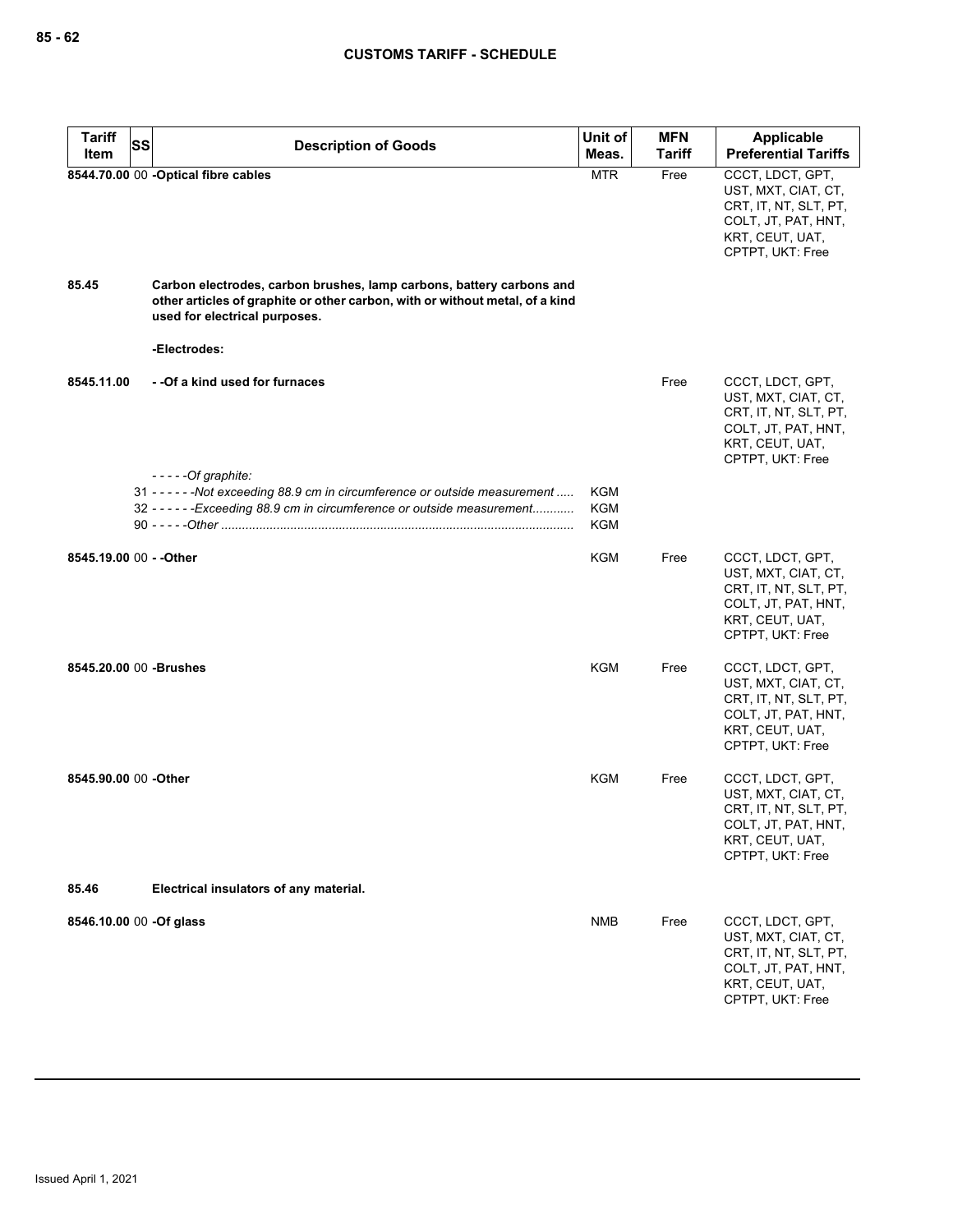| <b>Tariff</b><br>Item | SS | <b>Description of Goods</b>                                                                                                                                                                                                                                                                                                                                                                                   | Unit of<br>Meas. | <b>MFN</b><br>Tariff | Applicable<br><b>Preferential Tariffs</b>                                                                                      |
|-----------------------|----|---------------------------------------------------------------------------------------------------------------------------------------------------------------------------------------------------------------------------------------------------------------------------------------------------------------------------------------------------------------------------------------------------------------|------------------|----------------------|--------------------------------------------------------------------------------------------------------------------------------|
| 8546.20.00            |    | -Of ceramics<br>10 - - - - - Of a kind used for the transmission of electrical energy                                                                                                                                                                                                                                                                                                                         |                  | Free                 | CCCT, LDCT, GPT,<br>UST, MXT, CIAT, CT,<br>CRT, IT, NT, SLT, PT,<br>COLT, JT, PAT, HNT,<br>KRT, CEUT, UAT,<br>CPTPT, UKT: Free |
|                       |    |                                                                                                                                                                                                                                                                                                                                                                                                               |                  |                      |                                                                                                                                |
| 8546.90.00            |    | -Other                                                                                                                                                                                                                                                                                                                                                                                                        |                  | Free                 | CCCT, LDCT, GPT,<br>UST, MXT, CIAT, CT,<br>CRT, IT, NT, SLT, PT,<br>COLT, JT, PAT, HNT,<br>KRT, CEUT, UAT,<br>CPTPT, UKT: Free |
|                       |    | 10 - - - - - Of a kind used for the transmission of electrical energy                                                                                                                                                                                                                                                                                                                                         |                  |                      |                                                                                                                                |
| 85.47                 |    | Insulating fittings for electrical machines, appliances or equipment,<br>being fittings wholly of insulating material apart from any minor<br>components of metal (for example, threaded sockets) incorporated<br>during moulding solely for purposes of assembly, other than insulators<br>of heading 85.46; electrical conduit tubing and joints therefor, of base<br>metal lined with insulating material. |                  |                      |                                                                                                                                |
|                       |    | 8547.10.00 00 -Insulating fittings of ceramics                                                                                                                                                                                                                                                                                                                                                                |                  | Free                 | CCCT, LDCT, GPT,<br>UST, MXT, CIAT, CT,<br>CRT, IT, NT, SLT, PT,<br>COLT, JT, PAT, HNT,<br>KRT, CEUT, UAT,<br>CPTPT, UKT: Free |
|                       |    | 8547.20.00 00 -Insulating fittings of plastics                                                                                                                                                                                                                                                                                                                                                                |                  | Free                 | CCCT, LDCT, GPT,<br>UST, MXT, CIAT, CT,<br>CRT, IT, NT, SLT, PT,<br>COLT, JT, PAT, HNT,<br>KRT, CEUT, UAT,<br>CPTPT, UKT: Free |
| 8547.90.00            |    | -Other                                                                                                                                                                                                                                                                                                                                                                                                        |                  | Free                 | CCCT, LDCT, GPT,<br>UST, MXT, CIAT, CT,<br>CRT, IT, NT, SLT, PT,<br>COLT, JT, PAT, HNT,<br>KRT, CEUT, UAT,<br>CPTPT, UKT: Free |
|                       |    |                                                                                                                                                                                                                                                                                                                                                                                                               |                  |                      |                                                                                                                                |
| 85.48                 |    | Waste and scrap of primary cells, primary batteries and electrical<br>accumulators; spent primary cells, spent primary batteries and spent<br>electrical accumulators; electrical parts of machinery or apparatus, not<br>specified or included elsewhere in this Chapter.                                                                                                                                    |                  |                      |                                                                                                                                |